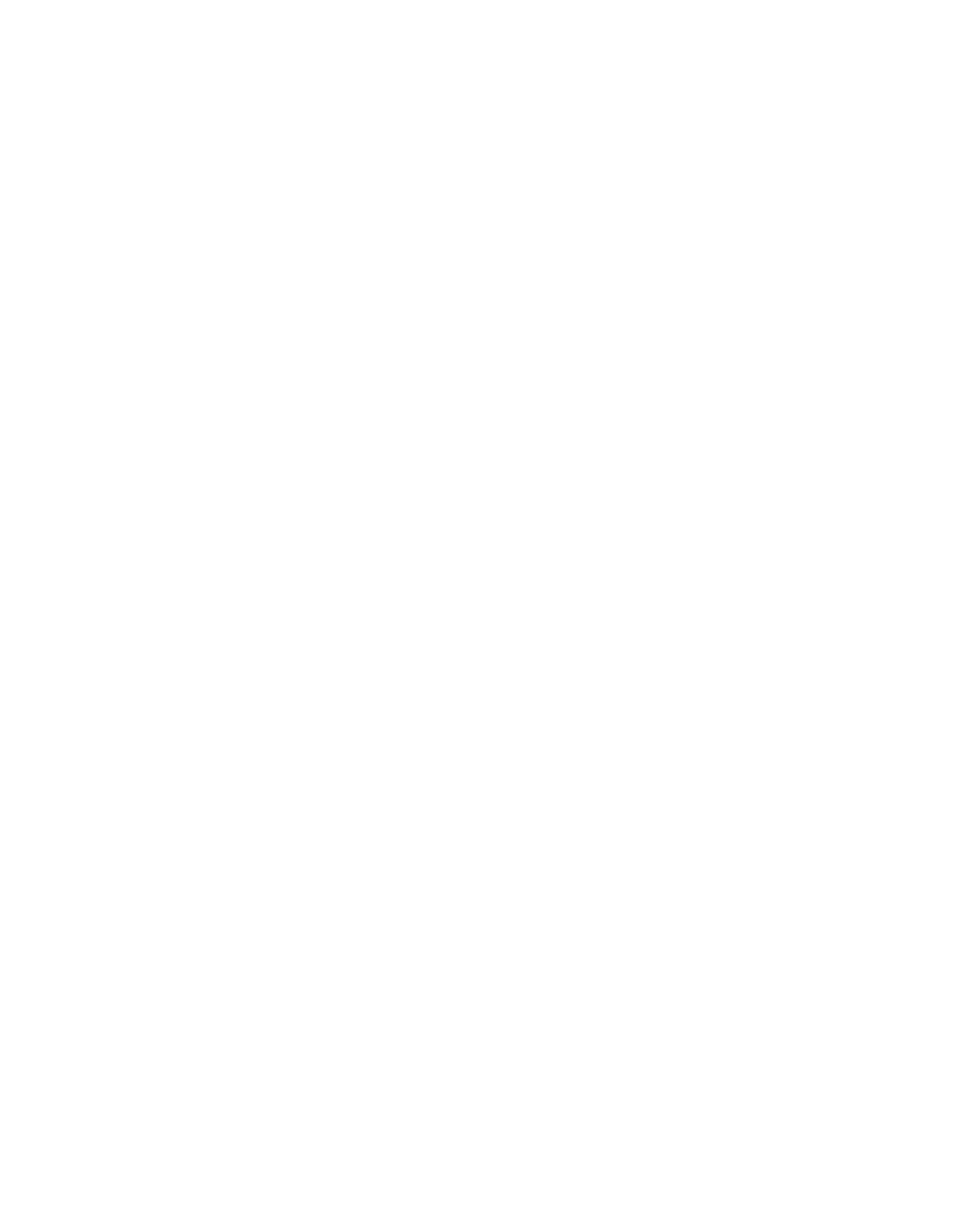# Public Works & Transportation

### *Chief of Public Works & Transportation*

### *Cabinet Mission*

The mission of the Public Works & Transportation Cabinet is to develop, implement, support and manage all programs, projects and policies that enhance clean, well-lit, attractive and efficient infrastructure that moves vehicular and pedestrian traffic safely.

| <b>Operating Budget</b>            | Program Name                            | Total Actual '11 | Total Actual '12 | Total Approp '13     | Total Budget '14 |
|------------------------------------|-----------------------------------------|------------------|------------------|----------------------|------------------|
|                                    | Central Fleet Management                | 2,457,080        | 1.995.507        | 2,055,381            | 2,515,549        |
|                                    | Office of Chief of PWD & Transportation | 1,271,076        | 1,318,619        | 1,400,084            | 1,426,435        |
|                                    | Public Works Department                 | 81.050.264       | 83,471,682       | 82,444,152           | 84,720,338       |
|                                    | Snow Removal                            | 21,461,489       | 5,366,278        | 17,843,045           | 18,510,608       |
|                                    | <b>Transportation Department</b>        | 29,869,751       | 29,627,355       | 29,994,686           | 30,741,674       |
|                                    | <b>Total</b>                            | 136,109,660      | 121,779,441      | 133,737,348          | 137,914,604      |
| <b>Capital Budget Expenditures</b> |                                         | Actual '11       | Actual '12       | <b>Estimated '13</b> | Projected '14    |
|                                    | <b>Public Works Department</b>          | 31.003.441       | 28.525.198       | 48,902,826           | 58,955,000       |
|                                    | <b>Transportation Department</b>        | 3,628,995        | 3,674,164        | 5,006,332            | 10,502,302       |
|                                    | Total                                   | 34,632,436       | 32,199,362       | 53,909,158           | 69,457,302       |
| <b>External Funds Expenditures</b> |                                         | Total Actual '11 | Total Actual '12 | Total Approp '13     | Total Budget '14 |
|                                    | Public Works Department                 | 80.570           | 50.699           | 37,900               | 20,000           |
|                                    | Transportation Department               | 1,678,992        | 4,994,376        | 2,470,185            | 2,939,631        |
|                                    | Total                                   | 1,759,562        | 5,045,075        | 2,508,085            | 2,959,631        |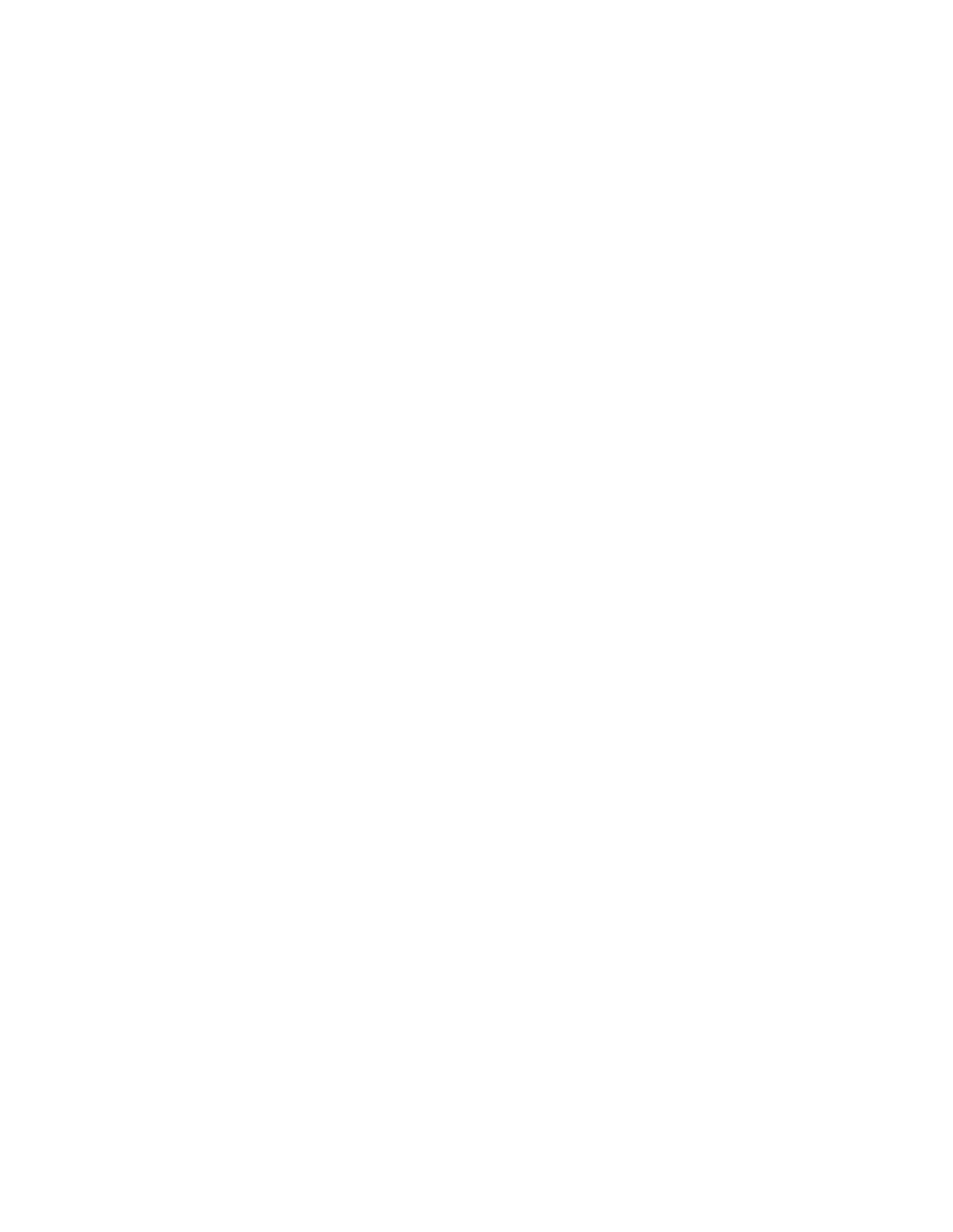# Central Fleet Management Operating Budget

### *James McGonagle, Director Appropriation: 321*

## *Department Mission*

Under the direction of the Public Works Commissioner, Central Fleet Management provides pro-active, cost effective fleet services by responding to vehicle maintenance requests in a timely manner. Requests for service consist of routine repairs, preventive maintenance and emergency service for the City's centralized fleet.

## *FY14 Performance Strategies*

- To ensure vehicles in the centralized fleet are in proper operating condition.
- To provide scheduled preventative maintenance to the City's vehicle fleet.

| <b>Operating Budget</b> | Program Name                        | Total Actual '11     | Total Actual '12     | Total Approp '13     | Total Budget '14     |
|-------------------------|-------------------------------------|----------------------|----------------------|----------------------|----------------------|
|                         | <b>Fleet Services</b>               | 2.457.080            | 1.995.507            | 2.055.381            | 2,515,549            |
|                         | <b>Total</b>                        | 2,457,080            | 1.995.507            | 2,055,381            | 2,515,549            |
| <b>Operating Budget</b> |                                     | Actual '11           | Actual '12           | Approp '13           | <b>Budget '14</b>    |
|                         | Personnel Services<br>Non Personnel | 1.493.506<br>963.574 | 1,368,817<br>626,690 | 1,445,288<br>610,093 | 1,756,438<br>759,111 |
|                         | <b>Total</b>                        | 2,457,080            | 1,995,507            | 2,055,381            | 2,515,549            |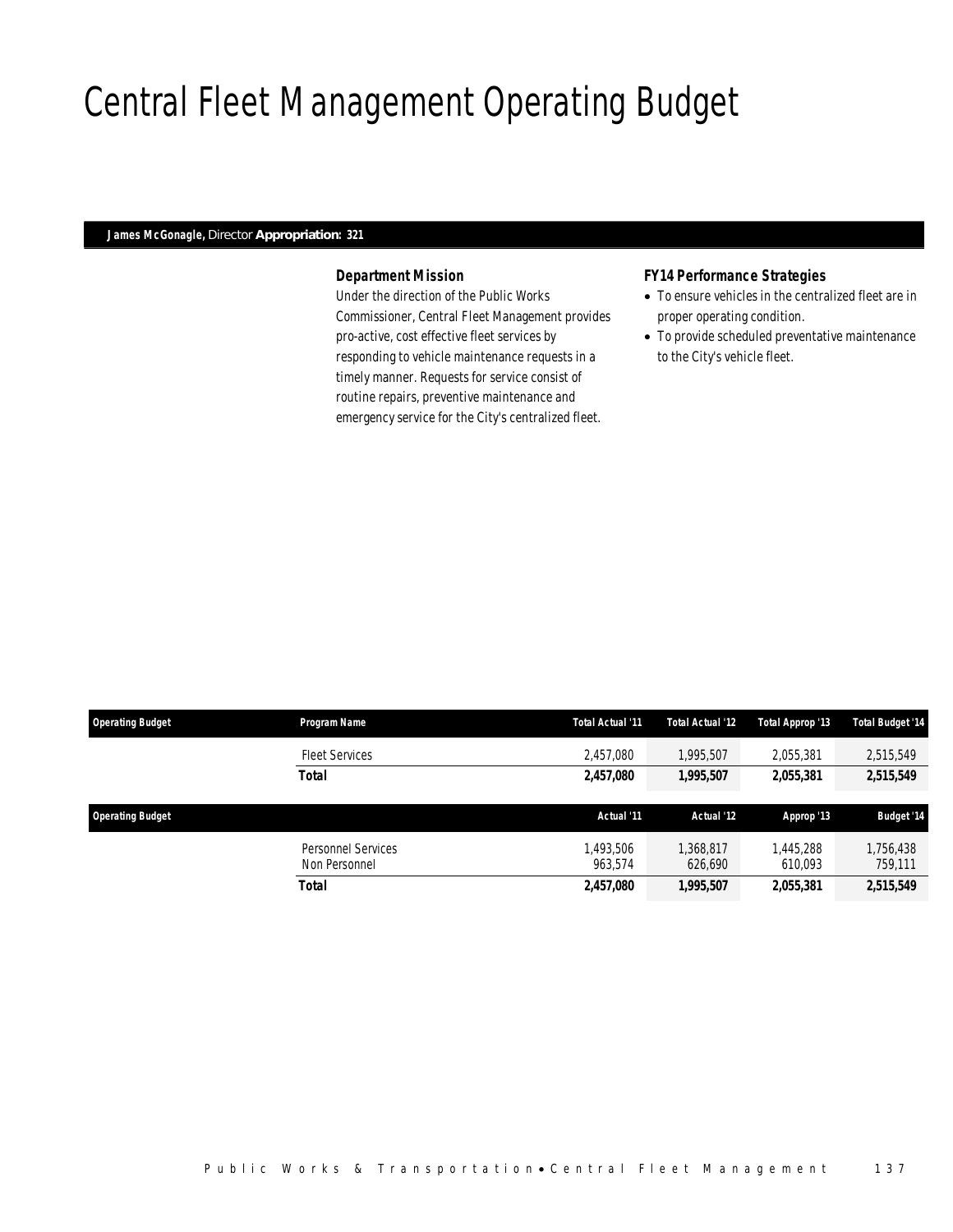# Central Fleet Management Operating Budget



## *Authorizing Statutes*

• Motor Vehicle Management Bureau, CBC Ord. §§ 7-8.1-7-8.8.

## *Description of Services*

The Central Fleet Management Division is responsible for preventive maintenance, routine and emergency repair of vehicles. Central Fleet Management maintains vehicles for all City departments excluding the public safety agencies.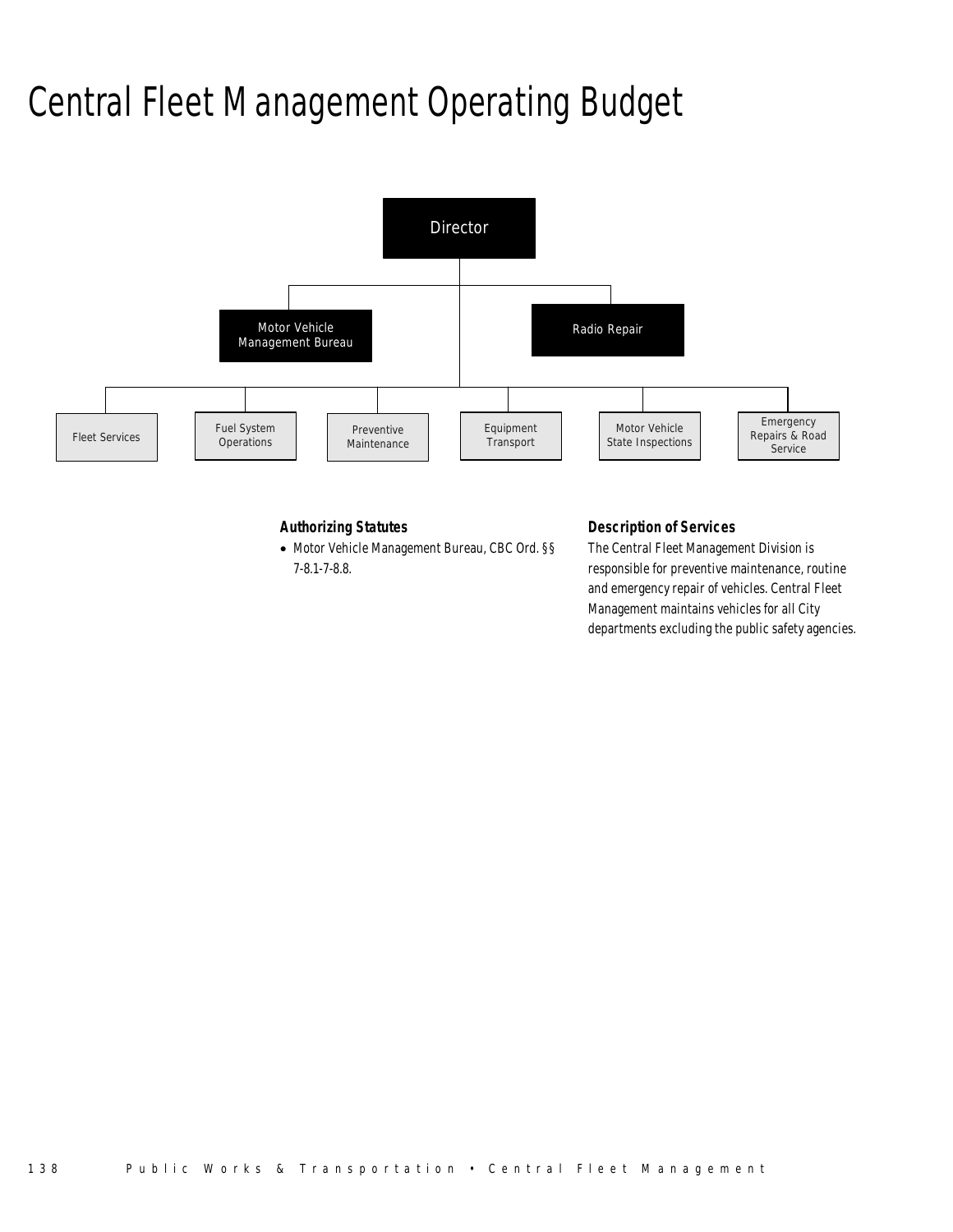# Department History

| <b>Personnel Services</b>       |                                                                                                                                                                                                                                                                                                                                                                                                                      | FY11 Expenditure                                                                                                                                                                             | FY12 Expenditure                                                                                                                                                                        | FY13 Appropriation                                                                                                                                                                  | FY14 Adopted                                                                                                                                                               | Inc/Dec 13 vs 14                                                                                                                                                                          |
|---------------------------------|----------------------------------------------------------------------------------------------------------------------------------------------------------------------------------------------------------------------------------------------------------------------------------------------------------------------------------------------------------------------------------------------------------------------|----------------------------------------------------------------------------------------------------------------------------------------------------------------------------------------------|-----------------------------------------------------------------------------------------------------------------------------------------------------------------------------------------|-------------------------------------------------------------------------------------------------------------------------------------------------------------------------------------|----------------------------------------------------------------------------------------------------------------------------------------------------------------------------|-------------------------------------------------------------------------------------------------------------------------------------------------------------------------------------------|
|                                 | 51000 Permanent Employees<br>51100 Emergency Employees<br>51200 Overtime                                                                                                                                                                                                                                                                                                                                             | 1,435,403<br>$\boldsymbol{0}$<br>58,103                                                                                                                                                      | 1,316,143<br>$\mathbf 0$<br>52,674                                                                                                                                                      | 1,404,788<br>$\mathbf 0$<br>40,500                                                                                                                                                  | 1,715,938<br>0<br>40,500                                                                                                                                                   | 311,150<br>$\overline{0}$<br>$\overline{0}$                                                                                                                                               |
|                                 | 51600 Unemployment Compensation<br>51700 Workers' Compensation                                                                                                                                                                                                                                                                                                                                                       | $\mathbf 0$<br>$\overline{0}$                                                                                                                                                                | 0<br>$\mathbf{0}$                                                                                                                                                                       | $\theta$<br>$\overline{0}$                                                                                                                                                          | 0<br>$\mathbf{0}$                                                                                                                                                          | $\overline{0}$<br>$\Omega$                                                                                                                                                                |
|                                 | <b>Total Personnel Services</b>                                                                                                                                                                                                                                                                                                                                                                                      | 1,493,506                                                                                                                                                                                    | 1,368,817                                                                                                                                                                               | 1,445,288                                                                                                                                                                           | 1,756,438                                                                                                                                                                  | 311,150                                                                                                                                                                                   |
| <b>Contractual Services</b>     |                                                                                                                                                                                                                                                                                                                                                                                                                      | FY11 Expenditure                                                                                                                                                                             | FY12 Expenditure                                                                                                                                                                        | FY13 Appropriation                                                                                                                                                                  | FY14 Adopted                                                                                                                                                               | Inc/Dec 13 vs 14                                                                                                                                                                          |
|                                 | 52100 Communications<br>52200 Utilities<br>52400 Snow Removal<br>52500 Garbage/Waste Removal<br>52600 Repairs Buildings & Structures<br>52700 Repairs & Service of Equipment<br>52800 Transportation of Persons<br>52900 Contracted Services<br><b>Total Contractual Services</b>                                                                                                                                    | 682<br>$\boldsymbol{0}$<br>$\overline{0}$<br>$\overline{0}$<br>$\Omega$<br>306,881<br>2,629<br>64,504<br>374,696                                                                             | $\mathbf 0$<br>$\mathbf 0$<br>$\mathbf{0}$<br>0<br>$\mathbf 0$<br>191,700<br>737<br>104,888<br>297,325                                                                                  | 3,000<br>$\theta$<br>$\Omega$<br>10,000<br>$\overline{0}$<br>120,000<br>3,000<br>40,500<br>176,500                                                                                  | 3,000<br>$\mathbf 0$<br>$\Omega$<br>10,000<br>$\theta$<br>154,000<br>3,000<br>54,400                                                                                       | 0<br>$\mathbf{0}$<br>$\overline{0}$<br>$\overline{0}$<br>$\overline{0}$<br>34,000<br>$\mathbf{0}$<br>13,900<br>47,900                                                                     |
| <b>Supplies &amp; Materials</b> |                                                                                                                                                                                                                                                                                                                                                                                                                      | FY11 Expenditure                                                                                                                                                                             | FY12 Expenditure                                                                                                                                                                        | FY13 Appropriation                                                                                                                                                                  | 224,400<br>FY14 Adopted                                                                                                                                                    | Inc/Dec 13 vs 14                                                                                                                                                                          |
| <b>Current Chgs &amp; Oblig</b> | 53000 Auto Energy Supplies<br>53200 Food Supplies<br>53400 Custodial Supplies<br>53500 Med, Dental, & Hosp Supply<br>53600 Office Supplies and Materials<br>53700 Clothing Allowance<br>53800 Educational Supplies & Mat<br>53900 Misc Supplies & Materials<br><b>Total Supplies &amp; Materials</b><br>54300 Workers' Comp Medical<br>54400 Legal Liabilities<br>54500 Aid To Veterans<br>54600 Current Charges H&I | 233,593<br>0<br>$\overline{0}$<br>$\mathbf{0}$<br>1,251<br>0<br>$\overline{0}$<br>298,503<br>533,347<br>FY11 Expenditure<br>$\boldsymbol{0}$<br>$\overline{0}$<br>$\Omega$<br>$\overline{0}$ | 142,650<br>$\mathbf 0$<br>$\mathbf 0$<br>$\mathbf{0}$<br>1,825<br>$\mathbf 0$<br>$\mathbf{0}$<br>25,682<br>170,157<br>FY12 Expenditure<br>0<br>$\mathbf{0}$<br>$\Omega$<br>$\mathbf{0}$ | 109,800<br>$\theta$<br>$\theta$<br>$\theta$<br>2,100<br>$\theta$<br>$\overline{0}$<br>66,000<br>177,900<br>FY13 Appropriation<br>$\theta$<br>$\overline{0}$<br>$\theta$<br>$\theta$ | 117,702<br>$\mathbf 0$<br>$\overline{0}$<br>$\overline{0}$<br>3,200<br>0<br>$\theta$<br>86,200<br>207,102<br>FY14 Adopted<br>0<br>$\mathbf{0}$<br>$\Omega$<br>$\mathbf{0}$ | 7,902<br>$\mathbf 0$<br>$\overline{0}$<br>$\overline{0}$<br>1,100<br>$\theta$<br>$\Omega$<br>20,200<br>29,202<br>Inc/Dec 13 vs 14<br>0<br>$\mathbf 0$<br>$\overline{0}$<br>$\overline{0}$ |
|                                 | 54700 Indemnification<br>54900 Other Current Charges                                                                                                                                                                                                                                                                                                                                                                 | $\Omega$<br>20,664                                                                                                                                                                           | $\Omega$<br>31,133                                                                                                                                                                      | $\overline{0}$<br>42,500                                                                                                                                                            | $\Omega$<br>49,750                                                                                                                                                         | $\overline{0}$<br>7,250                                                                                                                                                                   |
|                                 | Total Current Chgs & Oblig                                                                                                                                                                                                                                                                                                                                                                                           | 20,664                                                                                                                                                                                       | 31,133                                                                                                                                                                                  | 42,500                                                                                                                                                                              | 49,750                                                                                                                                                                     | 7,250                                                                                                                                                                                     |
| Equipment                       | 55000 Automotive Equipment<br>55400 Lease/Purchase<br>55600 Office Furniture & Equipment<br>55900 Misc Equipment<br><b>Total Equipment</b>                                                                                                                                                                                                                                                                           | FY11 Expenditure<br>0<br>17,272<br>0<br>17,595<br>34,867                                                                                                                                     | FY12 Expenditure<br>0<br>51,815<br>402<br>75,858<br>128,075                                                                                                                             | FY13 Appropriation<br>$\mathbf 0$<br>194,693<br>$\mathbf 0$<br>18,500<br>213,193                                                                                                    | FY14 Adopted<br>0<br>259,359<br>0<br>18,500<br>277,859                                                                                                                     | Inc/Dec 13 vs 14<br>$\mathbf 0$<br>64,666<br>$\theta$<br>0<br>64,666                                                                                                                      |
| Other                           |                                                                                                                                                                                                                                                                                                                                                                                                                      | FY11 Expenditure                                                                                                                                                                             | FY12 Expenditure                                                                                                                                                                        | FY13 Appropriation                                                                                                                                                                  | FY14 Adopted                                                                                                                                                               | Inc/Dec 13 vs 14                                                                                                                                                                          |
|                                 | 56200 Special Appropriation<br>57200 Structures & Improvements<br>58000 Land & Non-Structure<br><b>Total Other</b>                                                                                                                                                                                                                                                                                                   | $\boldsymbol{0}$<br>0<br>0<br>0                                                                                                                                                              | $\boldsymbol{0}$<br>0<br>0<br>0                                                                                                                                                         | $\boldsymbol{0}$<br>$\theta$<br>$\overline{0}$<br>0                                                                                                                                 | 0<br>0<br>$\mathbf 0$<br>0                                                                                                                                                 | 0<br>0<br>0<br>0                                                                                                                                                                          |
|                                 | <b>Grand Total</b>                                                                                                                                                                                                                                                                                                                                                                                                   | 2,457,080                                                                                                                                                                                    | 1,995,507                                                                                                                                                                               | 2,055,381                                                                                                                                                                           | 2,515,549                                                                                                                                                                  | 460,168                                                                                                                                                                                   |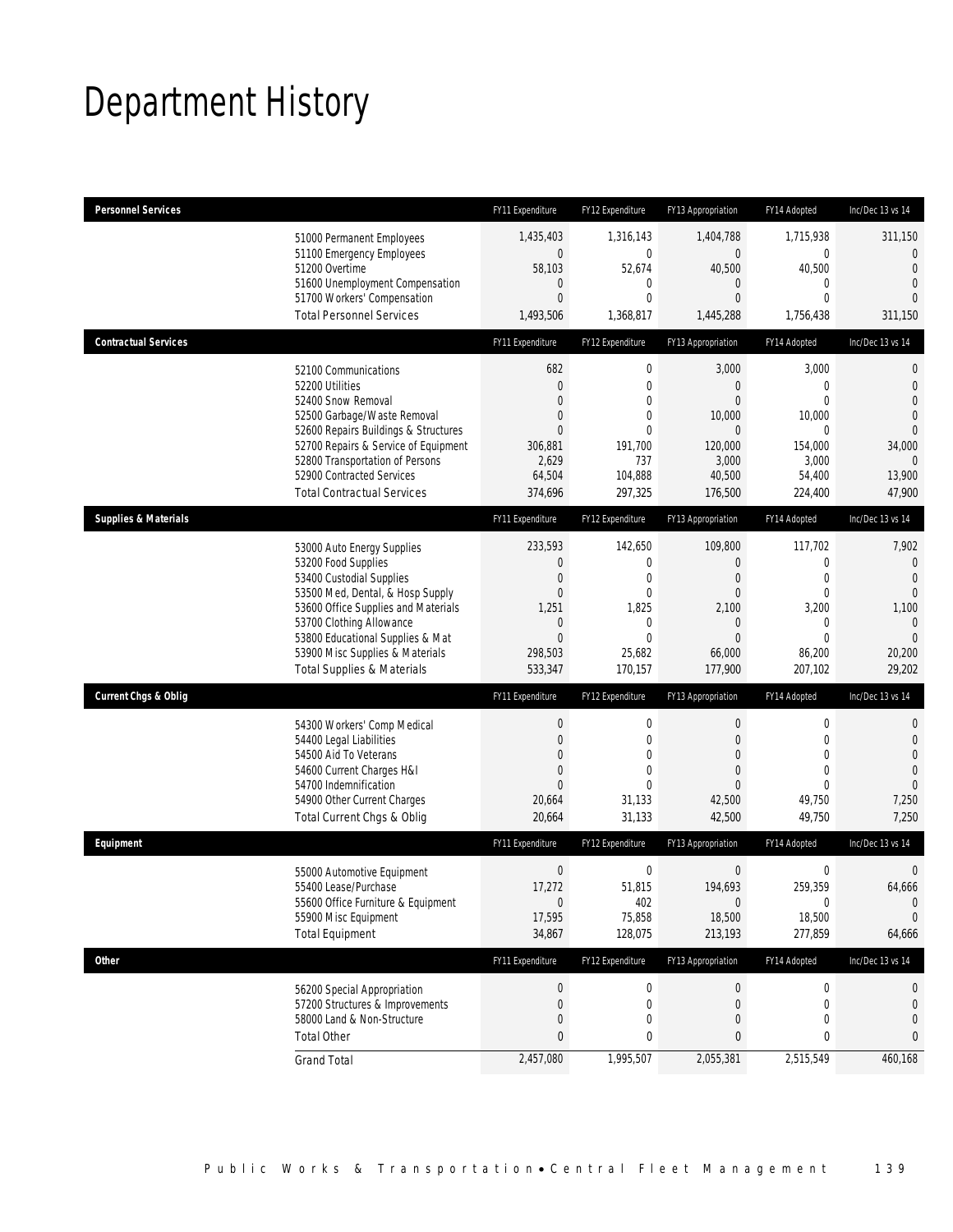# Department Personnel

| Title                                | Union<br>Code | Grade | Position | FY14 Salary | Title                              | Union<br>Code   | Grade | Position | FY14 Salary |
|--------------------------------------|---------------|-------|----------|-------------|------------------------------------|-----------------|-------|----------|-------------|
| Communications Equip Operator        | AFT           | 08    | 1.00     | 38,718      | Master Gen Maint Mech Foreman      | AFT             | 20    | 1.00     | 66,221      |
| <b>Exec Assistant</b>                | EXM           | 12    | 1.00     | 114,648     | Motor Equiopment Repair Foreperson | AFG             | 18A   | 1.00     | 80,305      |
| Gen Main Mech Frprs                  | AFG           | 19A   | 1.00     | 81,854      | Motor Equip Rep Frpr               | AFG             | 17A   | 2.00     | 136,460     |
| <b>Head Admin Clerk</b>              | AFT           | 14    | 1.00     | 50,952      | Prin Admin Assistant               | SE <sub>1</sub> | 08    | 1.00     | 72,845      |
| Heavy Motor Equipment Repair Class I | AFT           | 18    | 5.00     | 305,492     | Safety Inspector                   | AFG             | 15    | 1.00     | 58,381      |
| <b>HME Repairperson Class II</b>     | AFT           | 16    | 9.00     | 481,583     | Service Writer                     | AFG             | 15    | 2.00     | 114,630     |
| HME Repairperson Class III           | AFT           | 14    | 4.00     | 173,174     | Sr Data Processing Equip Tech      | AFT             | 17    | 1.00     | 52,624      |
| Hvy Mtr Equip Repairperson           | AFT           | 15    | 13.00    | 735,741     | Sr Radio Comm Tech                 | AFG             | 18A   | 1.00     | 61,850      |
|                                      |               |       |          |             | Supn-Automotive Maint              | SE <sub>1</sub> | 10    | 1.00     | 107,961     |
|                                      |               |       |          |             | Total                              |                 |       | 46       | 2,733,438   |
|                                      |               |       |          |             | <b>Adjustments</b>                 |                 |       |          |             |
|                                      |               |       |          |             | Differential Payments              |                 |       |          | $\theta$    |
|                                      |               |       |          |             | Other                              |                 |       |          | 12,500      |
|                                      |               |       |          |             | Chargebacks                        |                 |       |          | $-950,000$  |
|                                      |               |       |          |             | <b>Salary Savings</b>              |                 |       |          | $-80,000$   |

*FY14 Total Request 1,715,938*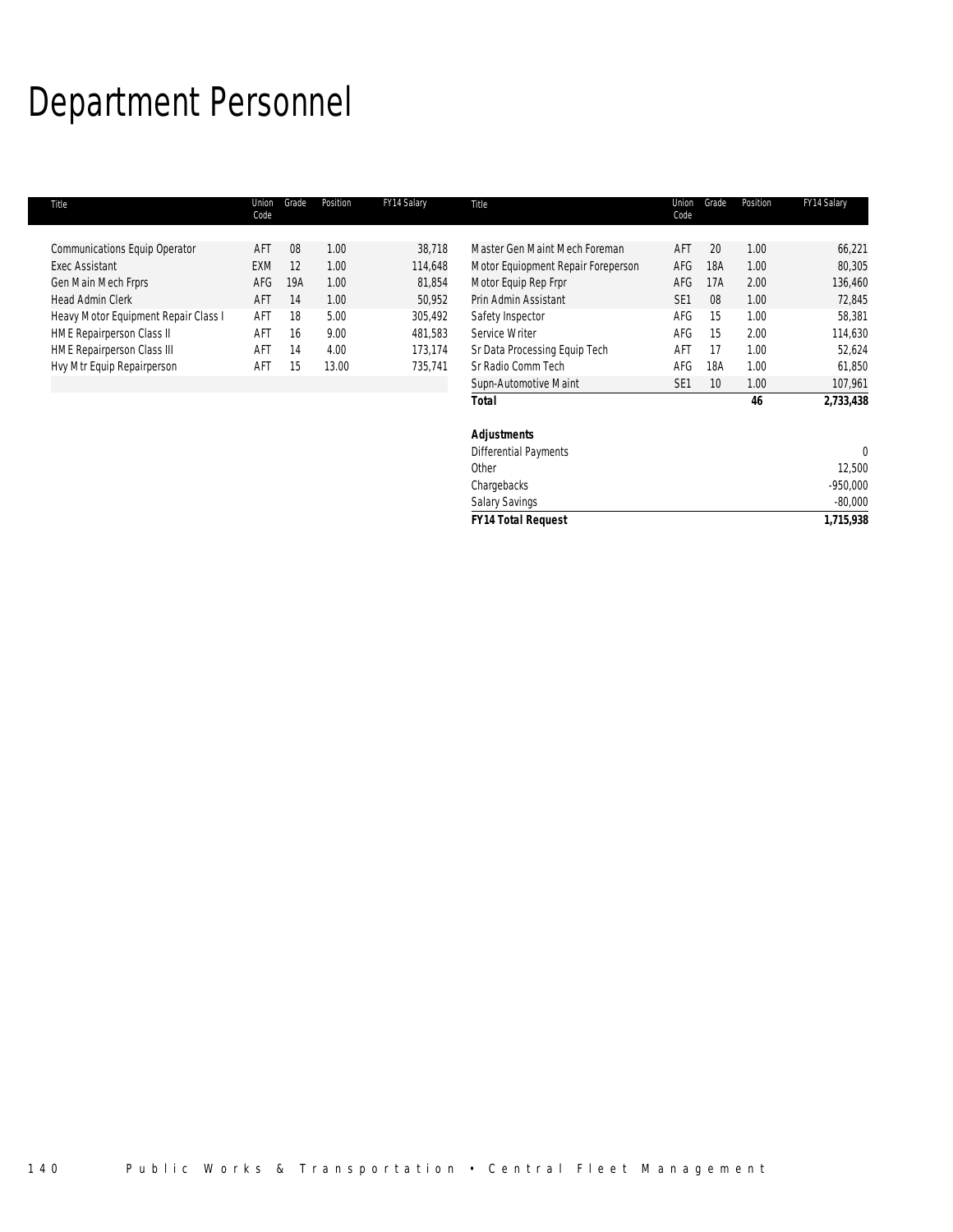# Program 1. Fleet Services

### *James McGonagle, Director Organization: 321100*

### *Program Description*

The Fleet Services Program is responsible for the preventive maintenance and routine or emergency repair of vehicles in all City departments excluding public safety agencies. Preventive maintenance includes oil change, brake repair, and fluid changes. Routine and emergency repair includes engine servicing, body work, transmission repair, and glass replacement. The Fleet Services Program also conducts emission testing and registration functions.

### *Program Strategies*

- To ensure vehicles in the centralized fleet are in proper operating condition.
- To provide scheduled preventative maintenance to the City's vehicle fleet.

| <b>Performance Measures</b>                                                                                                                                           | Actual '11          | Actual '12                     | Projected '13                  | Target '14                    |
|-----------------------------------------------------------------------------------------------------------------------------------------------------------------------|---------------------|--------------------------------|--------------------------------|-------------------------------|
| # of vehicles overdue for PM by 30 or more days<br>Number of unscheduled repairs<br>Total maintenance requests received<br>Total vehicles maintained by Central Fleet | 7.574<br>1,135      | 224<br>4,202<br>7.735<br>1,092 | 120<br>2.355<br>8.308<br>1.042 | 50<br>3,000<br>7,850<br>1,020 |
| <b>Operating Budget</b>                                                                                                                                               | Actual '11          | Actual '12                     | Approp '13                     | <b>Budget '14</b>             |
| Personnel Services<br>Non Personnel                                                                                                                                   | .493.506<br>963.574 | 1.368.817<br>626.690           | 1,445,288<br>610.093           | 1,756,438<br>759,111          |
| Total                                                                                                                                                                 | 2,457,080           | 1,995,507                      | 2,055,381                      | 2,515,549                     |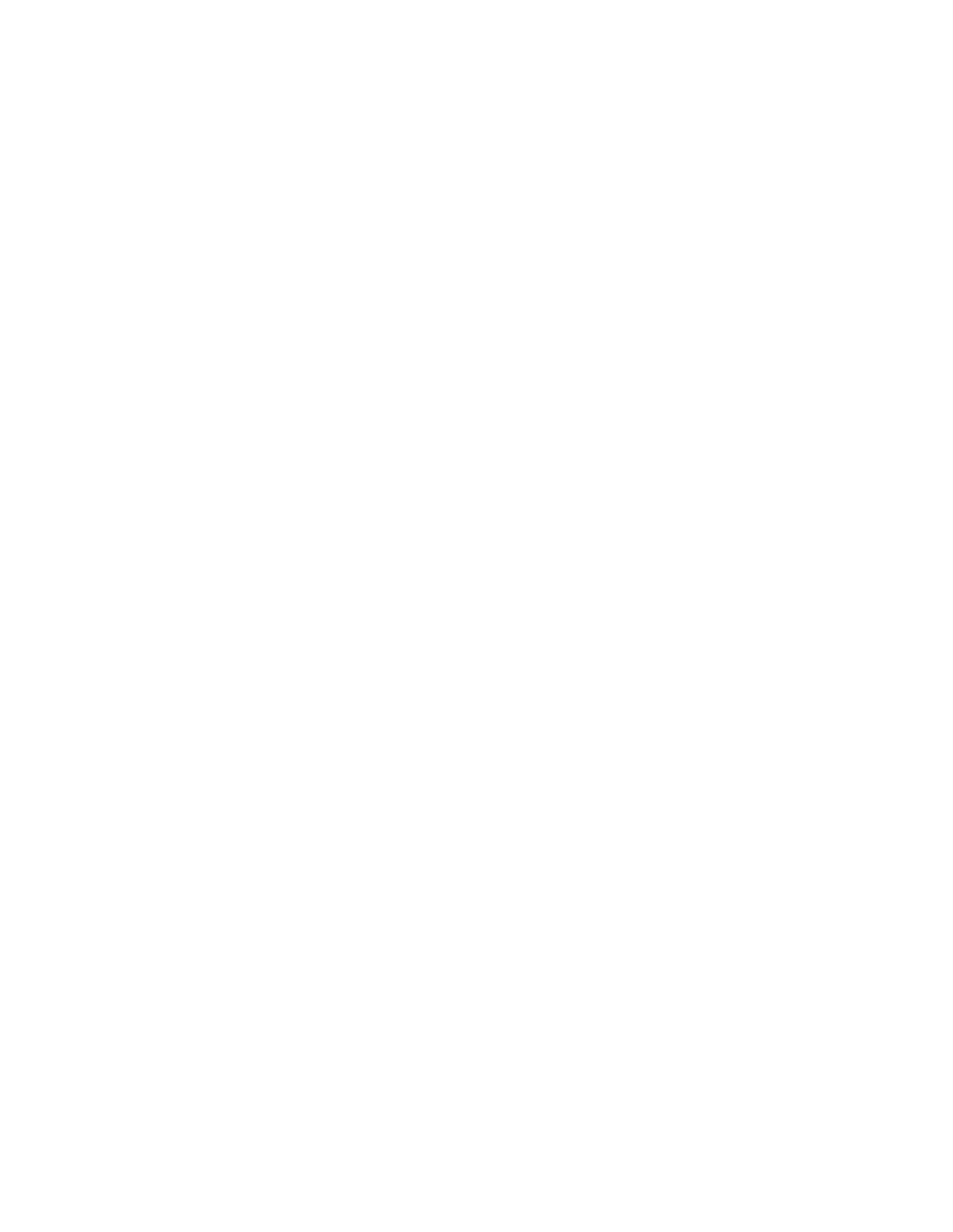# Office of Chief of PWD & Transportation Operating Budget

### *Vacant, Chief of Public Works & Transportation Appropriation: 310*

Office of Chief of PWD&Transp

### *Department Mission*

The Chief of Public Works and Transportation oversees all programs and operations that ensure well-lit, attractive and efficient infrastructure that moves vehicular and pedestrian traffic safely. The Office of the Chief also provides administrative and financial support for the entire cabinet.

## *FY14 Performance Strategies*

• To evaluate each functional unit contained within both the Public Works and Transportation departments to identify efficiencies and improve services.

| <b>Operating Budget</b> | Program Name                        | Total Actual '11    | <b>Total Actual '12</b> | Total Approp '13        | <b>Total Budget '14</b> |
|-------------------------|-------------------------------------|---------------------|-------------------------|-------------------------|-------------------------|
|                         | Administration & Finance            | 1,271,076           | 1.318.619               | 1.400.084               | 1,426,435               |
|                         | <b>Total</b>                        | 1,271,076           | 1,318,619               | 1,400,084               | 1,426,435               |
| <b>Operating Budget</b> |                                     | Actual '11          | Actual '12              | Approp '13              | <b>Budget '14</b>       |
|                         | Personnel Services<br>Non Personnel | 1.241.236<br>29.840 | 1.288.671<br>29.948     | 1.355.207<br>44.877     | 382,843<br>43,592       |
|                         | <b>Total</b>                        | 1,271,076           | 1,318,619               | <i><b>1,400,084</b></i> | 1,426,435               |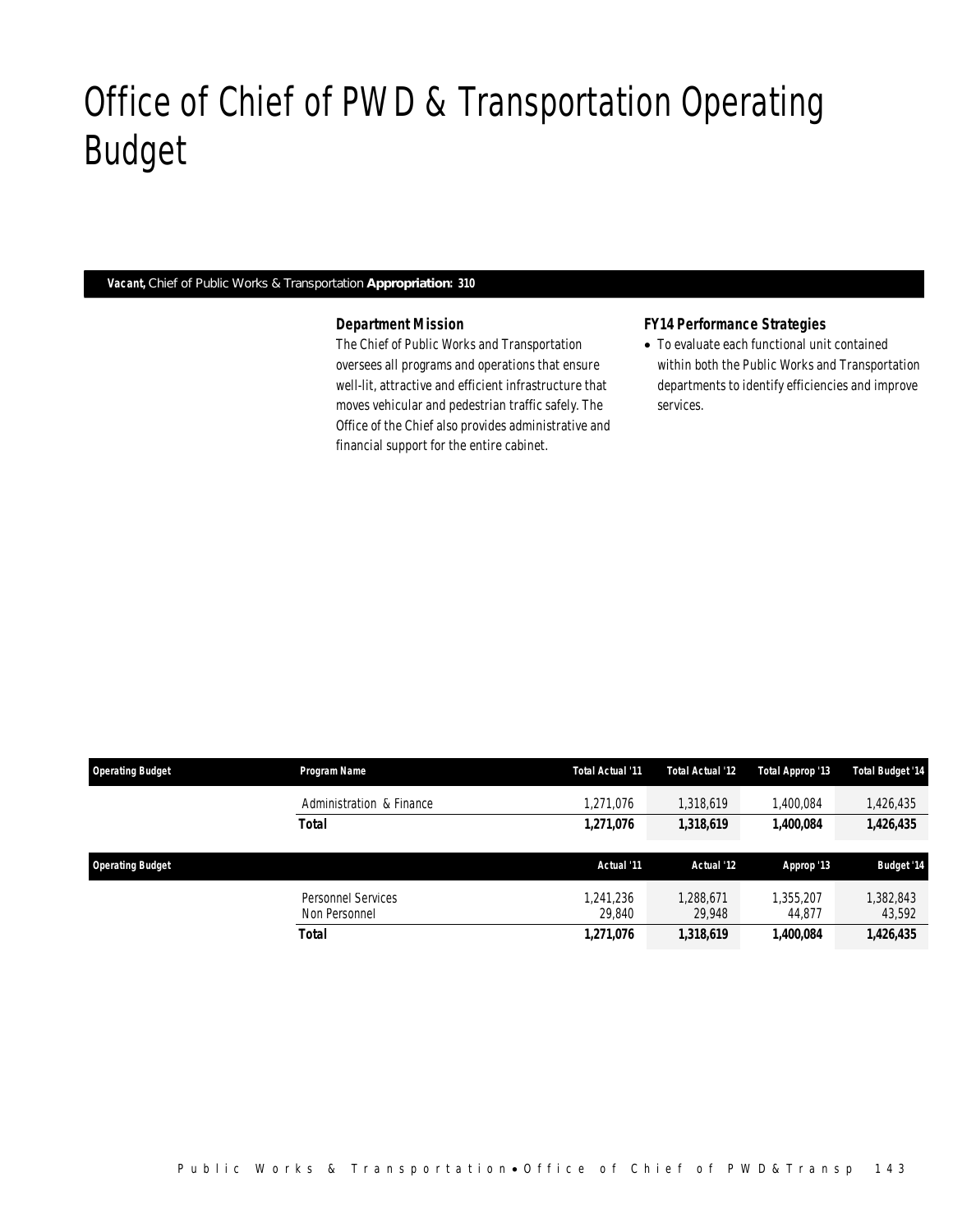# Office of Chief of PWD & Transportation Operating Budget



## *Description of Services*

The Office of the Chief of Public Works and Transportation oversees the operations of the individual departments within the cabinet. The Office also provides administration and finance support for those departments.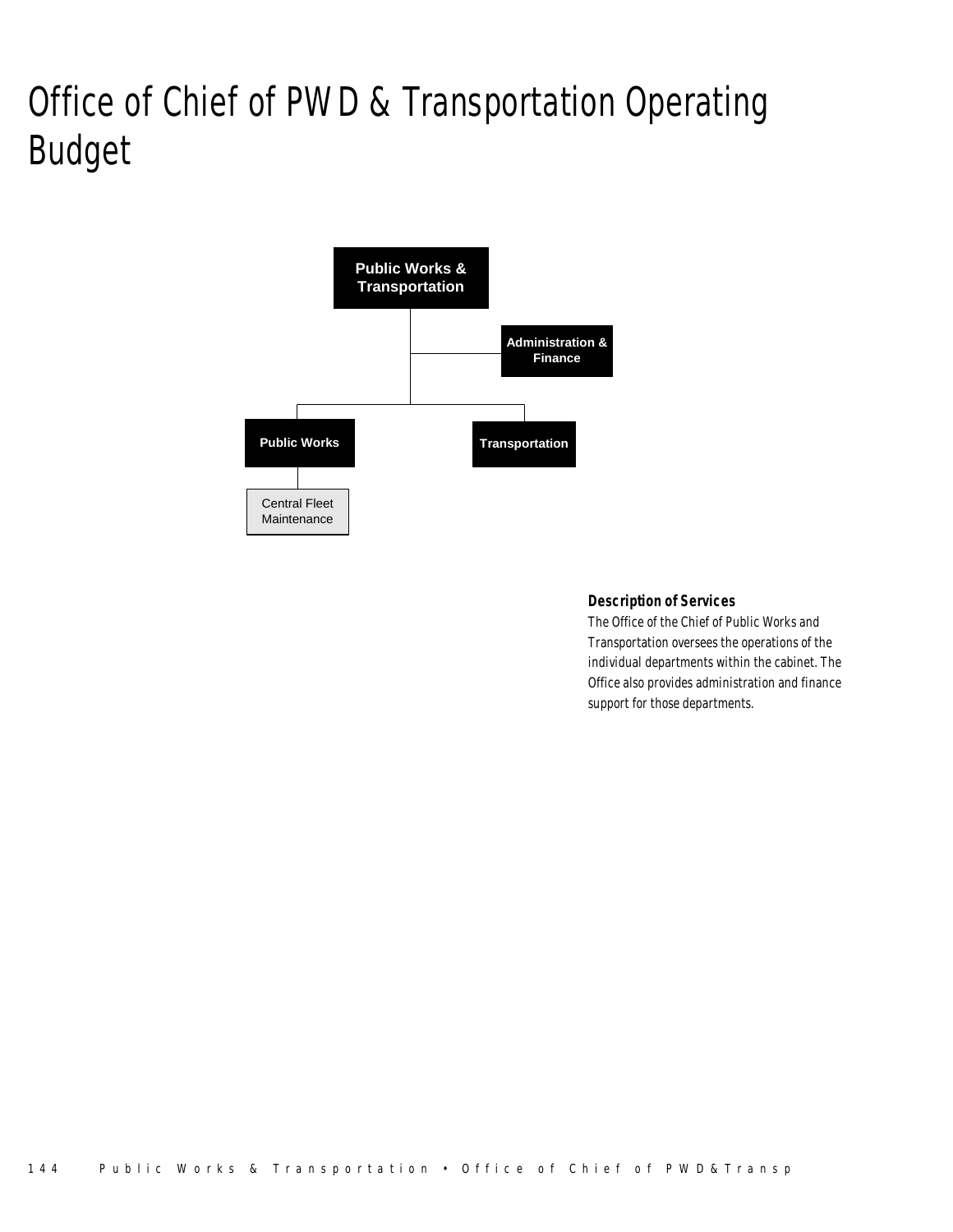# Department History

| <b>Personnel Services</b>       |                                                                     | FY11 Expenditure            | FY12 Expenditure               | FY13 Appropriation               | FY14 Adopted                 | Inc/Dec 13 vs 14                 |
|---------------------------------|---------------------------------------------------------------------|-----------------------------|--------------------------------|----------------------------------|------------------------------|----------------------------------|
|                                 | 51000 Permanent Employees                                           | 1,231,957                   | 1,278,062                      | 1,335,207                        | 1,362,843                    | 27,636                           |
|                                 | 51100 Emergency Employees                                           | $\boldsymbol{0}$            | $\mathbf 0$                    | $\boldsymbol{0}$                 | $\boldsymbol{0}$             | $\overline{0}$                   |
|                                 | 51200 Overtime<br>51600 Unemployment Compensation                   | 9,279<br>$\mathbf 0$        | 10,609<br>$\mathbf 0$          | 20,000<br>$\mathbf 0$            | 20,000<br>$\mathbf 0$        | $\overline{0}$<br>$\overline{0}$ |
|                                 | 51700 Workers' Compensation                                         | $\overline{0}$              | $\overline{0}$                 | 0                                | $\mathbf{0}$                 | $\Omega$                         |
|                                 | <b>Total Personnel Services</b>                                     | 1,241,236                   | 1,288,671                      | 1,355,207                        | 1,382,843                    | 27,636                           |
| <b>Contractual Services</b>     |                                                                     | FY11 Expenditure            | FY12 Expenditure               | FY13 Appropriation               | FY14 Adopted                 | Inc/Dec 13 vs 14                 |
|                                 | 52100 Communications                                                | $\boldsymbol{0}$            | $\boldsymbol{0}$               | $\boldsymbol{0}$                 | $\boldsymbol{0}$             | $\mathbf 0$                      |
|                                 | 52200 Utilities                                                     | $\overline{0}$              | $\mathbf 0$                    | 0                                | $\mathbf{0}$                 | $\mathbf{0}$                     |
|                                 | 52400 Snow Removal                                                  | 0<br>$\overline{0}$         | $\overline{0}$<br>$\mathbf{0}$ | 0<br>$\overline{0}$              | $\mathbf{0}$<br>$\mathbf{0}$ | $\overline{0}$<br>$\overline{0}$ |
|                                 | 52500 Garbage/Waste Removal<br>52600 Repairs Buildings & Structures | $\overline{0}$              | $\mathbf{0}$                   | $\overline{0}$                   | $\mathbf{0}$                 | $\mathbf 0$                      |
|                                 | 52700 Repairs & Service of Equipment                                | 9,881                       | 9,653                          | 10,000                           | 8,412                        | $-1,588$                         |
|                                 | 52800 Transportation of Persons                                     | 0                           | 0                              | $\overline{0}$                   | 0                            | $\overline{0}$                   |
|                                 | 52900 Contracted Services                                           | $\overline{0}$              | 6,980                          | 12,000                           | 12,000                       | $\overline{0}$                   |
|                                 | <b>Total Contractual Services</b>                                   | 9,881                       | 16,633                         | 22,000                           | 20,412                       | $-1,588$                         |
| <b>Supplies &amp; Materials</b> |                                                                     | FY11 Expenditure            | FY12 Expenditure               | FY13 Appropriation               | FY14 Adopted                 | Inc/Dec 13 vs 14                 |
|                                 | 53000 Auto Energy Supplies                                          | 5,458                       | 3,362                          | 6,577                            | 6,880                        | 303                              |
|                                 | 53200 Food Supplies                                                 | $\mathbf 0$                 | $\mathbf 0$                    | $\mathbf{0}$                     | $\mathbf{0}$                 | $\mathbf 0$                      |
|                                 | 53400 Custodial Supplies                                            | 0                           | 0                              | 0                                | $\mathbf{0}$                 | $\overline{0}$                   |
|                                 | 53500 Med, Dental, & Hosp Supply                                    | $\overline{0}$              | $\mathbf 0$                    | $\mathbf{0}$                     | $\mathbf 0$                  | $\overline{0}$                   |
|                                 | 53600 Office Supplies and Materials<br>53700 Clothing Allowance     | 9,834<br>0                  | 7,603<br>0                     | 12,850<br>$\mathbf 0$            | 12,850<br>$\mathbf{0}$       | $\mathbf 0$<br>$\mathbf{0}$      |
|                                 | 53800 Educational Supplies & Mat                                    | $\overline{0}$              | $\mathbf{0}$                   | 0                                | $\mathbf{0}$                 | $\mathbf{0}$                     |
|                                 | 53900 Misc Supplies & Materials                                     | $\overline{0}$              | $\Omega$                       | 0                                | $\mathbf{0}$                 | $\overline{0}$                   |
|                                 | <b>Total Supplies &amp; Materials</b>                               | 15,292                      | 10,965                         | 19,427                           | 19,730                       | 303                              |
| <b>Current Chgs &amp; Oblig</b> |                                                                     | FY11 Expenditure            | FY12 Expenditure               | FY13 Appropriation               | FY14 Adopted                 | Inc/Dec 13 vs 14                 |
|                                 | 54300 Workers' Comp Medical                                         | $\boldsymbol{0}$            | 0                              | $\boldsymbol{0}$                 | $\boldsymbol{0}$             | 0                                |
|                                 | 54400 Legal Liabilities                                             | $\overline{0}$              | $\mathbf 0$                    | $\mathbf 0$                      | $\mathbf 0$                  | $\mathbf 0$                      |
|                                 | 54500 Aid To Veterans                                               | $\Omega$                    | 0                              | 0                                | $\mathbf{0}$                 | $\overline{0}$                   |
|                                 | 54600 Current Charges H&I                                           | 0                           | $\overline{0}$                 | 0                                | $\mathbf{0}$                 | $\overline{0}$                   |
|                                 | 54700 Indemnification                                               | $\Omega$                    | $\mathbf{0}$                   | 0                                | $\mathbf{0}$                 | $\mathbf 0$                      |
|                                 | 54900 Other Current Charges<br>Total Current Chgs & Oblig           | $\mathbf 0$<br>$\mathbf{0}$ | 0<br>0                         | $\boldsymbol{0}$<br>$\mathbf{0}$ | $\mathbf 0$<br>$\pmb{0}$     | $\mathbf{0}$<br>$\mathbf{0}$     |
| Equipment                       |                                                                     | FY11 Expenditure            | FY12 Expenditure               | FY13 Appropriation               | FY14 Adopted                 | Inc/Dec 13 vs 14                 |
|                                 |                                                                     | $\boldsymbol{0}$            |                                | $\boldsymbol{0}$                 | $\boldsymbol{0}$             |                                  |
|                                 | 55000 Automotive Equipment                                          |                             | 0                              |                                  | $\Omega$                     | $\mathbf 0$<br>$\Omega$          |
|                                 | 55400 Lease/Purchase<br>55600 Office Furniture & Equipment          | 4,667<br>0                  | 0<br>$\boldsymbol{0}$          | $\mathbf 0$<br>$\boldsymbol{0}$  | $\boldsymbol{0}$             | $\mathbf 0$                      |
|                                 | 55900 Misc Equipment                                                | $\boldsymbol{0}$            | 2,350                          | 3,450                            | 3,450                        | $\mathbf 0$                      |
|                                 | <b>Total Equipment</b>                                              | 4,667                       | 2,350                          | 3,450                            | 3,450                        | 0                                |
| Other                           |                                                                     | FY11 Expenditure            | FY12 Expenditure               | FY13 Appropriation               | FY14 Adopted                 | Inc/Dec 13 vs 14                 |
|                                 | 56200 Special Appropriation                                         | 0                           | 0                              | $\mathbf 0$                      | 0                            | 0                                |
|                                 | 57200 Structures & Improvements                                     | 0                           | 0                              | $\mathbf 0$                      | 0                            | $\mathbf 0$                      |
|                                 | 58000 Land & Non-Structure                                          | 0                           | 0                              | 0                                | $\mathbf{0}$                 | 0                                |
|                                 | <b>Total Other</b>                                                  | 0                           | 0                              | 0                                | 0                            | 0                                |
|                                 | <b>Grand Total</b>                                                  | 1,271,076                   | 1,318,619                      | 1,400,084                        | 1,426,435                    | 26,351                           |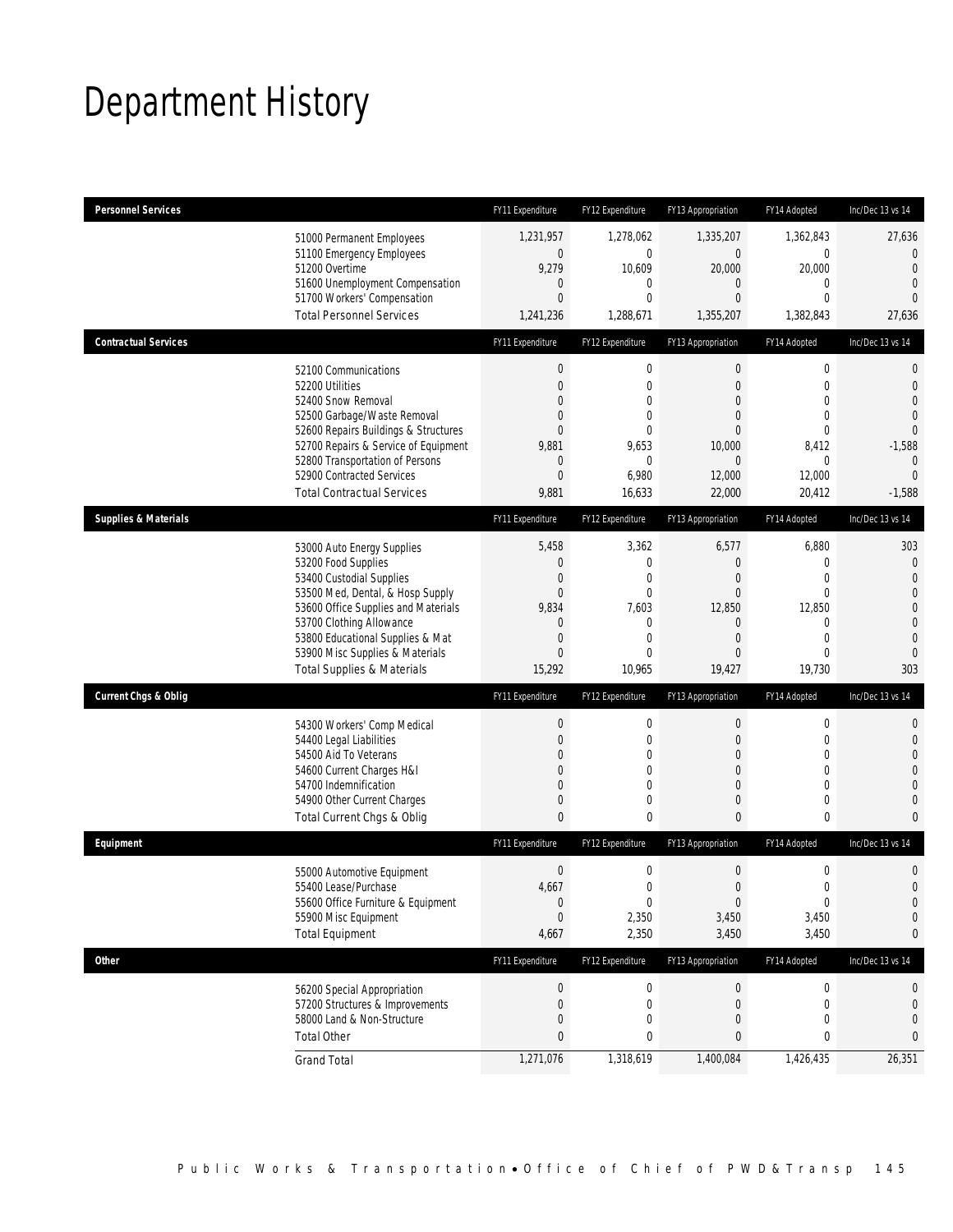# Department Personnel

I.

| Title                          | Union<br>Code   | Grade           | Position | FY14 Salary | Title                        | Union<br>Code   | Grade          | Position | FY14 Salary |
|--------------------------------|-----------------|-----------------|----------|-------------|------------------------------|-----------------|----------------|----------|-------------|
|                                |                 |                 |          |             |                              |                 |                |          |             |
| Admin Analyst (Pers)           | AFM             | 15              | 2.00     | 99,178      | Prin Admin Assistant         | SE <sub>1</sub> | 08             | 2.00     | 181,619     |
| Admin Asst (Payroll)           | AFG             | 18              | 1.00     | 55,089      | Prin Admin Asst              | SE <sub>1</sub> | 09             | 1.00     | 97,534      |
| Admin Asst                     | AFG             | 16              | 1.00     | 61,991      | Prin Research Analyst        | SE <sub>1</sub> | 06             | 1.00     | 75,615      |
| <b>Admin Secretary</b>         | AFG             | 14              | 1.00     | 40,252      | Sr Adm Asst (Admin)          | SE <sub>1</sub> | 07             | 1.00     | 83,086      |
| Chief Public Works & Transport | CDH             | <b>NG</b>       | 1.00     | 137,401     | Sr Adm Asst                  | SE <sub>1</sub> | 08             | 1.00     | 90,810      |
| <b>Exec Assistant</b>          | EXM             | 10              | 1.00     | 74,365      | Sr Data Proc Sys Analyst     | SE <sub>1</sub> | 08             | 2.00     | 164,154     |
| <b>Head Account Examiner</b>   | AFT             | 15              | 1.00     | 41,863      | Sr Personnel Officer         | SE <sub>1</sub> | 06             | 1.00     | 75,615      |
| Management Analyst             | SE <sub>1</sub> | 10 <sup>°</sup> | 1.00     | 98,647      | Sr. Research Analyst         | SE <sub>1</sub> | 0 <sub>3</sub> | 1.00     | 46,482      |
| Prin Admin Assistant           | <b>EXM</b>      | 10              | 1.00     | 92,859      | Supervisor of Contracts      | AFG             | 17             | 1.00     | 67,020      |
|                                |                 |                 |          |             | <b>Total</b>                 |                 |                | 21       | 1,583,580   |
|                                |                 |                 |          |             | <b>Adjustments</b>           |                 |                |          |             |
|                                |                 |                 |          |             | <b>Differential Payments</b> |                 |                |          | $\theta$    |
|                                |                 |                 |          |             | Other                        |                 |                |          | 13,616      |

Chargebacks 0 Salary Savings -234,353 *FY14 Total Request 1,362,843*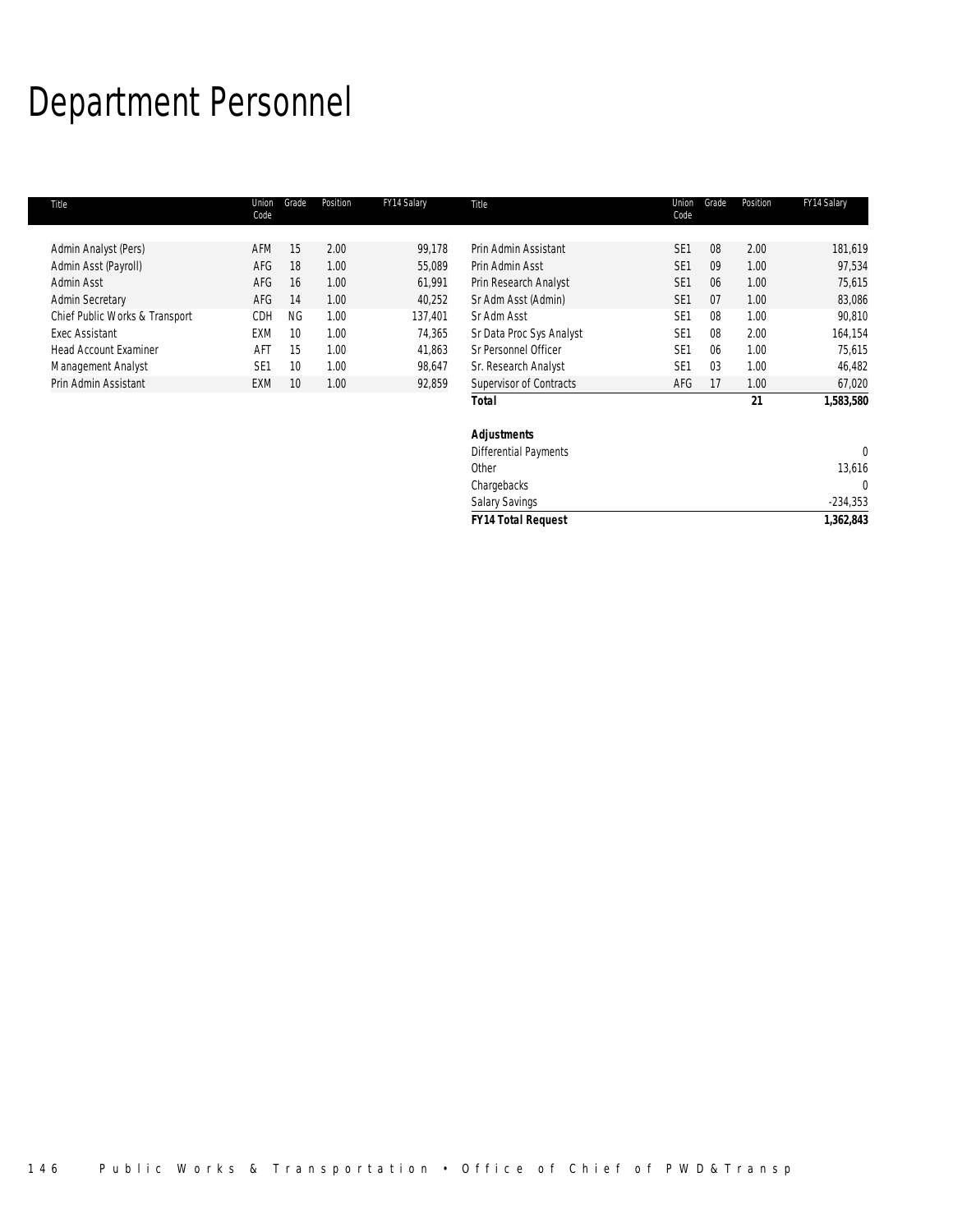# Program 1. Administration & Finance

## *Vacant, Manager Organization: 310100*

## *Program Description*

The Administration and Finance program provides financial, personnel, technological as well as public information services for the entire cabinet.

## *Program Strategies*

• To evaluate each functional unit contained within both the Public Works and Transportation departments to identify efficiencies and improve services.

| <b>Performance Measures</b>                                                                                                                                                    | Actual '11              | Actual '12                   | Projected '13           | Target '14              |
|--------------------------------------------------------------------------------------------------------------------------------------------------------------------------------|-------------------------|------------------------------|-------------------------|-------------------------|
| Centerline miles of roadway reconstructed<br>Centerline miles of roadway resurfaced<br>Tons of residential waste disposed (not recycled)<br>Tons of residential waste recycled | 23<br>197,830<br>45,905 | 4<br>18<br>196.763<br>45,058 | 47<br>191.976<br>46,782 | 20<br>200,000<br>48,000 |
| <b>Operating Budget</b>                                                                                                                                                        | Actual '11              | Actual '12                   | Approp '13              | <b>Budget '14</b>       |
| <b>Personnel Services</b><br>Non Personnel                                                                                                                                     | 1.241.236<br>29.840     | 1.288.671<br>29.948          | 1.355.207<br>44.877     | 382,843<br>43,592       |
| Total                                                                                                                                                                          | 1,271,076               | 1,318,619                    | 1,400,084               | 1,426,435               |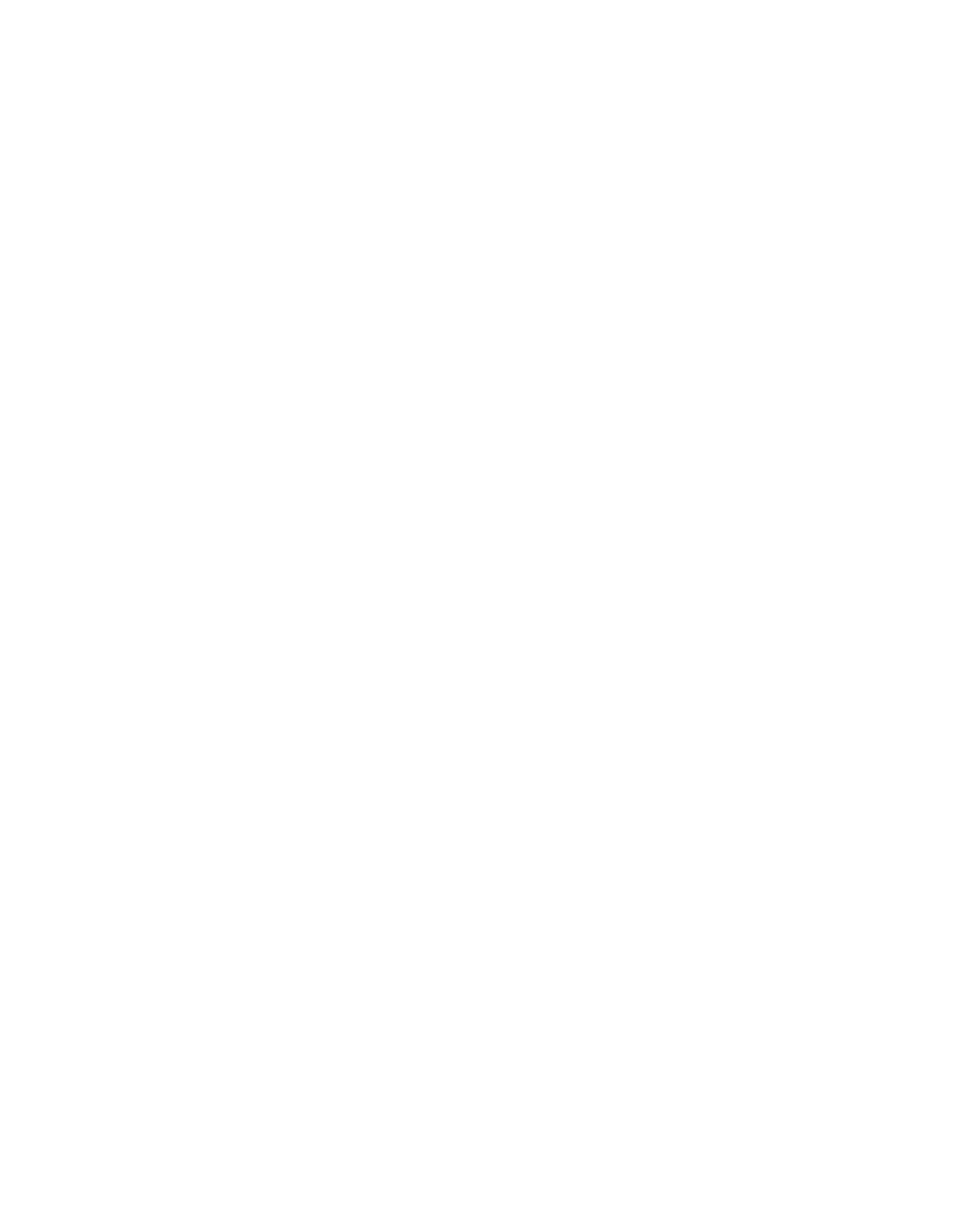# Public Works Department Operating Budget

### *Joanne Massaro, Commissioner Appropriation: 311*

## *Department Mission*

The mission of the Public Works Department is to provide a quality environment for the City of Boston and ensure that the City's roadways, streets and bridge infrastructures are safe, clean and attractive. The Public Works Department also maintains street lights, traffic signals, provides snow removal and garbage collection and disposal as well as curbside recycling.

### *FY14 Performance Strategies*

- To collect and dispose of residential solid waste and recyclable materials in a cost-effective and efficient manner.
- To efficiently maintain traffic signals and street lights.
- To increase the diversion rate of recycling through the Recycling Program.
- To maintain and operate vehicle and pedestrian bridges.
- To maintain clean city streets.

| <b>Operating Budget</b>      | Program Name                                                     | <b>Total Actual '11</b> | Total Actual '12        | Total Approp '13 | <b>Total Budget '14</b> |
|------------------------------|------------------------------------------------------------------|-------------------------|-------------------------|------------------|-------------------------|
|                              | Commissioner's Office                                            | 2,572,491               | 2,870,861               | 2,051,456        | 2,429,103               |
|                              | <b>Building/Facility Maintenance</b>                             | 1.848.201               | 2,191,568               | 2,777,257        | 2,682,618               |
|                              | Engineering                                                      | 2,206,608               | 1,908,614               | 1,428,820        | 1,578,550               |
|                              | <b>Construction Management</b>                                   | 1.949.834               | 4,015,268               | 714,312          | 1,195,952               |
|                              | <b>Highway Field Operations</b>                                  | 15.088.424              | 16,140,212              | 16,780,190       | 17,817,163              |
|                              | Bridge Operations/Maintenance                                    | 1.963.023               | 3,475,195               | 1.797.506        | 1,884,210               |
|                              | Street Lights & Signals                                          | 15,209,234              | 12,437,705              | 13,936,150       | 13,488,603              |
|                              | <b>Waste Reduction</b>                                           | 40,212,449              | 40,432,259              | 42.958.461       | 43,644,139              |
|                              | Total                                                            | 81,050,264              | 83,471,682              | 82,444,152       | 84,720,338              |
| <b>External Funds Budget</b> | <b>Fund Name</b>                                                 | <b>Total Actual '11</b> | <b>Total Actual '12</b> | Total Approp '13 | <b>Total Budget '14</b> |
|                              | Asian Longhorn Beetles                                           | 71,066                  | $\mathbf 0$             | 0                | 0                       |
|                              | Electronic Waste Recycling and Advertising                       | $\Omega$                | 6.564                   | 10,000           | 10,000                  |
|                              | Home Composting                                                  | 3,564                   | 11.826                  | 9.300            | $\Omega$                |
|                              | Municipal Recycling                                              | 5.940                   | 2,309                   | 18,600           | 10,000                  |
|                              | Sustainable Materials Recovery Program<br><b>Municipal Grant</b> | $\mathbf 0$             | 30,000                  | 0                | $\theta$                |
|                              | <b>Total</b>                                                     | 80,570                  | 50,699                  | 37,900           | 20,000                  |
|                              |                                                                  |                         |                         |                  |                         |
| <b>Operating Budget</b>      |                                                                  | Actual '11              | Actual '12              | Approp '13       | <b>Budget '14</b>       |
|                              | <b>Personnel Services</b>                                        | 18,718,968              | 18,147,129              | 18,652,654       | 19,717,698              |
|                              | Non Personnel                                                    | 62,331,296              | 65,324,553              | 63,791,498       | 65,002,640              |
|                              | Total                                                            | 81,050,264              | 83,471,682              | 82,444,152       | 84,720,338              |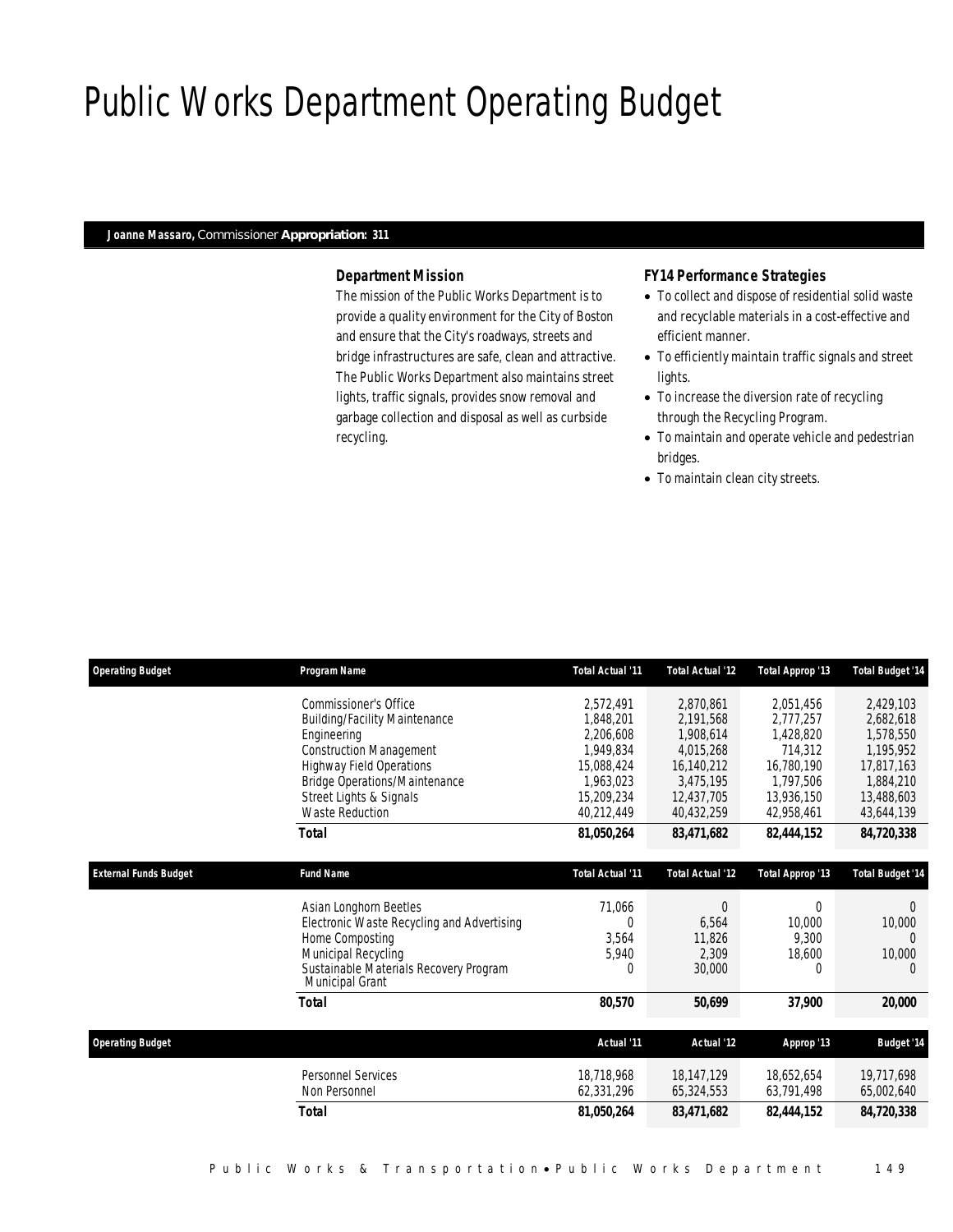# Public Works Department Operating Budget



## *Authorizing Statutes*

- Enabling Legislation: Powers & Duties, CBC Ord. §§ 11-6.1-11-6.44.
- Bills Posting, CBC Ord. §§ 16-23.1-16-23.3.
- Licenses for Street Occupancy, CBC Ord. §§ 11- 6.9-11-6.10.
- Public Improvement Commission, CBC Ord. § 8- 7.1; CBC St. 8 § 500.
- Refuse, CBC Ord. §§ 23-1, 23-5, 23-7, 23-8, 23-9, 23-10; CBC Ord. § 16-12.9.
- Establishing a Comprehensive Recycling Program for City of Boston, CBC Ord. §§ 7-13.1-7-13.11.

## *Description of Services*

The Public Works Department directs the general construction, maintenance, and cleaning of approximately 808 miles of roadways throughout the City. It also provides snow and ice control for all City streets. In addition, it operates four major drawbridges, maintains 68,055 City-owned street lights, 784 signalized intersections and supervises contracts for the removal and disposal of approximately 260,000 tons of solid waste. The Department also operates the City's recycling program with an annual diversion of approximately 48,000 tons.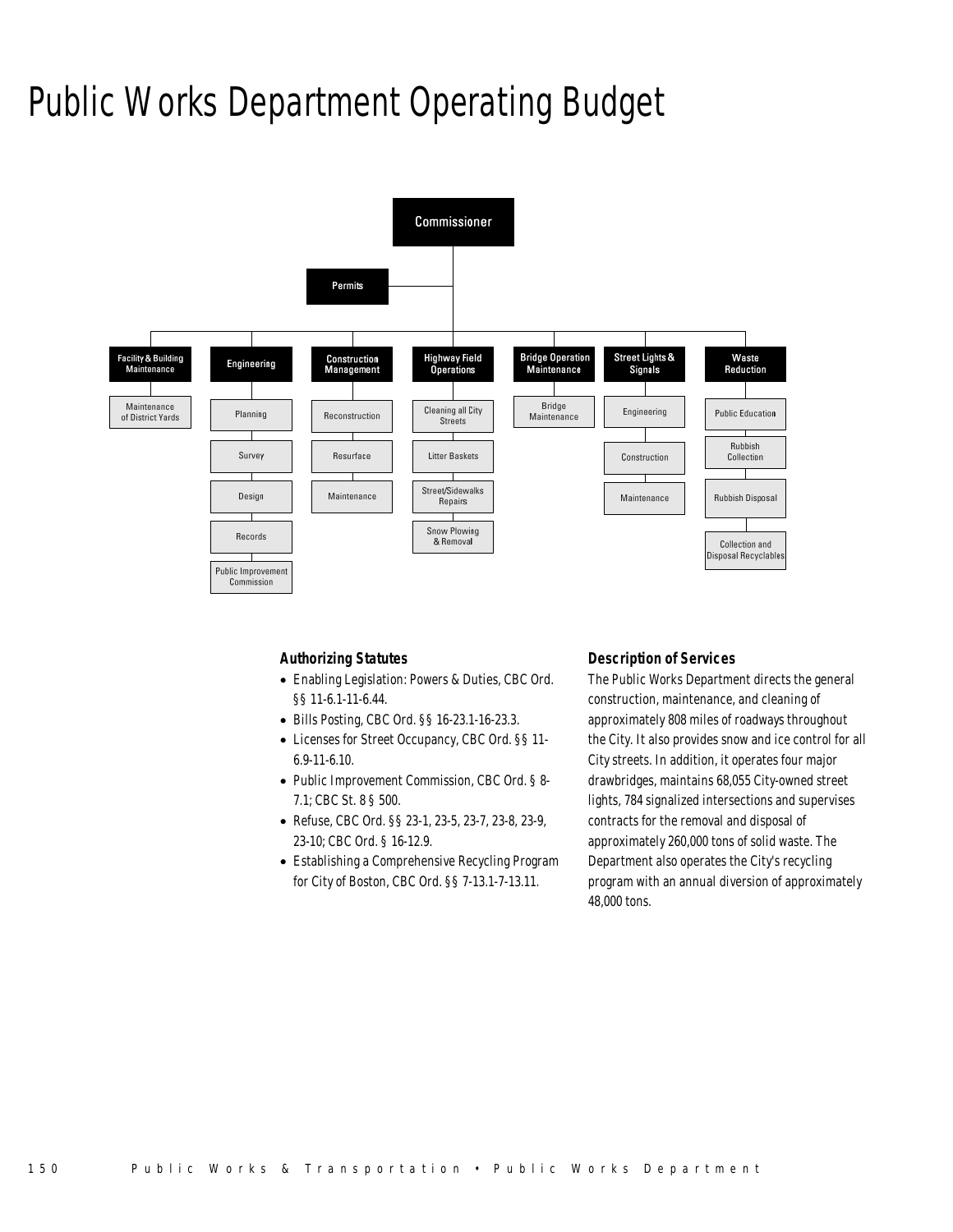# Department History

| <b>Personnel Services</b>                                                                                                                                                                                                                                                                            | FY11 Expenditure                                                                                 | FY12 Expenditure                                                                                                | FY13 Appropriation                                                                                           | FY14 Adopted                                                                                         | Inc/Dec 13 vs 14                                                                                            |
|------------------------------------------------------------------------------------------------------------------------------------------------------------------------------------------------------------------------------------------------------------------------------------------------------|--------------------------------------------------------------------------------------------------|-----------------------------------------------------------------------------------------------------------------|--------------------------------------------------------------------------------------------------------------|------------------------------------------------------------------------------------------------------|-------------------------------------------------------------------------------------------------------------|
| 51000 Permanent Employees<br>51100 Emergency Employees<br>51200 Overtime<br>51600 Unemployment Compensation<br>51700 Workers' Compensation<br><b>Total Personnel Services</b>                                                                                                                        | 16,084,533<br>288,232<br>1,312,070<br>87,962<br>946,171<br>18,718,968                            | 15,707,670<br>353,571<br>1,007,781<br>160,959<br>917,148<br>18,147,129                                          | 16,609,074<br>159,930<br>1,172,650<br>75,000<br>636,000<br>18,652,654                                        | 17,549,542<br>252,930<br>1,204,226<br>75,000<br>636,000<br>19,717,698                                | 940,468<br>93,000<br>31,576<br>$\mathbf{0}$<br>$\mathbf{0}$<br>1,065,044                                    |
| <b>Contractual Services</b>                                                                                                                                                                                                                                                                          | FY11 Expenditure                                                                                 | FY12 Expenditure                                                                                                | FY13 Appropriation                                                                                           | FY14 Adopted                                                                                         | Inc/Dec 13 vs 14                                                                                            |
| 52100 Communications<br>52200 Utilities<br>52400 Snow Removal<br>52500 Garbage/Waste Removal<br>52600 Repairs Buildings & Structures<br>52700 Repairs & Service of Equipment<br>52800 Transportation of Persons<br>52900 Contracted Services<br><b>Total Contractual Services</b>                    | 230,797<br>10,786,391<br>0<br>38,545,811<br>783,436<br>844,855<br>682<br>6,730,633<br>57,922,605 | 313,661<br>8,750,250<br>0<br>38,841,336<br>981,264<br>1,177,469<br>663<br>11,226,944<br>61,291,587              | 222,047<br>10,140,654<br>$\theta$<br>41,099,738<br>1,250,000<br>797,000<br>2,263<br>6,442,903<br>59,954,605  | 223,452<br>8,946,225<br>0<br>42,054,074<br>1,250,000<br>936,540<br>17,500<br>6,973,774<br>60,401,565 | 1,405<br>$-1,194,429$<br>$\mathbf{0}$<br>954,336<br>$\mathbf{0}$<br>139,540<br>15,237<br>530,871<br>446,960 |
| <b>Supplies &amp; Materials</b>                                                                                                                                                                                                                                                                      | FY11 Expenditure                                                                                 | FY12 Expenditure                                                                                                | FY13 Appropriation                                                                                           | FY14 Adopted                                                                                         | Inc/Dec 13 vs 14                                                                                            |
| 53000 Auto Energy Supplies<br>53200 Food Supplies<br>53400 Custodial Supplies<br>53500 Med, Dental, & Hosp Supply<br>53600 Office Supplies and Materials<br>53700 Clothing Allowance<br>53800 Educational Supplies & Mat<br>53900 Misc Supplies & Materials<br><b>Total Supplies &amp; Materials</b> | 642,927<br>0<br>6,083<br>$\boldsymbol{0}$<br>29,238<br>2,086<br>0<br>741,348<br>1,421,682        | 651,333<br>$\mathbf{0}$<br>7,980<br>$\overline{0}$<br>16,118<br>1,846<br>$\overline{0}$<br>753,687<br>1,430,964 | 724,398<br>$\overline{0}$<br>15,000<br>$\theta$<br>47,350<br>4,658<br>$\mathbf{0}$<br>1,058,382<br>1,849,788 | 741,496<br>0<br>16,500<br>0<br>92,850<br>4,658<br>0<br>1,118,107<br>1,973,611                        | 17,098<br>$\theta$<br>1,500<br>$\Omega$<br>45,500<br>$\mathbf{0}$<br>$\Omega$<br>59,725<br>123,823          |
| <b>Current Chgs &amp; Oblig</b>                                                                                                                                                                                                                                                                      | FY11 Expenditure                                                                                 | FY12 Expenditure                                                                                                | FY13 Appropriation                                                                                           | FY14 Adopted                                                                                         | Inc/Dec 13 vs 14                                                                                            |
| 54300 Workers' Comp Medical<br>54400 Legal Liabilities<br>54500 Aid To Veterans<br>54600 Current Charges H&I<br>54700 Indemnification<br>54900 Other Current Charges<br>Total Current Chgs & Oblig                                                                                                   | 267,299<br>192,607<br>0<br>0<br>$\Omega$<br>24,584<br>484,490                                    | 320,747<br>201,530<br>0<br>0<br>$\Omega$<br>30,660<br>552,937                                                   | 150,000<br>294,372<br>$\mathbf 0$<br>$\mathbf 0$<br>$\Omega$<br>50,502<br>494,874                            | 150,000<br>273,898<br>0<br>$\mathbf 0$<br>$\Omega$<br>64,690<br>488,588                              | $\mathbf 0$<br>$-20,474$<br>$\mathbf{0}$<br>$\overline{0}$<br>$\overline{0}$<br>14,188<br>$-6,286$          |
| Equipment                                                                                                                                                                                                                                                                                            | FY11 Expenditure                                                                                 | FY12 Expenditure                                                                                                | FY13 Appropriation                                                                                           | FY14 Adopted                                                                                         | Inc/Dec 13 vs 14                                                                                            |
| 55000 Automotive Equipment<br>55400 Lease/Purchase<br>55600 Office Furniture & Equipment<br>55900 Misc Equipment<br><b>Total Equipment</b>                                                                                                                                                           | 1,004,644<br>316,871<br>$\mathbf 0$<br>61,863<br>1,383,378                                       | 1,297,657<br>396,337<br>12,493<br>128,289<br>1,834,776                                                          | $\boldsymbol{0}$<br>1,023,881<br>$\mathbf 0$<br>93,350<br>1,117,231                                          | $\mathbf 0$<br>1,865,101<br>12,900<br>10,875<br>1,888,876                                            | $\mathbf 0$<br>841,220<br>12,900<br>$-82,475$<br>771,645                                                    |
| Other                                                                                                                                                                                                                                                                                                | FY11 Expenditure                                                                                 | FY12 Expenditure                                                                                                | FY13 Appropriation                                                                                           | FY14 Adopted                                                                                         | Inc/Dec 13 vs 14                                                                                            |
| 56200 Special Appropriation<br>57200 Structures & Improvements<br>58000 Land & Non-Structure<br><b>Total Other</b>                                                                                                                                                                                   | $\pmb{0}$<br>1,119,141<br>$\mathbf 0$<br>1,119,141                                               | $\boldsymbol{0}$<br>214,289<br>0<br>214,289                                                                     | $\bm{0}$<br>375,000<br>0<br>375,000                                                                          | 0<br>250,000<br>0<br>250,000                                                                         | 0<br>$-125,000$<br>$\theta$<br>$-125,000$                                                                   |
| <b>Grand Total</b>                                                                                                                                                                                                                                                                                   | 81,050,264                                                                                       | 83,471,682                                                                                                      | 82,444,152                                                                                                   | 84,720,338                                                                                           | 2,276,186                                                                                                   |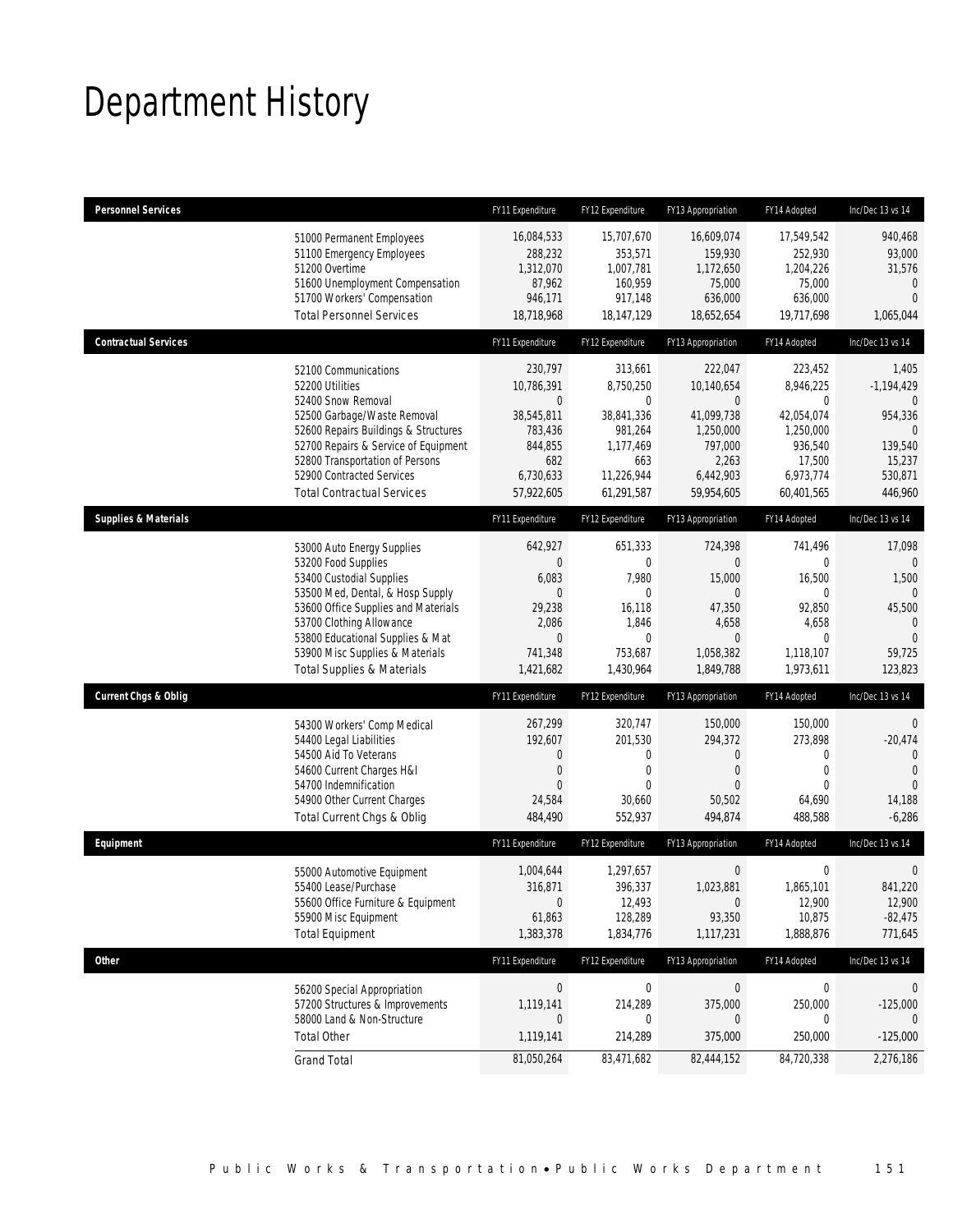# Department Personnel

| Title                                             | Code            | Union Grade | Position      | FY14 Salary        | Title                                     | Union<br>Code   | Grade           | Position     | FY14 Salary      |
|---------------------------------------------------|-----------------|-------------|---------------|--------------------|-------------------------------------------|-----------------|-----------------|--------------|------------------|
|                                                   |                 |             |               |                    |                                           |                 |                 |              |                  |
| Admin Analyst                                     | AFT             | 14          | 1.00          | 51,885             | Maint Mech Frprs (Carpenter)              | AFG             | 15A             | 1.00         | 51,252           |
| Admin Asst                                        | SE1             | 05          | 1.00          | 65,430             | Maint Mech I(Light SrvRep/Pwd)            | AFT             | 15              | 4.00         | 235,924          |
| Admin Asst (Gser Sec Hwy Pwd)                     | AFG             | 17          | 1.00          | 66,808             | Management Analyst                        | SE <sub>1</sub> | 06              | 1.00         | 57,603           |
| Admin Assistant                                   | AFB             | 17          | 1.00          | 60,784             | MotorEquipOper&Lbr(Print)                 | AFT             | 07L             | 52.00        | 1,767,010        |
| Admin Secretary                                   | AFG             | 14          | 1.00          | 50,952             | Paver                                     | AFT             | 10L             | 10.00        | 385,490          |
| Admin Secretary                                   | AFT             | 14          | 4.00          | 203,808            | Prin Admin Assistant                      | SE <sub>1</sub> | 08              | 2.00         | 153,623          |
| Assoc Civil Engineer                              | SE <sub>1</sub> | 10          | 2.00          | 193,741            | Prin Admin Asst (PWD)                     | SE1             | 09              | 1.00         | 97,534           |
| Assoc Electrical Engineer                         | SE <sub>1</sub> | 12          | 1.00          | 116,214            | Prin Cashier                              | AFT             | 12              | 1.00         | 45,297           |
| Asst Civil Engineer                               | <b>AFJ</b>      | <b>18A</b>  | 1.00          | 59,583             | Prin Civil Eng (Fss)                      | AFJ             | 20A             | 1.00         | 92,561           |
| Asst Electrical Engineer                          | <b>AFJ</b>      | <b>18A</b>  | 4.00          | 313,756            | Prin Civil Engineer                       | AFJ             | 20A             | 2.00         | 147,242          |
| Asst Supn-Collection&Disposal                     | SE <sub>1</sub> | $10$        | 1.00          | 105,508            | Prin Electrical Engineer                  | AFJ             | 20A             | 1.00         | 91,761           |
| Asst Supn-Highway Maint (PWD)                     | AFG             | 21A         | 2.00          | 200,632            | Prin Storekeeper                          | AFT             | 11              | 2.00         | 79,338           |
| Asst Traffic Signal Supv                          | SE <sub>1</sub> | 06          | 1.00          | 51,757             | Public Works Laborer                      | AFT             | 06L             | 3.00         | 107,398          |
| <b>Building Maint Supv</b>                        | AFG             | 15          | 1.00          | 59,181             | Recycling Coord                           | SE <sub>1</sub> | 07              | 1.00         | 70,615           |
| BuildingMaintPerson                               | AFT             | 09L         | 7.00          | 276,289            | Sanitation Inspector                      | AFG             | 13A             | 7.00         | 346,541          |
| Chief Engineer(Pwd Highway Di)                    | SE <sub>1</sub> | 12          | 1.00          | 116,214            | Spec Hvy Meo                              | AFT             | 11L             | 23.00        | 899,109          |
| Chief Highway Const Inspector                     | AFG             | <b>16A</b>  | 2.00          | 94,180             | Sr Adm An (Highway)                       | SE <sub>1</sub> | 07              | 1.00         | 57,054           |
| Commissioner (PWD)                                | CDH             | NG          | 1.00          | 119,327            | Sr Adm Asst                               | SE <sub>1</sub> | 05              | 2.00         | 125,081          |
| Communications Equip Operator                     | AFT             | $08\,$      | 1.00          | 38,718             | Sr Adm Asst                               | SE1             | 09              | 1.00         | 68,569           |
| Dep Comm PWD                                      | EXM             | 14          | 1.00          | 126,255            | Sr Civil Engineer                         | AFJ             | 19A             | 8.00         | 658,348          |
| Dir of Recycling Programs                         | EXM             | $08\,$      | 1.00          | 89,467             | Sr Eng Aid (Fss Eng.Div.Pwd)              | AFT             | 14A             | 1.00         | 38,704           |
| <b>Division Engineer</b>                          | <b>EXM</b>      | 13          | 1.00          | 119,162            | Sr Engineering Aid                        | AFB             | 14A             | 1.00         | 38,509           |
| Drawtender                                        | SU4             | 14          | 4.00          | 215,311            | Sr Engineering Aid                        | AFG             | 14A             | 1.00         | 38,704           |
| Exec Secretary                                    | SE1             | 05          | 1.00          | 69,387             | Sr Engineering Aid                        | AFJ             | 14A             | 6.00         | 286,766          |
| Executive Assistant (PWD)                         | EXM             | 12          | 1.00          | 110,551            | Sr Highway Maint Crftsprs(Pwd             | AFT             | 12L             | 16.00        | 683,902          |
| First Asst Drawtender                             | SU4<br>AFT      | 11L         | 14.00<br>7.00 | 611,933            | Sr Personnel Officer<br>Sr Radio Com Tech | SE1<br>AFG      | 06<br>19        | 1.00<br>1.00 | 74,133           |
| <b>Head Acct Clerk</b><br><b>Head Admin Clerk</b> | AFT             | 12<br>14    | 2.00          | 265,621<br>101,904 | Sr Research Analyst                       | SE1             | $05\,$          | 1.00         | 82,277<br>49,461 |
| <b>Head Clerk</b>                                 | AFT             | 12          | 1.00          | 45,297             | Sr Traffic Signal Repairprs I             | AFM             | 14              | 4.00         | 198,782          |
| Head Storekeeper                                  | AFG             | 14          | 2.00          | 100,839            | SrTraffic Signal Repairprs II             | AFM             | 15              | 3.00         | 161,633          |
| Highway Const Inspector (Pwd)                     | AFG             | 13          | 3.00          | 120,475            | Streetlighting Const Insp (PWD)           | AFG             | 16              | 8.00         | 508,983          |
| Highway Maint Frprs (PWD)                         | AFG             | 14          | 27.00         | 1,306,867          | Supn of Buildings and Bridges             | SE <sub>1</sub> | 11              | 1.00         | 111,981          |
| Highway Maint Inspector                           | AFG             | 12          | 25.00         | 1,072,913          | Supn-Automotive Maint (CFM)               | SE <sub>1</sub> | 10 <sup>°</sup> | 1.00         | 106,598          |
| Highway Maint Inspector                           | AFT             | 12          | 1.00          | 46,096             | Supn-Bridge Maint & Operation             | SE <sub>1</sub> | 09              | 1.00         | 68,569           |
| Hvy Mtr Equip Oper & P W Lbr                      | AFT             | 10L         | 44.00         | 1,688,937          | Supn-Sanitation                           | SE <sub>1</sub> | 12              | 1.00         | 116,214          |
| Jr Civil Eng                                      | AFJ             | <b>16A</b>  | 8.00          | 404,294            | Supv Struct Engineer                      | SE1             | 10              | 2.00         | 211,015          |
| Jr Civil Eng (Fss Eng Div Pwd)                    | AFJ             | <b>16A</b>  | 1.00          | 65,271             | Supv Utility Compliance & Coord           | AFJ             | 20A             | 1.00         | 91,761           |
| Jr Eng Aid                                        | <b>AFJ</b>      | 12          | 1.00          | 35,333             | Supv-Highway Maint                        | AFG             | 17              | 15.00        | 913,092          |
| Maint Mech (LightServRep/App)                     | AFT             | 13          | 5.00          | 172,048            | Supv-Sanitation                           | AFG             | 17              | 2.00         | 108,753          |
| Maint Mech (Carpenter)                            | AFT             | 12L         | 3.00          | 127,977            | Supv-Street Lighting                      | AFG             | 17              | 3.00         | 203,194          |
| Maint Mech (Light Svc Rpr)                        | AFG             | 14          | 1.00          | 46,649             | Traffic Signal Repairprs##                | AFM             | 13              | 3.00         | 108,096          |
| Maint Mech (Light Svc Rpr)                        | AFT             | 14          | 19.00         | 936,690            | Traffic Signal Rprprs-Apprentice          | AFT             | 12              | 1.00         | 33,085           |
| Maint Mech (Millwright)                           | AFT             | 12L         | $1.00$        | 45,953             | Traffic Signal Supv                       | SE <sub>1</sub> | $08\,$          | 1.00         | 91,900           |
| Maint Mech (Painter)                              | AFT             | 12L         | 1.00          | 35,784             | Wkg Frprs Maint Mech(Painter)             | AFG             | 13              | 1.00         | 48,975           |
|                                                   |                 |             |               |                    | Wrkg Frpr Tra Signal Rppr Test            | AFG             | 18              | 2.00         | 135,842          |
|                                                   |                 |             |               |                    | <b>Total</b>                              |                 |                 | 411          | 20,254,058       |
|                                                   |                 |             |               |                    | <b>Adjustments</b>                        |                 |                 |              |                  |
|                                                   |                 |             |               |                    | Differential Payments                     |                 |                 |              | 0                |
|                                                   |                 |             |               |                    | Other                                     |                 |                 |              | 259,553          |
|                                                   |                 |             |               |                    | Chargebacks                               |                 |                 |              | $-1,234,000$     |
|                                                   |                 |             |               |                    | Salary Savings                            |                 |                 |              | $-1,730,071$     |
|                                                   |                 |             |               |                    | <b>FY14 Total Request</b>                 |                 |                 |              | 17,549,542       |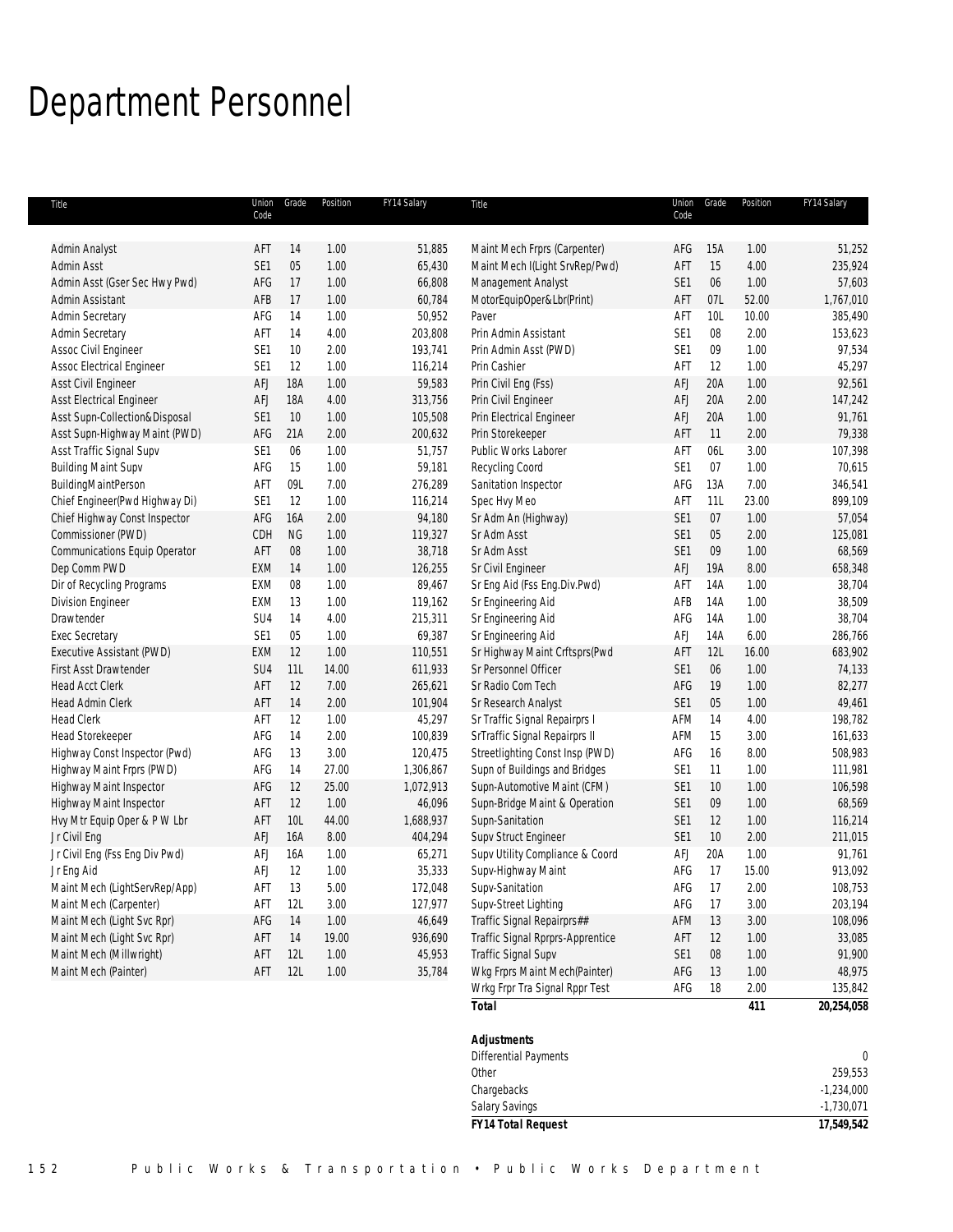# External Funds History

| <b>Personnel Services</b>       |                                                                                                                                                                                                                                                                                                            | FY11 Expenditure                                                                                                                                | FY12 Expenditure                                                                                     | FY13 Appropriation                                                                                                                                                                  | FY14 Adopted                                                                                                                                                             | Inc/Dec 13 vs 14                                                                                                                                                                  |
|---------------------------------|------------------------------------------------------------------------------------------------------------------------------------------------------------------------------------------------------------------------------------------------------------------------------------------------------------|-------------------------------------------------------------------------------------------------------------------------------------------------|------------------------------------------------------------------------------------------------------|-------------------------------------------------------------------------------------------------------------------------------------------------------------------------------------|--------------------------------------------------------------------------------------------------------------------------------------------------------------------------|-----------------------------------------------------------------------------------------------------------------------------------------------------------------------------------|
|                                 | 51000 Permanent Employees<br>51100 Emergency Employees<br>51200 Overtime<br>51300 Part Time Employees<br>51400 Health Insurance<br>51500 Pension & Annunity<br>51600 Unemployment Compensation<br>51700 Workers' Compensation<br>51800 Indirect Costs<br>51900 Medicare<br><b>Total Personnel Services</b> | $\bf 0$<br>$\boldsymbol{0}$<br>0<br>0<br>0<br>0<br>0<br>0<br>0<br>0<br>0                                                                        | $\mathbf 0$<br>0<br>0<br>0<br>0<br>$\mathbf 0$<br>0<br>0<br>$\overline{0}$<br>0<br>0                 | $\boldsymbol{0}$<br>$\boldsymbol{0}$<br>$\mathbf 0$<br>$\overline{0}$<br>$\overline{0}$<br>$\mathbf 0$<br>$\overline{0}$<br>$\overline{0}$<br>$\overline{0}$<br>$\overline{0}$<br>0 | $\boldsymbol{0}$<br>$\mathbf 0$<br>$\mathbf 0$<br>$\mathbf{0}$<br>$\mathbf{0}$<br>$\mathbf 0$<br>$\mathbf{0}$<br>$\mathbf{0}$<br>$\mathbf{0}$<br>$\mathbf 0$<br>$\bf{0}$ | $\mathbf 0$<br>$\mathbf 0$<br>$\mathbf{0}$<br>$\mathbf{0}$<br>$\overline{0}$<br>$\overline{0}$<br>$\mathbf 0$<br>$\mathbf{0}$<br>$\overline{0}$<br>$\overline{0}$<br>$\mathbf{0}$ |
| <b>Contractual Services</b>     |                                                                                                                                                                                                                                                                                                            | FY11 Expenditure                                                                                                                                | FY12 Expenditure                                                                                     | FY13 Appropriation                                                                                                                                                                  | FY14 Adopted                                                                                                                                                             | Inc/Dec 13 vs 14                                                                                                                                                                  |
| <b>Supplies &amp; Materials</b> | 52100 Communications<br>52200 Utilities<br>52400 Snow Removal<br>52500 Garbage/Waste Removal<br>52600 Repairs Buildings & Structures<br>52700 Repairs & Service of Equipment<br>52800 Transportation of Persons<br>52900 Contracted Services<br><b>Total Contractual Services</b>                          | $\boldsymbol{0}$<br>$\boldsymbol{0}$<br>0<br>71,066<br>$\mathbf 0$<br>$\boldsymbol{0}$<br>$\overline{0}$<br>5,940<br>77,006<br>FY11 Expenditure | $\boldsymbol{0}$<br>0<br>0<br>$\overline{0}$<br>$\overline{0}$<br>0<br>0<br>42,073<br>42,073         | $\boldsymbol{0}$<br>$\boldsymbol{0}$<br>$\overline{0}$<br>$\overline{0}$<br>$\overline{0}$<br>$\mathbf 0$<br>$\overline{0}$<br>28.600<br>28,600                                     | $\boldsymbol{0}$<br>$\mathbf 0$<br>$\mathbf{0}$<br>$\mathbf 0$<br>$\mathbf{0}$<br>$\mathbf 0$<br>$\mathbf{0}$<br>20,000<br>20,000                                        | $\mathbf 0$<br>$\mathbf 0$<br>$\overline{0}$<br>$\overline{0}$<br>$\mathbf 0$<br>$\mathbf{0}$<br>$\overline{0}$<br>$-8,600$<br>$-8,600$                                           |
|                                 |                                                                                                                                                                                                                                                                                                            |                                                                                                                                                 | FY12 Expenditure                                                                                     | FY13 Appropriation                                                                                                                                                                  | FY14 Adopted                                                                                                                                                             | Inc/Dec 13 vs 14                                                                                                                                                                  |
|                                 | 53000 Auto Energy Supplies<br>53200 Food Supplies<br>53400 Custodial Supplies<br>53500 Med, Dental, & Hosp Supply<br>53600 Office Supplies and Materials<br>53700 Clothing Allowance<br>53800 Educational Supplies & Mat<br>53900 Misc Supplies & Materials<br><b>Total Supplies &amp; Materials</b>       | $\theta$<br>$\boldsymbol{0}$<br>0<br>0<br>0<br>0<br>$\boldsymbol{0}$<br>3,564<br>3,564                                                          | $\boldsymbol{0}$<br>0<br>0<br>0<br>$\overline{0}$<br>$\mathbf 0$<br>$\overline{0}$<br>8,626<br>8,626 | $\boldsymbol{0}$<br>$\boldsymbol{0}$<br>$\overline{0}$<br>$\overline{0}$<br>$\overline{0}$<br>$\overline{0}$<br>$\boldsymbol{0}$<br>9,300<br>9,300                                  | $\boldsymbol{0}$<br>$\mathbf 0$<br>$\mathbf{0}$<br>$\mathbf{0}$<br>$\mathbf{0}$<br>$\mathbf 0$<br>$\mathbf 0$<br>$\mathbf 0$<br>0                                        | $\mathbf{0}$<br>$\mathbf 0$<br>$\overline{0}$<br>$\overline{0}$<br>$\mathbf 0$<br>$\mathbf{0}$<br>$\overline{0}$<br>$-9,300$<br>$-9,300$                                          |
| <b>Current Chgs &amp; Oblig</b> |                                                                                                                                                                                                                                                                                                            | FY11 Expenditure                                                                                                                                | FY12 Expenditure                                                                                     | FY13 Appropriation                                                                                                                                                                  | FY14 Adopted                                                                                                                                                             | Inc/Dec 13 vs 14                                                                                                                                                                  |
|                                 | 54300 Workers' Comp Medical<br>54400 Legal Liabilities<br>54600 Current Charges H&I<br>54700 Indemnification<br>54900 Other Current Charges<br>Total Current Chgs & Oblig                                                                                                                                  | $\theta$<br>$\boldsymbol{0}$<br>0<br>0<br>0<br>$\mathbf{0}$                                                                                     | $\boldsymbol{0}$<br>0<br>0<br>0<br>$\mathbf 0$<br>0                                                  | $\boldsymbol{0}$<br>$\boldsymbol{0}$<br>$\overline{0}$<br>$\overline{0}$<br>$\mathbf 0$<br>0                                                                                        | $\boldsymbol{0}$<br>$\mathbf 0$<br>$\mathbf{0}$<br>$\mathbf 0$<br>$\mathbf 0$<br>$\mathbf{0}$                                                                            | $\mathbf 0$<br>$\mathbf 0$<br>$\overline{0}$<br>$\overline{0}$<br>$\mathbf 0$<br>$\mathbf{0}$                                                                                     |
| Equipment                       |                                                                                                                                                                                                                                                                                                            | FY11 Expenditure                                                                                                                                | FY12 Expenditure                                                                                     | FY13 Appropriation                                                                                                                                                                  | FY14 Adopted                                                                                                                                                             | Inc/Dec 13 vs 14                                                                                                                                                                  |
|                                 | 55000 Automotive Equipment<br>55400 Lease/Purchase<br>55600 Office Furniture & Equipment<br>55900 Misc Equipment<br><b>Total Equipment</b>                                                                                                                                                                 | $\boldsymbol{0}$<br>$\boldsymbol{0}$<br>0<br>0<br>0                                                                                             | 0<br>$\boldsymbol{0}$<br>0<br>0<br>0                                                                 | 0<br>$\boldsymbol{0}$<br>0<br>0<br>0                                                                                                                                                | 0<br>$\boldsymbol{0}$<br>$\mathbf 0$<br>$\boldsymbol{0}$<br>$\boldsymbol{0}$                                                                                             | 0<br>$\mathbf 0$<br>$\mathbf 0$<br>$\mathbf 0$<br>0                                                                                                                               |
| Other                           |                                                                                                                                                                                                                                                                                                            | FY11 Expenditure                                                                                                                                | FY12 Expenditure                                                                                     | FY13 Appropriation                                                                                                                                                                  | FY14 Adopted                                                                                                                                                             | Inc/Dec 13 vs 14                                                                                                                                                                  |
|                                 | 56200 Special Appropriation<br>57200 Structures & Improvements<br>58000 Land & Non-Structure<br><b>Total Other</b>                                                                                                                                                                                         | $\boldsymbol{0}$<br>$\boldsymbol{0}$<br>0<br>0                                                                                                  | $\bf 0$<br>$\boldsymbol{0}$<br>0<br>0                                                                | $\boldsymbol{0}$<br>$\boldsymbol{0}$<br>0<br>$\bf 0$                                                                                                                                | $\boldsymbol{0}$<br>$\mathbf 0$<br>$\mathbf 0$<br>$\pmb{0}$                                                                                                              | 0<br>$\mathbf 0$<br>$\mathbf 0$<br>0<br>$-17,900$                                                                                                                                 |
|                                 | <b>Grand Total</b>                                                                                                                                                                                                                                                                                         | 80,570                                                                                                                                          | 50,699                                                                                               | 37,900                                                                                                                                                                              | 20,000                                                                                                                                                                   |                                                                                                                                                                                   |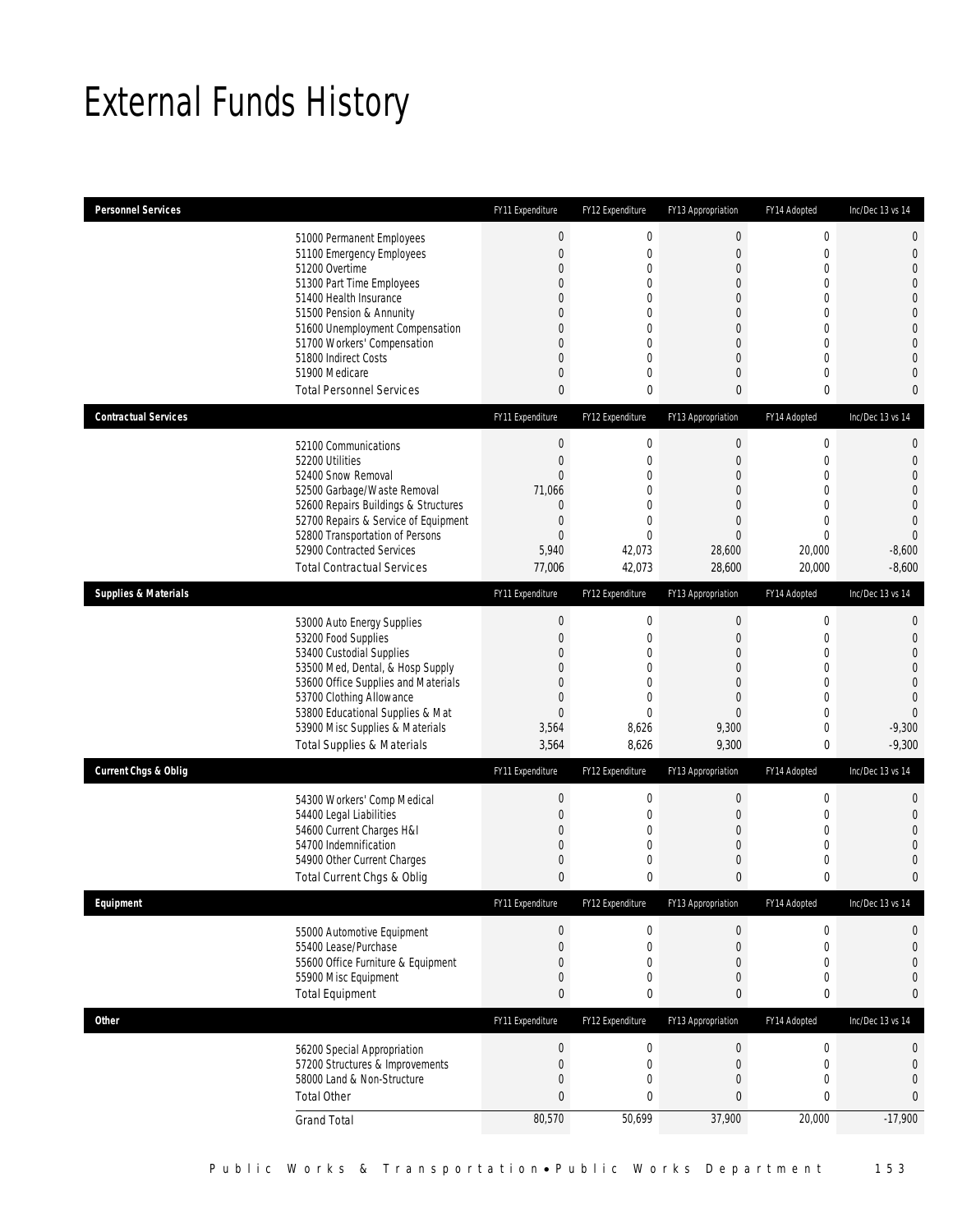# Program 1. Commissioner's Office

## *Joanne Massaro, Commissioner Organization: 311100*

## *Program Description*

The Commissioner's Office defines long-term policy and direction, and works to enhance service delivery throughout the Department. The office is also responsible for issuing permits for street openings and street occupancy.

| <b>Operating Budget</b>             | Actual '11          | Actual '12           | Approp '13           | <b>Budget '14</b>   |
|-------------------------------------|---------------------|----------------------|----------------------|---------------------|
| Personnel Services<br>Non Personnel | ,868,078<br>704.413 | 2,032,585<br>838,276 | 1.421.814<br>629.642 | .707.854<br>721,249 |
| Total                               | 2,572,491           | 2,870,861            | 2,051,456            | 2,429,103           |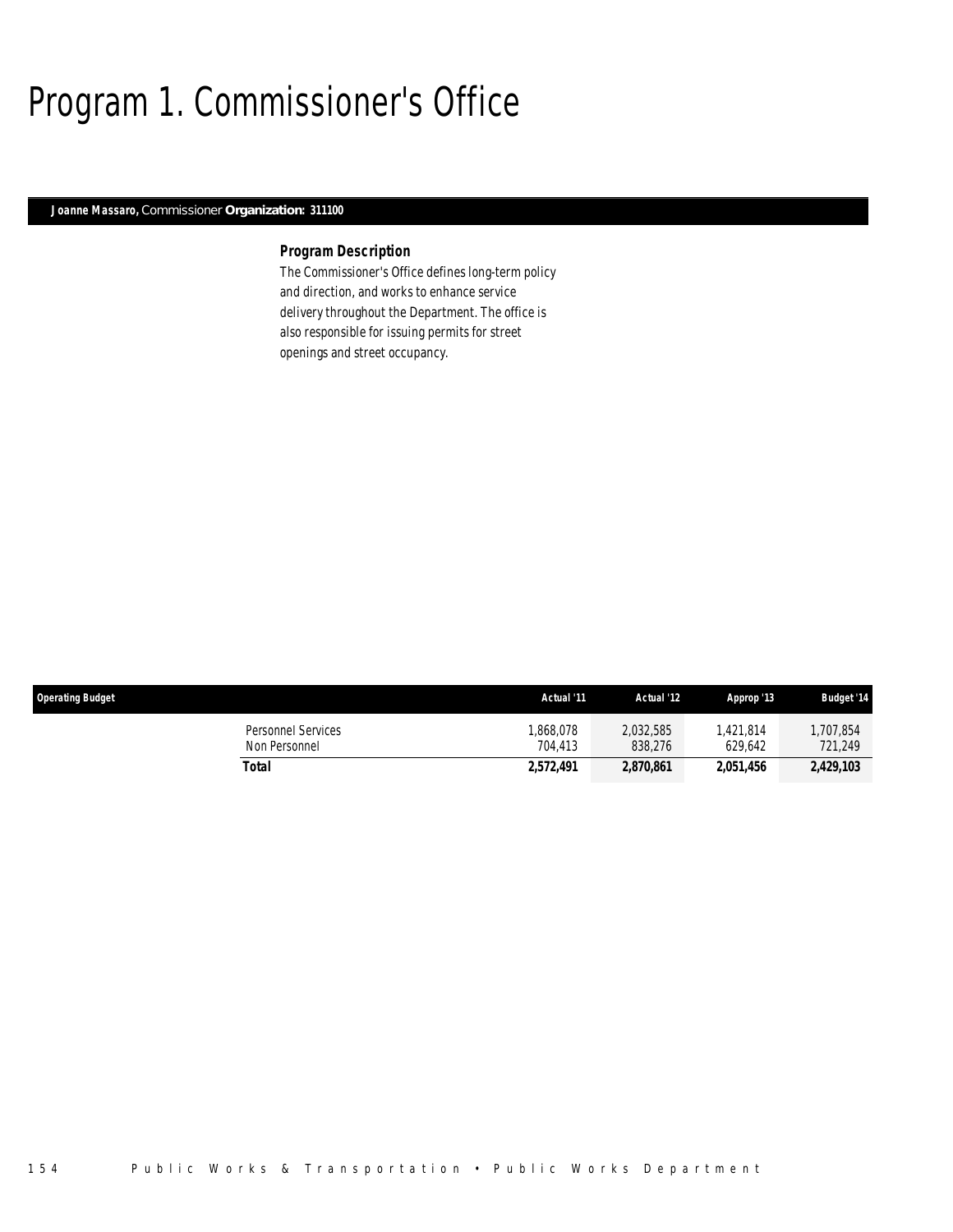# Program 2. Building/Facility Maintenance

## *Fouad Hamzeh, Manager Organization: 311200*

### *Program Description*

The Building/Facility Maintenance Program ensures that Department personnel work in clean, properly maintained buildings. The program is also charged with maintaining telephone communications at the Department's operations center.

| <b>Operating Budget</b>                    | Actual '11          | Actual '12          | Approp '13           | <b>Budget '14</b>    |
|--------------------------------------------|---------------------|---------------------|----------------------|----------------------|
| <b>Personnel Services</b><br>Non Personnel | 594.731<br>.253.470 | 568,771<br>.622.797 | 635.488<br>2.141.769 | 635,728<br>2,046,890 |
| Total                                      | 1.848.201           | 2,191,568           | 2.777.257            | 2,682,618            |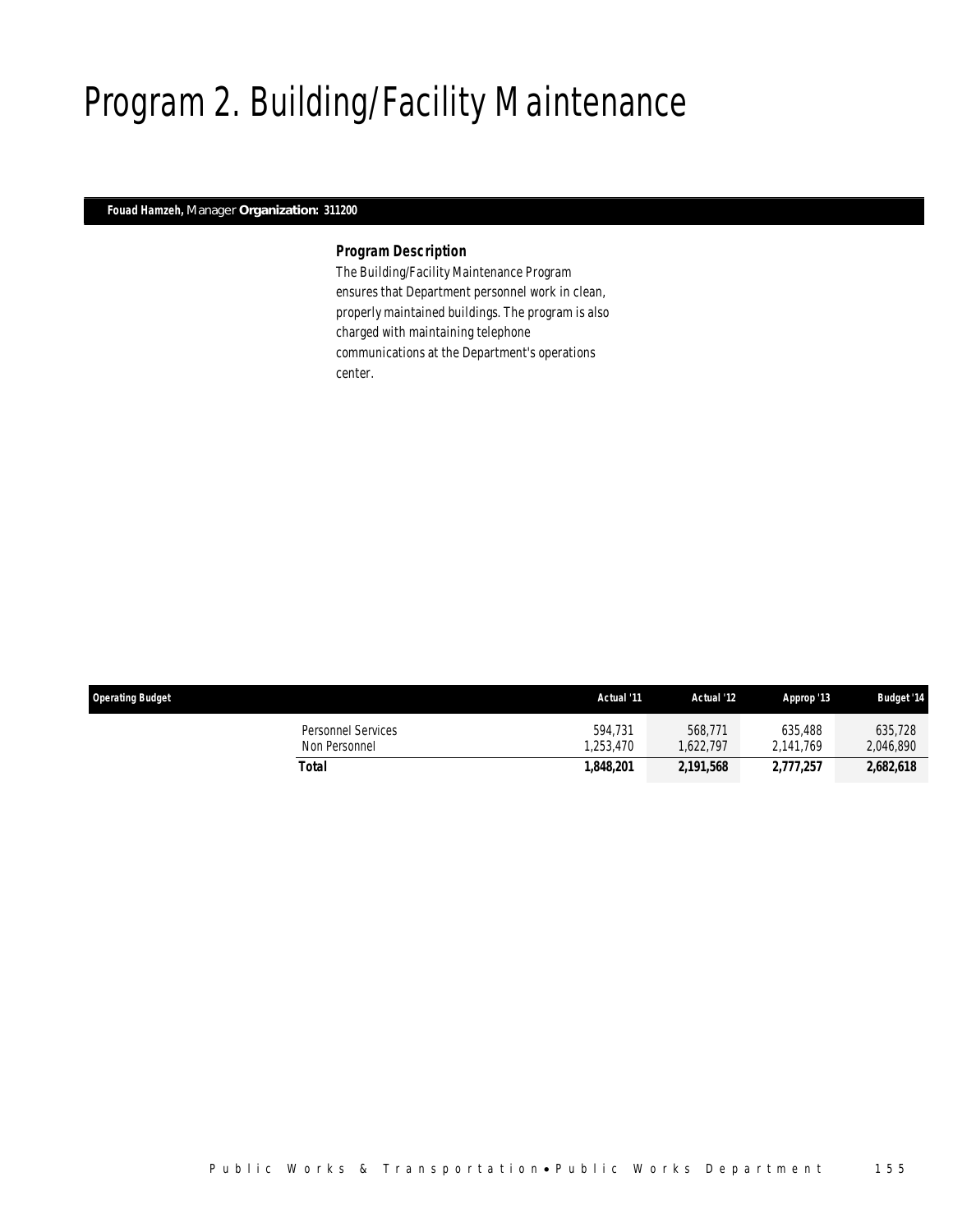# Program 3. Engineering

## *Para Jayasinghe, P.E., Manager Organization: 311300*

### *Program Description*

The Engineering Program plans, designs, schedules and prepares contracts for the reconstruction of sidewalks, roadways and bridges. Engineering firms are used to supplement staff and all work is coordinated with other City and state planning agencies. Through the Public Improvement Commission, the program reviews any proposed changes on, over, or under public ways by outside groups. (The program also maintains the official records of all City-owned land and streets).

| <b>Operating Budget</b>             | Actual '11          | Actual '12          | Approp '13         | <b>Budget '14</b>  |
|-------------------------------------|---------------------|---------------------|--------------------|--------------------|
| Personnel Services<br>Non Personnel | .401.095<br>805.513 | .170.528<br>738.086 | 626.421<br>802.399 | 700,447<br>878,103 |
| Total                               | 2,206,608           | 1,908,614           | 1.428.820          | 1,578,550          |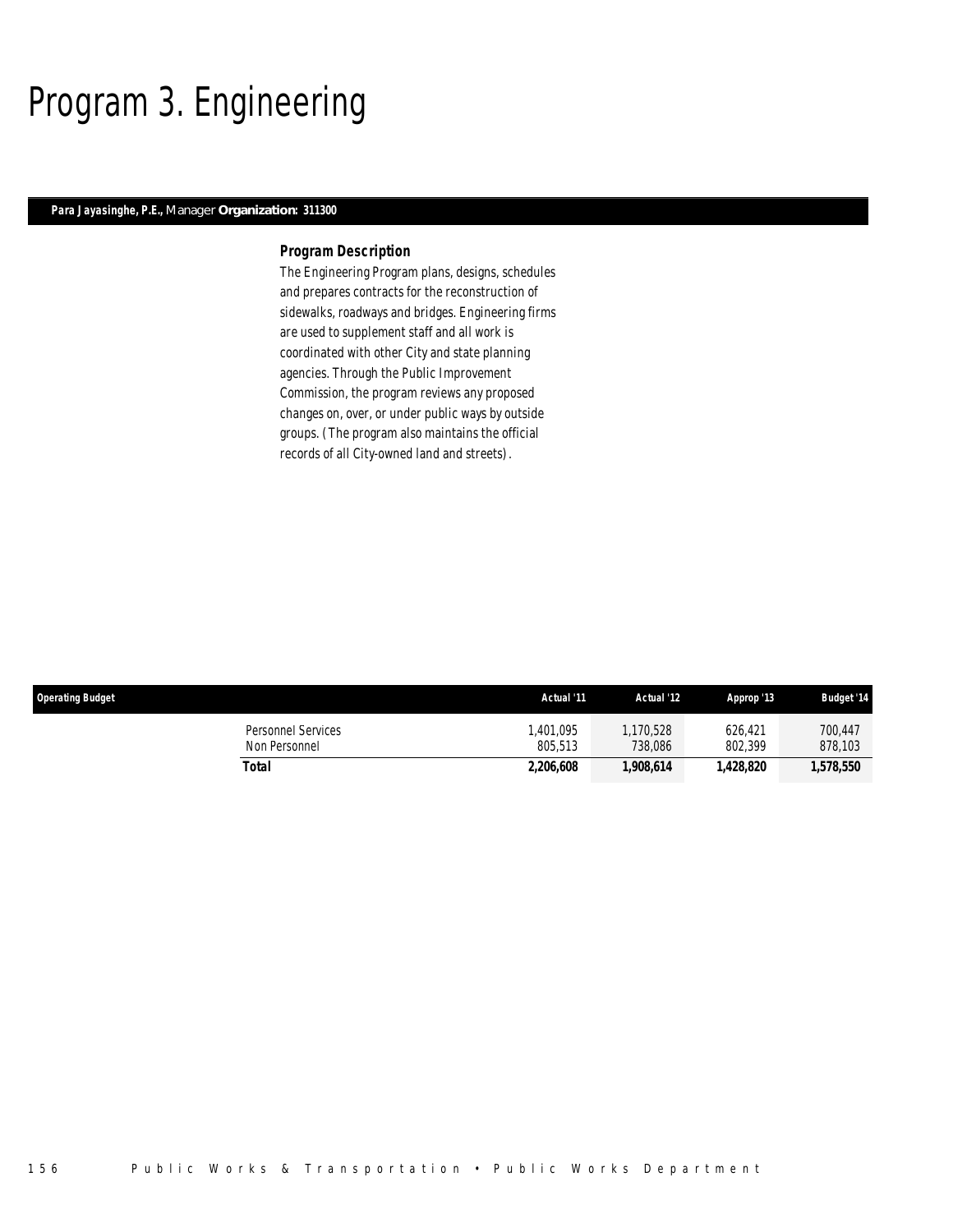# Program 4. Construction Management

### *Robert Astrella, Acting Manager Organization: 311400*

### *Program Description*

The Construction Management Program is responsible for the construction and maintenance of the highway infrastructure of the City. Responsibilities include installing pedestrian ramps, and managing major capital improvements in business districts. Engineering and inspection is provided for reconstruction and resurfacing projects and for the permanent restoration of damaged public ways. By inspecting public ways, analyzing and programming field data and estimating recovery cost, this program seeks to minimize the damages to roadways and sidewalks by utility companies and contractors.

## *Program Strategies*

• To reconstruct and resurface the City's roadways and sidewalks to ensure a safe and passable right of way.

| <b>Performance Measures</b> |                                                                                                                         | Actual '11         | Actual '12             | Projected '13     | Target '14           |
|-----------------------------|-------------------------------------------------------------------------------------------------------------------------|--------------------|------------------------|-------------------|----------------------|
|                             | Centerline miles of roadway reconstructed<br>Centerline miles of roadway resurfaced<br>Total utility cut square footage | 23<br>807,760      | 4<br>18<br>734,217     | 47<br>754.626     | 20<br>700,000        |
| <b>Operating Budget</b>     |                                                                                                                         | Actual '11         | Actual '12             | Approp '13        | <b>Budget '14</b>    |
|                             | Personnel Services<br>Non Personnel                                                                                     | 366,033<br>583,801 | 1.414.308<br>2,600,960 | 662,087<br>52,225 | 1,085,769<br>110,183 |
|                             | <b>Total</b>                                                                                                            | 1,949,834          | 4,015,268              | 714,312           | 1,195,952            |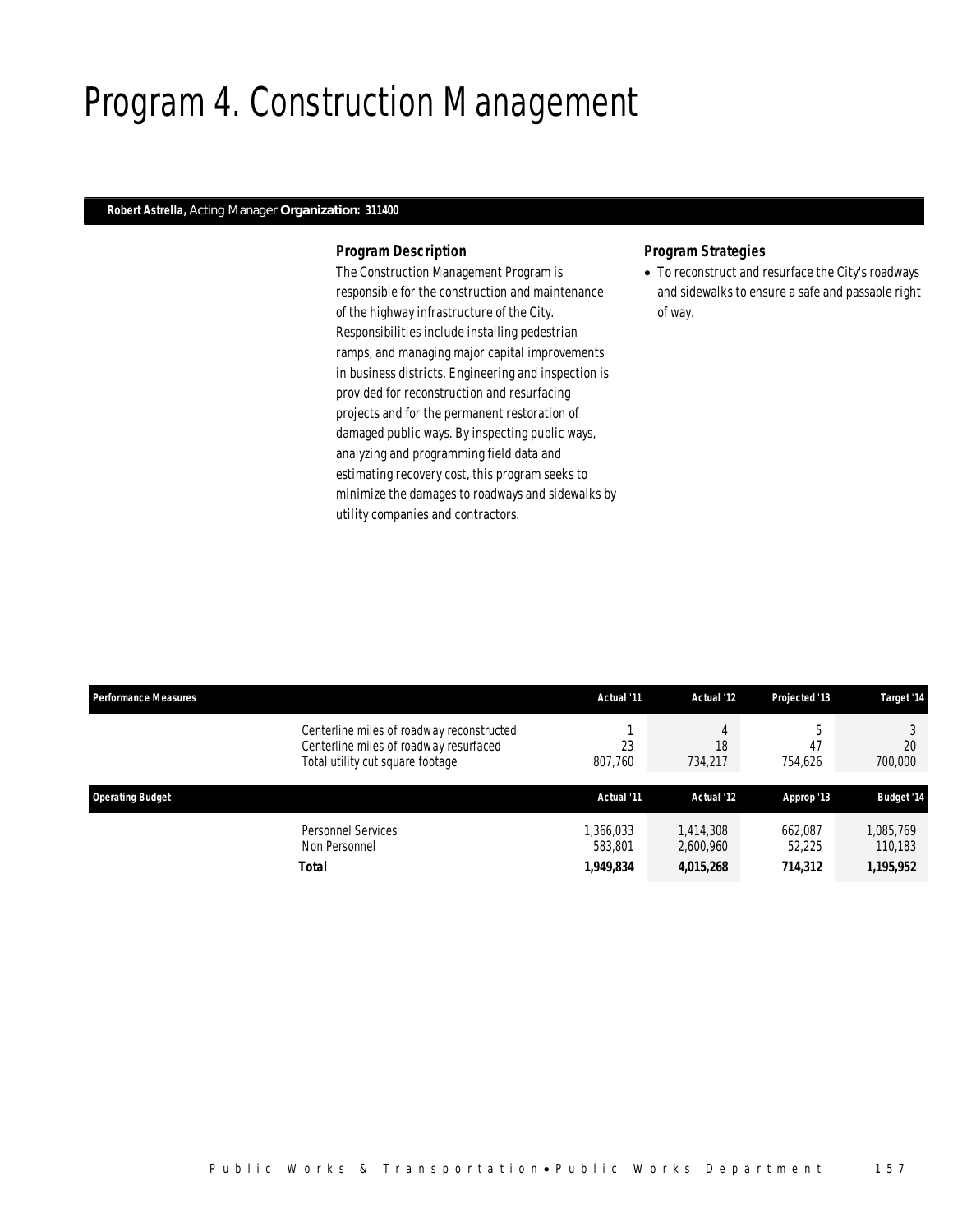# Program 5. Highway Field Operations

### *Elmo Baldassari, Manager Organization: 311500*

### *Program Description*

The Highway Field Operations Program is responsible for cleaning all city streets from curb to curb, with special emphasis on high litter areas and neighborhoods with posted street cleaning times. The program maintains and empties litter receptacles in busier areas of the city, clears snow from the streets during winter, makes temporary repairs to streets and sidewalks and provides assistance to the Recycling Program. The program also provides graffiti services and cleans and maintains the Boston Freedom Trail.

## *Program Strategies*

• To maintain clean city streets.

| <b>Performance Measures</b> |                                                                   | Actual '11             | Actual '12             | Projected '13          | Target '14             |
|-----------------------------|-------------------------------------------------------------------|------------------------|------------------------|------------------------|------------------------|
|                             | % of street cleaning shifts cancelled per month<br>due to weather | 20%                    | 6%                     | 20%                    | 20%                    |
|                             | CRM # of pothole repair requests received                         | 4.021                  | 4,557                  | 5.568                  | 4,500                  |
|                             | CRM # of snow plowing requests received                           | 9,365                  | 401                    | 18,342                 | 2,500                  |
|                             | CRM % of pothole repair requests completed<br>within SLA          | 67                     | 92                     | 91                     | 93                     |
|                             | CRM Average time to complete a pothole repair<br>request          | 5                      | 6                      |                        |                        |
| <b>Operating Budget</b>     | Actual '11                                                        | Actual '12             | Approp '13             | <b>Budget '14</b>      |                        |
|                             | Personnel Services<br>Non Personnel                               | 7.883.943<br>7.204.481 | 7.622.628<br>8,517,584 | 9.342.401<br>7.437.789 | 9,324,624<br>8,492,539 |
|                             | Total                                                             | 15,088,424             | 16.140.212             | 16,780,190             | 17.817.163             |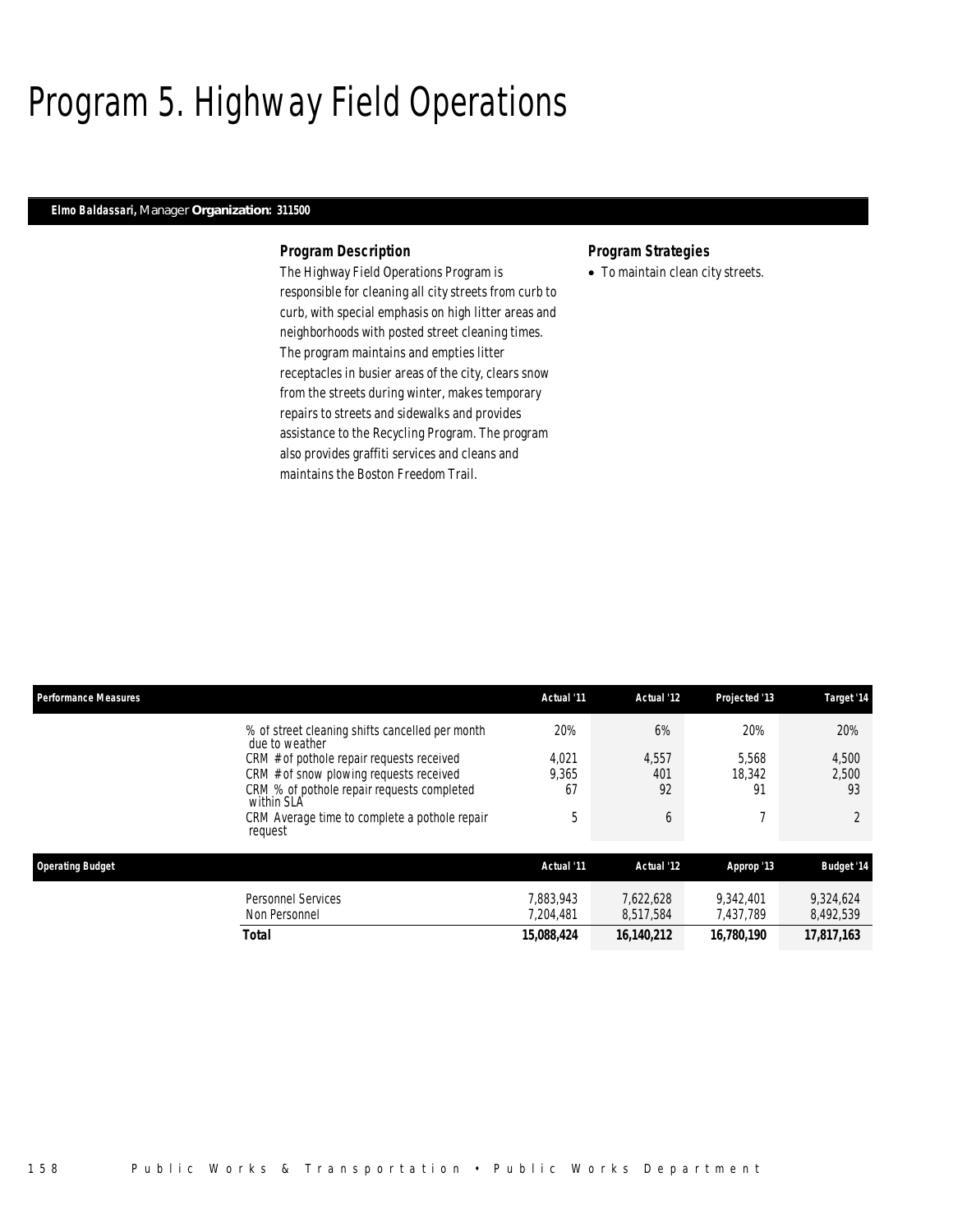# Program 6. Bridge Operations/Maintenance

## *Fouad Hamzeh, Manager Organization: 311600*

### *Program Description*

The Bridge Operations/Maintenance Program works to keep water, vehicle and pedestrian traffic moving as effectively as possible over and under the City's bridges. Responsibilities include efficient operation of the four drawbridges, and rapid response to needed electrical and mechanical repairs.

## *Program Strategies*

• To maintain and operate vehicle and pedestrian bridges.

| <b>Performance Measures</b> |                                            | Actual '11           | Actual '12           | <b>Projected '13</b> | Target '14           |
|-----------------------------|--------------------------------------------|----------------------|----------------------|----------------------|----------------------|
|                             | # of bridge openings                       | 4.784                | 3,247                | 3,521                | 3,400                |
| <b>Operating Budget</b>     |                                            | Actual '11           | Actual '12           | Approp '13           | <b>Budget '14</b>    |
|                             | <b>Personnel Services</b><br>Non Personnel | 1.097.977<br>865.046 | 906.021<br>2.569.174 | 1.116.926<br>680.580 | 1,165,880<br>718,330 |
|                             | <b>Total</b>                               | 1,963,023            | 3,475,195            | 1,797,506            | 1,884,210            |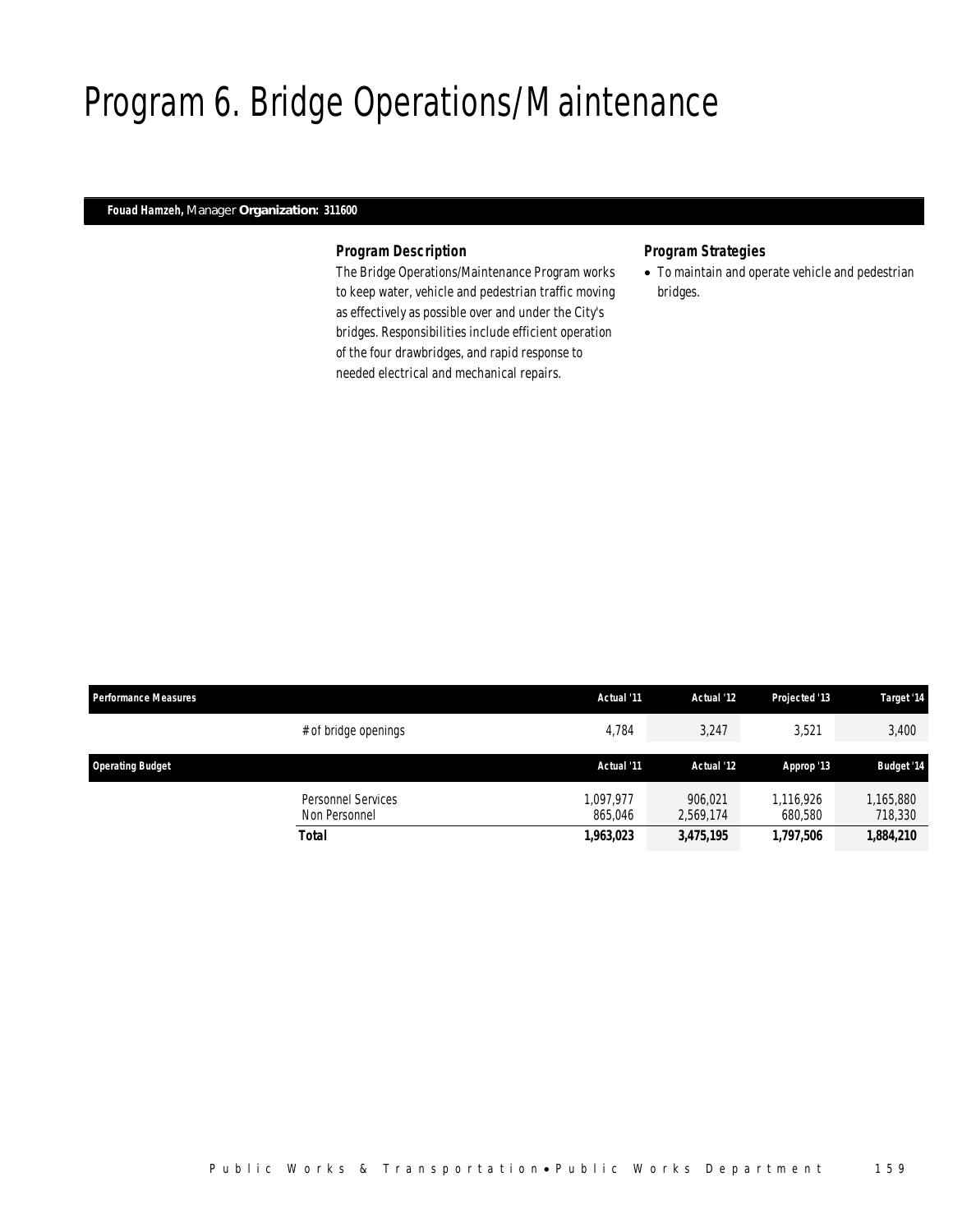# Program 7. Street Lights & Signals

### *Glenn Cooper, Manager Organization: 311700*

### *Program Description*

The Street Lights and Signals program is responsible for the maintenance of traffic signals and streetlights. The program provides modern, cost efficient and effective street lighting and traffic signal services to protect the safety of the general and traveling public on Boston's streets and in the City's parks and playgrounds.In FY03, the City purchased approximately 23,647 street lights formerly owned and maintained by NSTAR, a local utility company.

### *Program Strategies*

• To efficiently maintain traffic signals and street lights.

| <b>Performance Measures</b>                                   | Actual '11                                                                                                                                                                                                                                                                                                            | Actual '12        | Projected '13 | Target '14             |
|---------------------------------------------------------------|-----------------------------------------------------------------------------------------------------------------------------------------------------------------------------------------------------------------------------------------------------------------------------------------------------------------------|-------------------|---------------|------------------------|
| # of street light outages addressed                           | 7.122                                                                                                                                                                                                                                                                                                                 | 6,421             | 3.878         | 6,500<br>3,400,000     |
| CRM # of street light outage constituent                      | 6,354                                                                                                                                                                                                                                                                                                                 | 7.382             | 7.489         | 9,000                  |
| CRM % of street light outages addressed within<br>the SLA     | 72                                                                                                                                                                                                                                                                                                                    | 72                | 58            | 80                     |
| CRM Average time to complete a street light<br>outage request | 15                                                                                                                                                                                                                                                                                                                    | 20                | 38            | 10                     |
| <b>Operating Budget</b>                                       | Annual kWh savings from LED program<br>11,300,000<br>7,500,000<br>requests received<br>Actual '12<br>Actual '11<br>Approp '13<br>3.335.124<br><b>Personnel Services</b><br>3.221.290<br>3.531.901<br>Non Personnel<br>11.874.110<br>9.216.415<br>10.404.249<br><b>Total</b><br>15,209,234<br>12,437,705<br>13,936,150 | <b>Budget '14</b> |               |                        |
|                                                               |                                                                                                                                                                                                                                                                                                                       |                   |               | 3,984,627<br>9,503,976 |
|                                                               |                                                                                                                                                                                                                                                                                                                       |                   |               | 13,488,603             |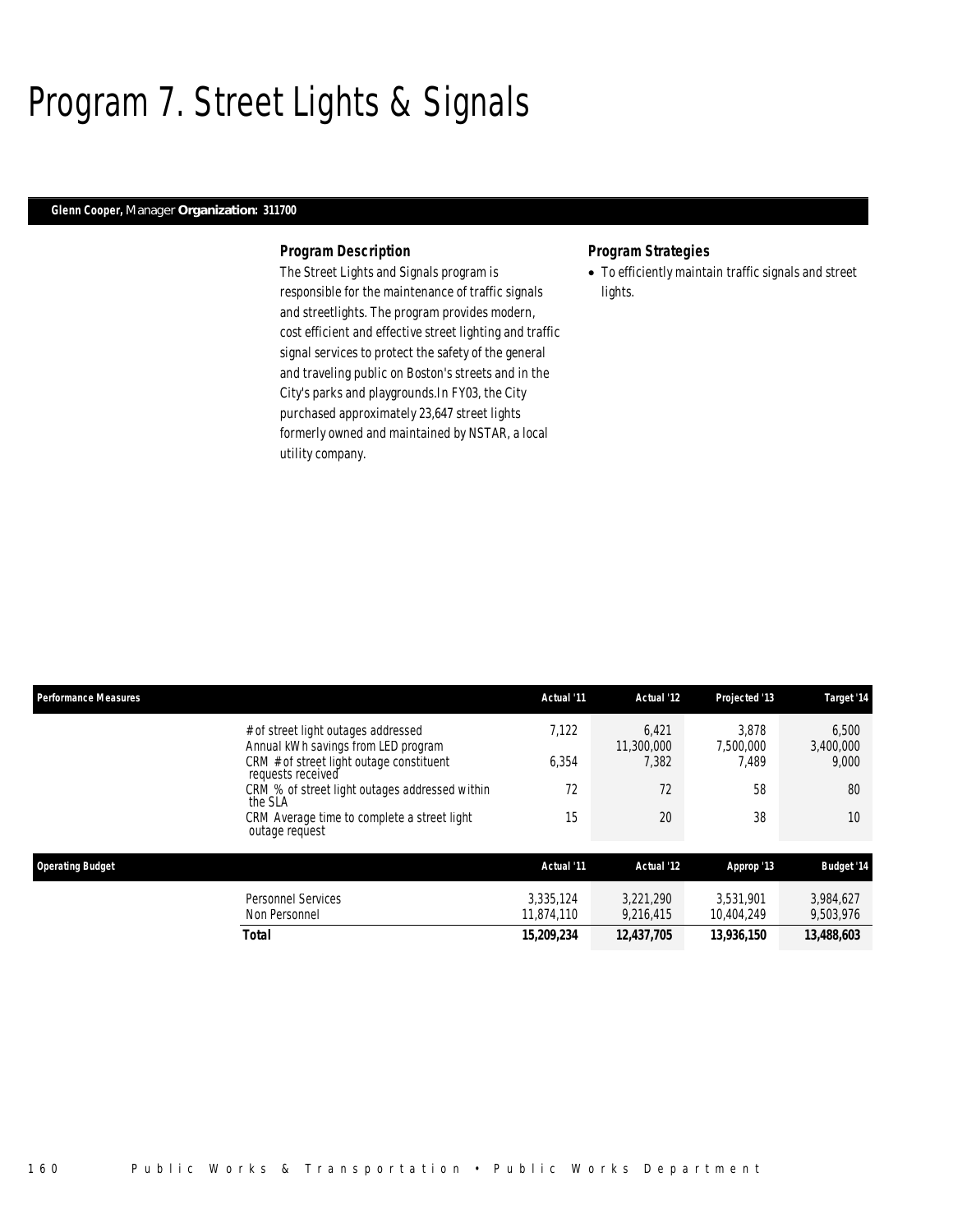# Program 8. Waste Reduction

# *Robert DeRosa, Manager Organization: 311800*

### *Program Description*

The Waste Reduction Division is responsible for implementing and managing recycling activities in the City in conjunction with the collection and disposal of solid waste generated by City of Boston households. Responsibilities include program design, public education around recycling, monitoring contractor work and exploration of cost effective and environmentally sound disposal alternatives.

## *Program Strategies*

- To collect and dispose of residential solid waste and recyclable materials in a cost-effective and efficient manner.
- To collect and dispose of residential solid waste and recyclable materials.
- To increase the diversion rate of recycling through the Recycling Program.

| <b>Performance Measures</b>                                                                                                            | Actual '11                   | Actual '12                   | Projected '13                | Target '14                   |
|----------------------------------------------------------------------------------------------------------------------------------------|------------------------------|------------------------------|------------------------------|------------------------------|
| Average pounds of waste per household<br>CRM # of missed trash requests received                                                       | 134<br>6,399                 | 129<br>5,176                 | 133<br>5.370                 | 140<br>5,000                 |
| CRM % of missed trash requests completed<br>under SLA                                                                                  | 97                           | 99                           | 99                           | 99                           |
| CRM Average time to complete a missed trash<br>request                                                                                 |                              |                              |                              |                              |
| Recycling diversion rate                                                                                                               | 19                           | 19                           | 18                           | 19                           |
| Tons of residential waste disposed (not recycled)<br>Tons of residential waste recycled<br>Tons of solid waste collected and processed | 197,830<br>45,905<br>253,791 | 196.736<br>45,058<br>251,529 | 191.796<br>46.782<br>249,903 | 200,000<br>48,000<br>259,200 |
|                                                                                                                                        |                              |                              |                              |                              |
| <b>Operating Budget</b>                                                                                                                | Actual '11                   | Actual '12                   | Approp '13                   | <b>Budget '14</b>            |
| <b>Personnel Services</b><br>Non Personnel                                                                                             | 1.171.987<br>39,040,462      | 1.210.998<br>39,221,261      | 1.315.616<br>41,642,845      | 1,112,769<br>42,531,370      |
| Total                                                                                                                                  | 40,212,449                   | 40,432,259                   | 42,958,461                   | 43,644,139                   |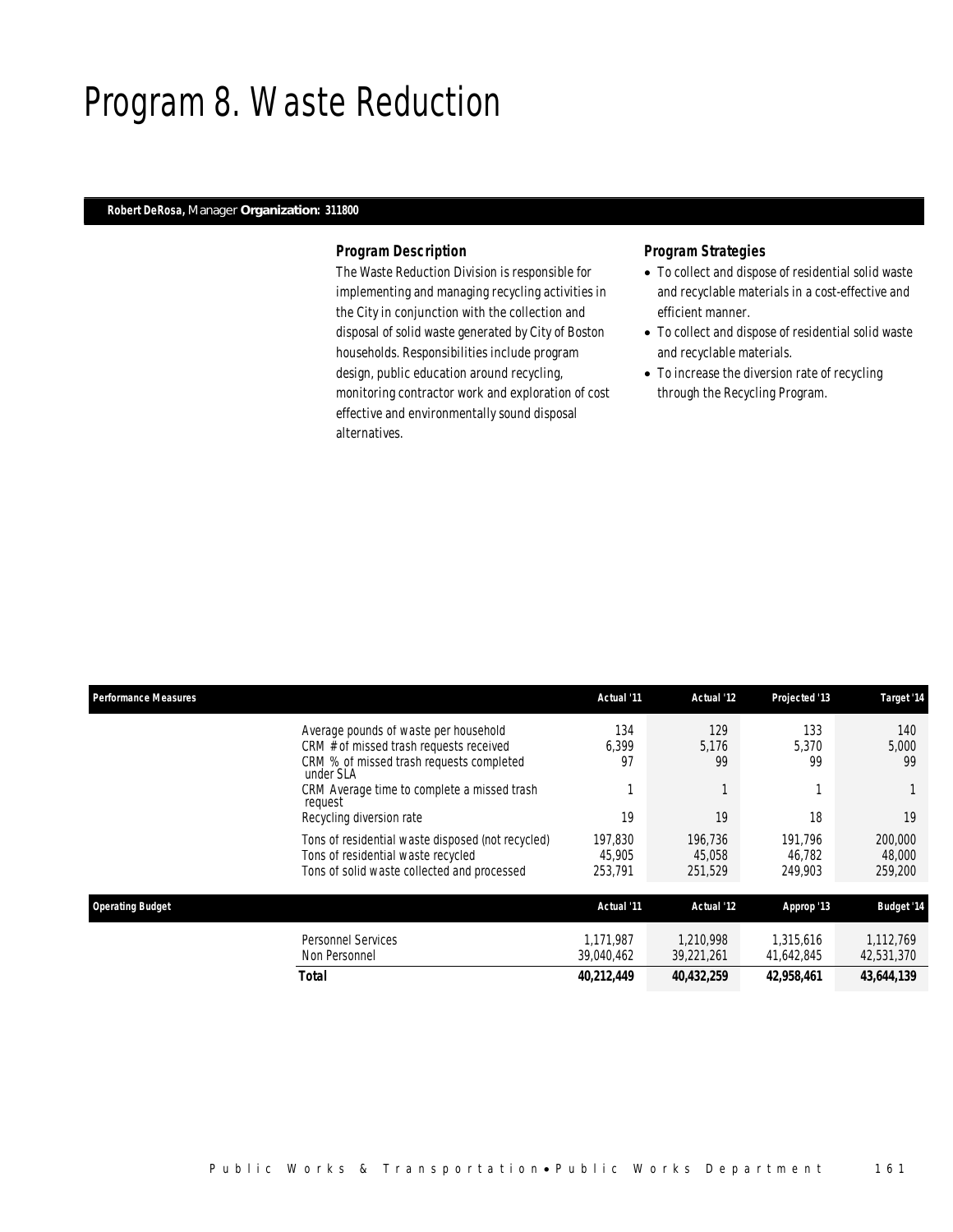# External Funds Projects

*Asian Longhorn Beetles* 

#### *Project Mission*

The state of Massachusetts Dept of Conservation and Recreation reimbursed the city in FY11 for expenses relating to the chipping and disposal of wood in the area where the Asian Longhorn Beetles were sighted. This was a one time reimbursement for the situation.

*Electronic Waste Recycling and Advertising* 

#### *Project Mission*

Apple Computer Co. donated \$30,000 over three years to support electronic waste recycling and advertising services. This grant supports the municipal electronic waste recycling days.

#### *Home Composting*

#### *Project Mission*

This revolving account was started with a grant from the State Department of Environmental Protection and uses yard waste materials from community gardens to create compost. The compost is sold and the proceeds were used to buy compost bins, which are also sold to residential gardeners, along with compost.

### *MRIP (Municipal Recycling Incentive Program)*

### *Project Mission*

MRIP is a program of the DEP. The goal of the program is to increase municipal recycling, safely dispose of universal wastes (such as CRT's, mercury, paint and auto supplies) and develop a way to recover and reuse materials such as paper, cardboard and leaf and yard waste.

*Sustainable Materials Recovery Program Municipal Grant* 

#### *Project Mission*

This is a one-time grant from the Massachusetts Department of Environmental Protection. It will be used to provide a cost benefit analysis of programs that utilize economic incentives to increase waste diversion.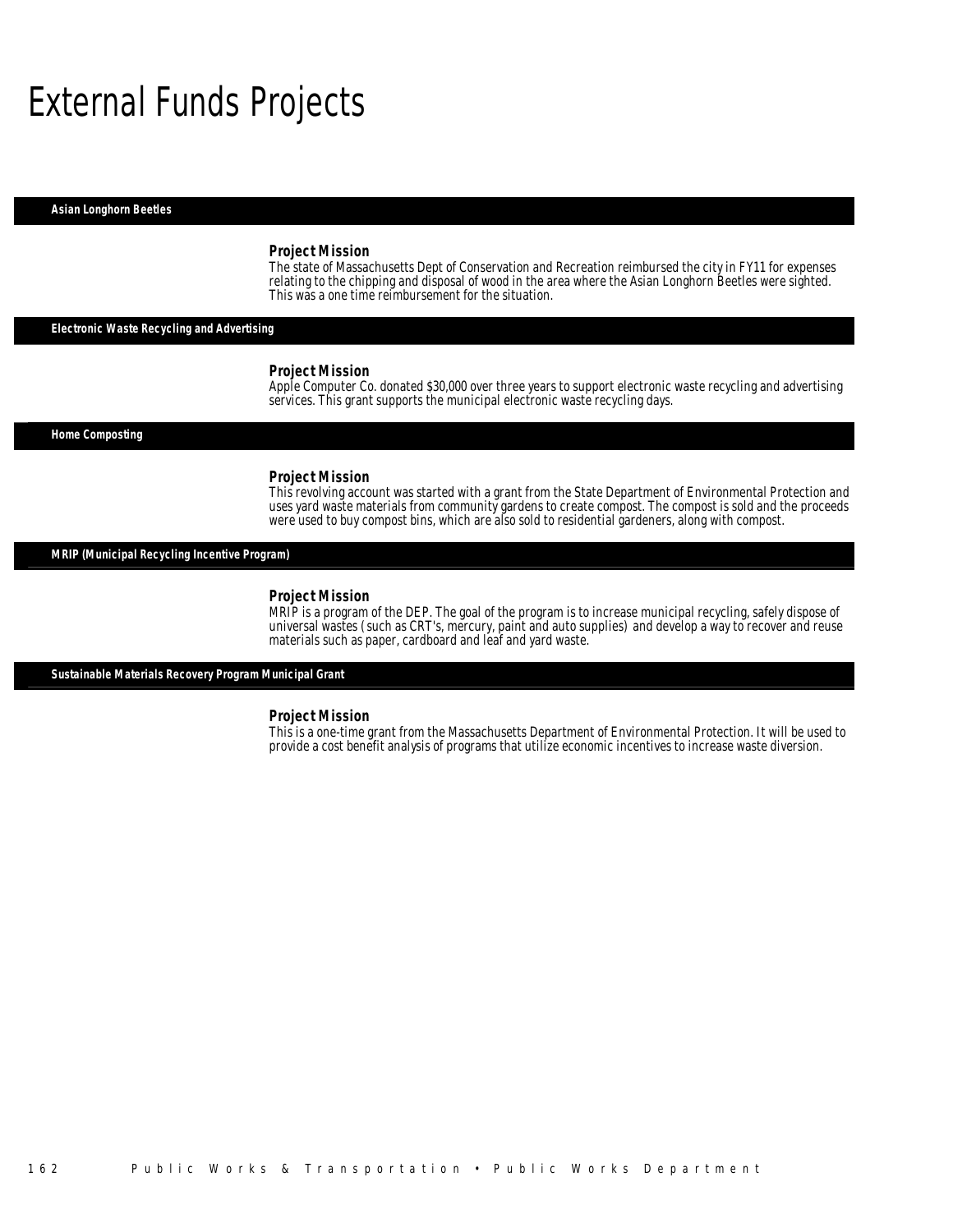# Public Works Department Capital Budget

## *Overview*

Public Works is committed to implementing capital projects that will result in safe, well -functioning and attractive roadways, sidewalks, bridges and street lights.

## *FY14 Major Initiatives*

- The City will continue to convert mercury and sodium vapor streetlights to LEDs, leveraging outside funds from NSTAR to complete the project.
- The major initiative to improve accessibility through the reconstruction and installation of pedestrian ramps on sidewalks will continue throughout the City.
- Public Works will continue to improve the streets within the Old Colony housing development, starting construction on Phase II. These efforts supplement the federal funding received by the Boston Housing Authority to renovate the development.
- The City will continue design and begin construction on Seaver St. This project will add two miles of cycle track to the City's bicycle network.
- The City will begin construction on a new vehicle washing and storage facility, to meet federal EPA requirements.

| Capital Budget Expenditures | Total Actual '11 | Total Actual '12 |            | <b>Estimated '13  Total Projected '14</b> |
|-----------------------------|------------------|------------------|------------|-------------------------------------------|
|                             |                  |                  |            |                                           |
| <b>Total Department</b>     | 31.003.441       | 28,525,198       | 48,902,826 | 58,955,000                                |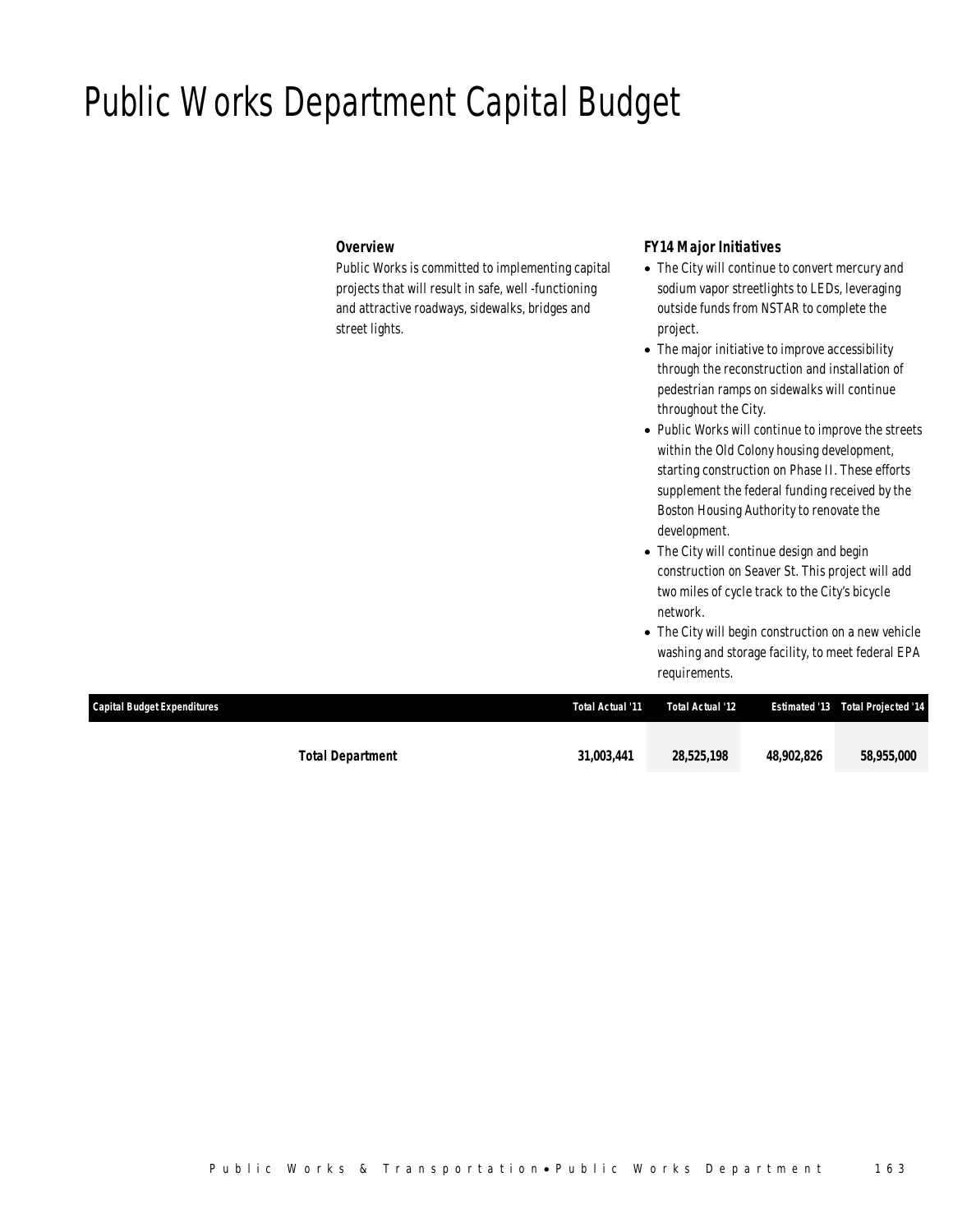### *ADA/AAB PEDESTRIAN RAMPS*

## *Project Mission*

Install or reconstruct pedestrian ramps to conform to current Americans With Disabilities Act and Architectural Access Board regulations.

*Managing Department,* Public Works Department *Status,* Annual Program

*Location,* Citywide *Operating Impact,* No

| <b>Authorizations</b>                    |            |             |             |                |            |
|------------------------------------------|------------|-------------|-------------|----------------|------------|
|                                          |            |             |             | Non Capital    |            |
| Source                                   | Existing   | <b>FY14</b> | Future      | Fund           | Total      |
| City Capital                             | 13,000,000 | 2,000,000   | 5,000,000   | $\overline{0}$ | 20,000,000 |
| Grants/Other                             |            |             | 0           | 0              | 0          |
| Total                                    | 13,000,000 | 2,000,000   | 5,000,000   | 0              | 20,000,000 |
| <b>Expenditures (Actual and Planned)</b> |            |             |             |                |            |
|                                          | Thru       |             |             |                |            |
| Source                                   | 6/30/12    | <b>FY13</b> | <b>FY14</b> | FY15-18        | Total      |
| City Capital                             | 10.060.191 | 1.600.000   | 1.600.000   | 6.739.809      | 20,000,000 |
| Grants/Other                             |            | 0           | 0           | 0              | 0          |
| Total                                    | 10.060.191 | 1.600.000   | 1.600.000   | 6.739.809      | 20,000,000 |

### *ALFORD STREET BRIDGE*

### *Project Mission*

Replace the bridge. State and federal construction funding awarded. *Managing Department,* Public Works Department *Status,* In Construction*Location,* Charlestown *Operating Impact,* No

| <b>Authorizations</b>                    |           |             |             |                |            |
|------------------------------------------|-----------|-------------|-------------|----------------|------------|
|                                          |           |             |             | Non Capital    |            |
| Source                                   | Existing  | <b>FY14</b> | Future      | Fund           | Total      |
| City Capital                             | 4,752,800 | 500,000     | 0           | $\overline{0}$ | 5,252,800  |
| Grants/Other                             | 0         |             | 0           | 58,000,000     | 58,000,000 |
| Total                                    | 4,752,800 | 500,000     | 0           | 58,000,000     | 63,252,800 |
| <b>Expenditures (Actual and Planned)</b> |           |             |             |                |            |
|                                          | Thru      |             |             |                |            |
| Source                                   | 6/30/12   | <b>FY13</b> | <b>FY14</b> | FY15-18        | Total      |
| City Capital                             | 3.518.327 | 600,000     | 600.000     | 534,473        | 5.252.800  |
| Grants/Other                             | 0         | 0           | 0           | 0              | 0          |
| Total                                    | 3.518.327 | 600.000     | 600.000     | 534,473        | 5.252.800  |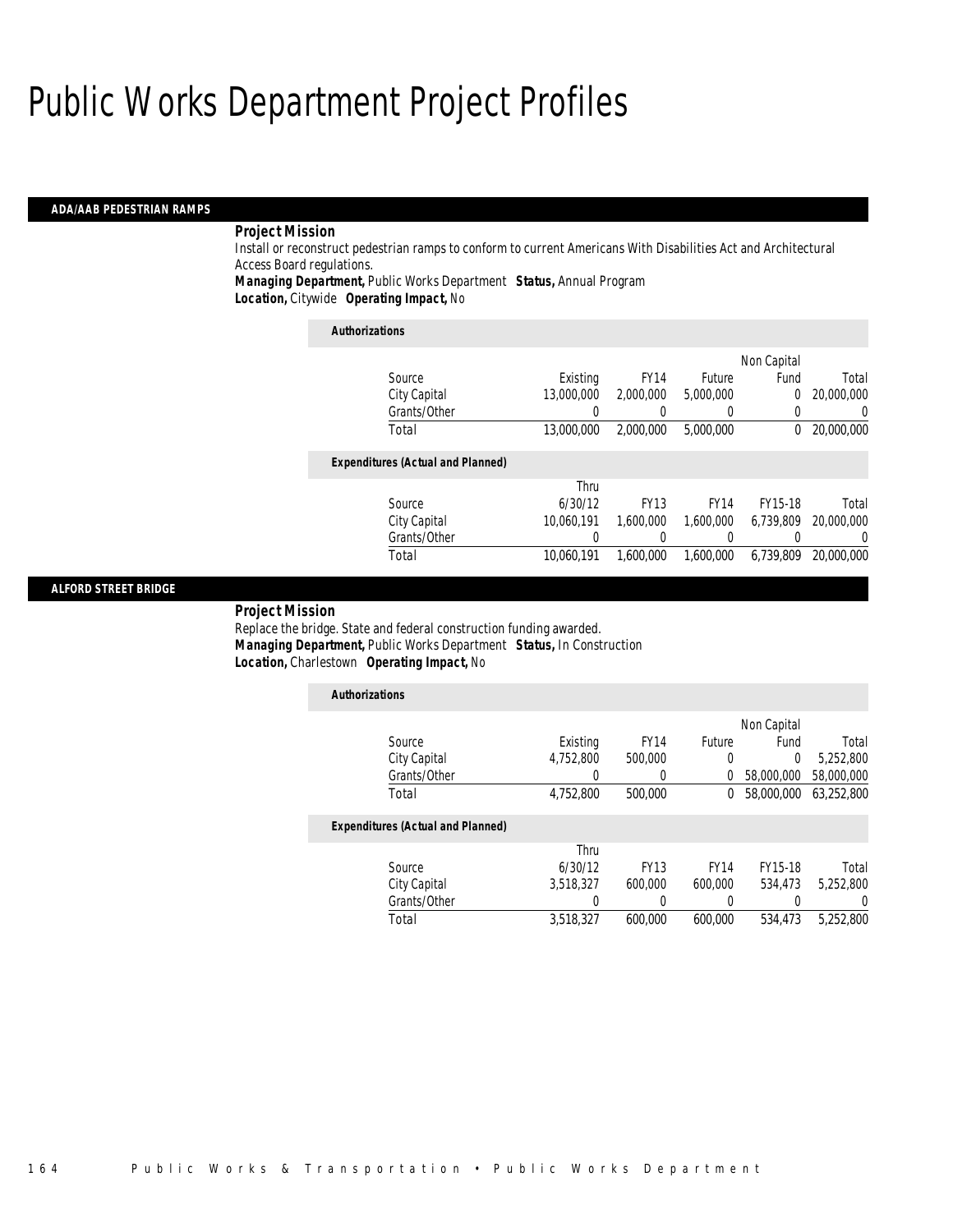### *ALLSTON MAINTENANCE YARD*

## *Project Mission*

 Site improvements including paving, fencing, landscaping, and ADA improvements. Replace garage roof windows and doors. Upgrade lighting and replace fuel tank and furnace.

*Managing Department,* Capital Construction *Status,* To Be Scheduled

*Location,* Allston/Brighton *Operating Impact,* No

| <b>Authorizations</b>                    |           |             |             |                |           |
|------------------------------------------|-----------|-------------|-------------|----------------|-----------|
|                                          |           |             |             | Non Capital    |           |
| Source                                   | Existing  | <b>FY14</b> | Future      | Fund           | Total     |
| City Capital                             | 1,330,000 |             | 0           | $\overline{0}$ | 1,330,000 |
| Grants/Other                             | 0         | 0           | 0           |                | 0         |
| Total                                    | 1,330,000 | $\theta$    | $\theta$    | 0              | 1,330,000 |
| <b>Expenditures (Actual and Planned)</b> |           |             |             |                |           |
|                                          | Thru      |             |             |                |           |
| Source                                   | 6/30/12   | <b>FY13</b> | <b>FY14</b> | FY15-18        | Total     |
| City Capital                             | 0         | 0           | $\theta$    | 1,330,000      | 1,330,000 |
| Grants/Other                             | 0         |             |             |                | 0         |
| Total                                    | 0         | $\theta$    | 0           | 1.330.000      | 1,330,000 |
|                                          |           |             |             |                |           |

### *AMERICAN LEGION BRIDGE*

*Project Mission*

 Design and construction management of bridge replacement, with state construction funding awarded. *Managing Department,* Public Works Department *Status,* In Construction*Location,* Mattapan *Operating Impact,* No

| <b>Authorizations</b>                    |          |             |               |             |           |
|------------------------------------------|----------|-------------|---------------|-------------|-----------|
|                                          |          |             |               | Non Capital |           |
| Source                                   | Existing | <b>FY14</b> | <b>Future</b> | Fund        | Total     |
| City Capital                             | 395,000  | 0           | 0             | 0           | 395,000   |
| Grants/Other                             | 0        | 0           | 0             | 3,000,000   | 3,000,000 |
| Total                                    | 395,000  | $\Omega$    | 0             | 3.000.000   | 3,395,000 |
| <b>Expenditures (Actual and Planned)</b> |          |             |               |             |           |
|                                          | Thru     |             |               |             |           |
| Source                                   | 6/30/12  | <b>FY13</b> | <b>FY14</b>   | FY15-18     | Total     |
| City Capital                             | 255,487  | 20,000      | 50,000        | 69,513      | 395,000   |
| Grants/Other                             | 0        | 0           | 0             | 0           | 0         |
| Total                                    | 255,487  | 20,000      | 50,000        | 69.513      | 395,000   |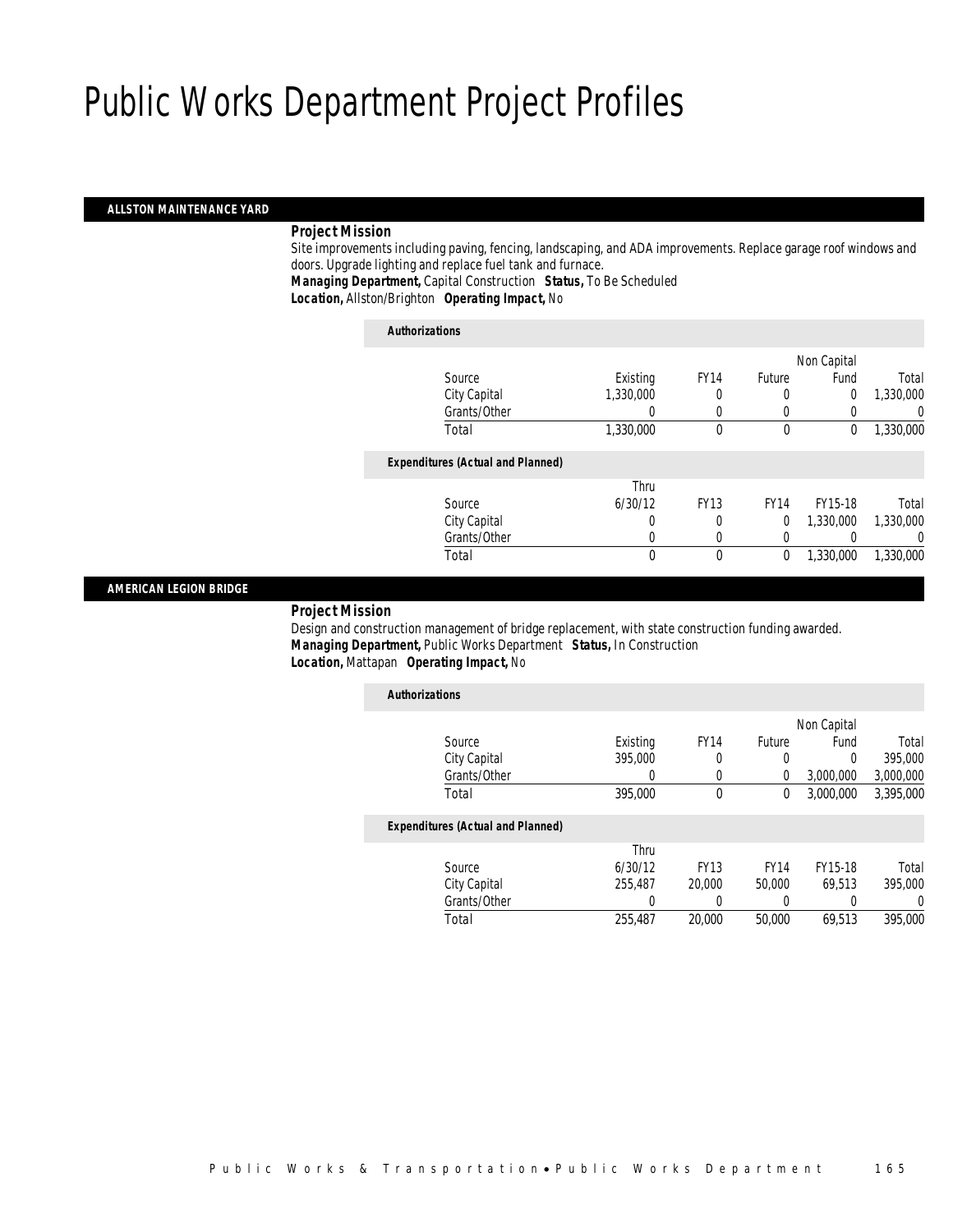### *BLOSSOM STREET LIGHTING*

### *Project Mission*

Street lighting, median, sidewalk and roadway improvements to Blossom Street east of Cambridge Street. *Managing Department,* Public Works Department *Status,* To Be Scheduled*Location,* Back Bay/Beacon Hill *Operating Impact,* No

| <b>Authorizations</b>                    |           |             |             |                |           |
|------------------------------------------|-----------|-------------|-------------|----------------|-----------|
|                                          |           |             |             | Non Capital    |           |
| Source                                   | Existing  | <b>FY14</b> | Future      | Fund           | Total     |
| City Capital                             | 1,000,000 |             | 0           | $\overline{0}$ | 1,000,000 |
| Grants/Other                             |           | 0           | 0           | 0              | 0         |
| Total                                    | 1,000,000 | $\theta$    | 0           | 0              | 1,000,000 |
| <b>Expenditures (Actual and Planned)</b> |           |             |             |                |           |
|                                          | Thru      |             |             |                |           |
| Source                                   | 6/30/12   | <b>FY13</b> | <b>FY14</b> | FY15-18        | Total     |
| City Capital                             | $\Omega$  | 0           | 500,000     | 500,000        | 1,000,000 |
| Grants/Other                             | 0         | 0           |             |                | $\Omega$  |
| Total                                    | 0         | $\mathbf 0$ | 500,000     | 500,000        | 1.000.000 |
|                                          |           |             |             |                |           |

### *BRIDGE REPAIRS*

### *Project Mission*

Ongoing repairs at various City-owned bridges as needed. *Managing Department,* Public Works Department *Status,* Annual Program*Location,* Citywide *Operating Impact,* No

| <b>Authorizations</b>                    |            |             |             |             |            |
|------------------------------------------|------------|-------------|-------------|-------------|------------|
|                                          |            |             |             | Non Capital |            |
| Source                                   | Existing   | <b>FY14</b> | Future      | Fund        | Total      |
| City Capital                             | 15.734.844 | 2,500,000   | 9.000.000   | 0           | 27.234.844 |
| Grants/Other                             |            |             | $\left($    | 0           |            |
| Total                                    | 15.734.844 | 2,500,000   | 9.000.000   | $^{0}$      | 27.234.844 |
| <b>Expenditures (Actual and Planned)</b> |            |             |             |             |            |
|                                          | Thru       |             |             |             |            |
| Source                                   | 6/30/12    | <b>FY13</b> | <b>FY14</b> | FY15-18     | Total      |
| City Capital                             | 11.058.006 | 1,250,000   | 3.000.000   | 11,926,838  | 27.234.844 |
| Grants/Other                             |            |             | 0           |             |            |
| Total                                    | 11.058.006 | 1.250.000   | 3,000,000   | 11,926,838  | 27.234.844 |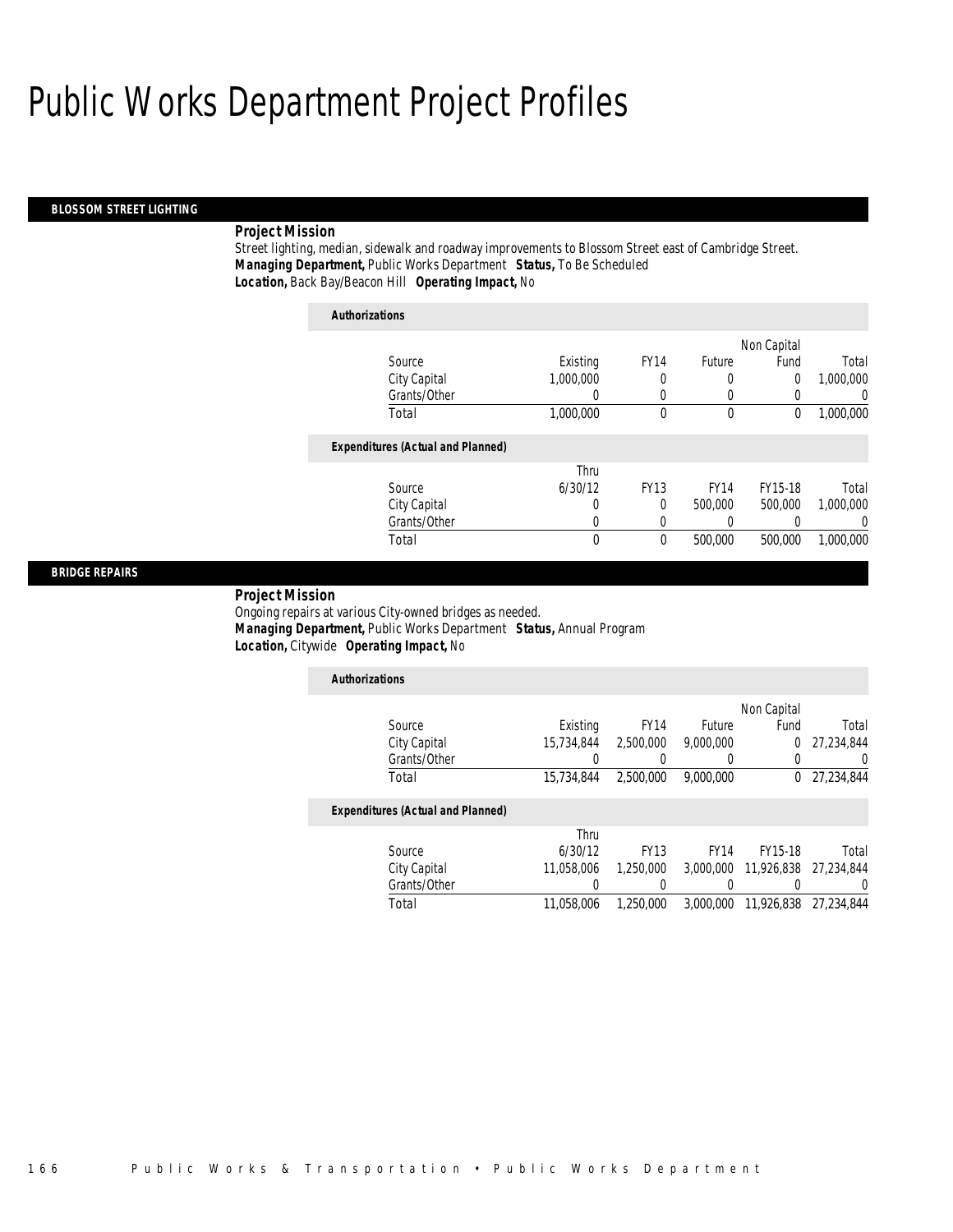### *BULFINCH TRIANGLE STREET IMPROVEMENTS*

### *Project Mission*

 Street, sidewalk and lighting improvements and repairs in the Bulfinch Triangle area including Canal Street, Lancaster Street, Friend Street, Portland Street, and Valenti Way. *Managing Department,* Public Works Department *Status,* In Design*Location,* Central Business District *Operating Impact,* No

## *Authorizations* Source **Existing** FY14 Future Non Capital Fund Total City Capital 500,000 1,000,000 0 0 1,500,000<br>
Grants/Other 0 0 0 0 0 0 Grants/Other 0 0 0 0 0 0 Total 500,000 1,000,000 0 0 1,500,000*Expenditures (Actual and Planned)* Source Thru 6/30/12 FY13 FY14 FY15-18 Total City Capital 0 0 0 500,000 1,000,000 1,500,000 Grants/Other 0 0 0 0 0 0 Total 0 0 500,000 1,000,000 1,500,000

### *CALUMET SQUARE*

#### *Project Mission*

 Improve the intersection of Calumet Street and St. Alphonsus Street. *Managing Department,* Public Works Department *Status,* To Be Scheduled*Location,* Roxbury *Operating Impact,* No

| <b>Authorizations</b>                    |          |             |             |             |          |
|------------------------------------------|----------|-------------|-------------|-------------|----------|
|                                          |          |             |             | Non Capital |          |
| Source                                   | Existing | <b>FY14</b> | Future      | Fund        | Total    |
| City Capital                             | 200,000  | 0           | 0           | 0           | 200,000  |
| Grants/Other                             | 0        | $\Omega$    | 0           | 0           | 0        |
| Total                                    | 200,000  | 0           | 0           | 0           | 200,000  |
| <b>Expenditures (Actual and Planned)</b> |          |             |             |             |          |
|                                          | Thru     |             |             |             |          |
| Source                                   | 6/30/12  | <b>FY13</b> | <b>FY14</b> | FY15-18     | Total    |
| City Capital                             | 0        | 50,000      | 150,000     | 0           | 200,000  |
| Grants/Other                             | 0        |             | 0           | 0           | $\left($ |
| Total                                    | 0        | 50,000      | 150,000     | 0           | 200,000  |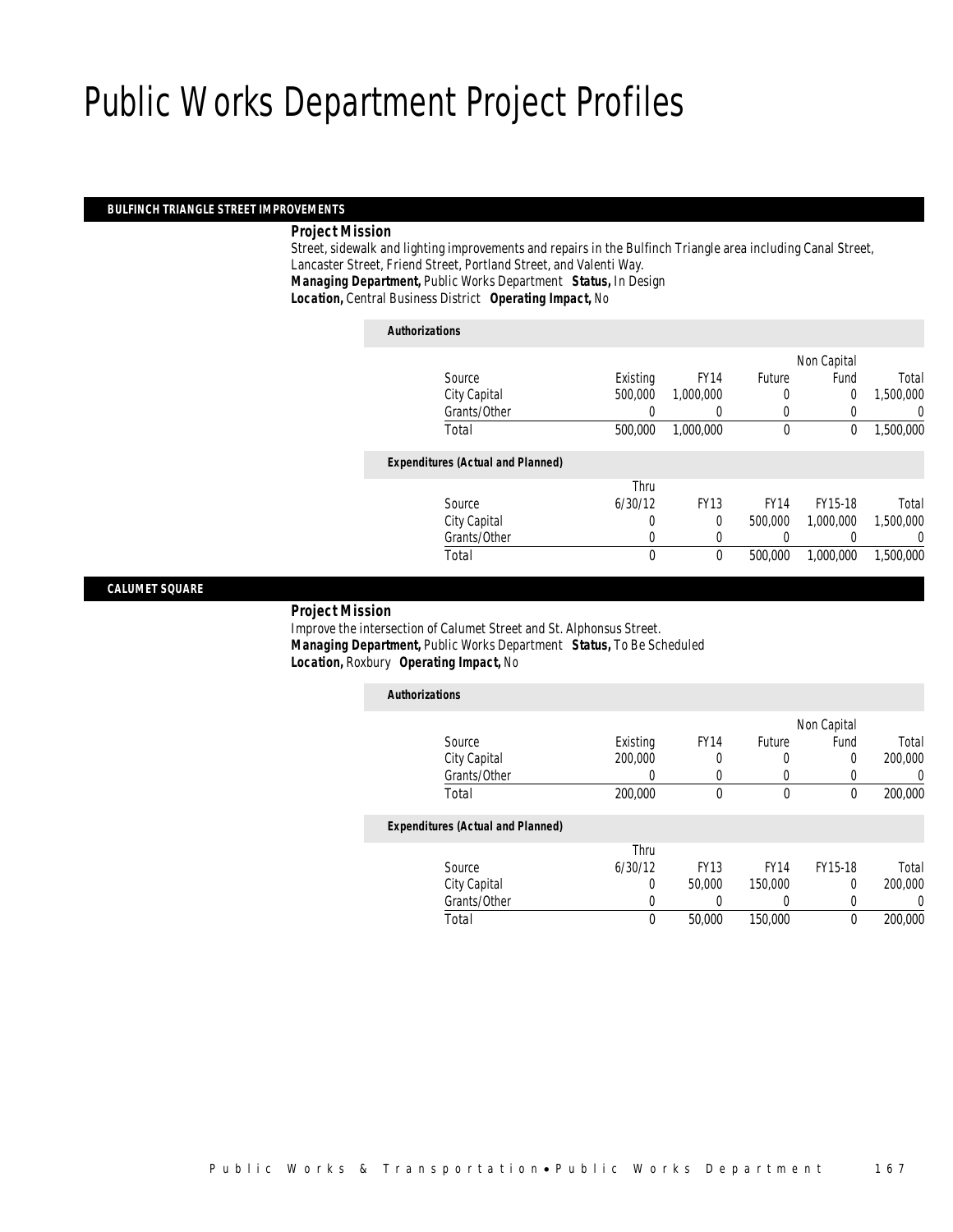### *CAMBRIDGE STREET BRIDGE*

# *Project Mission*

Inspect bridge and perform repairs as needed. *Managing Department,* Public Works Department *Status,* To Be Scheduled*Location,* Charlestown *Operating Impact,* No

| <b>Authorizations</b>                    |             |             |             |             |         |
|------------------------------------------|-------------|-------------|-------------|-------------|---------|
|                                          |             |             |             | Non Capital |         |
| Source                                   | Existing    | <b>FY14</b> | Future      | Fund        | Total   |
| City Capital                             | 253,000     | 0           | 0           | 0           | 253,000 |
| Grants/Other                             | $\left($    | 0           | 0           | 0           | 0       |
| Total                                    | 253,000     | 0           | 0           | 0           | 253,000 |
| <b>Expenditures (Actual and Planned)</b> |             |             |             |             |         |
|                                          | Thru        |             |             |             |         |
| Source                                   | 6/30/12     | <b>FY13</b> | <b>FY14</b> | FY15-18     | Total   |
| City Capital                             | 0           | $\theta$    | 120,000     | 133,000     | 253,000 |
| Grants/Other                             | 0           | 0           | 0           |             | 0       |
| Total                                    | $\mathbf 0$ | $\mathbf 0$ | 120,000     | 133,000     | 253,000 |

## *CENTRAL MAINTENANCE FACILITY COMPLEX*

*Project Mission* 

Repairs and renovations to the West 4th Street entrance, parking garage, east ramps, and storage building. *Managing Department,* Capital Construction *Status,* In Construction*Location,* South End *Operating Impact,* No

| <b>Authorizations</b>                    |           |             |               |             |                  |
|------------------------------------------|-----------|-------------|---------------|-------------|------------------|
|                                          |           |             |               | Non Capital |                  |
| Source                                   | Existing  | <b>FY14</b> | <b>Future</b> | Fund        | Total            |
| City Capital                             | 7.400.000 | 5,000,000   | 7.600.000     | 0           | 20,000,000       |
| Grants/Other                             | 0         |             | $\left($      | 0           | $\left( \right)$ |
| Total                                    | 7,400,000 | 5,000,000   | 7.600.000     | $^{0}$      | 20,000,000       |
| <b>Expenditures (Actual and Planned)</b> |           |             |               |             |                  |
|                                          | Thru      |             |               |             |                  |
| Source                                   | 6/30/12   | <b>FY13</b> | <b>FY14</b>   | FY15-18     | Total            |
| City Capital                             | 1.218.585 | 1.750.000   | 5,000,000     | 12,031,415  | 20,000,000       |
| Grants/Other                             |           |             |               |             | 0                |
| Total                                    | 1.218.585 | 1,750,000   | 5,000,000     | 12.031.415  | 20,000,000       |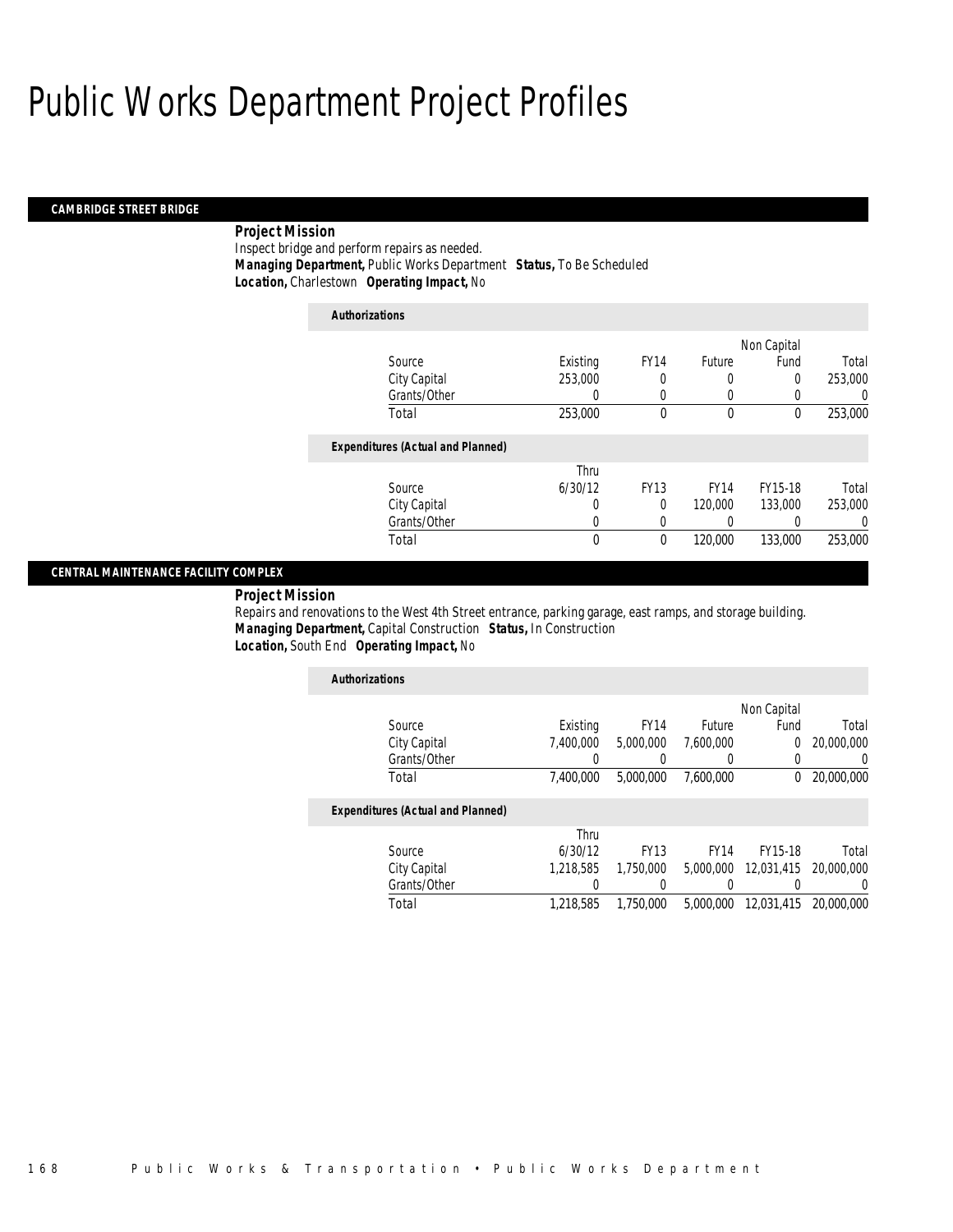#### *CENTRAL MAINTENANCE FACILITY COMPLEX FLOOR REPAIRS*

#### *Project Mission*

 Repair or replace concrete floors in the heavy and light maintenance areas including installation of gas and oil separators in floor drains.

*Managing Department,* Capital Construction *Status,* Complete

*Location,* South End *Operating Impact,* No

| <b>Authorizations</b>                    |           |             |             |                |           |
|------------------------------------------|-----------|-------------|-------------|----------------|-----------|
|                                          |           |             |             | Non Capital    |           |
| Source                                   | Existing  | <b>FY14</b> | Future      | Fund           | Total     |
| City Capital                             | 4,714,378 | 0           | 0           | $\overline{0}$ | 4,714,378 |
| Grants/Other                             | 0         | 0           |             | 0              | 0         |
| Total                                    | 4,714,378 | $\Omega$    | $\theta$    | 0              | 4,714,378 |
| <b>Expenditures (Actual and Planned)</b> |           |             |             |                |           |
|                                          | Thru      |             |             |                |           |
| Source                                   | 6/30/12   | <b>FY13</b> | <b>FY14</b> | FY15-18        | Total     |
| City Capital                             | 941.771   | 3,772,607   | 0           | $\Omega$       | 4,714,378 |
| Grants/Other                             |           |             | 0           |                | 0         |
| Total                                    | 941.771   | 3,772,607   | $\theta$    | $^{0}$         | 4,714,378 |

### *CENTRAL MAINTENANCE FACILITY COMPLEX VEHICLE WASH*

*Project Mission*

 Design and construct a new vehicle washing and storage facility. *Managing Department,* Capital Construction *Status,* In Design*Location,* South End *Operating Impact,* Yes

| <b>Authorizations</b>                    |           |             |             |                |           |
|------------------------------------------|-----------|-------------|-------------|----------------|-----------|
|                                          |           |             |             | Non Capital    |           |
| Source                                   | Existing  | <b>FY14</b> | Future      | Fund           | Total     |
| City Capital                             | 8,500,000 | 0           | 0           | $\overline{0}$ | 8,500,000 |
| Grants/Other                             | 0         | 0           | 0           | 0              | 0         |
| Total                                    | 8,500,000 | 0           | $\mathbf 0$ | 0              | 8,500,000 |
| <b>Expenditures (Actual and Planned)</b> |           |             |             |                |           |
|                                          | Thru      |             |             |                |           |
| Source                                   | 6/30/12   | <b>FY13</b> | <b>FY14</b> | FY15-18        | Total     |
| City Capital                             | 20,000    | 500,000     | 4.700.000   | 3.280.000      | 8,500,000 |
| Grants/Other                             | 0         |             |             |                | 0         |
| Total                                    | 20,000    | 500,000     | 4.700.000   | 3.280.000      | 8,500,000 |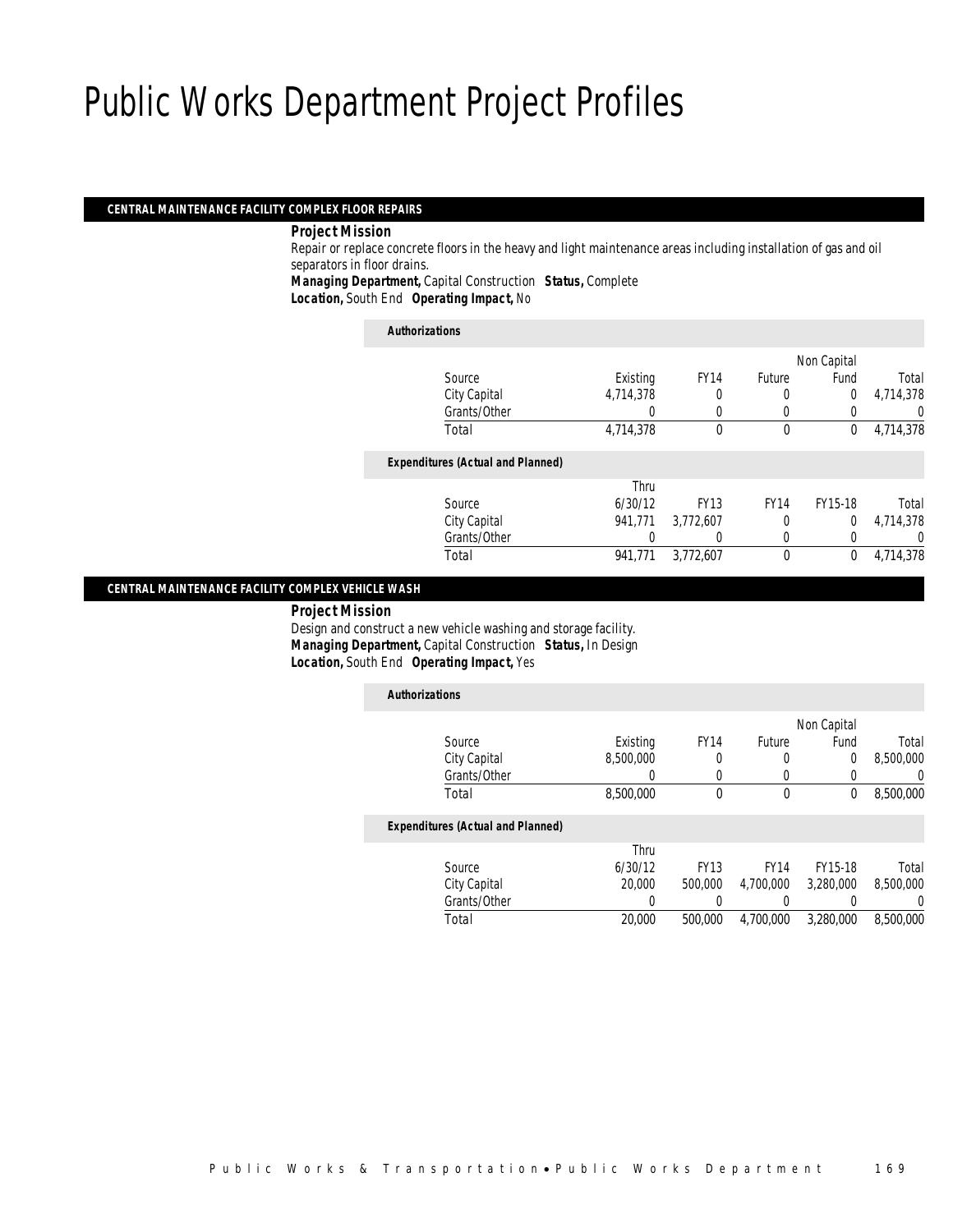#### *CHOICE NEIGHBORHOOD*

#### *Project Mission*

Reconstruction or resurfacing of various streets in the Choice Neighborhood. *Managing Department,* Public Works Department *Status,* In Design*Location,* Roxbury *Operating Impact,* No

| <b>Authorizations</b> |                                          |             |             |             |             |           |
|-----------------------|------------------------------------------|-------------|-------------|-------------|-------------|-----------|
|                       |                                          |             |             |             | Non Capital |           |
|                       | Source                                   | Existing    | <b>FY14</b> | Future      | Fund        | Total     |
|                       | City Capital                             | 475,000     | 300,000     | 1.700.000   | 0           | 2,475,000 |
|                       | Grants/Other                             | 0           |             | 0           | 525,000     | 525,000   |
|                       | Total                                    | 475,000     | 300,000     | 1,700,000   | 525,000     | 3,000,000 |
|                       | <b>Expenditures (Actual and Planned)</b> |             |             |             |             |           |
|                       |                                          | Thru        |             |             |             |           |
|                       | Source                                   | 6/30/12     | <b>FY13</b> | <b>FY14</b> | FY15-18     | Total     |
|                       | City Capital                             | 0           | 420,000     | 100,000     | 1,955,000   | 2.475.000 |
|                       | Grants/Other                             | 0           | 0           | 0           | 0           | 0         |
|                       | Total                                    | $\mathbf 0$ | 420,000     | 100,000     | 1.955.000   | 2.475.000 |

#### *COMMONWEALTH AVENUE DESIGN*

*Project Mission* 

Design for the reconstruction of Commonwealth Avenue (Phase 3 & 4), from Packard's Corner to Kelton Street, with the addition of a cycle track. State construction funding anticipated. *Managing Department,* Public Works Department *Status,* New Project

*Location,* Allston/Brighton *Operating Impact,* No

| <b>Authorizations</b>                    |          |             |             |             |                |
|------------------------------------------|----------|-------------|-------------|-------------|----------------|
|                                          |          |             |             | Non Capital |                |
| Source                                   | Existing | <b>FY14</b> | Future      | Fund        | Total          |
| City Capital                             | 0        | 600,000     | 1,400,000   | $\Omega$    | 2,000,000      |
| Grants/Other                             | 0        |             | 0           |             | $\overline{0}$ |
| Total                                    | 0        | 600,000     | 1.400.000   | $\Omega$    | 2,000,000      |
| <b>Expenditures (Actual and Planned)</b> |          |             |             |             |                |
|                                          | Thru     |             |             |             |                |
| Source                                   | 6/30/12  | <b>FY13</b> | <b>FY14</b> | FY15-18     | Total          |
| City Capital                             | 0        | $\Omega$    | 200,000     | 1.800.000   | 2.000.000      |
| Grants/Other                             | 0        |             | 0           |             | $\Omega$       |
| Total                                    | 0        | $\Omega$    | 200,000     | 1,800,000   | 2.000.000      |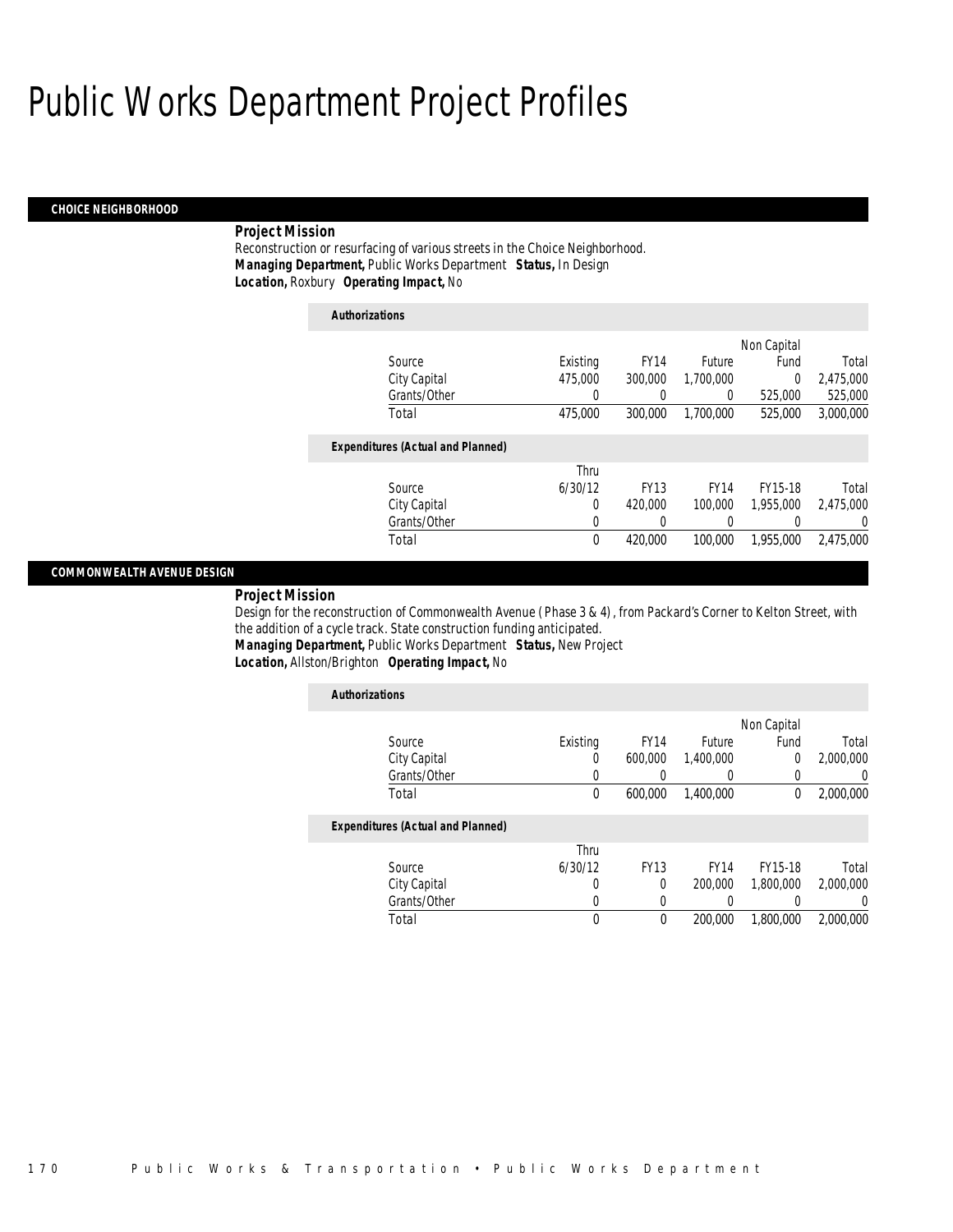#### *COMMONWEALTH AVENUE MALL LIGHTING*

### *Project Mission*

 Reconstruct the lighting system along the Commonwealth Avenue Mall from Arlington Street to Kenmore Square. *Managing Department,* Public Works Department *Status,* To Be Scheduled*Location,* Back Bay/Beacon Hill *Operating Impact,* No

| <b>Authorizations</b>                    |           |              |             |                |           |
|------------------------------------------|-----------|--------------|-------------|----------------|-----------|
|                                          |           |              |             | Non Capital    |           |
| Source                                   | Existing  | <b>FY14</b>  | Future      | Fund           | Total     |
| City Capital                             | 2,500,000 | 0            | 0           | $\overline{0}$ | 2,500,000 |
| Grants/Other                             | 0         | 0            | 0           | 0              | 0         |
| Total                                    | 2,500,000 | $\theta$     | $\theta$    | 0              | 2,500,000 |
| <b>Expenditures (Actual and Planned)</b> |           |              |             |                |           |
|                                          | Thru      |              |             |                |           |
| Source                                   | 6/30/12   | <b>FY13</b>  | <b>FY14</b> | FY15-18        | Total     |
| City Capital                             | 0         | $\theta$     | 400,000     | 2,100,000      | 2,500,000 |
| Grants/Other                             | 0         |              | $\left($    |                | 0         |
| Total                                    | 0         | $\mathbf{0}$ | 400,000     | 2,100,000      | 2,500,000 |
|                                          |           |              |             |                |           |

#### *CRITICAL FACILITY REPAIRS*

#### *Project Mission*

 A critical repair fund to be used for emergency repairs to Public Works Department facilities including roofs, windows, masonry, and electrical and HVAC systems.

*Managing Department,* Public Works Department *Status,* Annual Program*Location,* Citywide *Operating Impact,* No

| <b>Authorizations</b>                    |          |             |               |             |                |
|------------------------------------------|----------|-------------|---------------|-------------|----------------|
|                                          |          |             |               | Non Capital |                |
| Source                                   | Existing | <b>FY14</b> | <b>Future</b> | Fund        | Total          |
| City Capital                             | 500,000  | 0           | 800,000       | $\Omega$    | 1,300,000      |
| Grants/Other                             | 0        | $\left($    | 0             | 0           | $\overline{0}$ |
| Total                                    | 500,000  | 0           | 800,000       | $\Omega$    | 1,300,000      |
| <b>Expenditures (Actual and Planned)</b> |          |             |               |             |                |
|                                          | Thru     |             |               |             |                |
| Source                                   | 6/30/12  | <b>FY13</b> | <b>FY14</b>   | FY15-18     | Total          |
| City Capital                             | 2.938    | 50,000      | 250,000       | 997.062     | 1,300,000      |
| Grants/Other                             | 0        |             | 0             |             | $\Omega$       |
| Total                                    | 2,938    | 50,000      | 250,000       | 997.062     | 1,300,000      |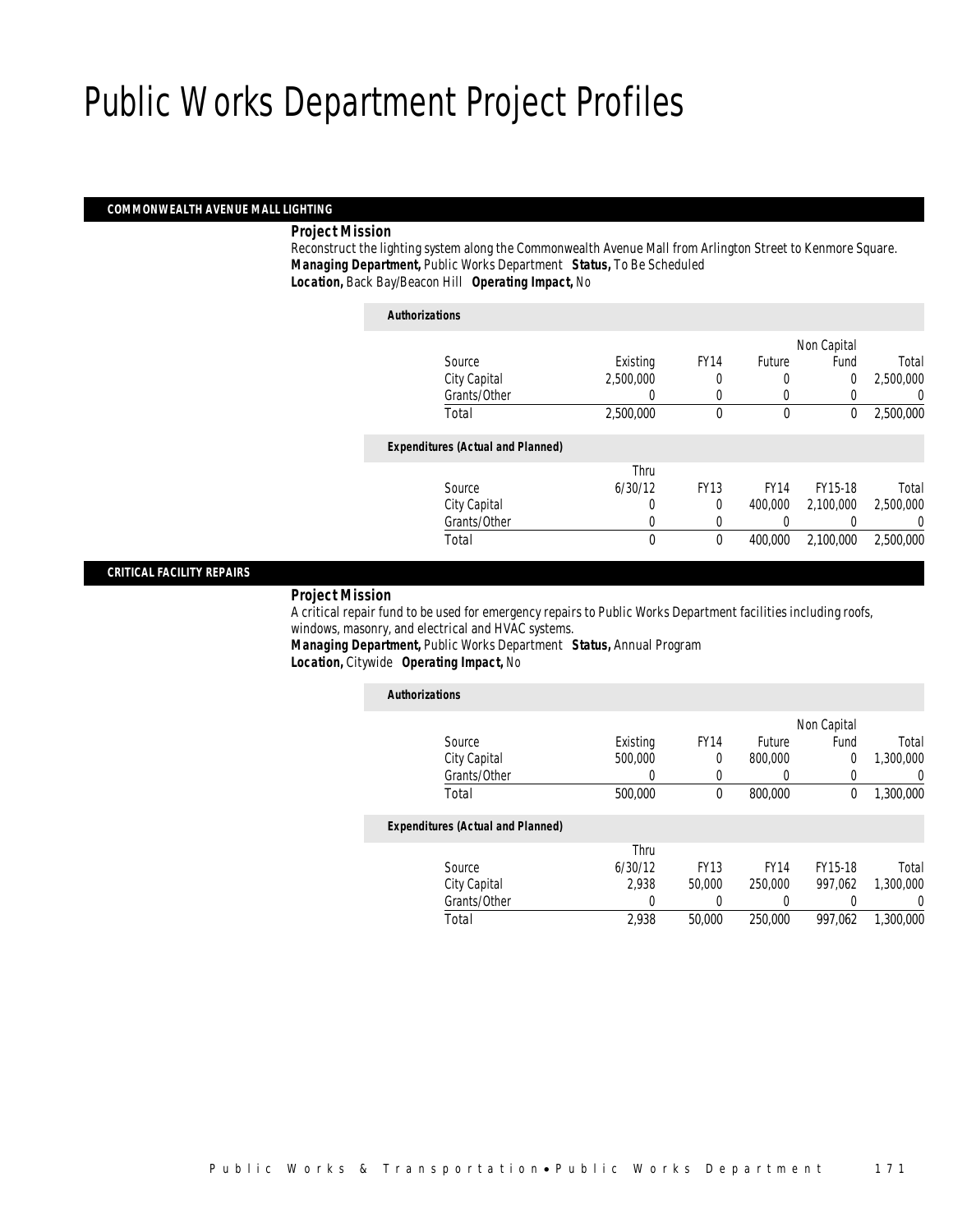#### *CROSSROADS INITIATIVE*

#### *Project Mission*

The initiative is a program of street improvements surrounding and adjacent to the Rose Kennedy Greenway. Broad St., Summer St. and Congress St. (east of Fort Point Channel), and Causeway Street are the first streets scheduled for reconstruction.

*Managing Department,* Public Works Department *Status,* In Construction*Location,* Central Business District *Operating Impact,* No

| <b>Authorizations</b>                    |            |             |             |             |            |
|------------------------------------------|------------|-------------|-------------|-------------|------------|
|                                          |            |             |             | Non Capital |            |
| Source                                   | Existing   | <b>FY14</b> | Future      | Fund        | Total      |
| City Capital                             | 10,000,000 | 0           | 17,000,000  | $\Omega$    | 27,000,000 |
| Grants/Other                             | 0          | 0           |             | 27.500.000  | 27,500,000 |
| Total                                    | 10,000,000 | $\theta$    | 17,000,000  | 27.500.000  | 54,500,000 |
| <b>Expenditures (Actual and Planned)</b> |            |             |             |             |            |
|                                          | Thru       |             |             |             |            |
| Source                                   | 6/30/12    | <b>FY13</b> | <b>FY14</b> | FY15-18     | Total      |
| City Capital                             | 3.737.231  | 1.750.000   | 2,000,000   | 19,512,769  | 27.000.000 |
| Grants/Other                             | 0          |             |             |             | $\left($   |
| Total                                    | 3,737,231  | 1,750,000   | 2.000.000   | 19,512,769  | 27,000,000 |

#### *DANA AVENUE BRIDGE*

*Project Mission* 

Complete design and engineering analysis for bridge rehabilitation. *Managing Department,* Public Works Department *Status,* In Design*Location,* Hyde Park *Operating Impact,* No

| <b>Authorizations</b>                    |          |             |             |             |         |
|------------------------------------------|----------|-------------|-------------|-------------|---------|
|                                          |          |             |             | Non Capital |         |
| Source                                   | Existing | <b>FY14</b> | Future      | Fund        | Total   |
| City Capital                             | 160,000  | 200,000     | 0           | 0           | 360,000 |
| Grants/Other                             |          |             | 0           | 0           |         |
| Total                                    | 160,000  | 200,000     | 0           | 0           | 360,000 |
| <b>Expenditures (Actual and Planned)</b> |          |             |             |             |         |
|                                          | Thru     |             |             |             |         |
| Source                                   | 6/30/12  | <b>FY13</b> | <b>FY14</b> | FY15-18     | Total   |
| City Capital                             | 40.042   | 100,000     | 140,000     | 79.958      | 360,000 |
| Grants/Other                             |          | 0           | 0           | 0           |         |
| Total                                    | 40.042   | 100,000     | 140,000     | 79.958      | 360,000 |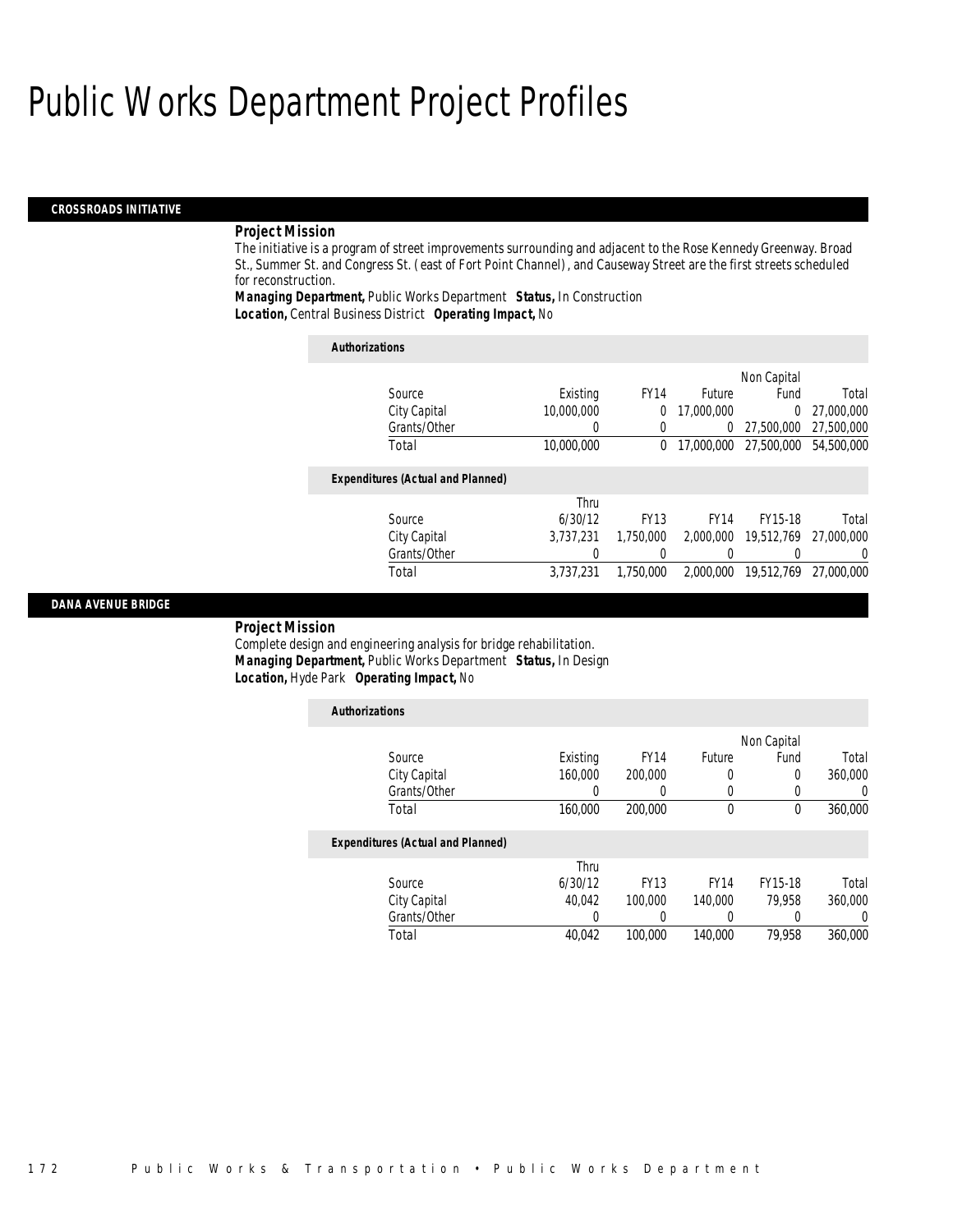#### *DOWNTOWN BUSINESS IMPROVEMENT DISTRICT*

### *Project Mission*

 Roadway, sidewalk and street lighting improvements in the Downtown Business Improvement District. *Managing Department,* Public Works Department *Status,* In Construction*Location,* Central Business District *Operating Impact,* No

| <b>Authorizations</b>                    |           |             |               |                |           |
|------------------------------------------|-----------|-------------|---------------|----------------|-----------|
|                                          |           |             |               | Non Capital    |           |
| Source                                   | Existing  | <b>FY14</b> | <b>Future</b> | Fund           | Total     |
| City Capital                             | 1,000,000 | 0           | 0             | $\overline{0}$ | 1,000,000 |
| Grants/Other                             | 0         |             | 0             | 0              | 0         |
| Total                                    | 1,000,000 | $\theta$    | $\mathbf 0$   | 0              | 1,000,000 |
| <b>Expenditures (Actual and Planned)</b> |           |             |               |                |           |
|                                          | Thru      |             |               |                |           |
| Source                                   | 6/30/12   | <b>FY13</b> | <b>FY14</b>   | FY15-18        | Total     |
| City Capital                             | 0         | 100,000     | 0             | 900.000        | 1,000,000 |
| Grants/Other                             | 0         |             | 0             |                | 0         |
| Total                                    | 0         | 100,000     | 0             | 900.000        | 1.000.000 |
|                                          |           |             |               |                |           |

#### *FRANKLIN FIELD*

#### *Project Mission*

 Reconstruct streets in the Franklin Field neighborhood including new roadway, sidewalks, pedestrian ramps and street lighting.

*Managing Department,* Public Works Department *Status,* In Construction*Location,* Mattapan *Operating Impact,* No

| <b>Authorizations</b>                    |           |             |             |                |                |
|------------------------------------------|-----------|-------------|-------------|----------------|----------------|
|                                          |           |             |             | Non Capital    |                |
| Source                                   | Existing  | <b>FY14</b> | Future      | Fund           | Total          |
| City Capital                             | 3,300,000 | 0           | 0           | $\overline{0}$ | 3,300,000      |
| Grants/Other                             | 0         |             |             |                | $\overline{0}$ |
| Total                                    | 3,300,000 | 0           | $\theta$    | 0              | 3,300,000      |
| <b>Expenditures (Actual and Planned)</b> |           |             |             |                |                |
|                                          | Thru      |             |             |                |                |
| Source                                   | 6/30/12   | <b>FY13</b> | <b>FY14</b> | FY15-18        | Total          |
| City Capital                             | 0         | $\Omega$    | 2.500.000   | 800,000        | 3,300,000      |
| Grants/Other                             | 0         | $\Omega$    | 0           |                | $\Omega$       |
| Total                                    | 0         | 0           | 2,500,000   | 800,000        | 3,300,000      |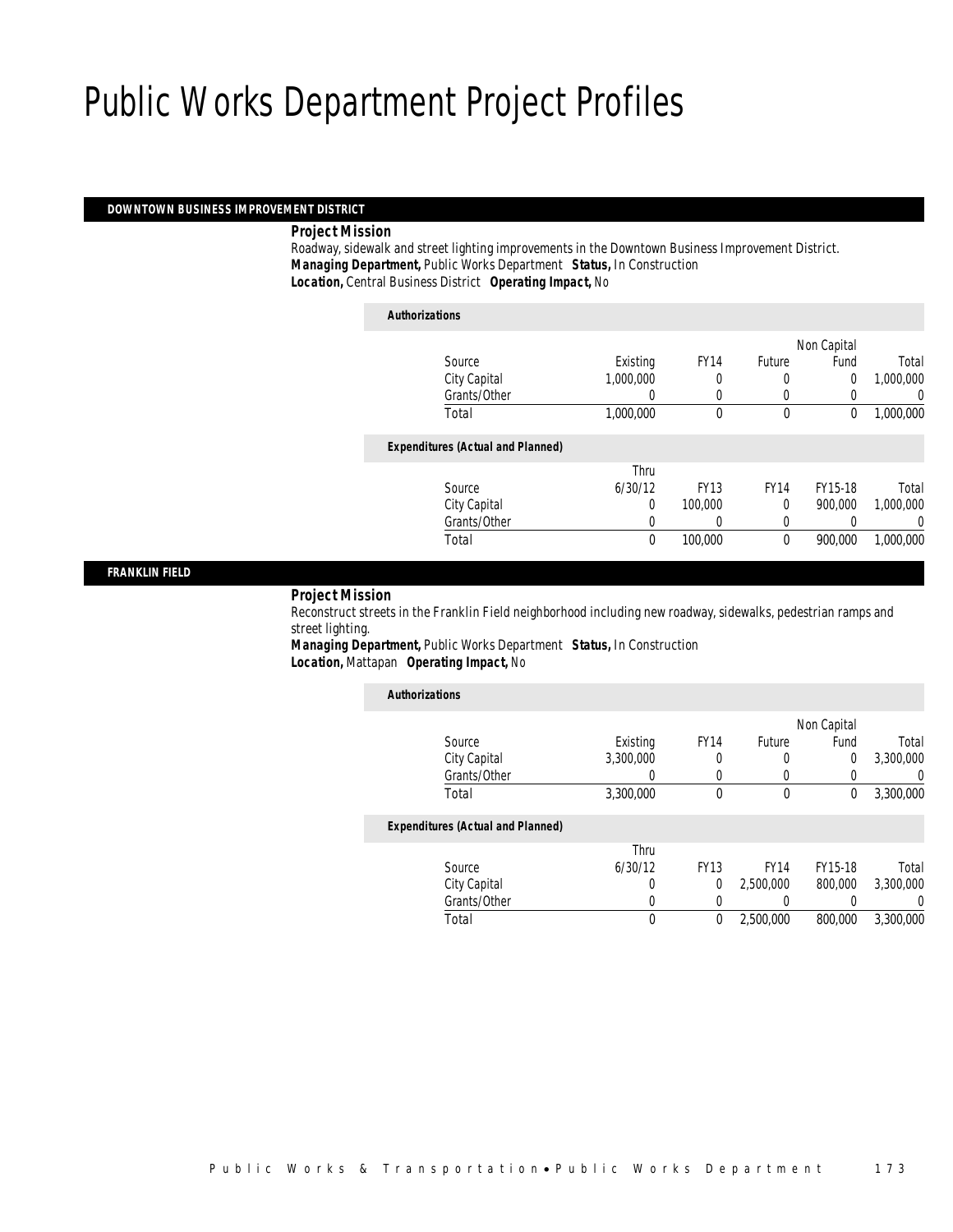#### *FREDERICK DOUGLASS STREET IMPROVEMENTS*

#### *Project Mission*

Provide roadway, sidewalk, and streetlight repair and reconstruction to the Frederick Douglass neighborhood. *Managing Department,* Public Works Department *Status,* In Construction*Location,* South End *Operating Impact,* No

| <b>Authorizations</b>                    |                  |             |               |                |           |
|------------------------------------------|------------------|-------------|---------------|----------------|-----------|
|                                          |                  |             |               | Non Capital    |           |
| Source                                   | Existing         | <b>FY14</b> | <b>Future</b> | Fund           | Total     |
| City Capital                             | 2,500,000        | 0           | 0             | $\overline{0}$ | 2,500,000 |
| Grants/Other                             | $\left( \right)$ | 0           | 0             | 0              | 0         |
| Total                                    | 2,500,000        | 0           | $\mathbf 0$   | 0              | 2,500,000 |
| <b>Expenditures (Actual and Planned)</b> |                  |             |               |                |           |
|                                          | Thru             |             |               |                |           |
| Source                                   | 6/30/12          | <b>FY13</b> | <b>FY14</b>   | FY15-18        | Total     |
| City Capital                             | 533,485          | 1.184.528   | 100,000       | 681.987        | 2,500,000 |
| Grants/Other                             | 0                |             | $\left($      |                | 0         |
| Total                                    | 533.485          | 1,184,528   | 100,000       | 681.987        | 2,500,000 |
|                                          |                  |             |               |                |           |

#### *FREEDOM TRAIL*

#### *Project Mission*

Design services for evaluation of accessibility issues related to the Freedom Trail. *Managing Department,* Public Works Department *Status,* New Project*Location,* Various neighborhoods *Operating Impact,* No

| <b>Authorizations</b>                    |          |             |             |             |         |
|------------------------------------------|----------|-------------|-------------|-------------|---------|
|                                          |          |             |             | Non Capital |         |
| Source                                   | Existing | <b>FY14</b> | Future      | Fund        | Total   |
| City Capital                             | 0        | 500,000     | 0           | $\Omega$    | 500,000 |
| Grants/Other                             |          |             | 0           | 0           |         |
| Total                                    | 0        | 500,000     | 0           | $\theta$    | 500,000 |
| <b>Expenditures (Actual and Planned)</b> |          |             |             |             |         |
|                                          | Thru     |             |             |             |         |
| Source                                   | 6/30/12  | <b>FY13</b> | <b>FY14</b> | FY15-18     | Total   |
| City Capital                             | 0        | $\Omega$    | 300,000     | 200,000     | 500,000 |
| Grants/Other                             | 0        | 0           | 0           | 0           |         |
| Total                                    | 0        | $\Omega$    | 300,000     | 200,000     | 500,000 |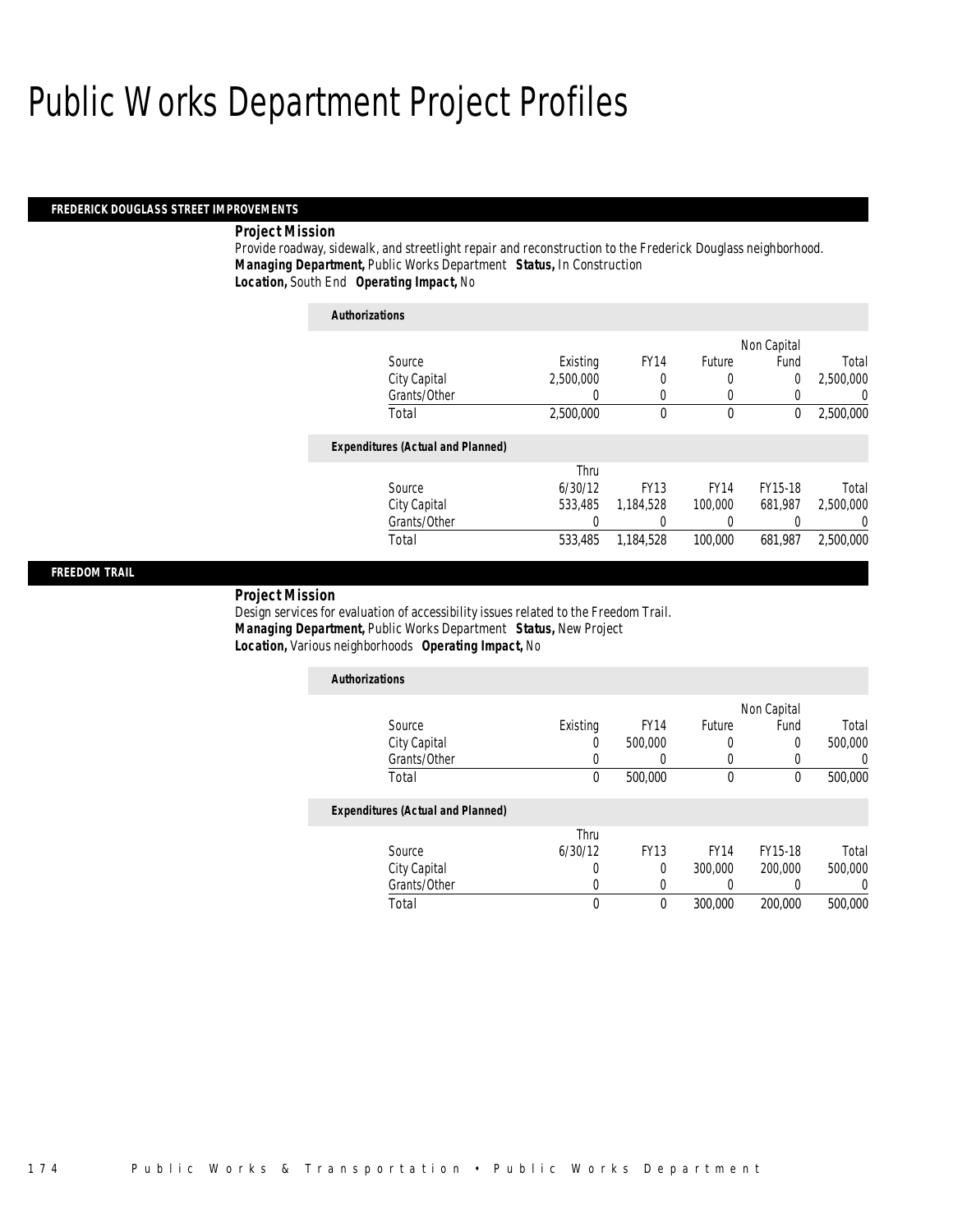#### *GARDNER STREET LANDFILL PHASE IA*

### *Project Mission*

 Design and cap landfill areas at Millennium Park and West Roxbury Educational Complex. *Managing Department,* Public Works Department *Status,* In Design*Location,* West Roxbury *Operating Impact,* No

### *Authorizations*

|                                          |           |             |               | Non Capital    |           |
|------------------------------------------|-----------|-------------|---------------|----------------|-----------|
| Source                                   | Existing  | <b>FY14</b> | <b>Future</b> | Fund           | Total     |
| City Capital                             | 5,550,000 | 450,000     | 0             | $\overline{0}$ | 6,000,000 |
| Grants/Other                             | 0         | 0           | 0             | 0              | 0         |
| Total                                    | 5,550,000 | 450,000     | $\mathbf 0$   | 0              | 6,000,000 |
|                                          |           |             |               |                |           |
| <b>Expenditures (Actual and Planned)</b> |           |             |               |                |           |
|                                          | Thru      |             |               |                |           |
| Source                                   | 6/30/12   | <b>FY13</b> | <b>FY14</b>   | FY15-18        | Total     |
| City Capital                             | 83,600    | 103.834     | 800,000       | 5.012.566      | 6,000,000 |
| Grants/Other                             | 0         |             |               |                | 0         |
| Total                                    | 83,600    | 103,834     | 800,000       | 5,012,566      | 6,000,000 |
|                                          |           |             |               |                |           |

### *GREEN STORMWATER MANAGEMENT PROJECTS*

#### *Project Mission*

 Install a pervious pavement system to support groundwater recharging on a Public Alley and reconstruct certain sidewalks with permeable materials. *Managing Department,* Public Works Department *Status,* To Be Scheduled

*Location,* Citywide *Operating Impact,* No

| <b>Authorizations</b>                    |          |             |             |             |         |
|------------------------------------------|----------|-------------|-------------|-------------|---------|
|                                          |          |             |             | Non Capital |         |
| Source                                   | Existing | <b>FY14</b> | Future      | Fund        | Total   |
| City Capital                             | 400,000  | 0           | 0           | 0           | 400,000 |
| Grants/Other                             | 0        | 0           | 0           |             | 0       |
| Total                                    | 400,000  | 0           | $\mathbf 0$ | 0           | 400,000 |
| <b>Expenditures (Actual and Planned)</b> |          |             |             |             |         |
|                                          | Thru     |             |             |             |         |
| Source                                   | 6/30/12  | <b>FY13</b> | <b>FY14</b> | FY15-18     | Total   |
| City Capital                             | 0        | 50,000      | 200,000     | 150,000     | 400,000 |
| Grants/Other                             | 0        |             | 0           |             | 0       |
| Total                                    | 0        | 50,000      | 200,000     | 150,000     | 400,000 |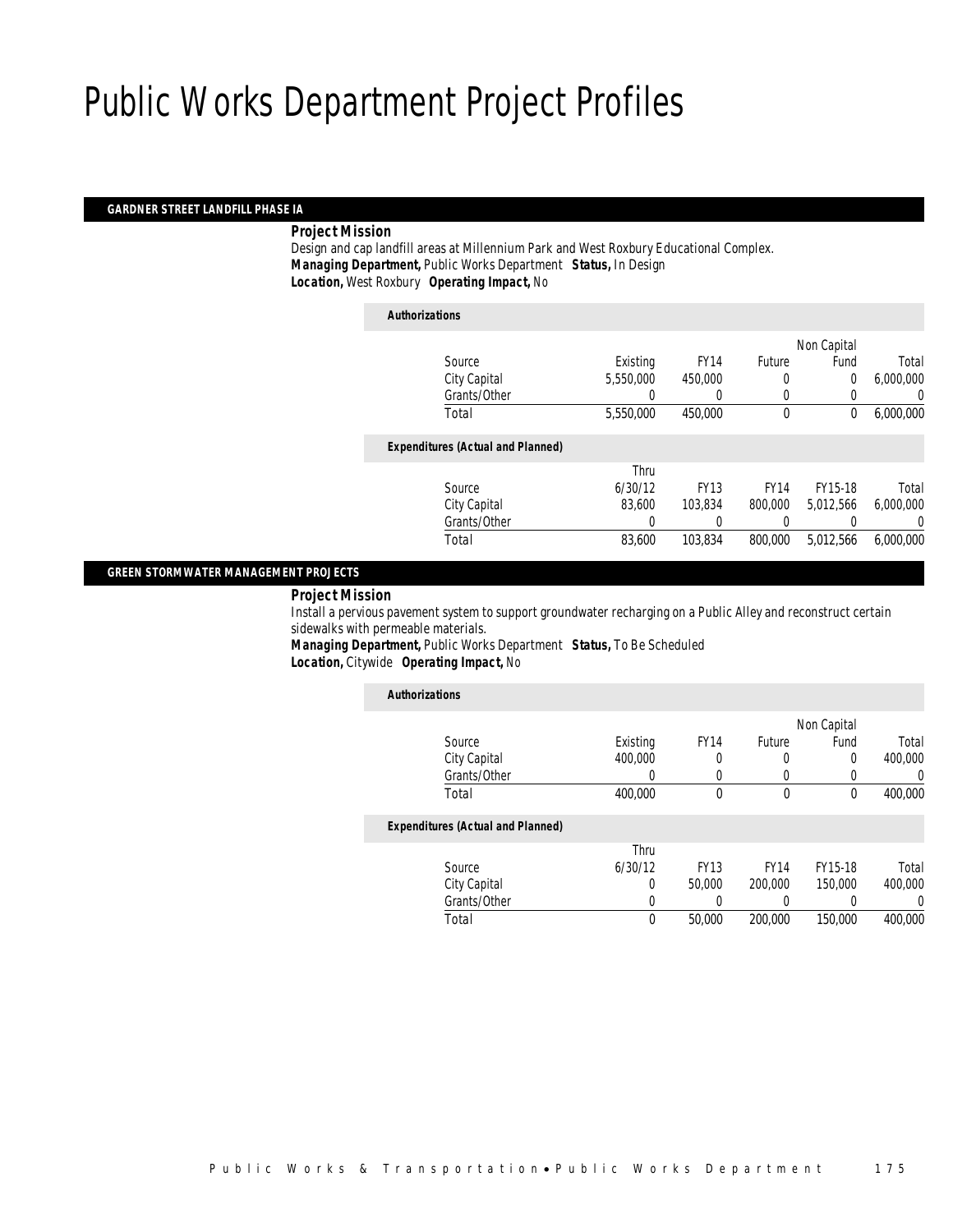#### *HUNTINGTON AVENUE*

### *Project Mission*

Redesign and construction of certain sidewalk segments to comply with Americans With Disabilities Act and Architectural Access Board regulations.

*Managing Department,* Public Works Department *Status,* To Be Scheduled*Location,* Fenway/Kenmore *Operating Impact,* No

*Authorizations*

| <b>Authorizations</b>                    |          |             |             |             |         |
|------------------------------------------|----------|-------------|-------------|-------------|---------|
|                                          |          |             |             | Non Capital |         |
| Source                                   | Existing | <b>FY14</b> | Future      | Fund        | Total   |
| City Capital                             | 500,000  | 0           | 0           | $\Omega$    | 500,000 |
| Grants/Other                             | 0        | 0           | 0           | 0           | 0       |
| Total                                    | 500,000  | $\theta$    | $\theta$    | $\theta$    | 500,000 |
| <b>Expenditures (Actual and Planned)</b> |          |             |             |             |         |
|                                          | Thru     |             |             |             |         |
| Source                                   | 6/30/12  | <b>FY13</b> | <b>FY14</b> | FY15-18     | Total   |
| City Capital                             | 40.935   | 0           | $\Omega$    | 459.065     | 500,000 |
| Grants/Other                             | 0        | 0           | 0           |             | 0       |
| Total                                    | 40.935   | $\theta$    | $\theta$    | 459.065     | 500,000 |

#### *LONG ISLAND BRIDGE REPAIRS*

#### *Project Mission*

Design and construct repairs to bridge to maintain current load ratings over the next ten years. *Managing Department,* Public Works Department *Status,* In Construction*Location,* Harbor Islands *Operating Impact,* No

| <b>Authorizations</b>                    |            |             |             |             |            |
|------------------------------------------|------------|-------------|-------------|-------------|------------|
|                                          |            |             |             | Non Capital |            |
| Source                                   | Existing   | <b>FY14</b> | Future      | Fund        | Total      |
| City Capital                             | 14,000,000 | 12,000,000  | 2,300,000   | 0           | 28,300,000 |
| Grants/Other                             |            |             | O           | 0           | O          |
| Total                                    | 14,000,000 | 12,000,000  | 2,300,000   | $^{0}$      | 28,300,000 |
|                                          |            |             |             |             |            |
| <b>Expenditures (Actual and Planned)</b> |            |             |             |             |            |
|                                          | Thru       |             |             |             |            |
| Source                                   | 6/30/12    | <b>FY13</b> | <b>FY14</b> | FY15-18     | Total      |
| City Capital                             | 4,786,335  | 2.500.000   | 7.000.000   | 14,013,665  | 28,300,000 |
| Grants/Other                             |            |             |             |             |            |
| Total                                    | 4.786.335  | 2,500,000   | 7.000.000   | 14,013,665  | 28,300,000 |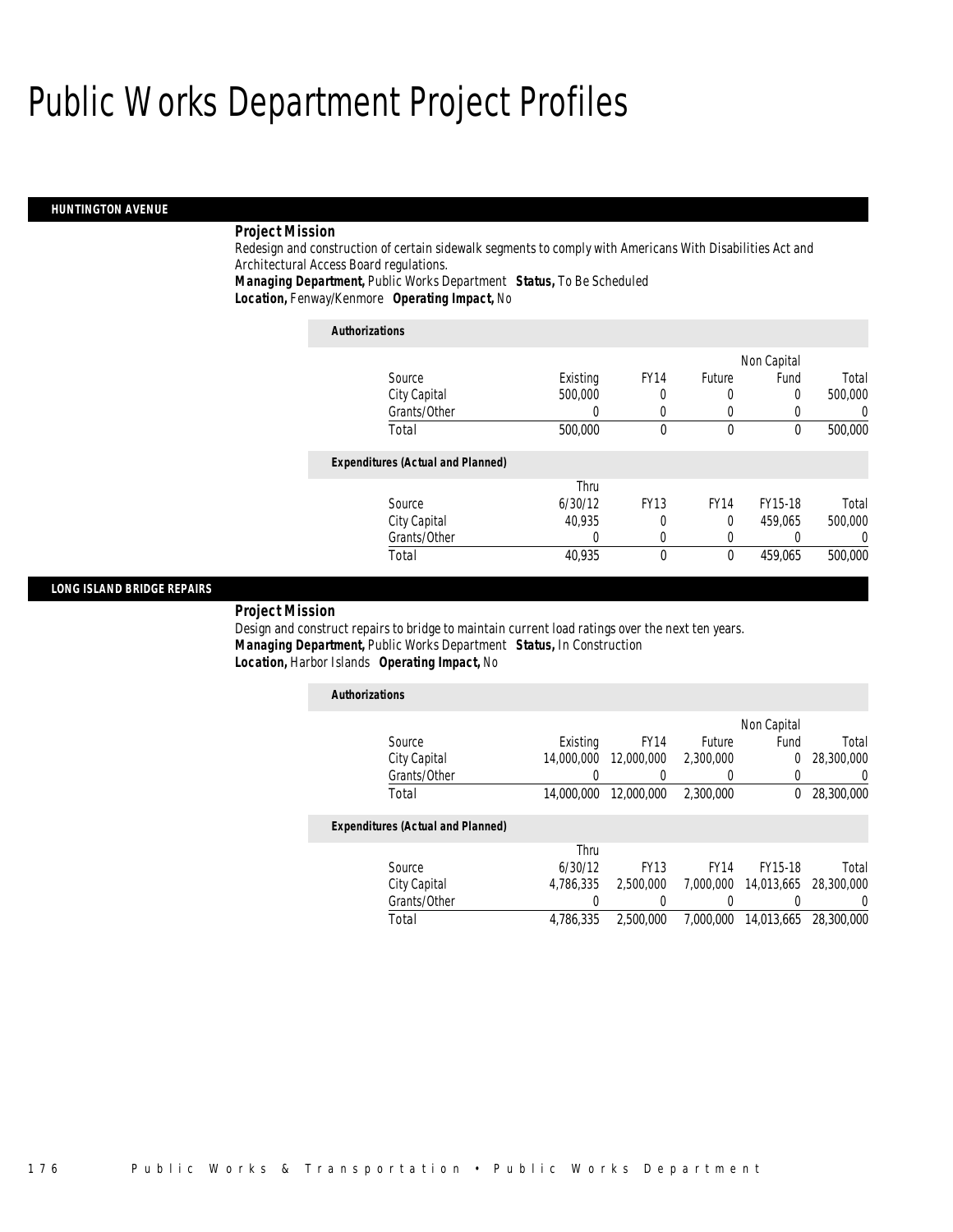*Authorizations*

#### *MASSACHUSETTS AVENUE BRIDGE AT COMMONWEALTH AVENUE*

#### *Project Mission*

 Design bridge repairs. State and federal construction funding anticipated. *Managing Department,* Public Works Department *Status,* In Design*Location,* Back Bay/Beacon Hill *Operating Impact,* No

| Authorizations                           |           |             |               |                |            |
|------------------------------------------|-----------|-------------|---------------|----------------|------------|
|                                          |           |             |               | Non Capital    |            |
| Source                                   | Existing  | <b>FY14</b> | <b>Future</b> | Fund           | Total      |
| City Capital                             | 1.054.261 | 500,000     | 0             | $\overline{0}$ | 1,554,261  |
| Grants/Other                             | 0         | 0           | 0             | 12,000,000     | 12,000,000 |
| Total                                    | 1,054,261 | 500,000     | $\Omega$      | 12,000,000     | 13,554,261 |
| <b>Expenditures (Actual and Planned)</b> |           |             |               |                |            |
|                                          | Thru      |             |               |                |            |
| Source                                   | 6/30/12   | <b>FY13</b> | <b>FY14</b>   | FY15-18        | Total      |
| City Capital                             | 372.212   | 300,000     | 360,000       | 522.049        | 1.554.261  |
| Grants/Other                             | 0         |             | 0             |                | 0          |
| Total                                    | 372.212   | 300,000     | 360,000       | 522.049        | 1.554.261  |
|                                          |           |             |               |                |            |

#### *NEIGHBORHOOD COMMONS*

#### *Project Mission*

 Creation of public neighborhood gathering spaces, utilizing site improvements to roadway surfaces within the public right of way.

*Managing Department,* Public Works Department *Status,* Annual Program*Location,* Citywide *Operating Impact,* No

| <b>Authorizations</b>                    |          |             |             |                  |          |
|------------------------------------------|----------|-------------|-------------|------------------|----------|
|                                          |          |             |             | Non Capital      |          |
| Source                                   | Existing | <b>FY14</b> | Future      | Fund             | Total    |
| City Capital                             | 500,000  | 0           | 0           | 0                | 500,000  |
| Grants/Other                             | 0        | 0           | 0           | 0                | 0        |
| Total                                    | 500,000  | 0           | $\mathbf 0$ | 0                | 500,000  |
| <b>Expenditures (Actual and Planned)</b> |          |             |             |                  |          |
|                                          | Thru     |             |             |                  |          |
| Source                                   | 6/30/12  | <b>FY13</b> | <b>FY14</b> | FY15-18          | Total    |
| City Capital                             | 0        | 50,000      | 200,000     | 250,000          | 500,000  |
| Grants/Other                             | 0        |             | 0           | $\left( \right)$ | $\left($ |
| Total                                    | 0        | 50,000      | 200,000     | 250,000          | 500,000  |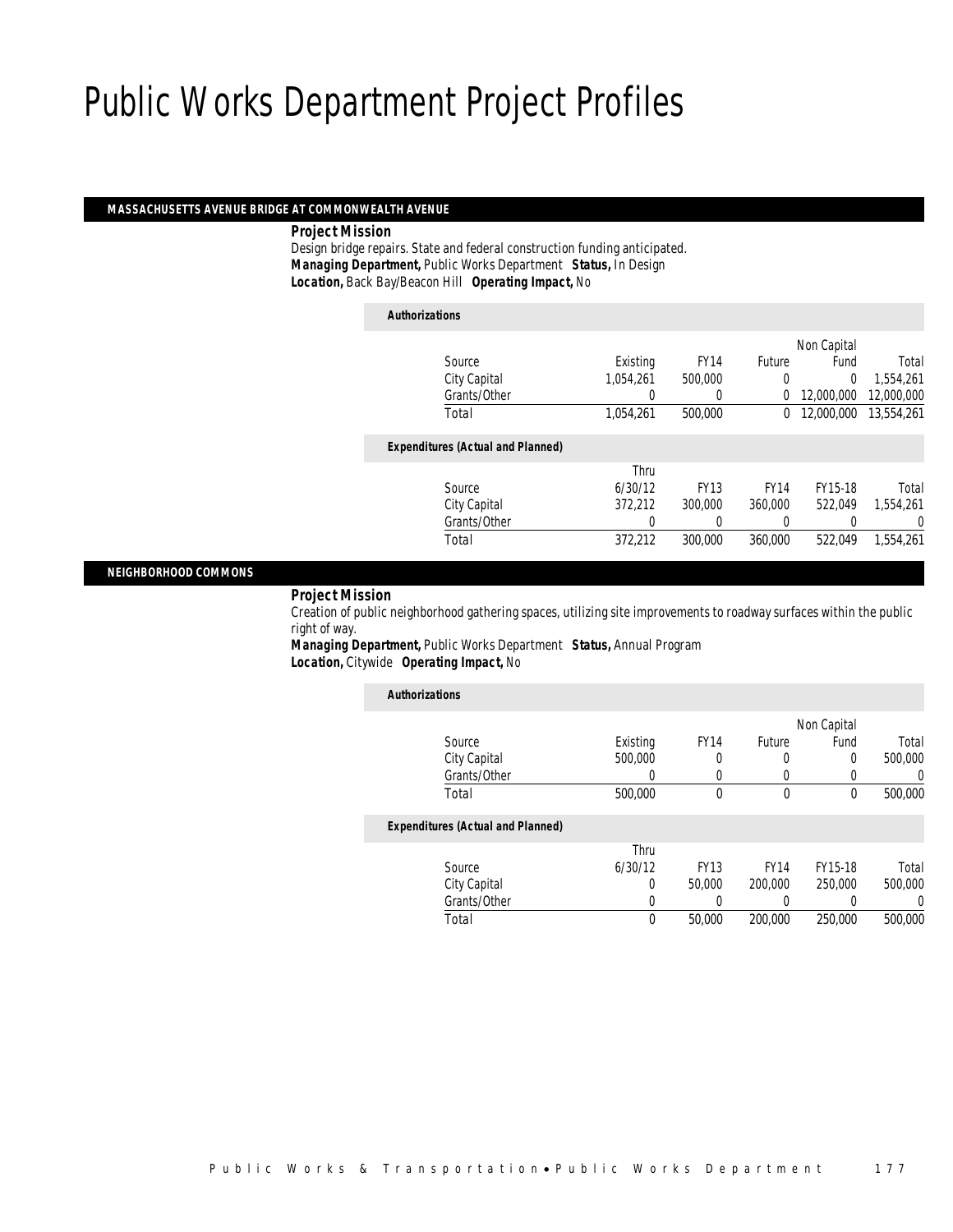#### *NON-PARTICIPATING FUND*

### *Project Mission*

Funding to pay for non-participating items in federal/state roadway projects in the City of Boston. *Managing Department,* Public Works Department *Status,* Annual Program*Location,* Various neighborhoods *Operating Impact,* No

| <b>Authorizations</b>                    |                  |                  |             |             |                |
|------------------------------------------|------------------|------------------|-------------|-------------|----------------|
|                                          |                  |                  |             | Non Capital |                |
| Source                                   | Existing         | FY <sub>14</sub> | Future      | Fund        | Total          |
| City Capital                             | 7.717.000        | 0                | 0           | 0           | 7.717.000      |
| Grants/Other                             | $\left( \right)$ | 0                | 0           |             | U              |
| Total                                    | 7,717,000        | 0                | 0           | 0           | 7,717,000      |
| <b>Expenditures (Actual and Planned)</b> |                  |                  |             |             |                |
|                                          | Thru             |                  |             |             |                |
| Source                                   | 6/30/12          | <b>FY13</b>      | <b>FY14</b> | FY15-18     | Total          |
| City Capital                             | 4.498.048        | 575,000          | 350,000     | 2.293.952   | 7.717.000      |
| Grants/Other                             | 0                | 0                | 0           |             | $\overline{0}$ |
| Total                                    | 4,498,048        | 575,000          | 350,000     | 2.293.952   | 7.717.000      |

#### *NORTH SQUARE*

#### *Project Mission*

Redesign the key junction of North Street, Sun Court, Moon Street, Garden Court and Prince Street. *Managing Department,* Public Works Department *Status,* New Project*Location,* North End *Operating Impact,* No

| <b>Authorizations</b>                    |          |             |               |             |                  |
|------------------------------------------|----------|-------------|---------------|-------------|------------------|
|                                          |          |             |               | Non Capital |                  |
| Source                                   | Existing | <b>FY14</b> | <b>Future</b> | Fund        | Total            |
| City Capital                             | U        | 500,000     | 2,000,000     | 0           | 2,500,000        |
| Grants/Other                             |          |             |               | 0           | $\left( \right)$ |
| Total                                    | 0        | 500,000     | 2,000,000     | $^{0}$      | 2,500,000        |
| <b>Expenditures (Actual and Planned)</b> |          |             |               |             |                  |
|                                          | Thru     |             |               |             |                  |
| Source                                   | 6/30/12  | <b>FY13</b> | <b>FY14</b>   | FY15-18     | Total            |
| City Capital                             | 0        | $\Omega$    | 300,000       | 2.200.000   | 2,500,000        |
| Grants/Other                             | 0        |             |               |             | $\left( \right)$ |
| Total                                    | 0        | 0           | 300,000       | 2.200.000   | 2,500,000        |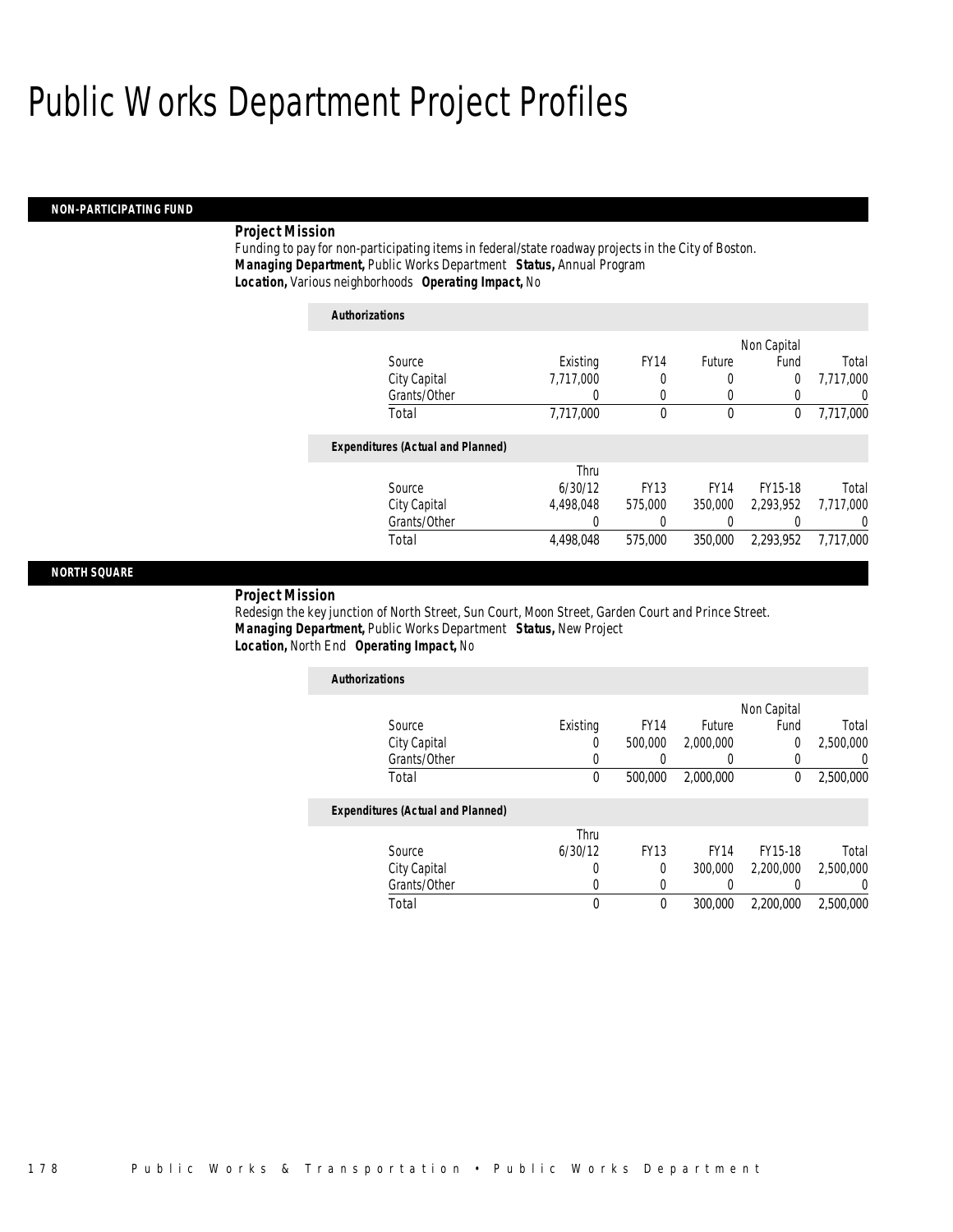#### *NORTH WASHINGTON STREET BRIDGE*

### *Project Mission*

 Design rehabilitation of bridge. State and federal construction funds anticipated. *Managing Department,* Public Works Department *Status,* In Design*Location,* Central Business District *Operating Impact,* No

| <b>Authorizations</b>                    |           |             |               |             |            |
|------------------------------------------|-----------|-------------|---------------|-------------|------------|
|                                          |           |             |               | Non Capital |            |
| Source                                   | Existing  | <b>FY14</b> | <b>Future</b> | Fund        | Total      |
| City Capital                             | 2,100,000 | 0           | 0             | $\Omega$    | 2,100,000  |
| Grants/Other                             | 1.520.000 | 0           | 0             | 55,000,000  | 56,520,000 |
| Total                                    | 3.620.000 | 0           | 0             | 55,000,000  | 58,620,000 |
|                                          |           |             |               |             |            |
| <b>Expenditures (Actual and Planned)</b> |           |             |               |             |            |
|                                          | Thru      |             |               |             |            |
| Source                                   | 6/30/12   | <b>FY13</b> | <b>FY14</b>   | FY15-18     | Total      |
| City Capital                             | 380.656   | 50,000      | 200,000       | 1.469.344   | 2,100,000  |
| Grants/Other                             | 34,915    | 500,000     | 700,000       | 285,085     | 1,520,000  |
| Total                                    | 415,571   | 550,000     | 900.000       | 1.754.429   | 3,620,000  |
|                                          |           |             |               |             |            |

#### *OLD COLONY HOUSING ROADWAYS*

#### *Project Mission*

 Reconstruction of roadways in the redevelopment of the Old Colony housing development. *Managing Department,* Public Works Department *Status,* In Construction*Location,* South Boston *Operating Impact,* No

| <b>Authorizations</b>                    |           |             |             |             |           |
|------------------------------------------|-----------|-------------|-------------|-------------|-----------|
|                                          |           |             |             | Non Capital |           |
| Source                                   | Existing  | <b>FY14</b> | Future      | Fund        | Total     |
| City Capital                             | 3.600.000 | 0           | 0           | 0           | 3,600,000 |
| Grants/Other                             |           | 0           | 0           | 0           | 0         |
| Total                                    | 3.600.000 | 0           | 0           | 0           | 3.600.000 |
| <b>Expenditures (Actual and Planned)</b> |           |             |             |             |           |
|                                          | Thru      |             |             |             |           |
| Source                                   | 6/30/12   | <b>FY13</b> | <b>FY14</b> | FY15-18     | Total     |
| City Capital                             | 619.916   | 190,000     | 1.000.000   | 1.790.084   | 3.600.000 |
| Grants/Other                             | 0         |             | 0           |             | $\left($  |
| Total                                    | 619,916   | 190,000     | 1.000.000   | 1.790.084   | 3.600.000 |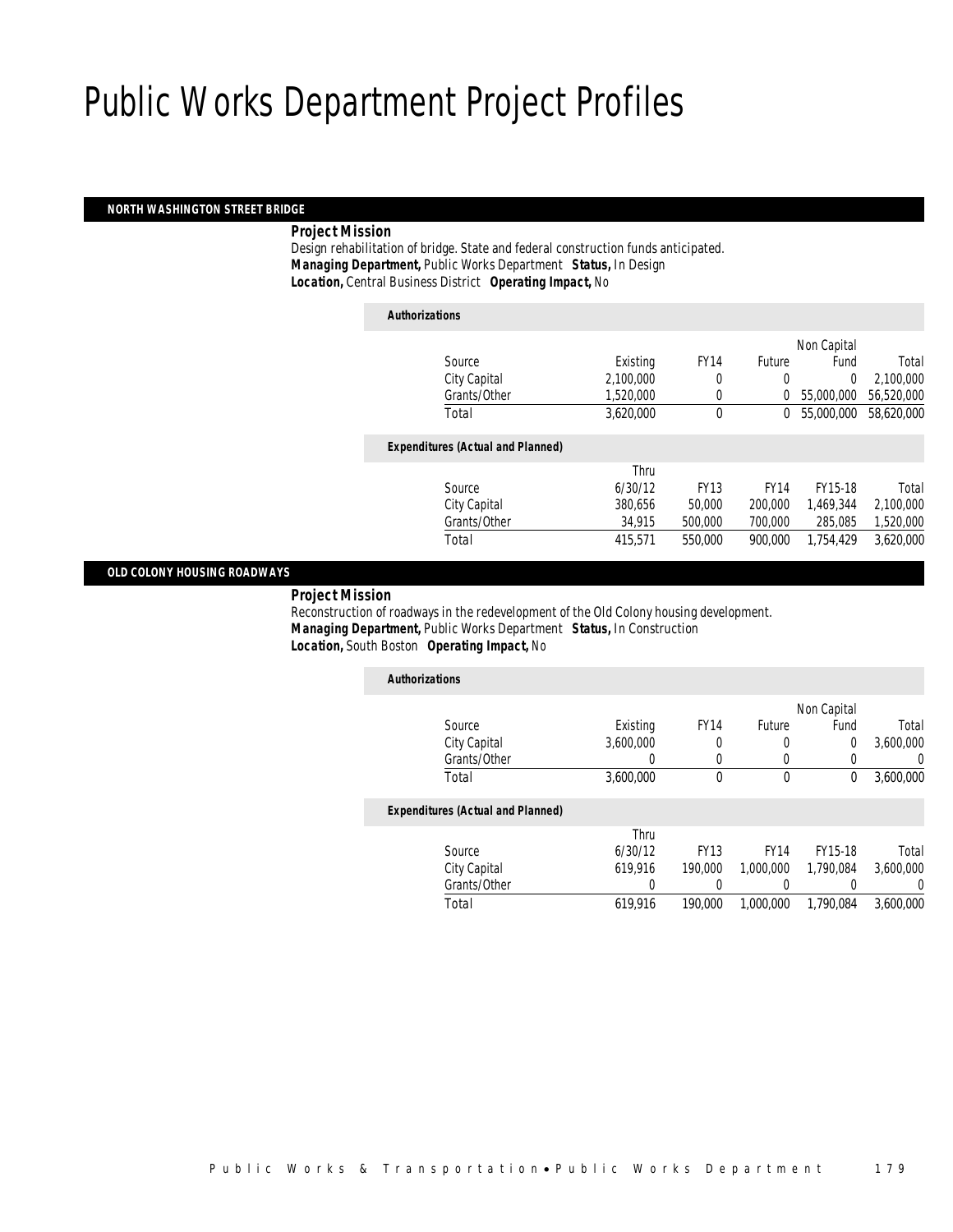*Authorizations*

#### *OLD NORTHERN AVENUE BRIDGE*

#### *Project Mission*

Planning, design, and ongoing repairs to bridge. Federal funds anticipated. *Managing Department,* Public Works Department *Status,* In Design*Location,* South Boston *Operating Impact,* No

| Authorizations                           |           |             |             |             |            |
|------------------------------------------|-----------|-------------|-------------|-------------|------------|
|                                          |           |             |             | Non Capital |            |
| Source                                   | Existing  | <b>FY14</b> | Future      | Fund        | Total      |
| City Capital                             | 5,000,000 | 0           | 0           | 0           | 5.000.000  |
| Grants/Other                             | 0         | 800,000     | 0           | 11,400,000  | 12,200,000 |
| Total                                    | 5,000,000 | 800,000     | 0           | 11,400,000  | 17,200,000 |
| <b>Expenditures (Actual and Planned)</b> |           |             |             |             |            |
|                                          | Thru      |             |             |             |            |
| Source                                   | 6/30/12   | <b>FY13</b> | <b>FY14</b> | FY15-18     | Total      |
| City Capital                             | 2.555.597 | 75,000      | 225,000     | 2.144.403   | 5,000,000  |
| Grants/Other                             | 0         | 0           | 800,000     | 0           | 800,000    |
| Total                                    | 2.555.597 | 75,000      | 1.025.000   | 2.144.403   | 5.800.000  |
|                                          |           |             |             |             |            |

#### *RETAINING WALLS*

 *Project Mission* Dedicated repair fund for the City's retaining walls. *Managing Department,* Public Works Department *Status,* In Design*Location,* Citywide *Operating Impact,* No

| <b>Authorizations</b>                    |          |             |             |                |                  |
|------------------------------------------|----------|-------------|-------------|----------------|------------------|
|                                          |          |             |             | Non Capital    |                  |
| Source                                   | Existing | <b>FY14</b> | Future      | Fund           | Total            |
| City Capital                             | 800,000  | 400,000     | 400,000     | $\overline{0}$ | 1,600,000        |
| Grants/Other                             |          |             | 0           | 0              | $\left( \right)$ |
| Total                                    | 800,000  | 400,000     | 400,000     | 0              | 1,600,000        |
| <b>Expenditures (Actual and Planned)</b> |          |             |             |                |                  |
|                                          | Thru     |             |             |                |                  |
| Source                                   | 6/30/12  | <b>FY13</b> | <b>FY14</b> | FY15-18        | Total            |
| City Capital                             | 297.689  | 300,000     | 300,000     | 702.311        | 1.600.000        |
| Grants/Other                             | $\left($ | 0           | 0           | 0              |                  |
| Total                                    | 297.689  | 300,000     | 300,000     | 702.311        | 1.600.000        |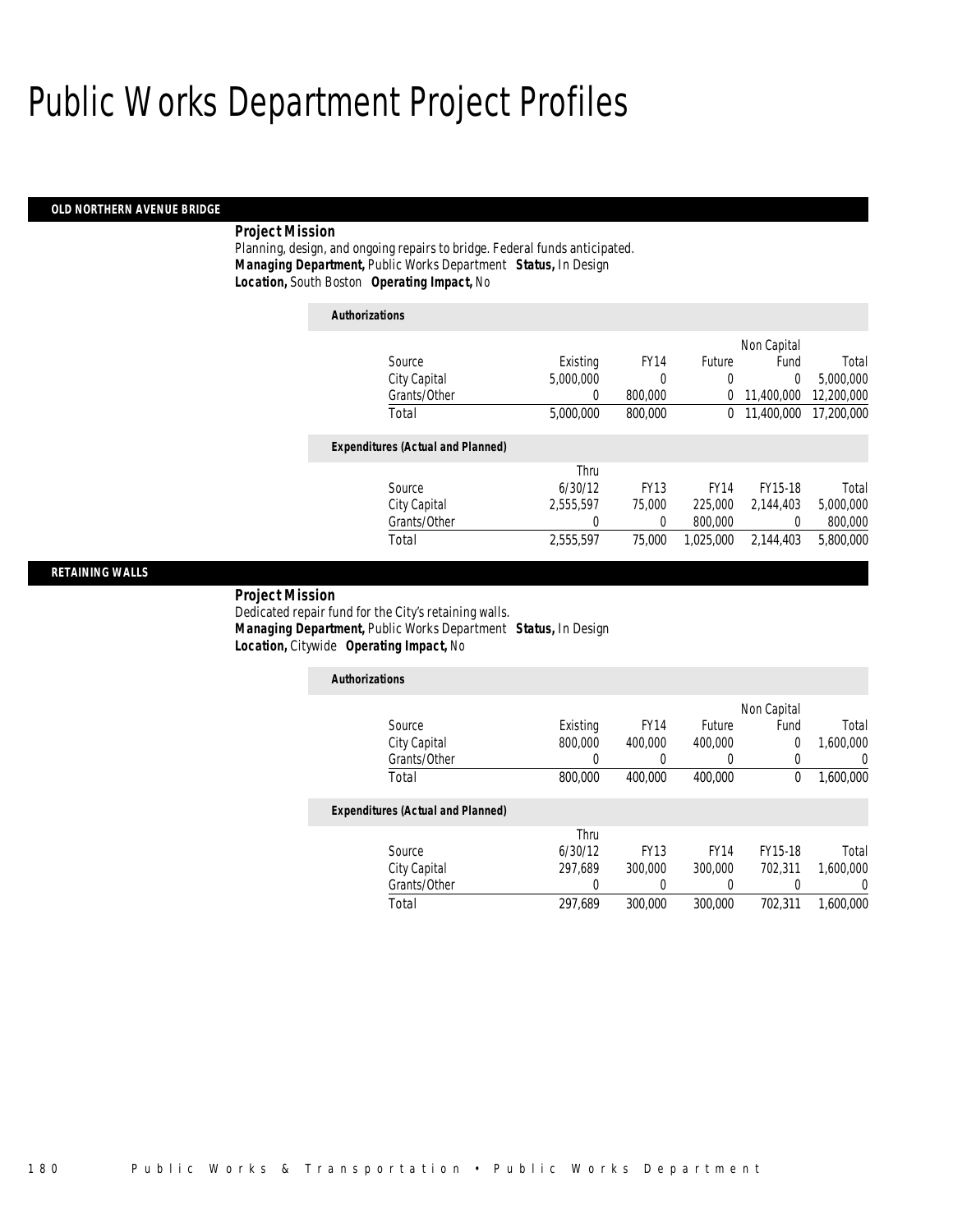#### *ROADWAY RECONSTRUCTION*

#### *Project Mission*

 Includes road reconstruction, sidewalk reconstruction, and traffic signal replacement where appropriate. *Managing Department,* Public Works Department *Status,* Annual Program*Location,* Citywide *Operating Impact,* No

*Authorizations*

|                                          |            |             |               | Non Capital |            |
|------------------------------------------|------------|-------------|---------------|-------------|------------|
| Source                                   | Existing   | <b>FY14</b> | <b>Future</b> | Fund        | Total      |
| City Capital                             | 30,897,310 | 2,000,000   | 2,102,690     | $\Omega$    | 35,000,000 |
| Grants/Other                             | 21,479,075 | 4,000,000   | 8,380,902     | 0           | 33,859,976 |
| Total                                    | 52,376,385 | 6,000,000   | 10,483,591    | $^{0}$      | 68,859,976 |
| <b>Expenditures (Actual and Planned)</b> |            |             |               |             |            |
|                                          | Thru       |             |               |             |            |
| Source                                   | 6/30/12    | <b>FY13</b> | <b>FY14</b>   | FY15-18     | Total      |
| City Capital                             | 15,998,637 | 3,500,000   | 3.000.000     | 12,501,363  | 35,000,000 |
| Grants/Other                             | 11,359,976 | 4,500,000   | 3,000,000     | 15,000,000  | 33,859,976 |
| Total                                    | 27,358,613 | 8,000,000   | 6.000.000     | 27.501.363  | 68,859,976 |
|                                          |            |             |               |             |            |

#### *ROADWAY RESURFACING*

### *Project Mission*

 Annual citywide roadway resurfacing program. *Managing Department,* Public Works Department *Status,* Annual Program*Location,* Citywide *Operating Impact,* No

| <b>Authorizations</b>                    |            |             |             |             |            |
|------------------------------------------|------------|-------------|-------------|-------------|------------|
|                                          |            |             |             | Non Capital |            |
| Source                                   | Existing   | <b>FY14</b> | Future      | Fund        | Total      |
| City Capital                             | 4.550.000  | 0           | 200,000     | 0           | 4.750.000  |
| Grants/Other                             | 13,500,000 | 3,750,000   | 15.450.000  | 0           | 32,700,000 |
| Total                                    | 18.050.000 | 3.750.000   | 15.650.000  | 0           | 37,450,000 |
| <b>Expenditures (Actual and Planned)</b> |            |             |             |             |            |
|                                          | Thru       |             |             |             |            |
| Source                                   | 6/30/12    | <b>FY13</b> | <b>FY14</b> | FY15-18     | Total      |
| City Capital                             | 789.839    | 3.250.000   | 250,000     | 460.161     | 4.750.000  |
| Grants/Other                             | 12.840.596 | 3.750.000   | 3.750.000   | 12.359.404  | 32,700,000 |
| Total                                    | 13.630.435 | 7.000.000   | 4.000.000   | 12.819.565  | 37,450,000 |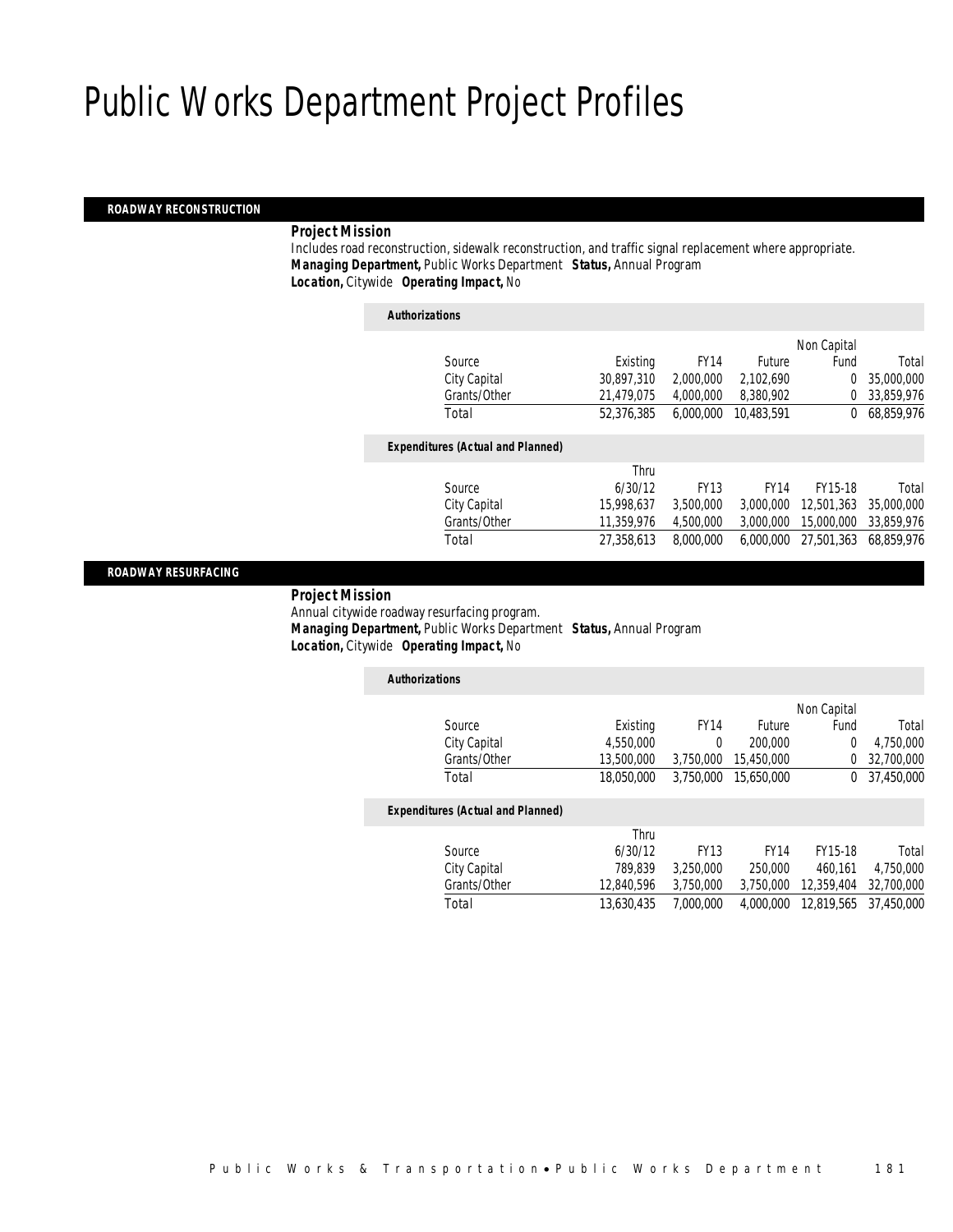#### *ROADWAY UTILITY RESTORATION*

#### *Project Mission*

Repair and repave roadway damaged by utility companies. *Managing Department,* Public Works Department *Status,* Annual Program*Location,* Citywide *Operating Impact,* No

| <b>Authorizations</b>                    |           |             |             |             |            |
|------------------------------------------|-----------|-------------|-------------|-------------|------------|
|                                          |           |             |             | Non Capital |            |
| Source                                   | Existing  | <b>FY14</b> | Future      | Fund        | Total      |
| City Capital                             | 0         | 0           | 0           | 0           | $\Omega$   |
| Grants/Other                             | 3,500,000 | 650,000     | 600.000     | 24,000,000  | 28,750,000 |
| Total                                    | 3,500,000 | 650,000     | 600,000     | 24,000,000  | 28,750,000 |
| <b>Expenditures (Actual and Planned)</b> |           |             |             |             |            |
|                                          | Thru      |             |             |             |            |
| Source                                   | 6/30/12   | <b>FY13</b> | <b>FY14</b> | FY15-18     | Total      |
| City Capital                             | 0         | 0           | 0           | 0           | $\Omega$   |
| Grants/Other                             | 2,616,580 | 650.000     | 650,000     | 833.420     | 4,750,000  |
| Total                                    | 2,616,580 | 650,000     | 650,000     | 833,420     | 4.750.000  |

### *SAFE ROUTES TO PARKS*

#### *Project Mission*

Enhance streets and sidewalks adjacent to park improvement projects in coordination with the Parks Department and the Transportation Department.

*Managing Department,* Public Works Department *Status,* Annual Program*Location,* Citywide *Operating Impact,* No

| <b>Authorizations</b>                    |          |             |              |                |         |
|------------------------------------------|----------|-------------|--------------|----------------|---------|
|                                          |          |             |              | Non Capital    |         |
| Source                                   | Existing | <b>FY14</b> | Future       | Fund           | Total   |
| City Capital                             | 600,000  | 0           | 0            | $\overline{0}$ | 600,000 |
| Grants/Other                             | 0        | 0           | 0            | 0              |         |
| Total                                    | 600,000  | $\theta$    | $\mathbf{0}$ | 0              | 600,000 |
| <b>Expenditures (Actual and Planned)</b> |          |             |              |                |         |
|                                          | Thru     |             |              |                |         |
| Source                                   | 6/30/12  | <b>FY13</b> | <b>FY14</b>  | FY15-18        | Total   |
| City Capital                             | 0        | 80,000      | 200,000      | 320,000        | 600,000 |
| Grants/Other                             | 0        | 0           | 0            | $\left($       |         |
| Total                                    | $\theta$ | 80,000      | 200,000      | 320,000        | 600,000 |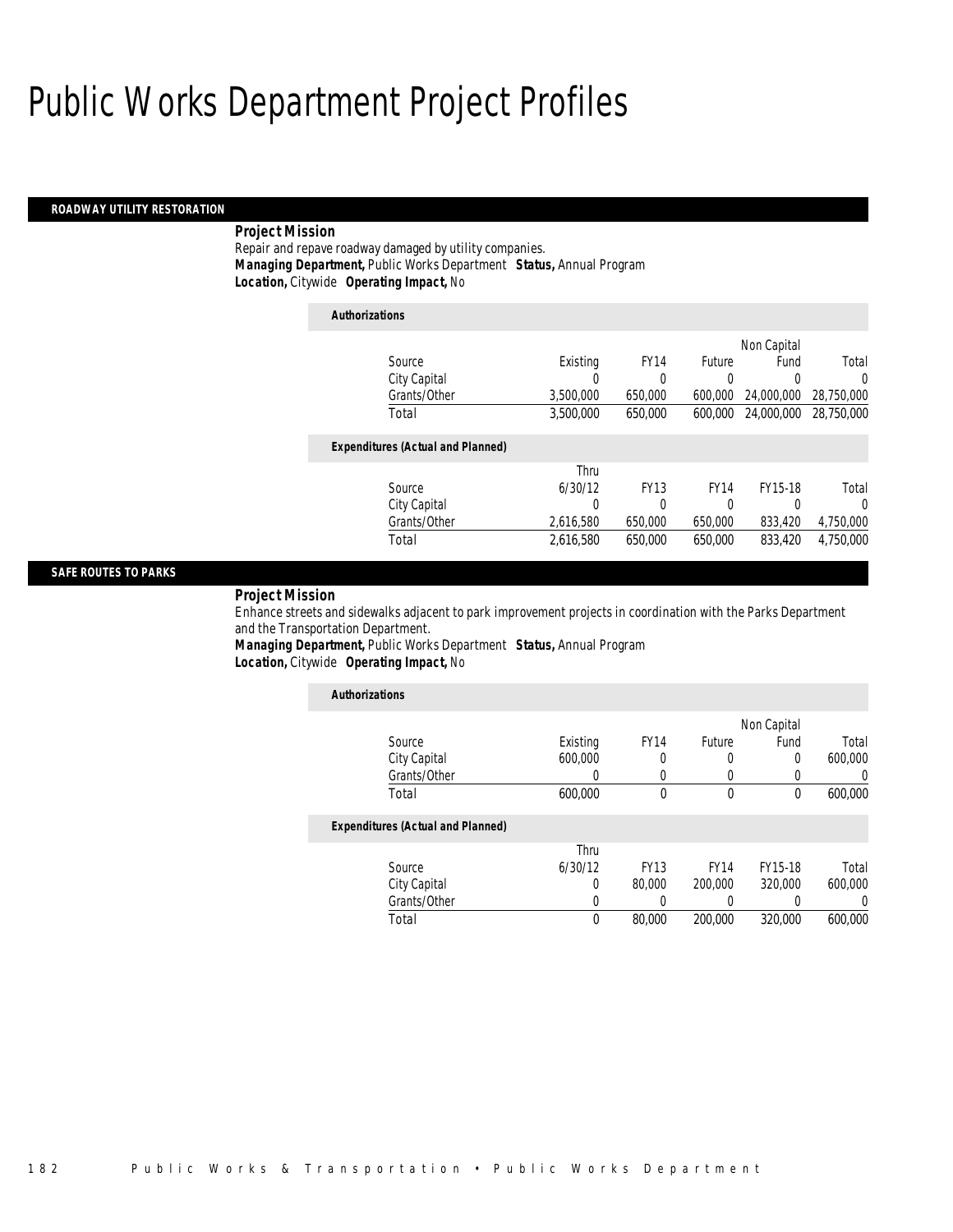### *SEAVER STREET*

### *Project Mission*

 Design and construction funding for street reconstruction and addition of a cycle track. *Managing Department,* Public Works Department *Status,* To Be Scheduled*Location,* Roxbury *Operating Impact,* No

| <b>Authorizations</b>                    |          |             |              |             |           |
|------------------------------------------|----------|-------------|--------------|-------------|-----------|
|                                          |          |             |              | Non Capital |           |
| Source                                   | Existing | <b>FY14</b> | Future       | Fund        | Total     |
| City Capital                             | 0        | 6,000,000   | 0            | $\Omega$    | 6,000,000 |
| Grants/Other                             |          | $\left($    | 0            |             | 0         |
| Total                                    | 0        | 6,000,000   | $\mathbf{0}$ | 0           | 6,000,000 |
| <b>Expenditures (Actual and Planned)</b> |          |             |              |             |           |
|                                          | Thru     |             |              |             |           |
| Source                                   | 6/30/12  | <b>FY13</b> | <b>FY14</b>  | FY15-18     | Total     |
| City Capital                             | 0        | 0           | 1,000,000    | 5.000.000   | 6.000.000 |
| Grants/Other                             | 0        | 0           | 0            |             | $\left($  |
| Total                                    | 0        | 0           | 1,000,000    | 5,000,000   | 6.000.000 |
|                                          |          |             |              |             |           |

#### *SIDEWALK RECONSTRUCTION*

#### *Project Mission*

 Various sidewalk and pedestrian ramp repairs and reconstruction. *Managing Department,* Public Works Department *Status,* Annual Program*Location,* Citywide *Operating Impact,* No

| <b>Authorizations</b>                    |            |             |             |             |            |
|------------------------------------------|------------|-------------|-------------|-------------|------------|
|                                          |            |             |             | Non Capital |            |
| Source                                   | Existina   | <b>FY14</b> | Future      | Fund        | Total      |
| City Capital                             | 0          | 0           | 0           | 0           | $\Omega$   |
| Grants/Other                             | 21,909,400 | 4.500.000   | 13,500,000  | 0           | 39,909,400 |
| Total                                    | 21,909,400 | 4.500.000   | 13,500,000  | $\Omega$    | 39,909,400 |
| <b>Expenditures (Actual and Planned)</b> |            |             |             |             |            |
|                                          | Thru       |             |             |             |            |
| Source                                   | 6/30/12    | <b>FY13</b> | <b>FY14</b> | FY15-18     | Total      |
| City Capital                             | 0          | 0           | 0           | 0           | 0          |
| Grants/Other                             | 13,669,028 | 7.100.000   | 4.500.000   | 14,640,372  | 39,909,400 |
| Total                                    | 13.669.028 | 7.100.000   | 4.500.000   | 14,640,372  | 39,909,400 |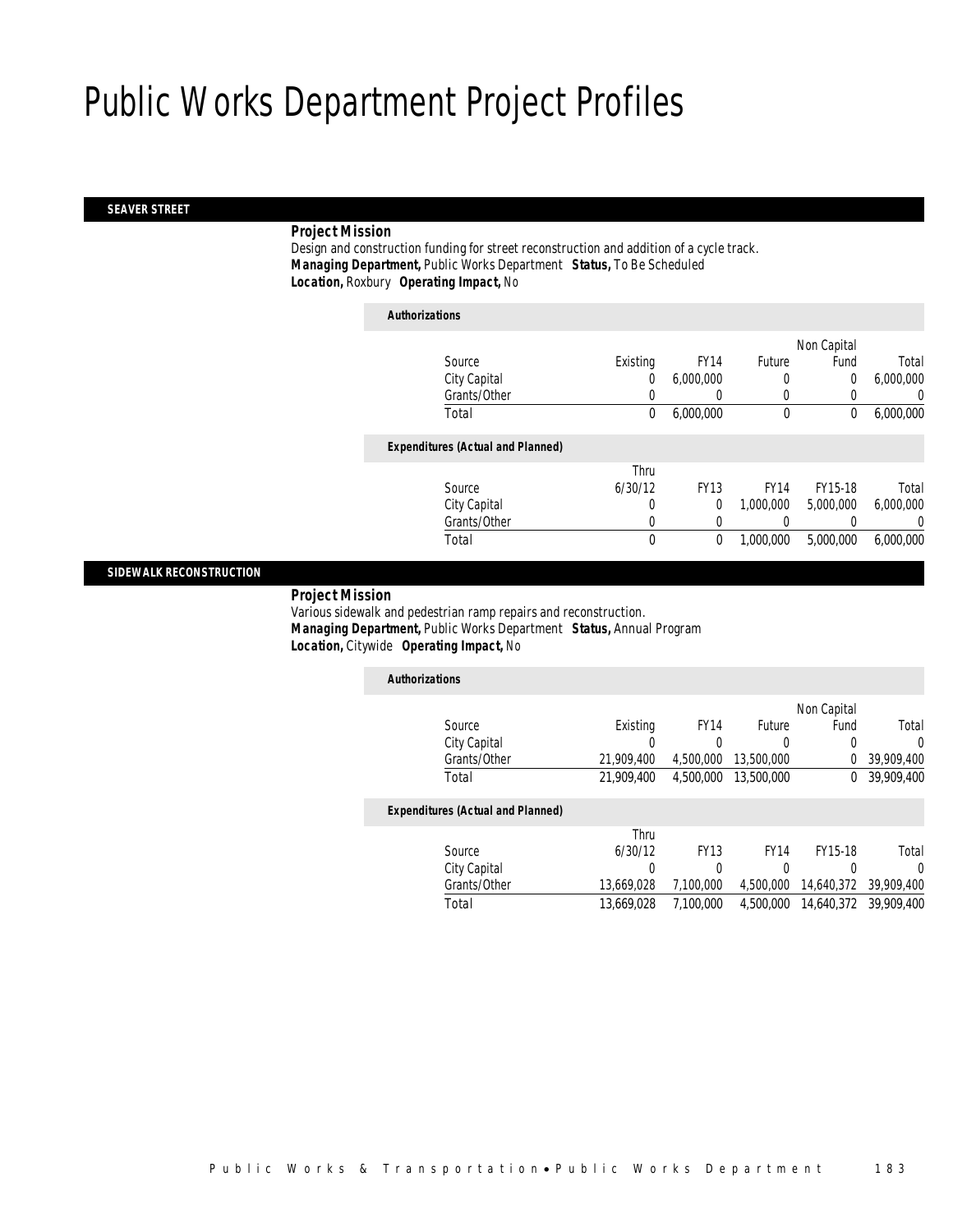*Authorizations*

#### *STREET LIGHT LED CONVERSION*

#### *Project Mission*

A City-wide project to convert mercury and sodium vapor streetlights to light emitting diode (LED) lights. *Managing Department,* Public Works Department *Status,* In Construction*Location,* Citywide *Operating Impact,* Yes

| <i><b>Authorizations</b></i>             |            |             |             |                |            |
|------------------------------------------|------------|-------------|-------------|----------------|------------|
|                                          |            |             |             | Non Capital    |            |
| Source                                   | Existing   | <b>FY14</b> | Future      | Fund           | Total      |
| City Capital                             | 10,480,000 | 1,000,000   | 520,000     | $\overline{0}$ | 12,000,000 |
| Grants/Other                             | 5,062,800  | 1,500,000   | 2,629,250   | $\Omega$       | 9,192,050  |
| Total                                    | 15,542,800 | 2.500.000   | 3.149.250   | $\Omega$       | 21,192,050 |
|                                          |            |             |             |                |            |
| <b>Expenditures (Actual and Planned)</b> |            |             |             |                |            |
|                                          | Thru       |             |             |                |            |
| Source                                   | 6/30/12    | <b>FY13</b> | <b>FY14</b> | FY15-18        | Total      |
| City Capital                             | 1,845,353  | 4.000.000   | 1,800,000   | 4,354,647      | 12,000,000 |
| Grants/Other                             | 3,045,750  | 1.000.000   | 2.000.000   | 3,146,300      | 9,192,050  |
| Total                                    | 4.891.103  | 5,000,000   | 3.800.000   | 7.500.947      | 21.192.050 |
|                                          |            |             |             |                |            |

#### *STREET LIGHTING DIVISION FACILITY*

 *Project Mission* Design and construct a new Street Lighting Division facility. *Managing Department,* Capital Construction *Status,* Study Underway*Location,* N/A *Operating Impact,* Yes

| <b>Authorizations</b>                    |           |             |                  |             |            |
|------------------------------------------|-----------|-------------|------------------|-------------|------------|
|                                          |           |             |                  | Non Capital |            |
| Source                                   | Existing  | <b>FY14</b> | <b>Future</b>    | Fund        | Total      |
| City Capital                             | 1,500,000 | 0           | 13,500,000       | 0           | 15,000,000 |
| Grants/Other                             |           | 0           | $\left( \right)$ | 0           |            |
| Total                                    | 1,500,000 | $\theta$    | 13,500,000       | 0           | 15,000,000 |
| <b>Expenditures (Actual and Planned)</b> |           |             |                  |             |            |
|                                          | Thru      |             |                  |             |            |
| Source                                   | 6/30/12   | <b>FY13</b> | <b>FY14</b>      | FY15-18     | Total      |
| City Capital                             |           | 0           | 250,000          | 14,750,000  | 15,000,000 |
| Grants/Other                             |           | $\Omega$    | 0                |             |            |
| Total                                    | $\theta$  | $\Omega$    | 250,000          | 14,750,000  | 15,000,000 |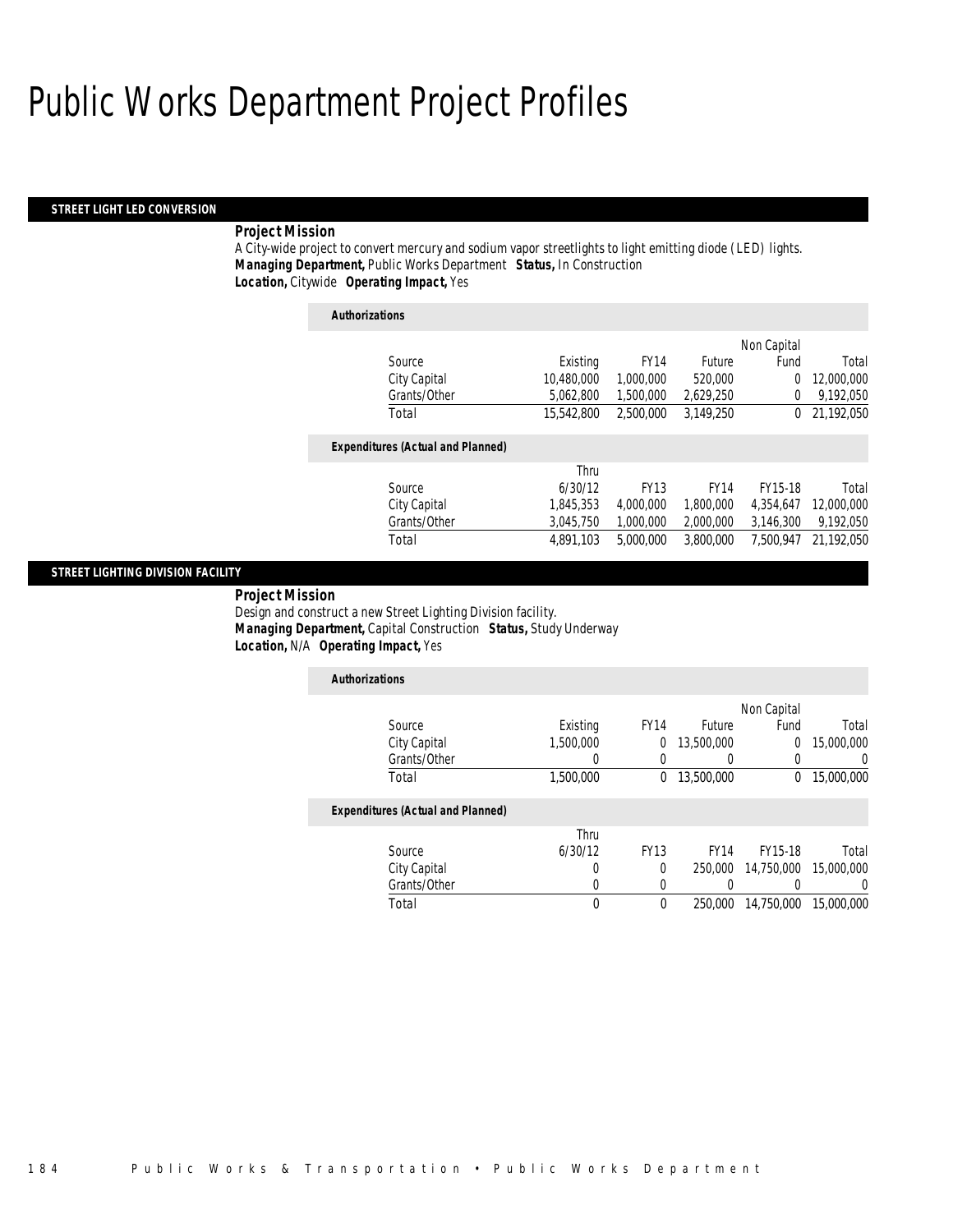#### *STREET LIGHTING INSTALLATION*

#### *Project Mission*

 Installation of street lights in various locations. *Managing Department,* Public Works Department *Status,* Annual Program*Location,* Citywide *Operating Impact,* No

| <b>Authorizations</b>                    |            |             |                  |             |            |
|------------------------------------------|------------|-------------|------------------|-------------|------------|
|                                          |            |             |                  | Non Capital |            |
| Source                                   | Existing   | <b>FY14</b> | <b>Future</b>    | Fund        | Total      |
| City Capital                             | 11.100.000 | 2,000,000   | 1,800,000        | 0           | 14,900,000 |
| Grants/Other                             | 0          |             | $\left( \right)$ | 0           | 0          |
| Total                                    | 11.100.000 | 2,000,000   | 1,800,000        | $\Omega$    | 14,900,000 |
| <b>Expenditures (Actual and Planned)</b> |            |             |                  |             |            |
|                                          | Thru       |             |                  |             |            |
| Source                                   | 6/30/12    | <b>FY13</b> | <b>FY14</b>      | FY15-18     | Total      |
| City Capital                             | 8.215.102  | 1,500,000   | 1.500.000        | 3.684.898   | 14,900,000 |
| Grants/Other                             |            |             |                  |             | 0          |
| Total                                    | 8.215.102  | 1,500,000   | 1,500,000        | 3.684.898   | 14,900,000 |
|                                          |            |             |                  |             |            |

### *SULLIVAN SQUARE / RUTHERFORD AVENUE*

#### *Project Mission*

 Engineering and design services to provide for other transportation alternatives with the demolition of the overpass. State and federal funding anticipated. *Managing Department,* Public Works Department *Status,* In Design

*Location,* Charlestown *Operating Impact,* No

| <b>Authorizations</b> |                                          |           |                  |               |             |            |
|-----------------------|------------------------------------------|-----------|------------------|---------------|-------------|------------|
|                       |                                          |           |                  |               | Non Capital |            |
|                       | Source                                   | Existing  | FY <sub>14</sub> | <b>Future</b> | Fund        | Total      |
|                       | City Capital                             | 1,100,000 | 0                | 0             | 0           | 1.100.000  |
|                       | Grants/Other                             | 0         | 0                | 0             | 13,000,000  | 13,000,000 |
|                       | Total                                    | 1,100,000 | $\Omega$         | 0             | 13,000,000  | 14,100,000 |
|                       | <b>Expenditures (Actual and Planned)</b> |           |                  |               |             |            |
|                       |                                          | Thru      |                  |               |             |            |
|                       | Source                                   | 6/30/12   | <b>FY13</b>      | <b>FY14</b>   | FY15-18     | Total      |
|                       | City Capital                             | 514.861   | $\Omega$         | 300,000       | 285.139     | 1.100.000  |
|                       | Grants/Other                             | 0         |                  | 0             |             | $\left($   |
|                       | Total                                    | 514.861   | 0                | 300,000       | 285,139     | 1.100.000  |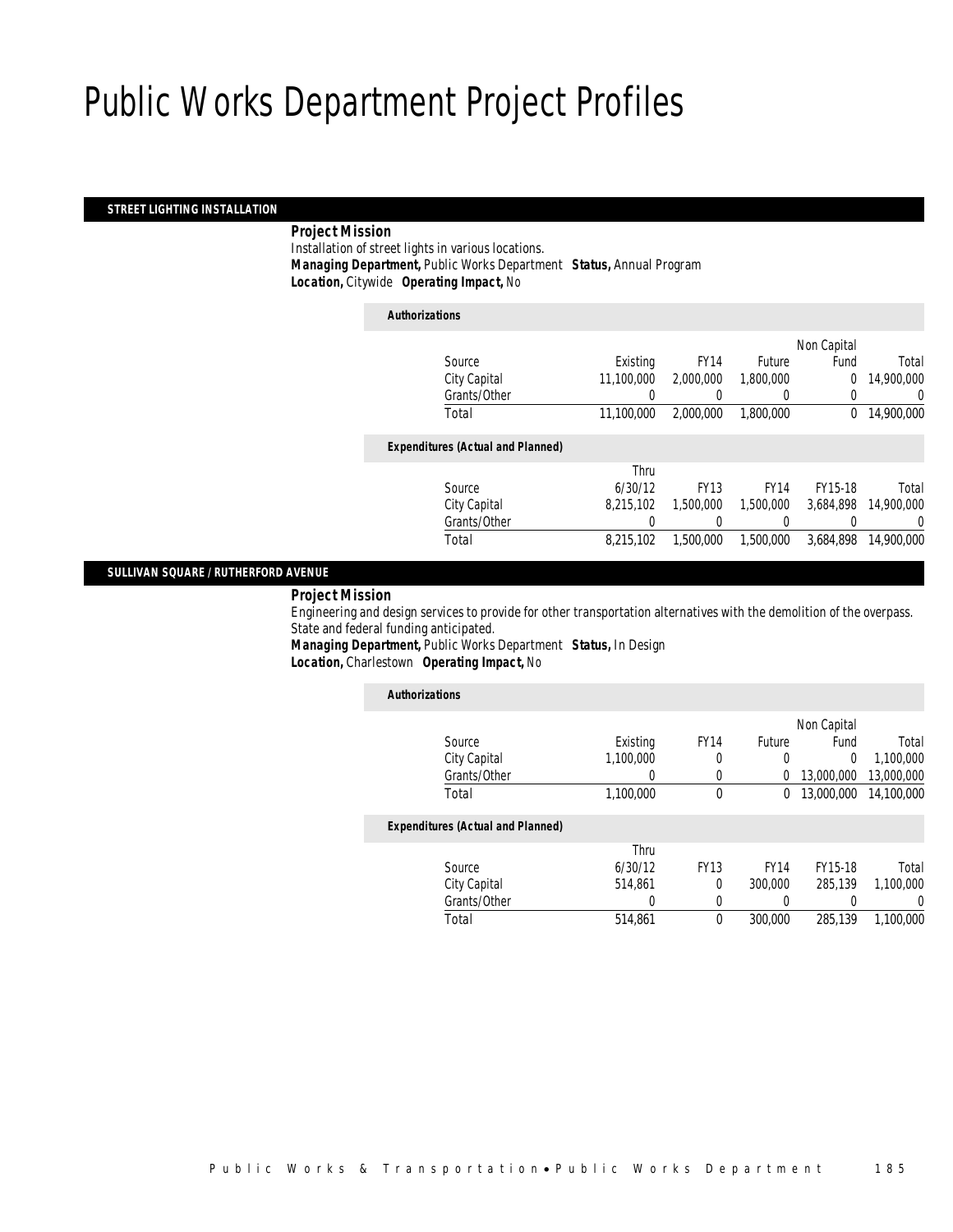#### *SYMPHONY AREA STREETSCAPE*

#### *Project Mission*

Design roadway and sidewalk improvements adjacent to Symphony Hall. State and federal construction funding. *Managing Department,* Public Works Department *Status,* In Design*Location,* Fenway/Kenmore *Operating Impact,* No

| <b>Authorizations</b> |                                          |          |             |             |             |           |
|-----------------------|------------------------------------------|----------|-------------|-------------|-------------|-----------|
|                       |                                          |          |             |             | Non Capital |           |
|                       | Source                                   | Existing | <b>FY14</b> | Future      | Fund        | Total     |
|                       | City Capital                             | 0        | 0           | 0           | 0           | 0         |
|                       | Grants/Other                             | 275,000  | 0           | 0           | 3,725,000   | 4,000,000 |
|                       | Total                                    | 275,000  | 0           | 0           | 3,725,000   | 4,000,000 |
|                       | <b>Expenditures (Actual and Planned)</b> |          |             |             |             |           |
|                       |                                          | Thru     |             |             |             |           |
|                       | Source                                   | 6/30/12  | <b>FY13</b> | <b>FY14</b> | FY15-18     | Total     |
|                       | City Capital                             | 0        | 0           | 0           | 0           | 0         |
|                       | Grants/Other                             | 247,945  | 27.055      | 0           | 0           | 275,000   |
|                       | Total                                    | 247,945  | 27,055      | 0           | 0           | 275,000   |

#### *TRAFFIC SIGNALS ON-CALL REPAIR AND MAINTENANCE*

 *Project Mission* On call maintenance of traffic signals. *Managing Department,* Public Works Department *Status,* Annual Program*Location,* Citywide *Operating Impact,* No

| <b>Authorizations</b>                    |           |             |             |             |           |
|------------------------------------------|-----------|-------------|-------------|-------------|-----------|
|                                          |           |             |             | Non Capital |           |
| Source                                   | Existing  | <b>FY14</b> | Future      | Fund        | Total     |
| City Capital                             | 1,050,000 | 0           | 0           | 0           | 1,050,000 |
| Grants/Other                             |           | 0           | 0           |             |           |
| Total                                    | 1,050,000 | 0           | 0           | 0           | 1,050,000 |
| <b>Expenditures (Actual and Planned)</b> |           |             |             |             |           |
|                                          | Thru      |             |             |             |           |
| Source                                   | 6/30/12   | <b>FY13</b> | <b>FY14</b> | FY15-18     | Total     |
| City Capital                             | $\Omega$  | 150,000     | 350,000     | 550,000     | 1,050,000 |
| Grants/Other                             | 0         | 0           | 0           |             |           |
| Total                                    | $\theta$  | 150,000     | 350,000     | 550,000     | 1.050.000 |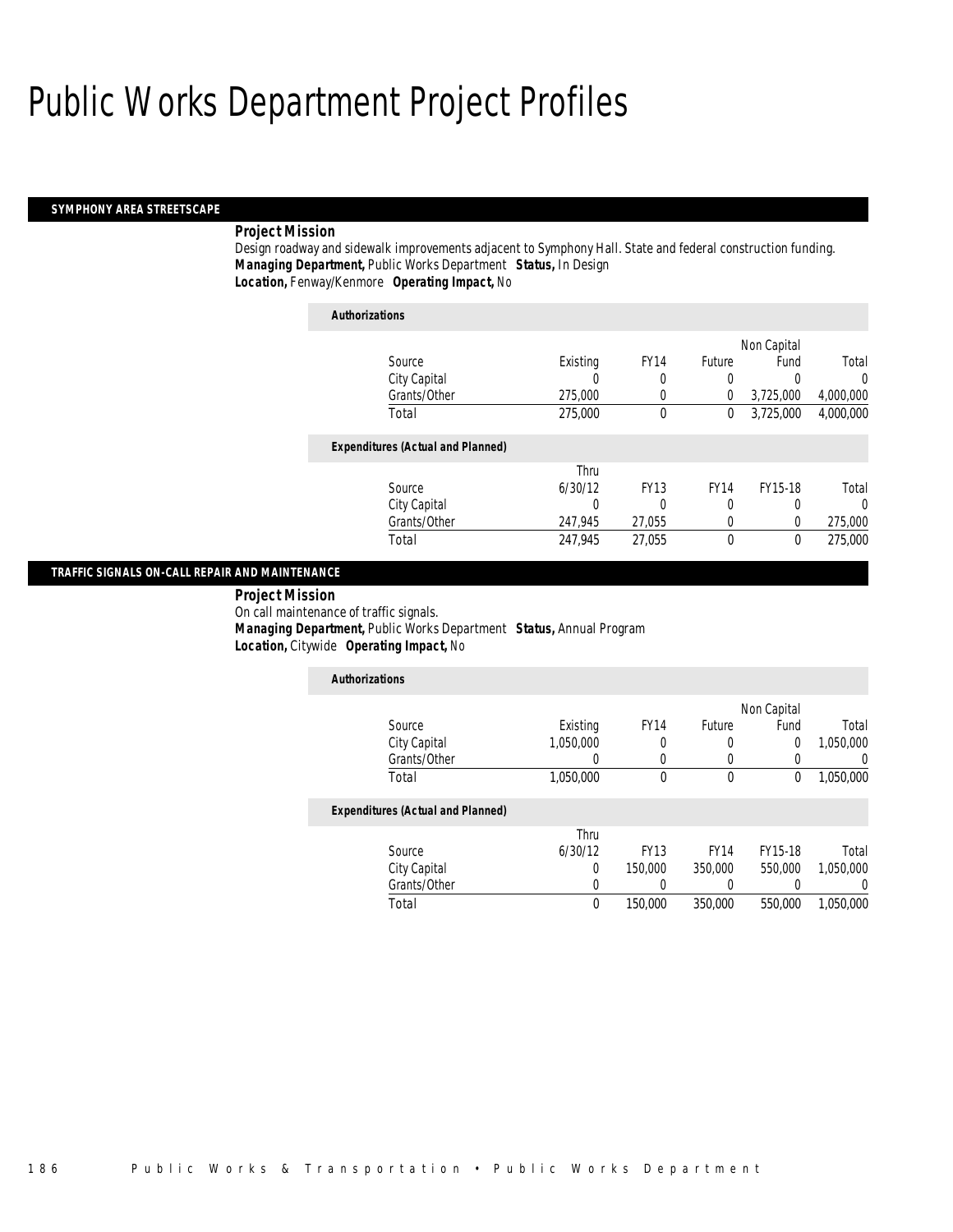#### *UPHAMS CORNER*

### *Project Mission*

 Redesign the intersection of Columbia Road, Dudley Street, and Stoughton Road. *Managing Department,* Public Works Department *Status,* To Be Scheduled*Location,* Dorchester *Operating Impact,* No

| <b>Authorizations</b>                    |          |             |             |             |           |
|------------------------------------------|----------|-------------|-------------|-------------|-----------|
|                                          |          |             |             | Non Capital |           |
| Source                                   | Existing | <b>FY14</b> | Future      | Fund        | Total     |
| City Capital                             | 400,000  | 3,100,000   | 700.000     | $\Omega$    | 4,200,000 |
| Grants/Other                             | 0        | 0           | 0           | 0           |           |
| Total                                    | 400,000  | 3,100,000   | 700,000     | 0           | 4,200,000 |
| <b>Expenditures (Actual and Planned)</b> |          |             |             |             |           |
|                                          | Thru     |             |             |             |           |
| Source                                   | 6/30/12  | <b>FY13</b> | <b>FY14</b> | FY15-18     | Total     |
| City Capital                             | $\Omega$ | 200,000     | 750,000     | 3.250.000   | 4.200.000 |
| Grants/Other                             | 0        | 0           | 0           |             |           |
| Total                                    | $\theta$ | 200,000     | 750,000     | 3,250,000   | 4,200,000 |

#### *WEST ROXBURY GATEWAY*

#### *Project Mission*

 Create a new gateway to West Roxbury at the intersection of Spring Street and the VFW Parkway. *Managing Department,* Public Works Department *Status,* To Be Scheduled*Location,* West Roxbury *Operating Impact,* No

| <b>Authorizations</b>                    |          |             |               |             |         |
|------------------------------------------|----------|-------------|---------------|-------------|---------|
|                                          |          |             |               | Non Capital |         |
| Source                                   | Existing | <b>FY14</b> | <b>Future</b> | Fund        | Total   |
| City Capital                             | 100,000  | 0           | 0             | 0           | 100,000 |
| Grants/Other                             |          | 0           | 0             |             | 0       |
| Total                                    | 100,000  | 0           | 0             | 0           | 100,000 |
| <b>Expenditures (Actual and Planned)</b> |          |             |               |             |         |
|                                          | Thru     |             |               |             |         |
| Source                                   | 6/30/12  | <b>FY13</b> | <b>FY14</b>   | FY15-18     | Total   |
| City Capital                             | 0        | 0           | 10,000        | 90,000      | 100,000 |
| Grants/Other                             | 0        | 0           | 0             |             | 0       |
| Total                                    | 0        | 0           | 10,000        | 90.000      | 100,000 |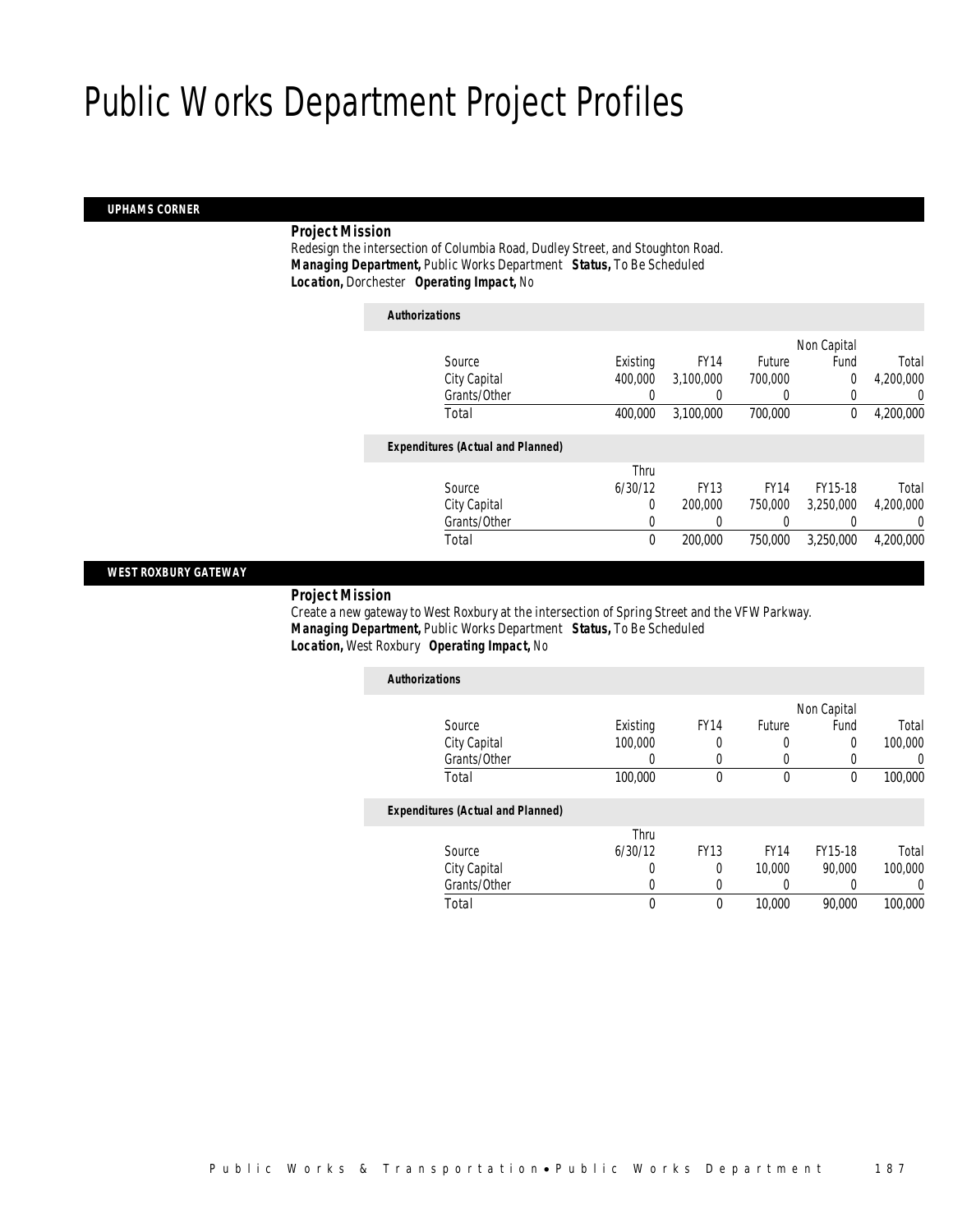#### *WOODBOLE HOUSING*

#### *Project Mission*

Reconstruct roads, sidewalks, pedestrian ramps, and street lighting at the Woodbole / Gallivan housing development. *Managing Department,* Public Works Department *Status,* In Design*Location,* Mattapan *Operating Impact,* No

### *Authorizations* Source **Existing** FY14 Future Non Capital Fund Total City Capital 0 0 0 0 0 Grants/Other 0 3,000,000 0 0 3,000,000 Total 0 3,000,000 0 0 3,000,000*Expenditures (Actual and Planned)* Source Thru 6/30/12 FY13 FY14 FY15-18 Total City Capital 0 0 0 0 0 Grants/Other 0 0 0 1,000,000 2,000,000 3,000,000 Total 0 0 1,000,000 2,000,000 3,000,000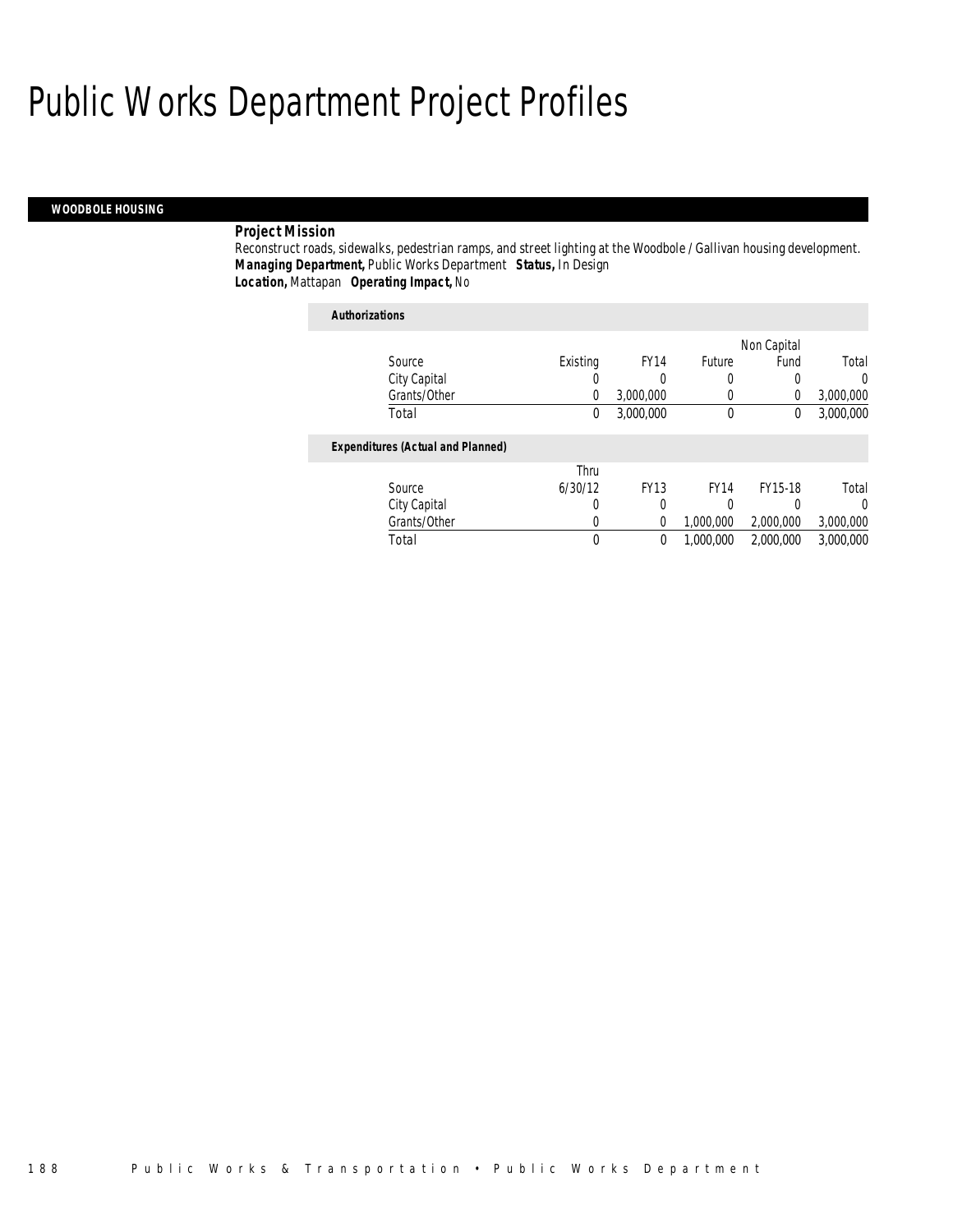# Snow Removal Operating Budget

### *Appropriation: 331*

### *Department Mission*

The Snow Removal appropriation supports the Public Works Department's efforts to clear ice and snow from Boston streets. Snow removal is done by Public Works Department district yard personnel supplemented and assisted by private contractors.

| <b>Operating Budget</b> | Program Name                        | Total Actual '11 | Total Actual '12 | Total Approp '13 | <b>Total Budget '14</b> |
|-------------------------|-------------------------------------|------------------|------------------|------------------|-------------------------|
|                         | Removal of Snow                     | 21,461,489       | 5,366,278        | 17,843,045       | 18,510,608              |
|                         | <b>Total</b>                        | 21,461,489       | 5,366,278        | 17,843,045       | 18,510,608              |
|                         |                                     |                  |                  |                  |                         |
| <b>Operating Budget</b> |                                     | Actual '11       | Actual '12       | Approp '13       | <b>Budget '14</b>       |
|                         | Personnel Services<br>Non Personnel | 21,461,489       | 5,366,278        | 17,843,045       | $\Omega$<br>18,510,608  |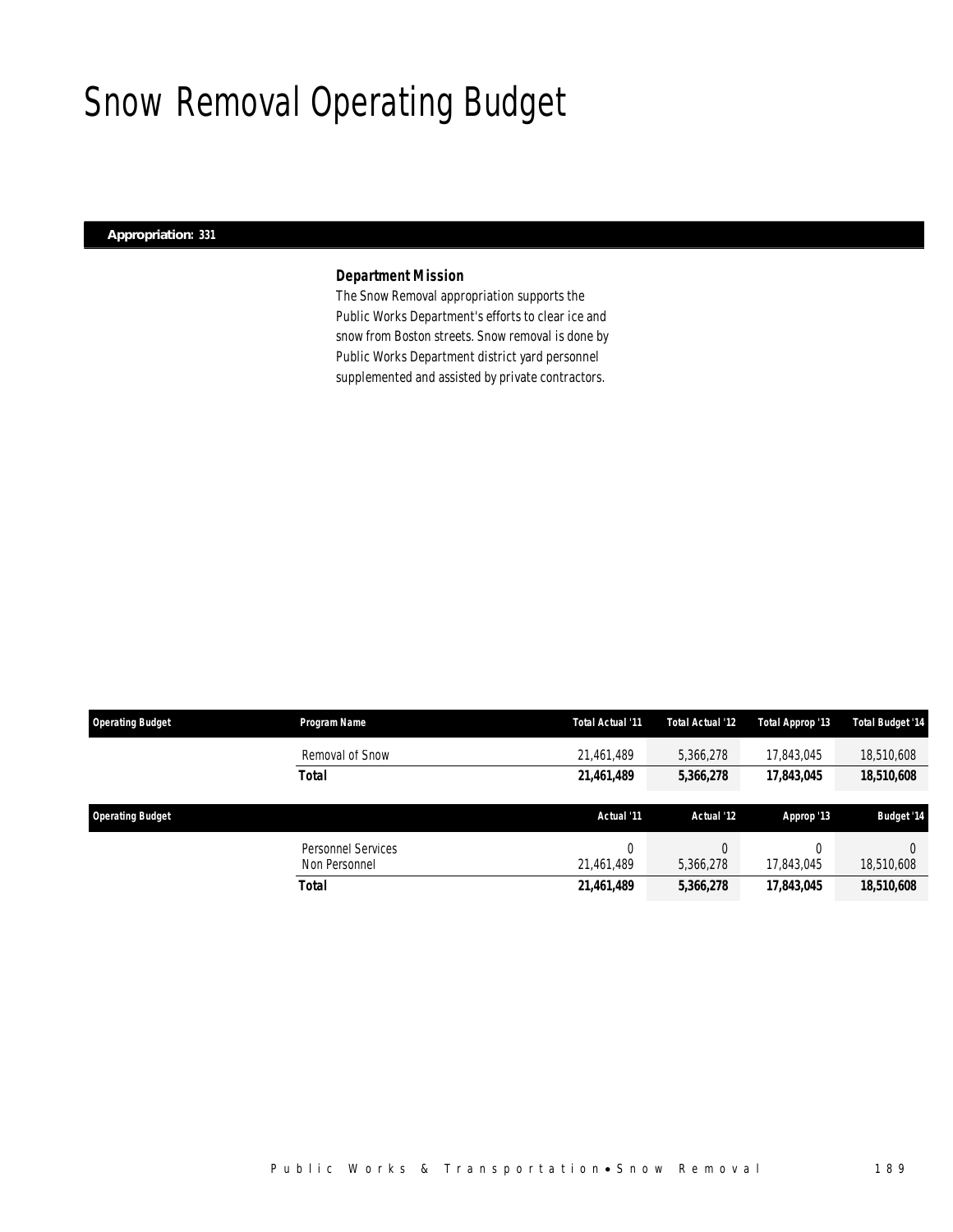# Snow Removal Operating Budget

### *Authorizing Statutes*

• Vehicles Interfering with the Removal of Snow, CBC Ord. § 11-6.43.

### *Description of Services*

The appropriation provides for the purchase of salt and sand, plowing and hauling of snow by contractors, purchase and repair of snow removal equipment, and financing for regular City personnel engaged in snow removal operations after normal working hours.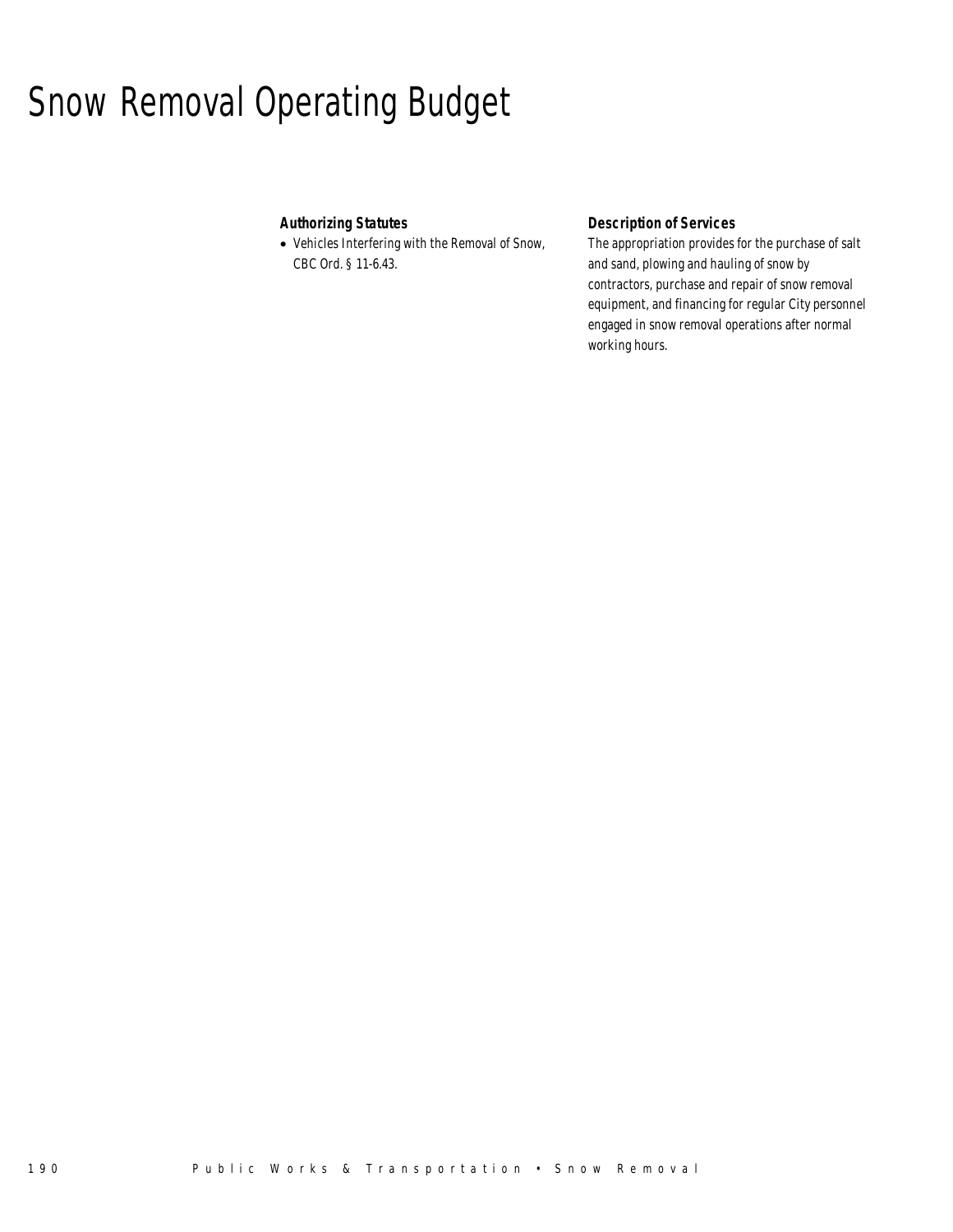# Department History

| <b>Personnel Services</b>       |                                                                         | FY11 Expenditure | FY12 Expenditure | FY13 Appropriation                 | FY14 Adopted                  | Inc/Dec 13 vs 14    |
|---------------------------------|-------------------------------------------------------------------------|------------------|------------------|------------------------------------|-------------------------------|---------------------|
|                                 | 51000 Permanent Employees                                               | $\boldsymbol{0}$ | $\boldsymbol{0}$ | $\bf 0$                            | $\boldsymbol{0}$              | 0                   |
|                                 | 51100 Emergency Employees                                               | $\overline{0}$   | 0                | $\mathbf 0$                        | $\mathbf 0$                   | 0                   |
|                                 | 51200 Overtime<br>51600 Unemployment Compensation                       | 0<br>0           | 0<br>0           | $\mathbf 0$<br>$\mathbf{0}$        | $\mathbf 0$<br>$\mathbf{0}$   | $\overline{0}$<br>0 |
|                                 | 51700 Workers' Compensation                                             | 0                | 0                | $\overline{0}$                     | $\mathbf{0}$                  | 0                   |
|                                 | <b>Total Personnel Services</b>                                         | 0                | 0                | 0                                  | $\bf{0}$                      | 0                   |
| <b>Contractual Services</b>     |                                                                         | FY11 Expenditure | FY12 Expenditure | FY13 Appropriation                 | FY14 Adopted                  | Inc/Dec 13 vs 14    |
|                                 | 52100 Communications                                                    | 376,206          | 492,518          | 410,000                            | 500.000                       | 90,000              |
|                                 | 52200 Utilities                                                         | $\overline{0}$   | $\boldsymbol{0}$ | $\bf 0$                            | 0                             | 0                   |
|                                 | 52400 Snow Removal                                                      | 20,929,206       | 4,076,994        | 17,185,894                         | 17,185,894                    | $\overline{0}$      |
|                                 | 52500 Garbage/Waste Removal<br>52600 Repairs Buildings & Structures     | 0<br>$\mathbf 0$ | 0<br>0           | $\theta$<br>$\overline{0}$         | 0<br>$\overline{0}$           | $\overline{0}$<br>0 |
|                                 | 52700 Repairs & Service of Equipment                                    | 722              | 34,382           | 10,000                             | 610,000                       | 600,000             |
|                                 | 52800 Transportation of Persons                                         | $\mathbf 0$      | $\mathbf{0}$     | $\mathbf 0$                        | 0                             | $\mathbf{0}$        |
|                                 | 52900 Contracted Services                                               | 5,740            | 86,168           | 28,000                             | 33,210                        | 5,210               |
|                                 | <b>Total Contractual Services</b>                                       | 21,311,874       | 4,690,062        | 17,633,894                         | 18,329,104                    | 695,210             |
| <b>Supplies &amp; Materials</b> |                                                                         | FY11 Expenditure | FY12 Expenditure | FY13 Appropriation                 | FY14 Adopted                  | Inc/Dec 13 vs 14    |
|                                 | 53000 Auto Energy Supplies                                              | $\boldsymbol{0}$ | $\boldsymbol{0}$ | $\mathbf 0$                        | $\boldsymbol{0}$              | 0                   |
|                                 | 53200 Food Supplies                                                     | 0                | $\mathbf{0}$     | $\mathbf 0$                        | $\mathbf 0$                   | $\mathbf 0$         |
|                                 | 53400 Custodial Supplies                                                | 0                | 0                | $\overline{0}$                     | $\overline{0}$                | 0                   |
|                                 | 53500 Med, Dental, & Hosp Supply<br>53600 Office Supplies and Materials | 0<br>$\Omega$    | $\mathbf 0$<br>0 | $\boldsymbol{0}$<br>$\overline{0}$ | $\mathbf 0$<br>$\overline{0}$ | 0<br>0              |
|                                 | 53700 Clothing Allowance                                                | 0                | 0                | $\mathbf{0}$                       | $\mathbf 0$                   | $\overline{0}$      |
|                                 | 53800 Educational Supplies & Mat                                        | 0                | $\overline{0}$   | $\overline{0}$                     | $\overline{0}$                | 0                   |
|                                 | 53900 Misc Supplies & Materials                                         | 0                | 0                | $\theta$                           | $\overline{0}$                | 0                   |
|                                 | <b>Total Supplies &amp; Materials</b>                                   | 0                | 0                | $\mathbf{0}$                       | $\mathbf 0$                   | 0                   |
| <b>Current Chgs &amp; Oblig</b> |                                                                         | FY11 Expenditure | FY12 Expenditure | FY13 Appropriation                 | FY14 Adopted                  | Inc/Dec 13 vs 14    |
|                                 | 54300 Workers' Comp Medical                                             | $\boldsymbol{0}$ | $\boldsymbol{0}$ | $\boldsymbol{0}$                   | $\boldsymbol{0}$              | 0                   |
|                                 | 54400 Legal Liabilities                                                 | $\mathbf 0$      | $\mathbf 0$      | $\mathbf{0}$                       | $\mathbf 0$                   | $\mathbf 0$         |
|                                 | 54500 Aid To Veterans                                                   | 0                | 0                | $\overline{0}$                     | $\overline{0}$                | 0<br>0              |
|                                 | 54600 Current Charges H&I<br>54700 Indemnification                      | 0<br>0           | 0<br>0           | $\mathbf{0}$<br>$\overline{0}$     | $\mathbf 0$<br>$\overline{0}$ | 0                   |
|                                 | 54900 Other Current Charges                                             | 0                | 0                | $\theta$                           | $\mathbf 0$                   | 0                   |
|                                 | Total Current Chgs & Oblig                                              | $\mathbf{0}$     | 0                | $\mathbf{0}$                       | $\mathbf{0}$                  | 0                   |
| Equipment                       |                                                                         | FY11 Expenditure | FY12 Expenditure | FY13 Appropriation                 | FY14 Adopted                  | Inc/Dec 13 vs 14    |
|                                 | 55000 Automotive Equipment                                              | $\mathbf 0$      | 342,674          | $\bf 0$                            | $\boldsymbol{0}$              | 0                   |
|                                 | 55400 Lease/Purchase                                                    | 149,615          | 92,302           | 209,151                            | 181,504                       | $-27,647$           |
|                                 | 55600 Office Furniture & Equipment                                      | $\boldsymbol{0}$ | $\mathbf 0$      | $\theta$                           | 0                             | $\theta$            |
|                                 | 55900 Misc Equipment                                                    | $\overline{0}$   | 241,240          | $\bf 0$                            | 0                             | $\mathbf 0$         |
|                                 | <b>Total Equipment</b>                                                  | 149,615          | 676,216          | 209,151                            | 181,504                       | $-27,647$           |
| <b>Other</b>                    |                                                                         | FY11 Expenditure | FY12 Expenditure | FY13 Appropriation                 | FY14 Adopted                  | Inc/Dec 13 vs 14    |
|                                 | 56200 Special Appropriation                                             | $\boldsymbol{0}$ | 0                | $\theta$                           | 0                             | 0                   |
|                                 | 57200 Structures & Improvements                                         | 0                | 0                | $\theta$                           | 0                             | 0                   |
|                                 | 58000 Land & Non-Structure                                              | 0                | 0                | $\overline{0}$                     | 0                             | 0                   |
|                                 | <b>Total Other</b>                                                      | 0                | 0                | 0                                  | 0                             | 0                   |
|                                 | <b>Grand Total</b>                                                      | 21,461,489       | 5,366,278        | 17,843,045                         | 18,510,608                    | 667,563             |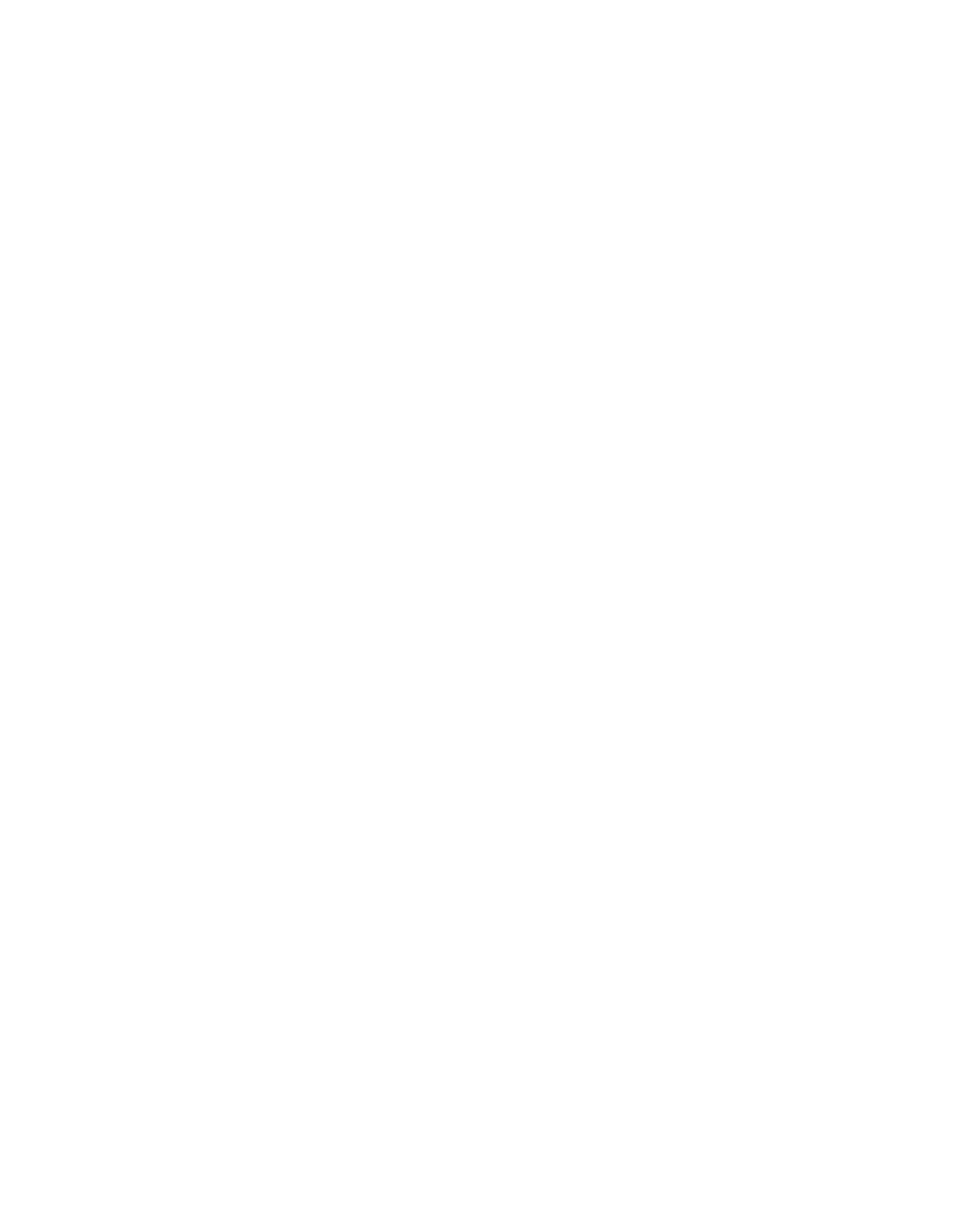# Transportation Department Operating Budget

#### *Thomas Tinlin, Commissioner Appropriation: 251*

### *Department Mission*

The mission of the Boston Transportation Department is to promote public safety, manage the City's transportation network, and enhance the quality of life for residents of our City neighborhoods. Accomplishment of our mission is ensured through the use of planning, coordinated engineering, education and enforcement. The Transportation Department strives to improve circulation in and around the City, enhance public transportation services, gain efficiencies in the management of parking resources, adjudicate and collect fines, collaborate with relevant agencies and encourage the use of alternate transportation modes.

### *FY14 Performance Strategies*

- To efficiently maintain traffic signs and parking meters throughout the city.
- To improve the flow of vehicles and pedestrians on arterial streets by making traffic signal timing adjustments to our computerized signal system.
- To improve vehicle, pedestrian and school zone safety on neighborhood streets.
- To increase safe cycling for all Boston residents and visitors.
- To respond to customer inquiries in the most efficient and effective manner.

| <b>Operating Budget</b>      | <b>Division Name</b>                                                                                                                                                       | Total Actual '11                                                   | Total Actual '12                                                           | Total Approp '13                                                                | <b>Total Budget '14</b>                                             |
|------------------------------|----------------------------------------------------------------------------------------------------------------------------------------------------------------------------|--------------------------------------------------------------------|----------------------------------------------------------------------------|---------------------------------------------------------------------------------|---------------------------------------------------------------------|
|                              | Parking Clerk<br><b>Traffic Division</b>                                                                                                                                   | 7,913,948<br>21,955,803                                            | 8,076,937<br>21,550,418                                                    | 8,537,975<br>21,456,711                                                         | 8,574,764<br>22,166,910                                             |
|                              | <b>Total</b>                                                                                                                                                               | 29,869,751                                                         | 29,627,355                                                                 | 29,994,686                                                                      | 30,741,674                                                          |
| <b>External Funds Budget</b> | <b>Fund Name</b>                                                                                                                                                           | Total Actual '11                                                   | <b>Total Actual '12</b>                                                    | Total Approp '13                                                                | Total Budget '14                                                    |
|                              | ARRA - Obesity Prevention<br><b>Boston Bike Share</b><br>Central Artery<br><b>Connect Historic Boston</b><br>Parking Facilities Fund<br>Traffic Management Center<br>Total | 73,739<br>343,916<br>6,006<br>0<br>324,688<br>930,643<br>1,678,992 | 29,524<br>4,124,550<br>52,687<br>17,313<br>208,902<br>561,400<br>4,994,376 | $\Omega$<br>1,450,000<br>$\Omega$<br>270,848<br>227,100<br>522,237<br>2,470,185 | $\Omega$<br>2,256,000<br>113,685<br>307,000<br>262,946<br>2,939,631 |
| <b>Operating Budget</b>      |                                                                                                                                                                            | Actual '11                                                         | Actual '12                                                                 | Approp '13                                                                      | <b>Budget '14</b>                                                   |
|                              | <b>Personnel Services</b><br>Non Personnel                                                                                                                                 | 19,138,821<br>10,730,930                                           | 19,213,341<br>10,414,014                                                   | 20,174,605<br>9,820,081                                                         | 20,660,318<br>10,081,356                                            |
|                              | <b>Total</b>                                                                                                                                                               | 29,869,751                                                         | 29,627,355                                                                 | 29,994,686                                                                      | 30,741,674                                                          |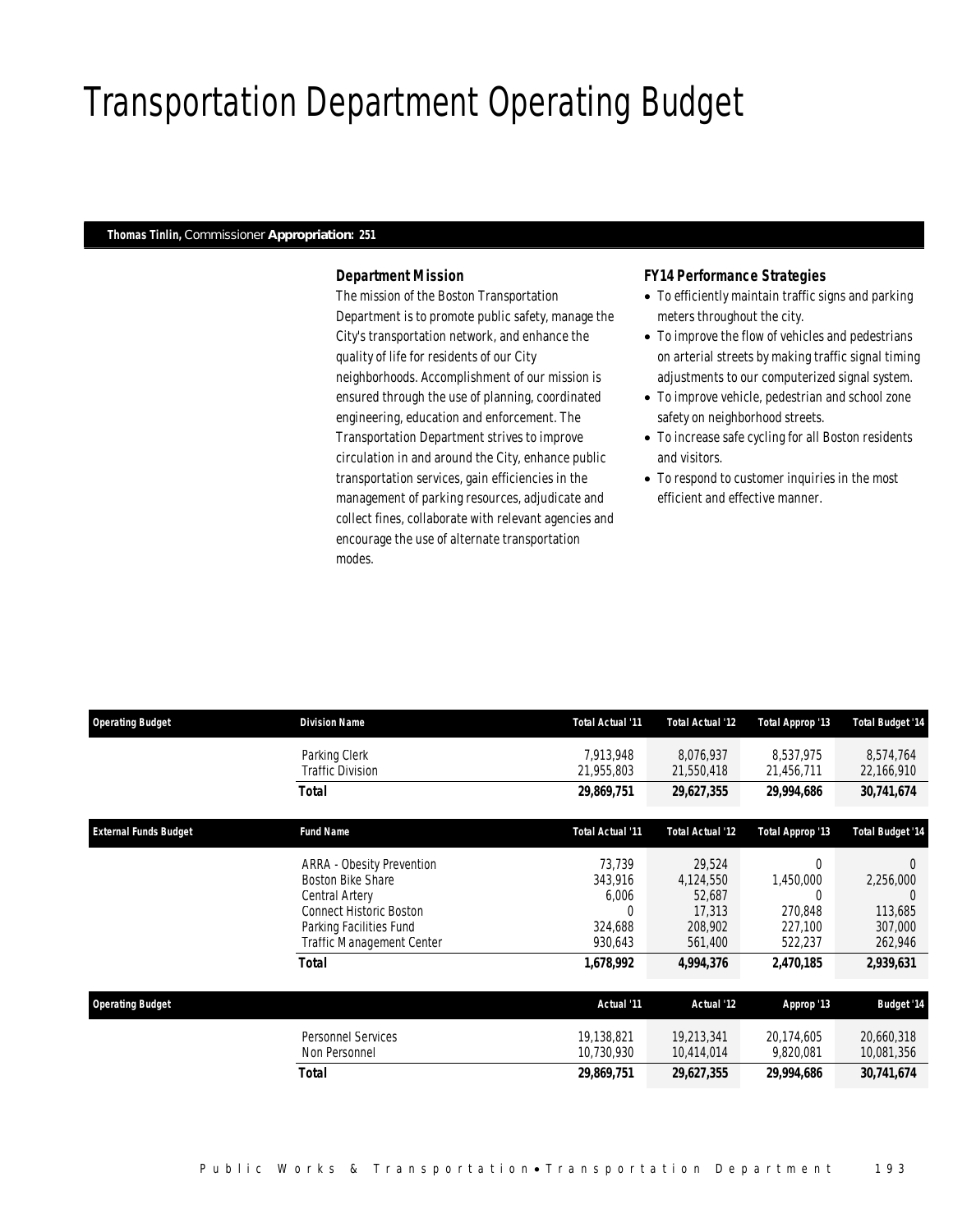### Transportation Department Operating Budget

### *Authorizing Statutes*

- Establishing Boston Traffic Commission: Power and Duties, 1929 Mass. Acts ch. 263, §§ 1-2, as amended; 1957 Mass. Acts ch. 253, § 1, as amended.
- Powers and Duties of Commissioner of Traffic and Parking, CBC St.7 § 201.
- Off-Street Parking, Parades, Loading Zones, CBC St.7 §§ 206, 207, 214.
- Violation of Parking Rules in the City of Boston, M.G.L.A. c. 90, § 20A 1/2.
- Abandoned Motor Vehicles, M.G.L.A. c. 90 § 22C; 1988 Mass. Acts ch. 212.

### *Description of Services*

The Transportation Department regulates traffic and parking for 785 miles of roadway and 3,708 public streets. In order to ensure an efficient yet safe flow of traffic and to balance competing demands for parking resources, the Department enforces 42 parking regulations, maintains and collects from the City's 7,100 parking meters, and annually replaces or repairs several thousand of the City's 300,000 street and traffic signs. The Department also continually responds to the changing transportation needs of the City and its neighborhoods by re-evaluating traffic patterns, increasing parking enforcement in response to neighborhood requests, incorporating the City's interests into state and federal roadway developments, and working to promote alternative modes of transportation for commuters.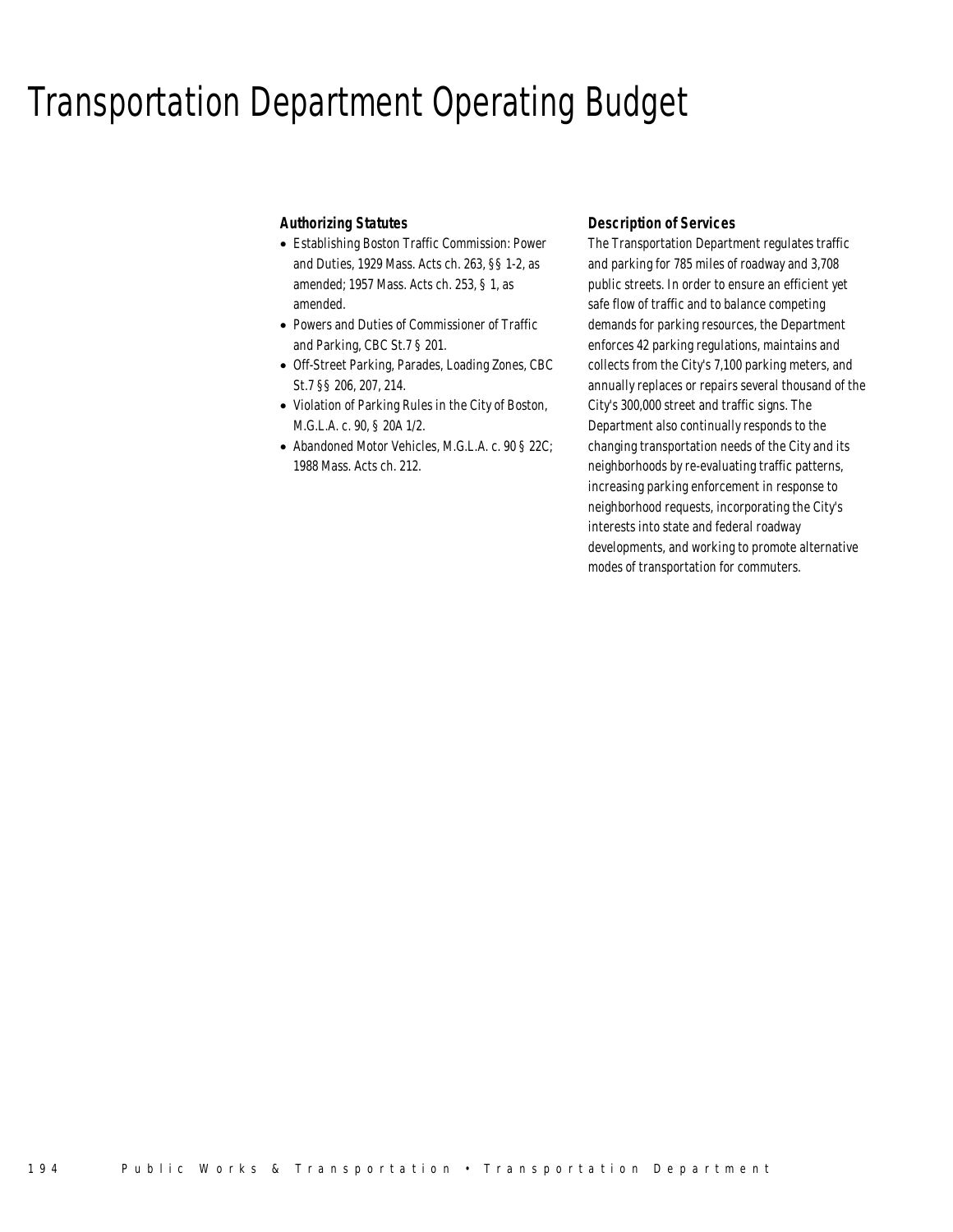# Department History

| <b>Personnel Services</b>                                                                                                                                                                                                                                                                            | FY11 Expenditure                                                                                      | FY12 Expenditure                                                                                   | FY13 Appropriation                                                                                                    | FY14 Adopted                                                                                      | Inc/Dec 13 vs 14                                                                                                  |
|------------------------------------------------------------------------------------------------------------------------------------------------------------------------------------------------------------------------------------------------------------------------------------------------------|-------------------------------------------------------------------------------------------------------|----------------------------------------------------------------------------------------------------|-----------------------------------------------------------------------------------------------------------------------|---------------------------------------------------------------------------------------------------|-------------------------------------------------------------------------------------------------------------------|
| 51000 Permanent Employees<br>51100 Emergency Employees<br>51200 Overtime<br>51600 Unemployment Compensation<br>51700 Workers' Compensation<br><b>Total Personnel Services</b>                                                                                                                        | 17,603,843<br>1,368<br>504,373<br>50,874<br>978,363<br>19,138,821                                     | 17,600,366<br>$\overline{0}$<br>677,603<br>60,798<br>874,574<br>19,213,341                         | 19,422,555<br>$\overline{0}$<br>192,050<br>60,000<br>500,000<br>20,174,605                                            | 19,891,096<br>0<br>209,222<br>60,000<br>500,000<br>20,660,318                                     | 468,541<br>0<br>17,172<br>$\theta$<br>$\overline{0}$<br>485,713                                                   |
| <b>Contractual Services</b>                                                                                                                                                                                                                                                                          | FY11 Expenditure                                                                                      | FY12 Expenditure                                                                                   | FY13 Appropriation                                                                                                    | FY14 Adopted                                                                                      | Inc/Dec 13 vs 14                                                                                                  |
| 52100 Communications<br>52200 Utilities<br>52400 Snow Removal<br>52500 Garbage/Waste Removal<br>52600 Repairs Buildings & Structures<br>52700 Repairs & Service of Equipment<br>52800 Transportation of Persons<br>52900 Contracted Services<br><b>Total Contractual Services</b>                    | 243,827<br>170,621<br>0<br>$\mathbf 0$<br>49,676<br>530,932<br>$\mathbf 0$<br>6,157,762<br>7,152,818  | 267,406<br>144,229<br>0<br>$\overline{0}$<br>36,334<br>631,431<br>1,723<br>5,960,373<br>7,041,496  | 354,300<br>178,095<br>$\theta$<br>$\mathbf{0}$<br>38,300<br>499,550<br>1,000<br>6,398,950<br>7,470,195                | 250,450<br>172,919<br>0<br>$\overline{0}$<br>61,299<br>529,050<br>3,000<br>6,501,400<br>7,518,118 | $-103,850$<br>$-5,176$<br>$\mathbf{0}$<br>$\Omega$<br>22,999<br>29,500<br>2,000<br>102,450<br>47,923              |
| <b>Supplies &amp; Materials</b>                                                                                                                                                                                                                                                                      | FY11 Expenditure                                                                                      | FY12 Expenditure                                                                                   | FY13 Appropriation                                                                                                    | FY14 Adopted                                                                                      | Inc/Dec 13 vs 14                                                                                                  |
| 53000 Auto Energy Supplies<br>53200 Food Supplies<br>53400 Custodial Supplies<br>53500 Med, Dental, & Hosp Supply<br>53600 Office Supplies and Materials<br>53700 Clothing Allowance<br>53800 Educational Supplies & Mat<br>53900 Misc Supplies & Materials<br><b>Total Supplies &amp; Materials</b> | 374,224<br>0<br>3,014<br>$\mathbf 0$<br>276,706<br>12,869<br>$\boldsymbol{0}$<br>391,179<br>1,057,992 | 414,858<br>$\mathbf{0}$<br>2,220<br>$\mathbf{0}$<br>274,883<br>14,050<br>0<br>428,694<br>1,134,705 | 559,290<br>$\overline{0}$<br>4,000<br>$\overline{0}$<br>285,700<br>22,000<br>$\boldsymbol{0}$<br>645,271<br>1,516,261 | 550,550<br>0<br>4,000<br>$\overline{0}$<br>277,400<br>15,500<br>0<br>617,071<br>1,464,521         | $-8,740$<br>$\mathbf 0$<br>$\mathbf{0}$<br>$\Omega$<br>$-8,300$<br>$-6,500$<br>$\theta$<br>$-28,200$<br>$-51,740$ |
| <b>Current Chgs &amp; Oblig</b>                                                                                                                                                                                                                                                                      | FY11 Expenditure                                                                                      | FY12 Expenditure                                                                                   | FY13 Appropriation                                                                                                    | FY14 Adopted                                                                                      | Inc/Dec 13 vs 14                                                                                                  |
| 54300 Workers' Comp Medical<br>54400 Legal Liabilities<br>54500 Aid To Veterans<br>54600 Current Charges H&I<br>54700 Indemnification<br>54900 Other Current Charges<br>Total Current Chgs & Oblig                                                                                                   | 444,511<br>128,272<br>0<br>$\mathbf 0$<br>$\Omega$<br>24,233<br>597,016                               | 289,200<br>121,591<br>0<br>$\mathbf 0$<br>$\Omega$<br>31,680<br>442,471                            | 150,000<br>125,354<br>$\theta$<br>$\theta$<br>$\Omega$<br>21,104<br>296,458                                           | 150,000<br>126,391<br>0<br>$\mathbf 0$<br>$\Omega$<br>20,450<br>296,841                           | $\mathbf 0$<br>1,037<br>$\mathbf{0}$<br>$\mathbf{0}$<br>$\mathbf{0}$<br>$-654$<br>383                             |
| Equipment                                                                                                                                                                                                                                                                                            | FY11 Expenditure                                                                                      | FY12 Expenditure                                                                                   | FY13 Appropriation                                                                                                    | FY14 Adopted                                                                                      | Inc/Dec 13 vs 14                                                                                                  |
| 55000 Automotive Equipment<br>55400 Lease/Purchase<br>55600 Office Furniture & Equipment<br>55900 Misc Equipment<br><b>Total Equipment</b>                                                                                                                                                           | 379,029<br>1,534,574<br>1,510<br>7,991<br>1,923,104                                                   | $\mathbf 0$<br>1,518,212<br>38,372<br>238,758<br>1,795,342                                         | $\boldsymbol{0}$<br>523,167<br>$\mathbf 0$<br>14,000<br>537,167                                                       | $\boldsymbol{0}$<br>751,587<br>10,000<br>40,289<br>801,876                                        | $\mathbf 0$<br>228,420<br>10,000<br>26,289<br>264,709                                                             |
| <b>Other</b>                                                                                                                                                                                                                                                                                         | FY11 Expenditure                                                                                      | FY12 Expenditure                                                                                   | FY13 Appropriation                                                                                                    | FY14 Adopted                                                                                      | Inc/Dec 13 vs 14                                                                                                  |
| 56200 Special Appropriation<br>57200 Structures & Improvements<br>58000 Land & Non-Structure<br><b>Total Other</b>                                                                                                                                                                                   | $\boldsymbol{0}$<br>0<br>0<br>0                                                                       | $\boldsymbol{0}$<br>0<br>0<br>0                                                                    | $\boldsymbol{0}$<br>$\theta$<br>$\mathbf 0$<br>0                                                                      | 0<br>0<br>$\mathbf 0$<br>0                                                                        | 0<br>0<br>0<br>0                                                                                                  |
| <b>Grand Total</b>                                                                                                                                                                                                                                                                                   | 29,869,751                                                                                            | 29,627,355                                                                                         | 29,994,686                                                                                                            | 30,741,674                                                                                        | 746,988                                                                                                           |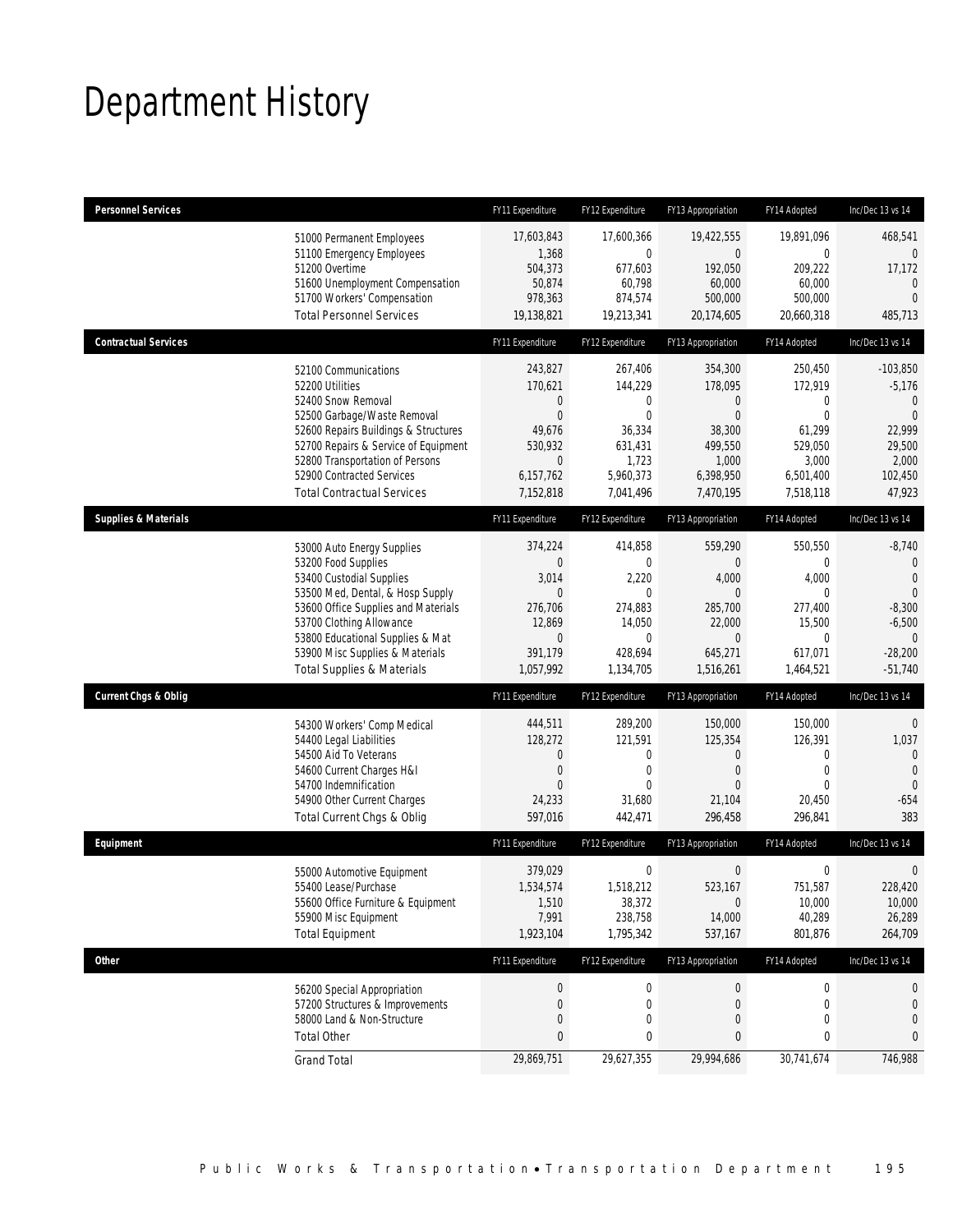# Department Personnel

| Title                          | Union<br>Code   | Grade      | Position | FY14 Salary | Title                               | Union<br>Code   | Grade           | Position | FY14 Salary      |
|--------------------------------|-----------------|------------|----------|-------------|-------------------------------------|-----------------|-----------------|----------|------------------|
|                                |                 |            |          |             |                                     |                 |                 |          |                  |
| Admin Analyst (Btd/Pers)       | AFM             | 15         | 2.00     | 114,630     | Parking Meter Supervisor            | AFK             | 13A             | 197.00   | 8,751,856        |
| Admin Asst                     | SE1             | 05         | 1.00     | 55,460      | Pr Strkeeper                        | AFM             | 13              | 1.00     | 47,108           |
| Admin Asst (Pkg.Facility Bd)   | SE1             | 07         | 1.00     | 83,086      | Prin Admin Assistant                | SE1             | 08              | 1.00     | 90,810           |
| Admin Assistant                | AFG             | 15         | 3.00     | 171,944     | Prin Admin Asst                     | <b>EXM</b>      | 10 <sup>°</sup> | 1.00     | 74,364           |
| Admin Assistant                | AFM             | 15         | 1.00     | 41,863      | Prin Admin Asst (BTD)               | SE <sub>1</sub> | 09              | 2.00     | 195,068          |
| Asst Parking Clerk             | EXM             | 11         | 1.00     | 110,326     | Prin Admin Asst Customer Svrtp      | SE1             | 10              | 1.00     | 105,508          |
| Asst Supv-Parking Enforcement  | AFG             | 17A        | 9.00     | 564,948     | Prin Admin Asst(Planningt&P)        | SE <sub>1</sub> | 10              | 1.00     | 105,508          |
| Asst Traffic Sign Supv ##      | AFG             | 17A        | 1.00     | 70,531      | Prin Data Proc Systems Analyst      | SE <sub>1</sub> | 10 <sup>°</sup> | 1.00     | 105,508          |
| Chief Claims Investigator      | AFG             | 15A        | 11.00    | 655,670     | Prin Research Analyst               | SE1             | 06              | 1.00     | 75,615           |
| Chief Claims Investigator I    | AFG             | 17A        | 3.00     | 190,395     | Prin Research Analyst(T&P)          | SE1             | 06              | 1.00     | 75,615           |
| Chief Traffic Invest(Cat)      | AFG             | 18         | 1.00     | 75,421      | Prin Traffic Investigator           | AFG             | 14              | 1.00     | 50,952           |
| Claims Investigator(Opc)       | AFM             | 12         | 16.00    | 655,363     | Research Analyst                    | AFM             | 11              | 1.00     | 31,812           |
| Commissioner (T&P)             | CDH             | <b>NG</b>  | 1.00     | 113,611     | Sr Adm Asst                         | SE <sub>1</sub> | 05              | 1.00     | 69,387           |
| Data Proc Coordinator          | SE1             | 04         | 1.00     | 63,159      | Sr Claims Investigator              | AFG             | 13A             | 3.00     | 120,562          |
| Dep Comm-Cen-Art/3Rd Har Tun   | <b>EXM</b>      | 14         | 1.00     | 126,255     | Sr Claims Investigator              | AFM             | 13A             | 1.00     | 48,993           |
| Dep Comr (Policy&Planning/Btd) | EXM             | 14         | 1.00     | 126,255     | Sr Data Proc Sys Analyst            | SE <sub>1</sub> | $08\,$          | 5.00     | 400,650          |
| Director                       | <b>MYN</b>      | <b>NG</b>  | 1.00     | 85,400      | Sr Data Proc System Analyst         | SE1             | 09              | 1.00     | 97,534           |
| Dir-Operations (T&P)           | EXM             | 11         | 1.00     | 110,326     | Sr Parking Meter Supervisor I       | AFG             | 15              | 24.00    | 1,351,049        |
| Dir-Parking Management         | EXM             | 11         | 1.00     | 100,687     | Sr Parking Meter Supervisor II      | AFG             | 17A             | 5.00     | 313,189          |
| Dispatcher                     | AFM             | 08         | 6.00     | 210,770     | Sr Traffic Engineer                 | AFJ             | 19A             | 4.00     | 338,550          |
| DP Sys Analyst                 | SE1             | 06         | 1.00     | 69,147      | Sr Traffic Investigator             | AFG             | 12              | 5.00     | 226,484          |
| <b>Exec Assistant</b>          | EXM             | 10         | 1.00     | 103,948     | Sr Traffic Main Prs(Sign Fab)       | AFM             | 14A             | 1.00     | 53,789           |
| <b>Exec Assistant</b>          | SE <sub>1</sub> | 12         | 1.00     | 116,214     | Sr Traffic Maint Person             | AFM             | 10L             | 16.00    | 633,870          |
| Head Admin Clerk               | AFM             | 14         | 3.00     | 149,924     | Supvising Traffic Engineer          | SE <sub>1</sub> | 10              | 2.00     | 211,015          |
| <b>Head Cashier</b>            | AFM             | 15         | 1.00     | 57,315      | Supv-Parking Enforcement            | SE1             | $08\,$          | 3.00     | 272,427          |
| <b>Head Clerk</b>              | AFM             | 12         | 2.00     | 90,594      | Supv-Parking Meter Operations       | SE1             | $08\,$          | 2.00     | 166,388          |
| <b>Hearing Officer</b>         | AFM             | 14         | 1.00     | 42,144      | Teller                              | AFM             | 13              | 6.00     | 260,064          |
| Jr Traffic Engineer            | AFJ             | 16A        | 6.00     | 366,698     | <b>Traffic Engineering Director</b> | EXM             | 12              | 1.00     | 114,497          |
| Maint Mech (Painter) (T & P)   | AFM             | 13         | 1.00     | 47,908      | Traffic Signal Inspector            | AFG             | 16              | 2.00     | 125,581          |
| Maint Mech (Welder)            | AFM             | 12L        | 1.00     | 46,096      | Traffic Signal Supvervisor          | SE <sub>1</sub> | 08              | 1.00     | 90,809           |
| Manager of Community Cycling   | <b>MYN</b>      | <b>NG</b>  | 2.00     | 99,171      | Trans Prog Planner V(Transp)        | SE <sub>1</sub> | 12              | 1.00     | 116,214          |
| Parking Meter Operat Person I  | AFM             | 12         | 8.00     | 347,484     | Trans Program Planner III           | SE <sub>1</sub> | 06              | 2.00     | 151,229          |
| Parking Meter Operations Frprs | AFG             | <b>16A</b> | 2.00     | 126,456     | Trans Program Planner IV            | SE1             | 08              | 3.00     | 272,429          |
| Parking Meter Opr Person I##   | AFM             | 12         | 10.00    | 390,768     | Vehicle Impound Specialist          | AFM             | 11L             | 33.00    | 1,390,460        |
|                                |                 |            |          |             | <b>Total</b>                        |                 |                 | 434      | 22,314,862       |
|                                |                 |            |          |             | <b>Adjustments</b>                  |                 |                 |          |                  |
|                                |                 |            |          |             | Differential Payments               |                 |                 |          | $\boldsymbol{0}$ |
|                                |                 |            |          |             | Other                               |                 |                 |          | 108.488          |

| <b>FY14 Total Request</b> | 19,891,096   |
|---------------------------|--------------|
| <b>Salary Savings</b>     | $-2.405.000$ |
| Chargebacks               | $-127.254$   |
| 0ther                     | 108.488      |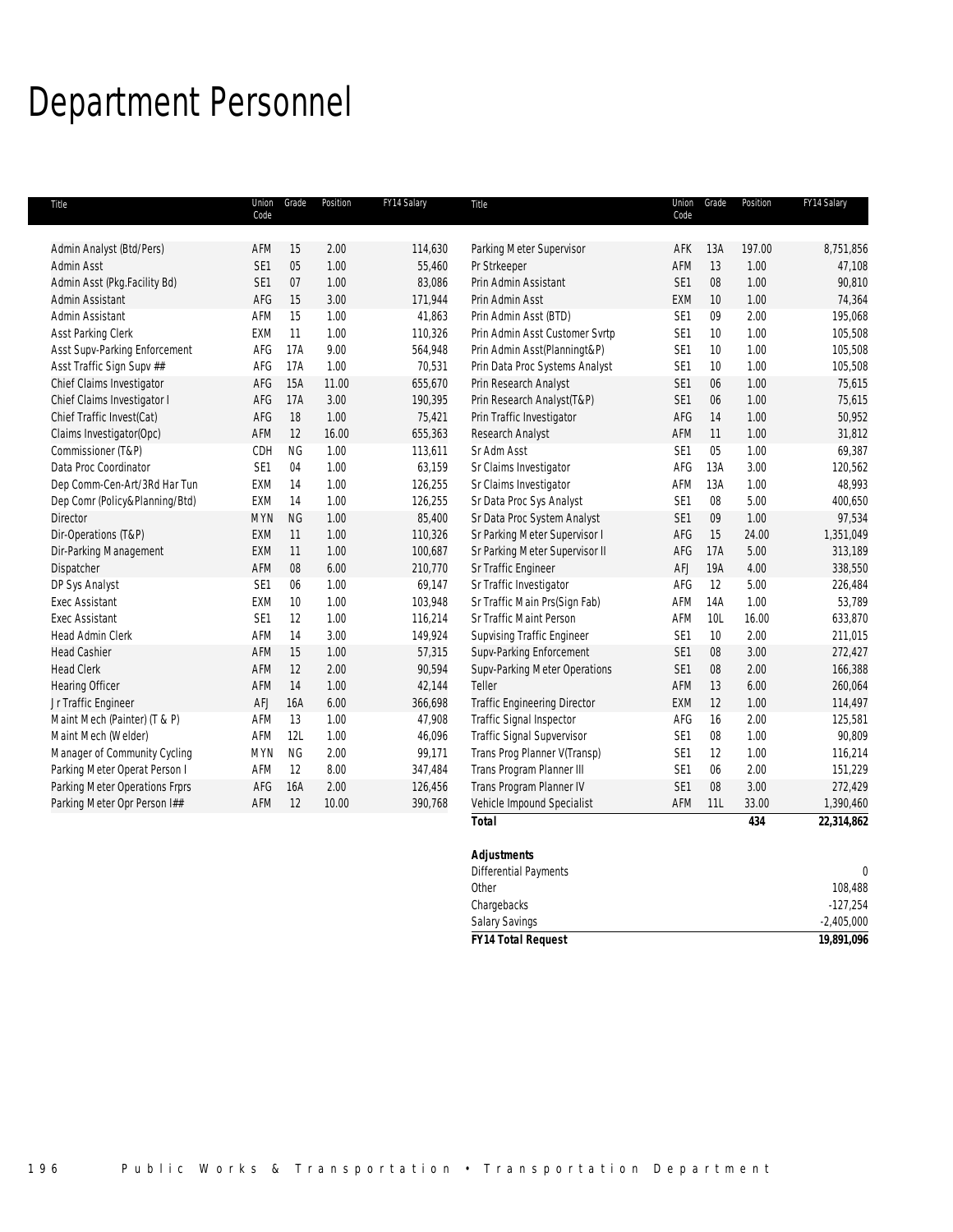# External Funds History

| <b>Personnel Services</b>       |                                                                                                                                                                                                                                                                                                            | FY11 Expenditure                                                                                                                        | FY12 Expenditure                                                                                                                 | FY13 Appropriation                                                                                                              | FY14 Adopted                                                                                                                                      | Inc/Dec 13 vs 14                                                                                                                               |
|---------------------------------|------------------------------------------------------------------------------------------------------------------------------------------------------------------------------------------------------------------------------------------------------------------------------------------------------------|-----------------------------------------------------------------------------------------------------------------------------------------|----------------------------------------------------------------------------------------------------------------------------------|---------------------------------------------------------------------------------------------------------------------------------|---------------------------------------------------------------------------------------------------------------------------------------------------|------------------------------------------------------------------------------------------------------------------------------------------------|
|                                 | 51000 Permanent Employees<br>51100 Emergency Employees<br>51200 Overtime<br>51300 Part Time Employees<br>51400 Health Insurance<br>51500 Pension & Annunity<br>51600 Unemployment Compensation<br>51700 Workers' Compensation<br>51800 Indirect Costs<br>51900 Medicare<br><b>Total Personnel Services</b> | 268,745<br>$\overline{0}$<br>4,391<br>$\overline{0}$<br>56,901<br>22,540<br>0<br>$\boldsymbol{0}$<br>$\overline{0}$<br>2,408<br>354,985 | 236,317<br>8,731<br>10,744<br>$\mathbf 0$<br>42,009<br>23,327<br>$\boldsymbol{0}$<br>$\mathbf{0}$<br>277,081<br>2,215<br>600,424 | 266,237<br>68,848<br>2,000<br>$\overline{0}$<br>74,000<br>25,000<br>$\mathbf 0$<br>$\overline{0}$<br>20,000<br>4,000<br>460,085 | 262,946<br>22,474<br>0<br>$\overline{0}$<br>$\mathbf{0}$<br>$\mathbf 0$<br>$\mathbf{0}$<br>$\mathbf 0$<br>$\mathbf{0}$<br>$\mathbf{0}$<br>285,420 | $-3,291$<br>$-46,374$<br>$-2,000$<br>$\theta$<br>$-74,000$<br>$-25,000$<br>$\mathbf{0}$<br>$\mathbf{0}$<br>$-20,000$<br>$-4,000$<br>$-174,665$ |
| <b>Contractual Services</b>     |                                                                                                                                                                                                                                                                                                            | FY11 Expenditure                                                                                                                        | FY12 Expenditure                                                                                                                 | FY13 Appropriation                                                                                                              | FY14 Adopted                                                                                                                                      | Inc/Dec 13 vs 14                                                                                                                               |
|                                 | 52100 Communications<br>52200 Utilities<br>52400 Snow Removal<br>52500 Garbage/Waste Removal<br>52600 Repairs Buildings & Structures<br>52700 Repairs & Service of Equipment<br>52800 Transportation of Persons<br>52900 Contracted Services<br><b>Total Contractual Services</b>                          | $\boldsymbol{0}$<br>6,086<br>146,507<br>$\mathbf{0}$<br>94,793<br>$\mathbf 0$<br>999<br>1,066,813<br>1,315,198                          | $\boldsymbol{0}$<br>5,730<br>31,532<br>$\mathbf{0}$<br>79,293<br>1,269<br>527<br>4,268,763<br>4,387,114                          | $\boldsymbol{0}$<br>5,000<br>100,000<br>$\overline{0}$<br>50,000<br>$\theta$<br>$\overline{0}$<br>1,850,000<br>2,005,000        | $\boldsymbol{0}$<br>5,000<br>100,000<br>$\overline{0}$<br>50,000<br>0<br>$\overline{0}$<br>2,497,211<br>2,652,211                                 | $\mathbf 0$<br>$\mathbf 0$<br>$\overline{0}$<br>$\overline{0}$<br>$\overline{0}$<br>$\overline{0}$<br>$\overline{0}$<br>647,211<br>647,211     |
| <b>Supplies &amp; Materials</b> |                                                                                                                                                                                                                                                                                                            | FY11 Expenditure                                                                                                                        | FY12 Expenditure                                                                                                                 | FY13 Appropriation                                                                                                              | FY14 Adopted                                                                                                                                      | Inc/Dec 13 vs 14                                                                                                                               |
|                                 | 53000 Auto Energy Supplies<br>53200 Food Supplies<br>53400 Custodial Supplies<br>53500 Med, Dental, & Hosp Supply<br>53600 Office Supplies and Materials<br>53700 Clothing Allowance<br>53800 Educational Supplies & Mat<br>53900 Misc Supplies & Materials<br><b>Total Supplies &amp; Materials</b>       | $\boldsymbol{0}$<br>$\boldsymbol{0}$<br>0<br>$\boldsymbol{0}$<br>39<br>222<br>0<br>2,199<br>2,460                                       | $\mathbf 0$<br>$\mathbf 0$<br>$\mathbf 0$<br>$\mathbf 0$<br>446<br>$-389$<br>$\mathbf{0}$<br>1,362<br>1,419                      | $\boldsymbol{0}$<br>$\overline{0}$<br>$\theta$<br>$\overline{0}$<br>2,500<br>$\theta$<br>$\overline{0}$<br>1,500<br>4,000       | $\boldsymbol{0}$<br>$\mathbf 0$<br>$\overline{0}$<br>$\mathbf 0$<br>500<br>0<br>$\overline{0}$<br>1,500<br>2,000                                  | $\mathbf{0}$<br>$\mathbf 0$<br>$\overline{0}$<br>$\Omega$<br>$-2,000$<br>$\mathbf{0}$<br>$\overline{0}$<br>$\overline{0}$<br>$-2,000$          |
| <b>Current Chgs &amp; Oblig</b> |                                                                                                                                                                                                                                                                                                            | FY11 Expenditure                                                                                                                        | FY12 Expenditure                                                                                                                 | FY13 Appropriation                                                                                                              | FY14 Adopted                                                                                                                                      | Inc/Dec 13 vs 14                                                                                                                               |
|                                 | 54300 Workers' Comp Medical<br>54400 Legal Liabilities<br>54600 Current Charges H&I<br>54700 Indemnification<br>54900 Other Current Charges<br>Total Current Chgs & Oblig                                                                                                                                  | $\boldsymbol{0}$<br>$\boldsymbol{0}$<br>$\overline{0}$<br>$\boldsymbol{0}$<br>24<br>24                                                  | $\boldsymbol{0}$<br>$\mathbf 0$<br>$\mathbf 0$<br>$\mathbf 0$<br>16<br>16                                                        | $\boldsymbol{0}$<br>$\mathbf 0$<br>$\theta$<br>$\mathbf 0$<br>100<br>100                                                        | $\boldsymbol{0}$<br>$\mathbf 0$<br>$\mathbf{0}$<br>$\mathbf 0$<br>$\mathbf 0$<br>$\mathbf 0$                                                      | $\mathbf 0$<br>$\mathbf 0$<br>$\overline{0}$<br>$\overline{0}$<br>$-100$<br>$-100$                                                             |
| Equipment                       |                                                                                                                                                                                                                                                                                                            | FY11 Expenditure                                                                                                                        | FY12 Expenditure                                                                                                                 | FY13 Appropriation                                                                                                              | FY14 Adopted                                                                                                                                      | Inc/Dec 13 vs 14                                                                                                                               |
|                                 | 55000 Automotive Equipment<br>55400 Lease/Purchase<br>55600 Office Furniture & Equipment<br>55900 Misc Equipment<br><b>Total Equipment</b>                                                                                                                                                                 | $\boldsymbol{0}$<br>$\boldsymbol{0}$<br>$\boldsymbol{0}$<br>6,325<br>6,325                                                              | $\boldsymbol{0}$<br>$\mathbf 0$<br>$\mathbf 0$<br>5,403<br>5,403                                                                 | $\boldsymbol{0}$<br>$\mathbf 0$<br>$\theta$<br>1,000<br>1,000                                                                   | 0<br>$\boldsymbol{0}$<br>$\mathbf 0$<br>0<br>0                                                                                                    | 0<br>$\mathbf 0$<br>$\mathbf 0$<br>$-1,000$<br>$-1,000$                                                                                        |
| <b>Other</b>                    |                                                                                                                                                                                                                                                                                                            | FY11 Expenditure                                                                                                                        | FY12 Expenditure                                                                                                                 | FY13 Appropriation                                                                                                              | FY14 Adopted                                                                                                                                      | Inc/Dec 13 vs 14                                                                                                                               |
|                                 | 56200 Special Appropriation<br>57200 Structures & Improvements<br>58000 Land & Non-Structure<br><b>Total Other</b>                                                                                                                                                                                         | $\boldsymbol{0}$<br>$\boldsymbol{0}$<br>$\boldsymbol{0}$<br>$\bf{0}$                                                                    | $\boldsymbol{0}$<br>$\mathbf 0$<br>0<br>$\bf{0}$                                                                                 | $\boldsymbol{0}$<br>$\mathbf 0$<br>$\theta$<br>$\pmb{0}$                                                                        | $\boldsymbol{0}$<br>$\mathbf 0$<br>0<br>$\mathbf 0$                                                                                               | 0<br>0<br>$\mathbf 0$<br>$\mathbf{0}$                                                                                                          |
|                                 | <b>Grand Total</b>                                                                                                                                                                                                                                                                                         | 1,678,992                                                                                                                               | 4,994,376                                                                                                                        | 2,470,185                                                                                                                       | 2,939,631                                                                                                                                         | 469,446                                                                                                                                        |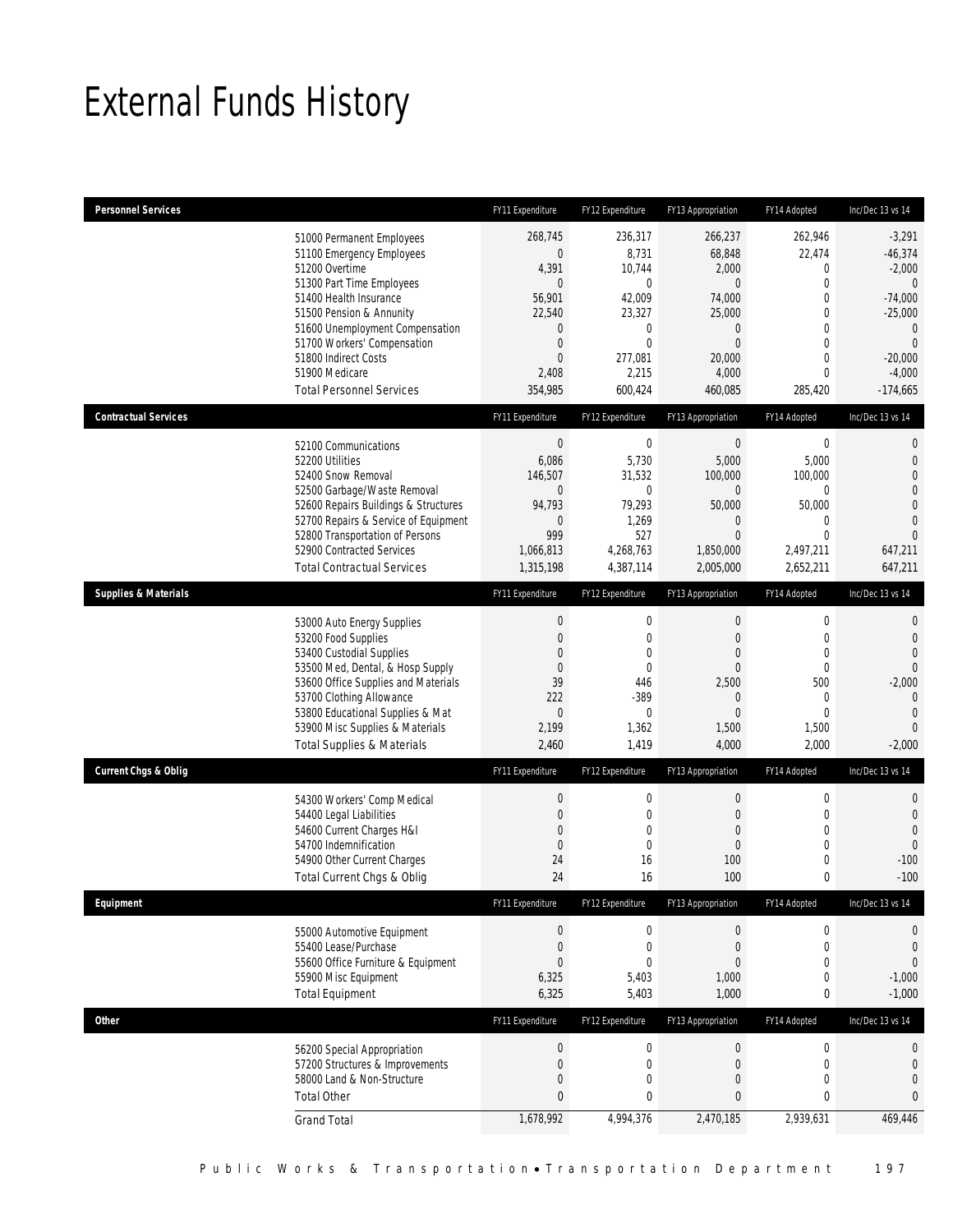# External Funds Personnel

| Title               | Grade<br>Union<br>Code | Position | FY14 Salary | Title                                    | Union<br>Code | Grade     | Position     | FY14 Salary      |
|---------------------|------------------------|----------|-------------|------------------------------------------|---------------|-----------|--------------|------------------|
| Jr Traffic Engineer | <b>AFJ</b><br>16A      | 2.00     | 96,064      | Sr Radio Com Tech<br>Sr Traffic Engineer | AFG<br>AFJ    | 19<br>19A | 1.00<br>1.00 | 82,043<br>84,839 |
|                     |                        |          |             | <b>Total</b>                             |               |           | 4            | 262,946          |
|                     |                        |          |             | <b>Adjustments</b>                       |               |           |              |                  |
|                     |                        |          |             | <b>Differential Payments</b>             |               |           |              | $\overline{0}$   |
|                     |                        |          |             | Other                                    |               |           |              | $\mathbf 0$      |
|                     |                        |          |             | Chargebacks                              |               |           |              | $\mathbf{0}$     |
|                     |                        |          |             | <b>Salary Savings</b>                    |               |           |              | $\overline{0}$   |
|                     |                        |          |             | <b>FY14 Total Request</b>                |               |           |              | 262,946          |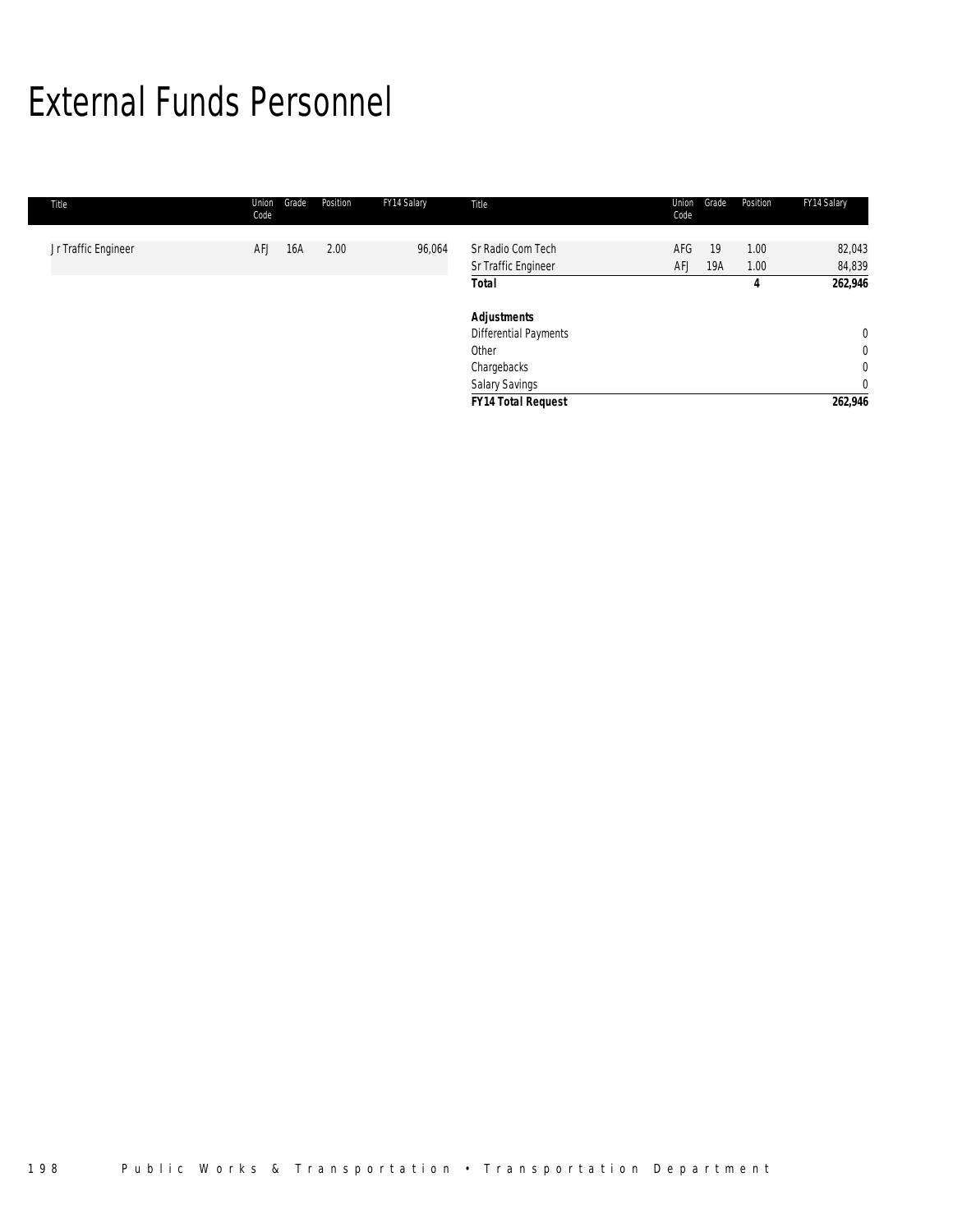# Traffic Division Operating Budget

#### *Thomas Tinlin, Commissioner Appropriation: 251*

### *Division Mission*

The Traffic Division's mission is to develop, implement, support, and manage all transportation programs and projects undertaken by the Department. These programs and projects emphasize the smooth and safe flow of vehicular traffic through the streets of the City, cooperative work efforts with the MBTA to enhance mass transit, maximum utilization of the City's limited parking resources, and pedestrian safety.

### *FY14 Performance Strategies*

- To efficiently maintain traffic signs and parking meters throughout the city.
- To improve the flow of vehicles and pedestrians on arterial streets by making traffic signal timing adjustments to our computerized signal system.
- To improve vehicle, pedestrian and school zone safety on neighborhood streets.
- To increase safe cycling for all Boston residents and visitors.

| <b>Operating Budget</b> | Program Name                               | Total Actual '11        | Total Actual '12        | Total Approp '13        | <b>Total Budget '14</b> |
|-------------------------|--------------------------------------------|-------------------------|-------------------------|-------------------------|-------------------------|
|                         | Traffic Commissioner's Office              | 1.817.540               | 2.430.472               | 1.477.239               | 1,826,122               |
|                         | Traffic Management & Engineering           | 2.192.166               | 1.580.507               | 1.612.294               | 1.666.969               |
|                         | Policy & Planning                          | 507.234                 | 525,432                 | 543.595                 | 559,446                 |
|                         | <b>Traffic Enforcement</b>                 | 12,624,602              | 12.199.989              | 13.036.163              | 13,223,939              |
|                         | Traffic Operations                         | 4.814.261               | 4.814.018               | 4.787.420               | 4,890,434               |
|                         | <b>Total</b>                               | 21,955,803              | 21,550,418              | 21,456,711              | 22,166,910              |
| <b>Operating Budget</b> |                                            | Actual '11              | Actual '12              | Approp '13              | <b>Budget '14</b>       |
|                         | <b>Personnel Services</b><br>Non Personnel | 16.420.990<br>5.534.813 | 16.441.770<br>5.108.648 | 17,248,980<br>4.207.731 | 17,655,054<br>4,511,856 |
|                         | <b>Total</b>                               | 21,955,803              | 21,550,418              | 21,456,711              | 22,166,910              |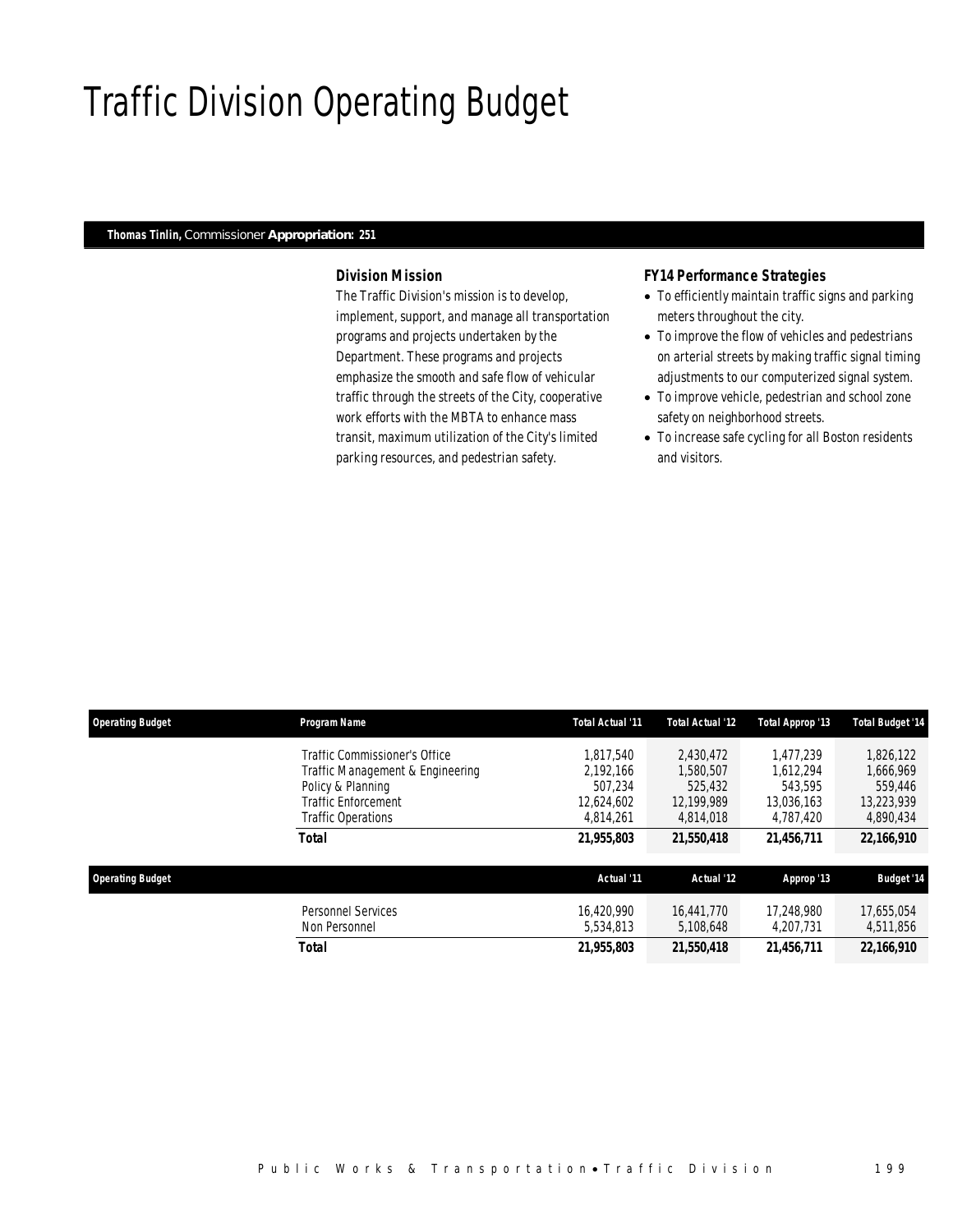# Traffic Division Operating Budget



### *Description of Services*

The Traffic Division establishes and maintains a wide variety of programs to enhance transportation throughout Boston. The Division delivers such services as increased loading zone access for the delivery of goods and services, increased short-term parking opportunities and resident restricted parking spaces, efficient flow of vehicular traffic during peak periods, removal and disposal of abandoned vehicles, computerization of traffic signals, and traffic planning and engineering for the design or redesign of streets and intersections. The Division also provides clean, safe, and convenient parking facilities downtown and in neighborhood business districts. Provision of this service includes inspections, cleaning and renovations of facilities and enforcing existing parking leases.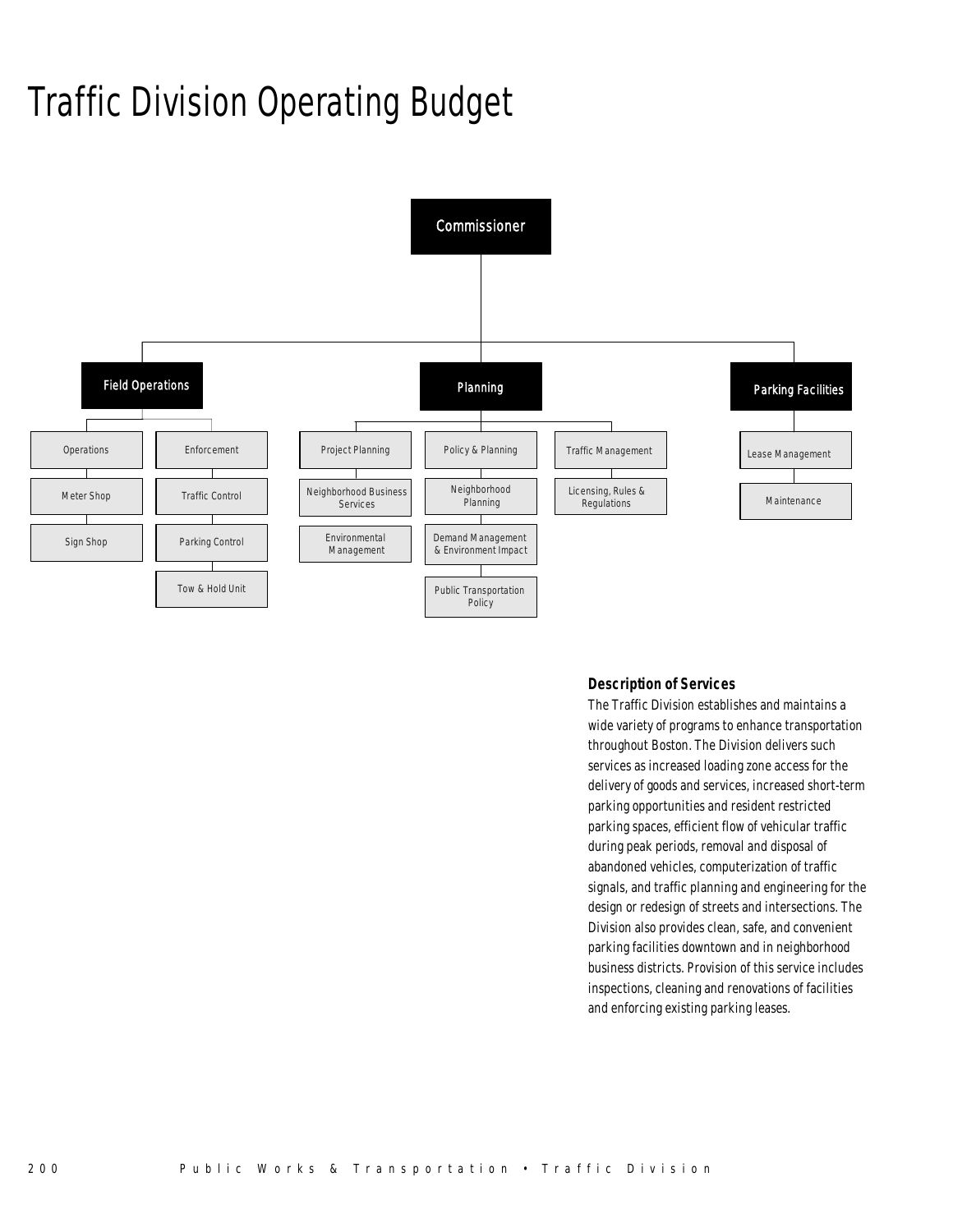# Division History

| <b>Personnel Services</b>       |                                                                                                                                                                                                                                                                                                      | FY11 Expenditure                                                                                             | FY12 Expenditure                                                                                          | FY13 Appropriation                                                                                             | FY14 Adopted                                                                                    | Inc/Dec 13 vs 14                                                                                                      |
|---------------------------------|------------------------------------------------------------------------------------------------------------------------------------------------------------------------------------------------------------------------------------------------------------------------------------------------------|--------------------------------------------------------------------------------------------------------------|-----------------------------------------------------------------------------------------------------------|----------------------------------------------------------------------------------------------------------------|-------------------------------------------------------------------------------------------------|-----------------------------------------------------------------------------------------------------------------------|
|                                 | 51000 Permanent Employees<br>51100 Emergency Employees<br>51200 Overtime<br>51600 Unemployment Compensation<br>51700 Workers' Compensation<br><b>Total Personnel Services</b>                                                                                                                        | 14,906,049<br>1,368<br>491,926<br>43,284<br>978,363<br>16,420,990                                            | 14,849,164<br>0<br>665,046<br>52,986<br>874,574<br>16,441,770                                             | 16,496,930<br>$\overline{0}$<br>192,050<br>60,000<br>500,000<br>17,248,980                                     | 16,897,832<br>0<br>197,222<br>60,000<br>500,000<br>17,655,054                                   | 400,902<br>0<br>5,172<br>0<br>$\overline{0}$<br>406,074                                                               |
| <b>Contractual Services</b>     |                                                                                                                                                                                                                                                                                                      | FY11 Expenditure                                                                                             | FY12 Expenditure                                                                                          | FY13 Appropriation                                                                                             | FY14 Adopted                                                                                    | Inc/Dec 13 vs 14                                                                                                      |
|                                 | 52100 Communications<br>52200 Utilities<br>52400 Snow Removal<br>52500 Garbage/Waste Removal<br>52600 Repairs Buildings & Structures<br>52700 Repairs & Service of Equipment<br>52800 Transportation of Persons<br>52900 Contracted Services<br><b>Total Contractual Services</b>                    | 230,332<br>170,621<br>0<br>$\overline{0}$<br>49,676<br>519,387<br>$\boldsymbol{0}$<br>1,253,375<br>2,223,391 | 254,524<br>144,229<br>0<br>$\mathbf{0}$<br>36,334<br>619,850<br>1,723<br>947,755<br>2,004,415             | 313,200<br>178,095<br>$\theta$<br>$\overline{0}$<br>38,300<br>493,550<br>1,000<br>1,110,000<br>2,134,145       | 230,450<br>172,919<br>0<br>$\mathbf{0}$<br>61,299<br>514,050<br>3,000<br>1,245,900<br>2,227,618 | $-82,750$<br>$-5,176$<br>$\mathbf{0}$<br>$\mathbf{0}$<br>22,999<br>20,500<br>2,000<br>135,900<br>93,473               |
| <b>Supplies &amp; Materials</b> |                                                                                                                                                                                                                                                                                                      | FY11 Expenditure                                                                                             | FY12 Expenditure                                                                                          | FY13 Appropriation                                                                                             | FY14 Adopted                                                                                    | Inc/Dec 13 vs 14                                                                                                      |
|                                 | 53000 Auto Energy Supplies<br>53200 Food Supplies<br>53400 Custodial Supplies<br>53500 Med, Dental, & Hosp Supply<br>53600 Office Supplies and Materials<br>53700 Clothing Allowance<br>53800 Educational Supplies & Mat<br>53900 Misc Supplies & Materials<br><b>Total Supplies &amp; Materials</b> | 374,224<br>0<br>3,014<br>$\overline{0}$<br>17,856<br>12,869<br>$\boldsymbol{0}$<br>388,808<br>796,771        | 414,858<br>$\mathbf{0}$<br>2,220<br>$\mathbf{0}$<br>30,981<br>14,050<br>$\mathbf 0$<br>424,300<br>886,409 | 559,290<br>$\overline{0}$<br>4,000<br>$\theta$<br>20,300<br>22,000<br>$\boldsymbol{0}$<br>638,771<br>1,244,361 | 550,550<br>0<br>4,000<br>$\mathbf 0$<br>17,400<br>15,500<br>0<br>613,071<br>1,200,521           | $-8,740$<br>$\mathbf 0$<br>$\mathbf{0}$<br>$\mathbf{0}$<br>$-2,900$<br>$-6,500$<br>$\theta$<br>$-25,700$<br>$-43,840$ |
| <b>Current Chgs &amp; Oblig</b> |                                                                                                                                                                                                                                                                                                      | FY11 Expenditure                                                                                             | FY12 Expenditure                                                                                          | FY13 Appropriation                                                                                             | FY14 Adopted                                                                                    | Inc/Dec 13 vs 14                                                                                                      |
|                                 | 54300 Workers' Comp Medical<br>54400 Legal Liabilities<br>54500 Aid To Veterans<br>54600 Current Charges H&I<br>54700 Indemnification<br>54900 Other Current Charges<br>Total Current Chgs & Oblig                                                                                                   | 444,511<br>128,272<br>0<br>0<br>$\Omega$<br>21,771<br>594,554                                                | 289,200<br>121,591<br>0<br>$\mathbf{0}$<br>$\Omega$<br>29,557<br>440,348                                  | 150,000<br>125,354<br>$\theta$<br>$\theta$<br>$\Omega$<br>16,704<br>292,058                                    | 150,000<br>126,391<br>0<br>$\mathbf{0}$<br>$\Omega$<br>16,950<br>293,341                        | $\mathbf 0$<br>1,037<br>$\theta$<br>$\mathbf{0}$<br>$\Omega$<br>246<br>1,283                                          |
| Equipment                       |                                                                                                                                                                                                                                                                                                      | FY11 Expenditure                                                                                             | FY12 Expenditure                                                                                          | FY13 Appropriation                                                                                             | FY14 Adopted                                                                                    | Inc/Dec 13 vs 14                                                                                                      |
|                                 | 55000 Automotive Equipment<br>55400 Lease/Purchase<br>55600 Office Furniture & Equipment<br>55900 Misc Equipment<br><b>Total Equipment</b>                                                                                                                                                           | 379,029<br>1,533,077<br>$\mathbf 0$<br>7,991<br>1,920,097                                                    | $\boldsymbol{0}$<br>1,518,212<br>21,718<br>237,546<br>1,777,476                                           | $\boldsymbol{0}$<br>523,167<br>$\overline{0}$<br>14,000<br>537,167                                             | $\boldsymbol{0}$<br>751,587<br>0<br>38,789<br>790,376                                           | $\mathbf 0$<br>228,420<br>$\mathbf 0$<br>24,789<br>253,209                                                            |
| <b>Other</b>                    |                                                                                                                                                                                                                                                                                                      | FY11 Expenditure                                                                                             | FY12 Expenditure                                                                                          | FY13 Appropriation                                                                                             | FY14 Adopted                                                                                    | Inc/Dec 13 vs 14                                                                                                      |
|                                 | 56200 Special Appropriation<br>57200 Structures & Improvements<br>58000 Land & Non-Structure<br><b>Total Other</b>                                                                                                                                                                                   | $\boldsymbol{0}$<br>0<br>0<br>0                                                                              | $\boldsymbol{0}$<br>$\mathbf 0$<br>0<br>0                                                                 | $\boldsymbol{0}$<br>0<br>$\theta$<br>$\pmb{0}$                                                                 | 0<br>0<br>$\mathbf 0$<br>0                                                                      | 0<br>0<br>0<br>0                                                                                                      |
|                                 | <b>Grand Total</b>                                                                                                                                                                                                                                                                                   | 21,955,803                                                                                                   | 21,550,418                                                                                                | 21,456,711                                                                                                     | 22,166,910                                                                                      | 710,199                                                                                                               |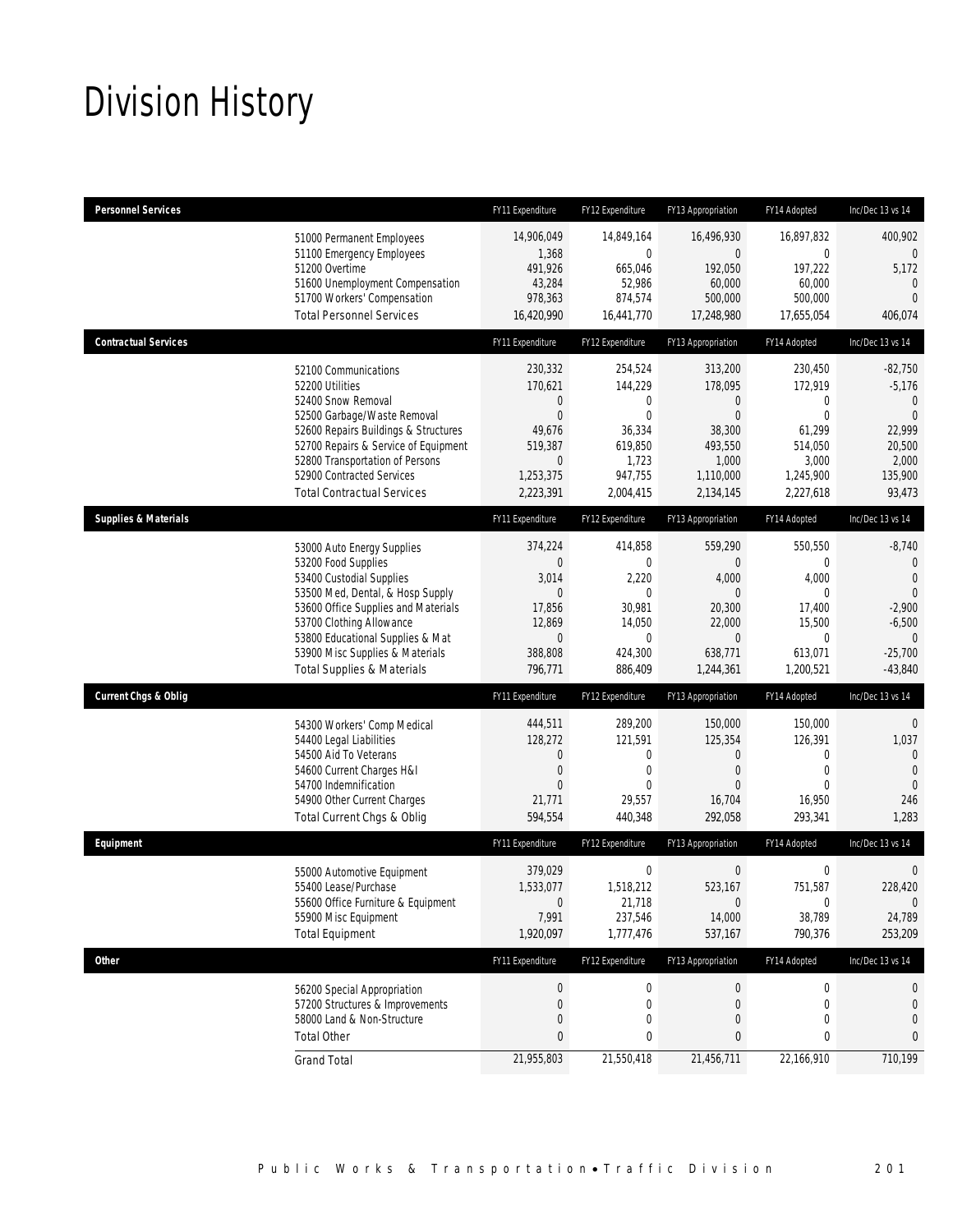## Division Personnel

| Title                          | Union<br>Code   | Grade     | Position | FY14 Salary | Title                               | Union<br>Code   | Grade | Position | FY14 Salary |
|--------------------------------|-----------------|-----------|----------|-------------|-------------------------------------|-----------------|-------|----------|-------------|
|                                |                 |           |          |             |                                     |                 |       |          |             |
| Admin Analyst (Btd/Pers)       | AFM             | 15        | 2.00     | 114,630     | Parking Meter Opr Person I##        | AFM             | 12    | 10.00    | 390,768     |
| Admin Asst                     | SE <sub>1</sub> | 05        | 1.00     | 55,460      | Parking Meter Supervisor            | AFK             | 13A   | 197.00   | 8,751,856   |
| Admin Asst (Pkg.Facility Bd)   | SE <sub>1</sub> | 07        | 1.00     | 83,086      | Prin Strkeeper                      | AFM             | 13    | 1.00     | 47,108      |
| Admin Assistant                | AFG             | 15        | 3.00     | 171,944     | Prin Admin Assistant                | SE <sub>1</sub> | 08    | 1.00     | 90,810      |
| Admin Astistant                | AFM             | 15        | 1.00     | 41,863      | Prin Admin Asst                     | EXM             | 10    | 1.00     | 74,364      |
| Asst Supv-Parking Enforcement  | AFG             | 17A       | 9.00     | 564,948     | Prin Research Analyst               | SE <sub>1</sub> | 06    | 1.00     | 75,615      |
| Asst Traffic Sign Supv ##      | AFG             | 17A       | 1.00     | 70.531      | Prin Traffic Investigator           | AFG             | 14    | 1.00     | 50,952      |
| Chief Traffic Invest(Cat)      | AFG             | 18        | 1.00     | 75,421      | Research Analyst                    | AFM             | 11    | 1.00     | 31,812      |
| Claims Investigator(Opc)       | AFM             | 12        | 6.00     | 247,521     | Sr Adm Asst                         | SE <sub>1</sub> | 05    | 1.00     | 69,387      |
| Commissioner (T&P)             | CDH             | <b>NG</b> | 1.00     | 113,611     | Sr Claims Investigator              | AFM             | 13A   | 1.00     | 48,993      |
| Dep Comm-Cen-Art/3Rd Har Tun   | <b>EXM</b>      | 14        | 1.00     | 126,255     | Sr Parking Meter Supervisor I       | AFG             | 15    | 24.00    | 1,351,049   |
| Dep Comr (Policy&Planning/Btd) | <b>EXM</b>      | 14        | 1.00     | 126,255     | Sr Parking Meter Supervisor II      | AFG             | 17A   | 5.00     | 313,189     |
| Director                       | <b>MYN</b>      | <b>NG</b> | 1.00     | 85,400      | Sr Traffic Engineer                 | <b>AFJ</b>      | 19A   | 4.00     | 338,550     |
| Dir-Operations                 | <b>EXM</b>      | 11        | 1.00     | 110,326     | Sr Traffic Investigator             | AFG             | 12    | 5.00     | 226,484     |
| Dir-Parking Management         | <b>EXM</b>      | 11        | 1.00     | 100,687     | Sr Traffic Main Prs (Sign Fab)      | AFM             | 14A   | 1.00     | 53,789      |
| Dispatcher                     | AFM             | 08        | 6.00     | 210,770     | Sr Traffic Maint Person             | AFM             | 10L   | 16.00    | 633,870     |
| <b>Exec Assistant</b>          | <b>EXM</b>      | 10        | 1.00     | 103,948     | <b>Supvising Traffic Engineer</b>   | SE <sub>1</sub> | 10    | 2.00     | 211,015     |
| <b>Exec Assistant</b>          | SE1             | 12        | 1.00     | 116,214     | Supv-Parking Enforcement            | SE <sub>1</sub> | 08    | 3.00     | 272,427     |
| <b>Head Admin Clerk</b>        | <b>AFM</b>      | 14        | 3.00     | 149,924     | Supv-Parking Meter Operations       | SE <sub>1</sub> | 08    | 2.00     | 166,388     |
| <b>Head Clerk</b>              | AFM             | 12        | 2.00     | 90,594      | <b>Traffic Engineering Director</b> | EXM             | 12    | 1.00     | 114,497     |
| Jr Traffic Engineer            | <b>AFJ</b>      | 16A       | 6.00     | 366,698     | <b>Traffic Signal Inspector</b>     | AFG             | 16    | 2.00     | 125,581     |
| Maint Mech (Painter)           | AFM             | 13        | 1.00     | 47,908      | Traffic Signal Supvervisor          | SE <sub>1</sub> | 08    | 1.00     | 90,809      |
| Maint Mech (Welder)            | AFM             | 12L       | 1.00     | 46.096      | Trans Prog Planner V (Transp)       | SE <sub>1</sub> | 12    | 1.00     | 116,214     |
| Manager of Community Cycling   | <b>MYN</b>      | <b>NG</b> | 2.00     | 99,171      | Trans Program Planner III           | SE <sub>1</sub> | 06    | 2.00     | 151,229     |
| Parking Meter Operat Person I  | AFM             | 12        | 8.00     | 347,484     | Trans Program Planner IV            | SE <sub>1</sub> | 08    | 3.00     | 272,429     |
| Parking Meter Operations Frprs | AFG             | 16A       | 2.00     | 126,456     | Vehicle Impound Specialist          | AFM             | 11L   | 33.00    | 1,390,460   |
|                                |                 |           |          |             | <b>Total</b>                        |                 |       | 384      | 19,252,848  |
|                                |                 |           |          |             | <b>Adiustments</b>                  |                 |       |          |             |

| <b>FY14 Total Request</b> | 16,897,832   |
|---------------------------|--------------|
| <b>Salary Savings</b>     | $-2,305,000$ |
| Chargebacks               | $-127.254$   |
| Other                     | 77.238       |
| Differential Payments     | $\Omega$     |
| <b>Adjustments</b>        |              |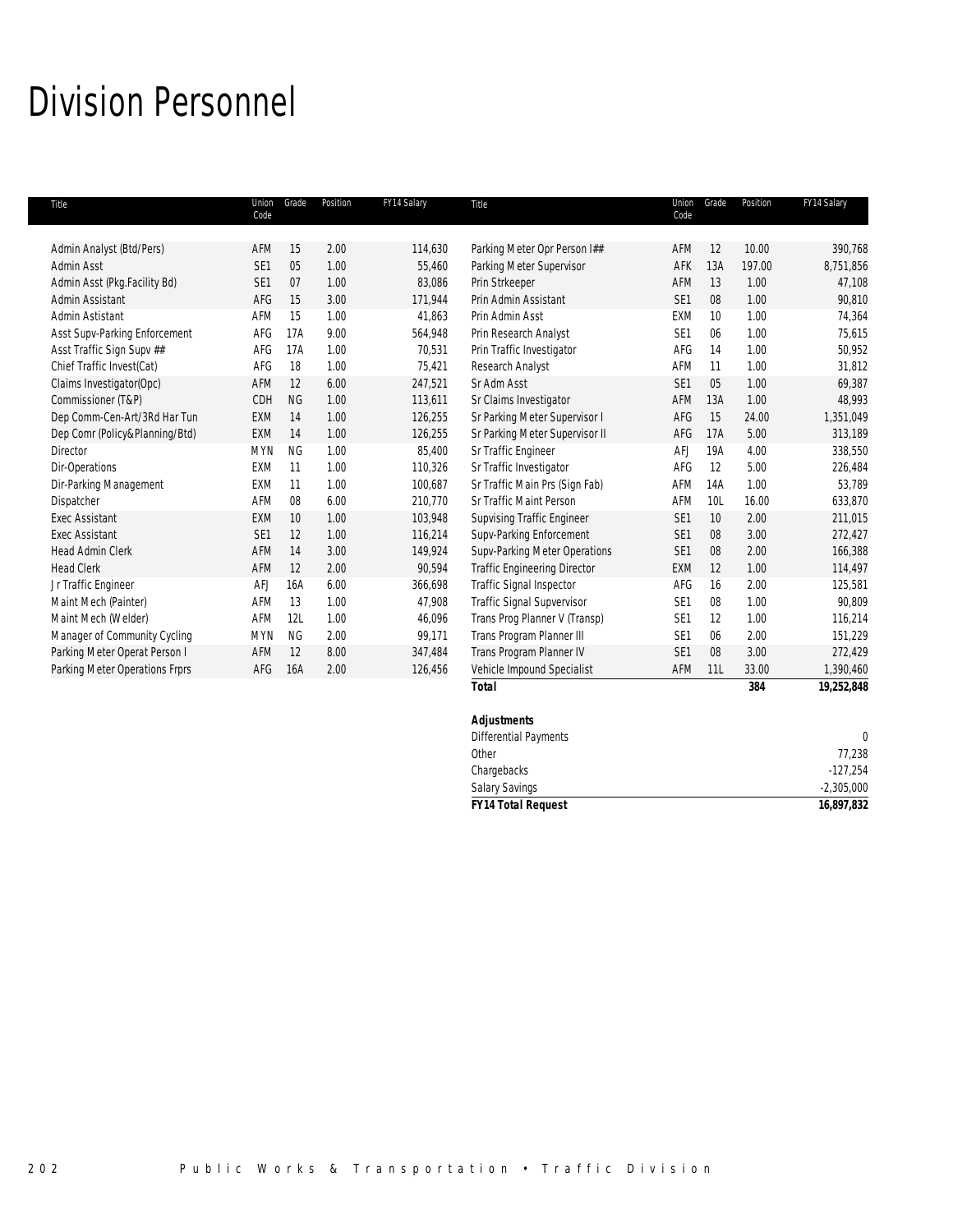# External Funds History

| <b>Personnel Services</b>       |                                                                                                                                                                                                                                                                                                            | FY11 Expenditure                                                                                                                                  | FY12 Expenditure                                                                                        | FY13 Appropriation                                                                                                          | FY14 Adopted                                                                                                                                               | Inc/Dec 13 vs 14                                                                                                                                       |
|---------------------------------|------------------------------------------------------------------------------------------------------------------------------------------------------------------------------------------------------------------------------------------------------------------------------------------------------------|---------------------------------------------------------------------------------------------------------------------------------------------------|---------------------------------------------------------------------------------------------------------|-----------------------------------------------------------------------------------------------------------------------------|------------------------------------------------------------------------------------------------------------------------------------------------------------|--------------------------------------------------------------------------------------------------------------------------------------------------------|
|                                 | 51000 Permanent Employees<br>51100 Emergency Employees<br>51200 Overtime<br>51300 Part Time Employees<br>51400 Health Insurance<br>51500 Pension & Annunity<br>51600 Unemployment Compensation<br>51700 Workers' Compensation<br>51800 Indirect Costs<br>51900 Medicare<br><b>Total Personnel Services</b> | 268,745<br>$\boldsymbol{0}$<br>4,391<br>$\overline{0}$<br>56,901<br>22,540<br>$\mathbf 0$<br>$\boldsymbol{0}$<br>$\mathbf{0}$<br>2,408<br>354,985 | 236,317<br>8,731<br>10,744<br>0<br>42,009<br>23,327<br>0<br>$\mathbf{0}$<br>277,081<br>2,215<br>600,424 | 266,237<br>68,848<br>2,000<br>$\mathbf{0}$<br>74,000<br>25,000<br>$\mathbf 0$<br>$\mathbf{0}$<br>20,000<br>4,000<br>460,085 | 262,946<br>22,474<br>$\mathbf 0$<br>$\mathbf{0}$<br>$\mathbf{0}$<br>$\mathbf 0$<br>$\mathbf{0}$<br>$\mathbf{0}$<br>$\mathbf{0}$<br>$\mathbf{0}$<br>285,420 | $-3,291$<br>$-46,374$<br>$-2,000$<br>$\overline{0}$<br>$-74,000$<br>$-25,000$<br>$\mathbf{0}$<br>$\overline{0}$<br>$-20,000$<br>$-4,000$<br>$-174,665$ |
| <b>Contractual Services</b>     |                                                                                                                                                                                                                                                                                                            | FY11 Expenditure                                                                                                                                  | FY12 Expenditure                                                                                        | FY13 Appropriation                                                                                                          | FY14 Adopted                                                                                                                                               | Inc/Dec 13 vs 14                                                                                                                                       |
|                                 | 52100 Communications<br>52200 Utilities<br>52400 Snow Removal<br>52500 Garbage/Waste Removal<br>52600 Repairs Buildings & Structures<br>52700 Repairs & Service of Equipment<br>52800 Transportation of Persons<br>52900 Contracted Services<br><b>Total Contractual Services</b>                          | $\boldsymbol{0}$<br>6,086<br>146,507<br>$\boldsymbol{0}$<br>94,793<br>$\mathbf 0$<br>999<br>1,066,813<br>1,315,198                                | $\mathbf 0$<br>5,730<br>31,532<br>0<br>79,293<br>1,269<br>527<br>4,268,763<br>4,387,114                 | $\boldsymbol{0}$<br>5,000<br>100,000<br>$\mathbf 0$<br>50,000<br>0<br>$\mathbf{0}$<br>1,850,000<br>2,005,000                | $\boldsymbol{0}$<br>5,000<br>100,000<br>$\boldsymbol{0}$<br>50,000<br>$\mathbf 0$<br>$\overline{0}$<br>2,497,211<br>2,652,211                              | $\mathbf 0$<br>$\mathbf 0$<br>$\overline{0}$<br>$\overline{0}$<br>$\mathbf 0$<br>$\overline{0}$<br>$\overline{0}$<br>647,211<br>647,211                |
| <b>Supplies &amp; Materials</b> |                                                                                                                                                                                                                                                                                                            | FY11 Expenditure                                                                                                                                  | FY12 Expenditure                                                                                        | FY13 Appropriation                                                                                                          | FY14 Adopted                                                                                                                                               | Inc/Dec 13 vs 14                                                                                                                                       |
|                                 | 53000 Auto Energy Supplies<br>53200 Food Supplies<br>53400 Custodial Supplies<br>53500 Med, Dental, & Hosp Supply<br>53600 Office Supplies and Materials<br>53700 Clothing Allowance<br>53800 Educational Supplies & Mat<br>53900 Misc Supplies & Materials<br><b>Total Supplies &amp; Materials</b>       | $\boldsymbol{0}$<br>$\boldsymbol{0}$<br>$\overline{0}$<br>$\boldsymbol{0}$<br>39<br>222<br>$\mathbf 0$<br>2,199<br>2,460                          | $\boldsymbol{0}$<br>0<br>$\mathbf 0$<br>$\mathbf{0}$<br>446<br>$-389$<br>$\mathbf 0$<br>1,362<br>1,419  | $\boldsymbol{0}$<br>$\mathbf{0}$<br>$\mathbf{0}$<br>$\mathbf{0}$<br>2,500<br>$\mathbf{0}$<br>$\mathbf{0}$<br>1,500<br>4,000 | $\boldsymbol{0}$<br>$\mathbf 0$<br>$\overline{0}$<br>$\mathbf 0$<br>500<br>$\mathbf 0$<br>$\mathbf{0}$<br>1,500<br>2,000                                   | $\mathbf{0}$<br>$\mathbf 0$<br>$\overline{0}$<br>$\Omega$<br>$-2,000$<br>$\mathbf{0}$<br>$\mathbf{0}$<br>$\overline{0}$<br>$-2,000$                    |
| <b>Current Chgs &amp; Oblig</b> |                                                                                                                                                                                                                                                                                                            | FY11 Expenditure                                                                                                                                  | FY12 Expenditure                                                                                        | FY13 Appropriation                                                                                                          | FY14 Adopted                                                                                                                                               | Inc/Dec 13 vs 14                                                                                                                                       |
|                                 | 54300 Workers' Comp Medical<br>54400 Legal Liabilities<br>54600 Current Charges H&I<br>54700 Indemnification<br>54900 Other Current Charges<br>Total Current Chgs & Oblig                                                                                                                                  | $\boldsymbol{0}$<br>$\boldsymbol{0}$<br>$\overline{0}$<br>$\boldsymbol{0}$<br>24<br>24                                                            | $\boldsymbol{0}$<br>$\mathbf 0$<br>$\mathbf 0$<br>$\mathbf 0$<br>16<br>16                               | $\boldsymbol{0}$<br>$\mathbf{0}$<br>$\mathbf{0}$<br>$\boldsymbol{0}$<br>100<br>100                                          | $\boldsymbol{0}$<br>$\mathbf 0$<br>$\mathbf{0}$<br>$\mathbf 0$<br>$\mathbf 0$<br>$\mathbf{0}$                                                              | $\mathbf 0$<br>$\mathbf{0}$<br>$\mathbf{0}$<br>$\overline{0}$<br>$-100$<br>$-100$                                                                      |
| Equipment                       |                                                                                                                                                                                                                                                                                                            | FY11 Expenditure                                                                                                                                  | FY12 Expenditure                                                                                        | FY13 Appropriation                                                                                                          | FY14 Adopted                                                                                                                                               | Inc/Dec 13 vs 14                                                                                                                                       |
|                                 | 55000 Automotive Equipment<br>55400 Lease/Purchase<br>55600 Office Furniture & Equipment<br>55900 Misc Equipment<br><b>Total Equipment</b>                                                                                                                                                                 | $\boldsymbol{0}$<br>$\boldsymbol{0}$<br>$\boldsymbol{0}$<br>6,325<br>6,325                                                                        | 0<br>$\mathbf 0$<br>$\mathbf 0$<br>5,403<br>5,403                                                       | $\boldsymbol{0}$<br>$\boldsymbol{0}$<br>0<br>1,000<br>1,000                                                                 | $\boldsymbol{0}$<br>$\boldsymbol{0}$<br>$\mathbf 0$<br>$\boldsymbol{0}$<br>0                                                                               | 0<br>$\mathbf 0$<br>$\mathbf 0$<br>$-1,000$<br>$-1,000$                                                                                                |
| Other                           |                                                                                                                                                                                                                                                                                                            | FY11 Expenditure                                                                                                                                  | FY12 Expenditure                                                                                        | FY13 Appropriation                                                                                                          | FY14 Adopted                                                                                                                                               | Inc/Dec 13 vs 14                                                                                                                                       |
|                                 | 56200 Special Appropriation<br>57200 Structures & Improvements<br>58000 Land & Non-Structure<br><b>Total Other</b>                                                                                                                                                                                         | $\boldsymbol{0}$<br>$\boldsymbol{0}$<br>$\boldsymbol{0}$<br>$\pmb{0}$                                                                             | $\boldsymbol{0}$<br>$\mathbf 0$<br>0<br>0                                                               | $\boldsymbol{0}$<br>$\boldsymbol{0}$<br>$\boldsymbol{0}$<br>$\bf{0}$                                                        | $\boldsymbol{0}$<br>$\mathbf 0$<br>$\mathbf 0$<br>$\mathbf 0$                                                                                              | 0<br>0<br>$\mathbf 0$<br>$\mathbf{0}$                                                                                                                  |
|                                 | <b>Grand Total</b>                                                                                                                                                                                                                                                                                         | 1,678,992                                                                                                                                         | 4,994,376                                                                                               | 2,470,185                                                                                                                   | 2,939,631                                                                                                                                                  | 469,446                                                                                                                                                |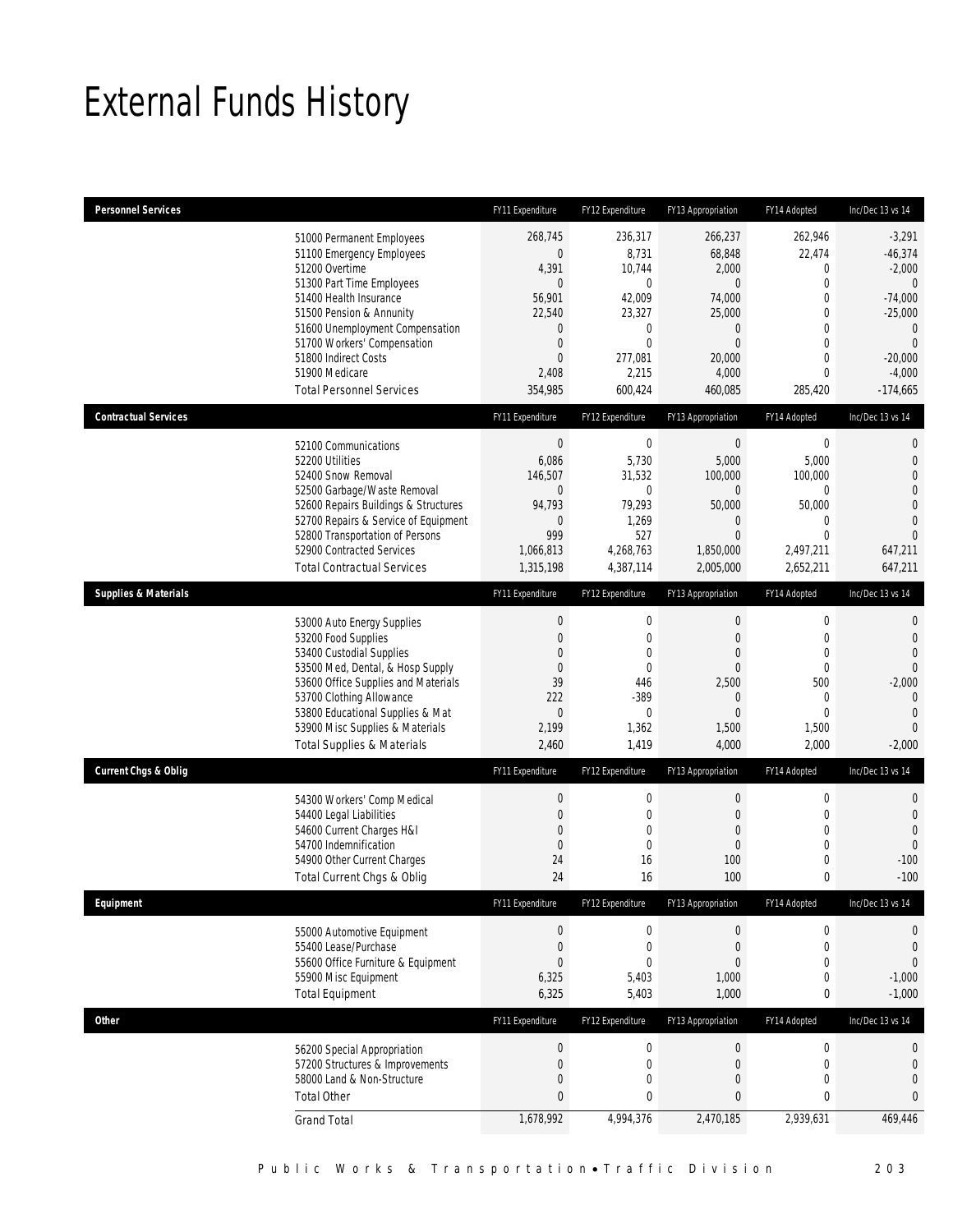# External Funds Personnel

| Title               | Union<br>Code | Position<br>Grade | FY14 Salary | Title                                    | Union<br>Code | Grade     | Position     | FY14 Salary      |
|---------------------|---------------|-------------------|-------------|------------------------------------------|---------------|-----------|--------------|------------------|
| Jr Traffic Engineer | <b>AFJ</b>    | 2.00<br>16A       | 96,064      | Sr Radio Com Tech<br>Sr Traffic Engineer | AFG<br>AFJ    | 19<br>19A | 1.00<br>1.00 | 82,043<br>84,839 |
|                     |               |                   |             | <b>Total</b>                             |               |           | 4            | 262,946          |
|                     |               |                   |             | <b>Adjustments</b>                       |               |           |              |                  |
|                     |               |                   |             | <b>Differential Payments</b>             |               |           |              | $\mathbf 0$      |
|                     |               |                   |             | Other                                    |               |           |              | $\mathbf 0$      |
|                     |               |                   |             | Chargebacks                              |               |           |              | $\overline{0}$   |
|                     |               |                   |             | <b>Salary Savings</b>                    |               |           |              | $\mathbf{0}$     |
|                     |               |                   |             | <b>FY14 Total Request</b>                |               |           |              | 262,946          |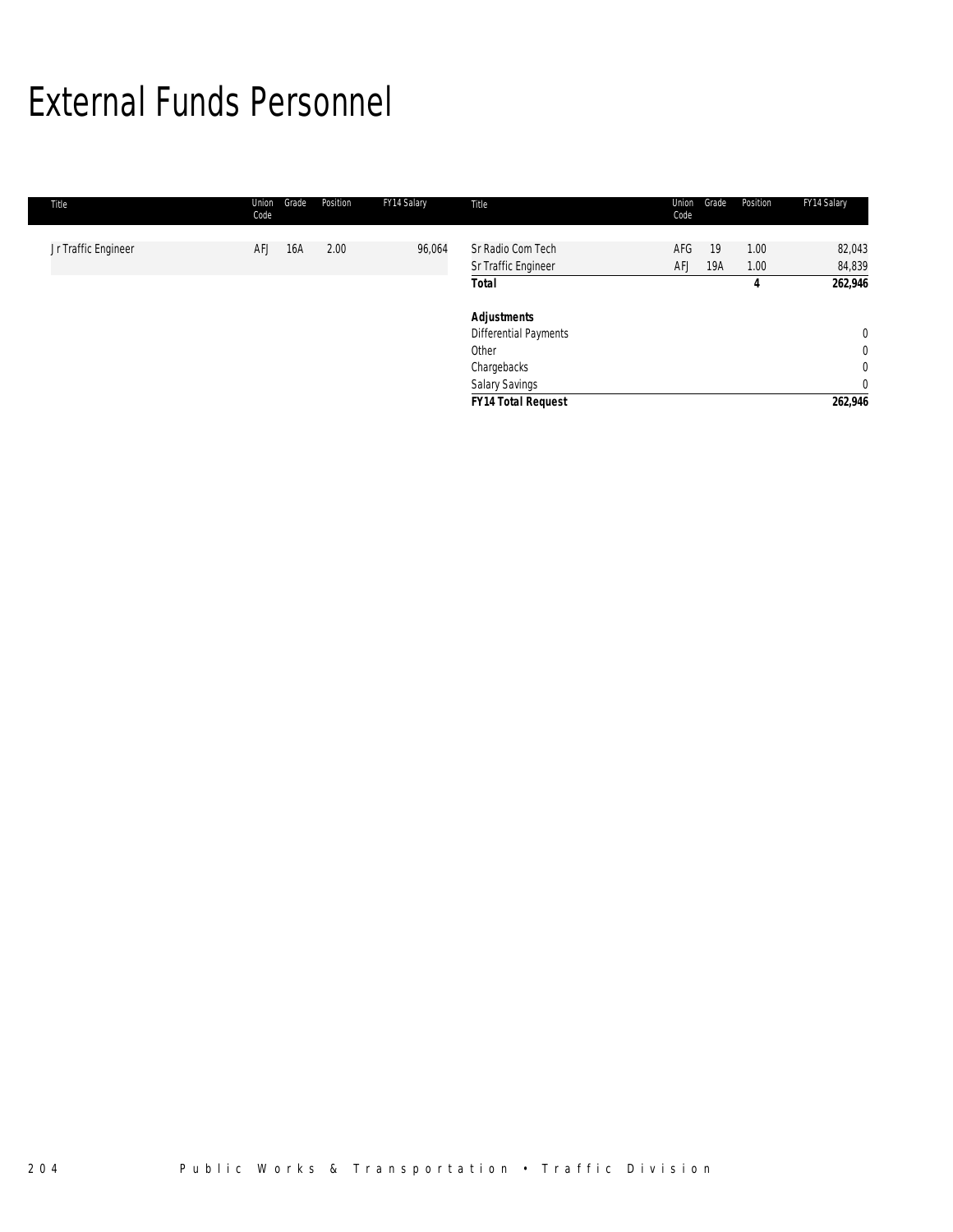# Program 1. Traffic Commissioner's Office

### *Thomas Tinlin, Commissioner Organization: 251100*

### *Program Description*

The Commissioner's Office is responsible for establishing and managing a wide variety of programs to enhance transportation throughout Boston. The office advocates for alternative financing for the administration of transportation programs including federal and state grants as well as public/private partnerships.

### *Program Strategies*

• To increase safe cycling for all Boston residents and visitors.

| <b>Performance Measures</b> |                                                                  | Actual '11           | Actual '12           | Projected '13      | Target '14           |
|-----------------------------|------------------------------------------------------------------|----------------------|----------------------|--------------------|----------------------|
|                             | # of Hubway trips<br># of youth trained in Youth Cycling Program |                      |                      | 646,548<br>4,456   | 720,000<br>4,000     |
| <b>Operating Budget</b>     |                                                                  | Actual '11           | Actual '12           | Approp '13         | <b>Budget '14</b>    |
|                             | Personnel Services<br>Non Personnel                              | 1,513,628<br>303,912 | 1.437.599<br>992.873 | 917.781<br>559,458 | 1,271,031<br>555,091 |
|                             | <b>Total</b>                                                     | 1,817,540            | 2,430,472            | 1,477,239          | 1,826,122            |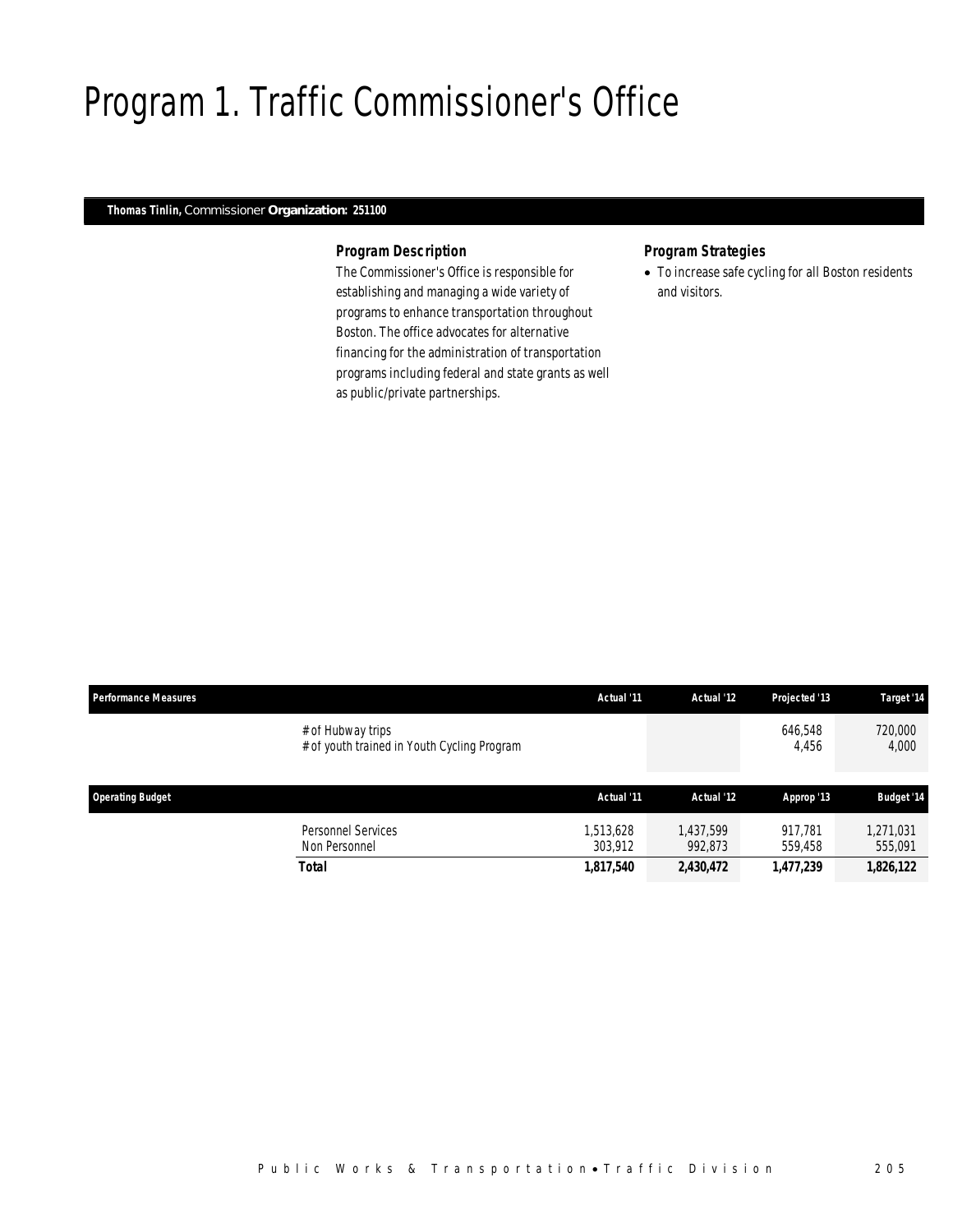# Program 2. Traffic Management & Engineering

### *John DeBenedictis, Manager Organization: 251200*

### *Program Description*

The Traffic Management and Engineering Program manages Boston's transportation network to provide safe, efficient travel throughout the City. This is accomplished through maintenance of traffic signal timings using the City's computerized traffic signal system; design and review of new/upgraded traffic signal installations; review of proposed roadway and transit projects, review and approval of private development plans; licensing of on-street construction; permitting of special events; review and modification of existing parking rules and regulations; and working with neighborhood groups to improve traffic and pedestrian safety on residential streets.

### *Program Strategies*

- To improve the flow of vehicles and pedestrians on arterial streets by making traffic signal timing adjustments to our computerized signal system.
- To improve vehicle, pedestrian and school zone safety on neighborhood streets.

| <b>Performance Measures</b>                                                                                                                                                                                                                                                              | Actual '11               | Actual '12                | Projected '13              | Target '14                 |
|------------------------------------------------------------------------------------------------------------------------------------------------------------------------------------------------------------------------------------------------------------------------------------------|--------------------------|---------------------------|----------------------------|----------------------------|
| # of on-site traffic signal inspections<br># of traffic monitoring cameras operational<br>% of development project impact reports,<br>construction management plans and site plans<br>reviewed on time<br>% of engineering service requests completed<br>and responded to within 45 days | .404<br>73<br>94%<br>83% | 1.579<br>94<br>95%<br>84% | 1.694<br>142<br>91%<br>86% | 1.600<br>135<br>95%<br>87% |
| % of traffic signals on-line                                                                                                                                                                                                                                                             | 88%                      | 90%                       | 89%                        | 87%                        |
| <b>Operating Budget</b>                                                                                                                                                                                                                                                                  | Actual '11               | Actual '12                | Approp '13                 | <b>Budget '14</b>          |
| Personnel Services<br>Non Personnel                                                                                                                                                                                                                                                      | 1,313,027<br>879.139     | 1.413.791<br>166.716      | 1.358.326<br>253,968       | .389.557<br>277,412        |
| <b>Total</b>                                                                                                                                                                                                                                                                             | 2,192,166                | 1,580,507                 | 1,612,294                  | 1,666,969                  |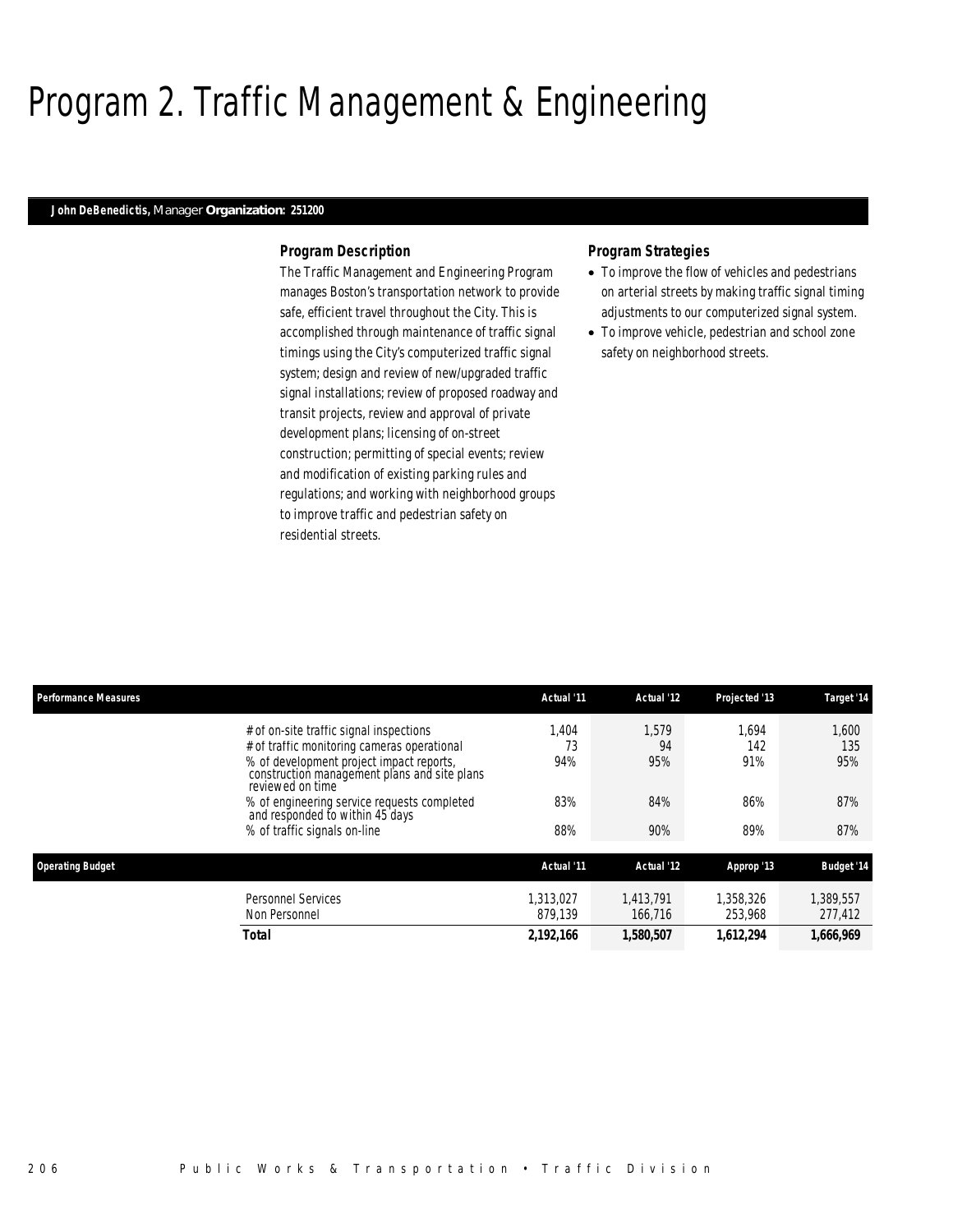# Program 3. Policy & Planning

### *Vineet Gupta, Manager Organization: 251300*

### *Program Description*

The Policy and Planning Division provides planning services leading to more effective engineering, construction and management of the city's transportation networks and initiates new projects to support the department's mission. Through extensive community process and coordination with city and state agencies, the division encourages the use of alternative modes, enhances pedestrian safety, addresses neighborhood traffic and parking concerns, reviews new development projects and proposes long-term strategies.

### *Program Strategies*

- To conduct transportation action plans and design projects for neighborhoods and corridors to improve traffic flow and pedestrian safety.
- To review new development projects leading to Transportation Access Plan Agreements (TAPAs) to manage impacts on transportation infrastructure and neighborhood quality of life.
- To serve as the City's liaison and coordinate/manage projects with the MBTA and other state agencies.

| <b>Performance Measures</b> |                                                                                                                                                                                                                   | Actual '11                | Actual '12                      | Projected '13        | Target '14                                |
|-----------------------------|-------------------------------------------------------------------------------------------------------------------------------------------------------------------------------------------------------------------|---------------------------|---------------------------------|----------------------|-------------------------------------------|
|                             | Environmental documents reviewed<br>Project designs managed<br>Public transportation coordination meetings<br>Regional transportation projects<br>Scopes prepared<br>Transportation Access Plan Agreements signed | 30<br>51<br>O<br>24<br>20 | 32<br>8<br>53<br>11<br>26<br>18 | 31<br>58<br>30<br>19 | 30<br>8<br>50<br><sub>0</sub><br>25<br>12 |
| <b>Operating Budget</b>     |                                                                                                                                                                                                                   | Actual '11                | Actual '12                      | Approp '13           | <b>Budget '14</b>                         |
|                             | <b>Personnel Services</b><br>Non Personnel                                                                                                                                                                        | 507.234                   | 525,432                         | 543.595              | 559,446                                   |
|                             | Total                                                                                                                                                                                                             | 507,234                   | 525,432                         | 543.595              | 559,446                                   |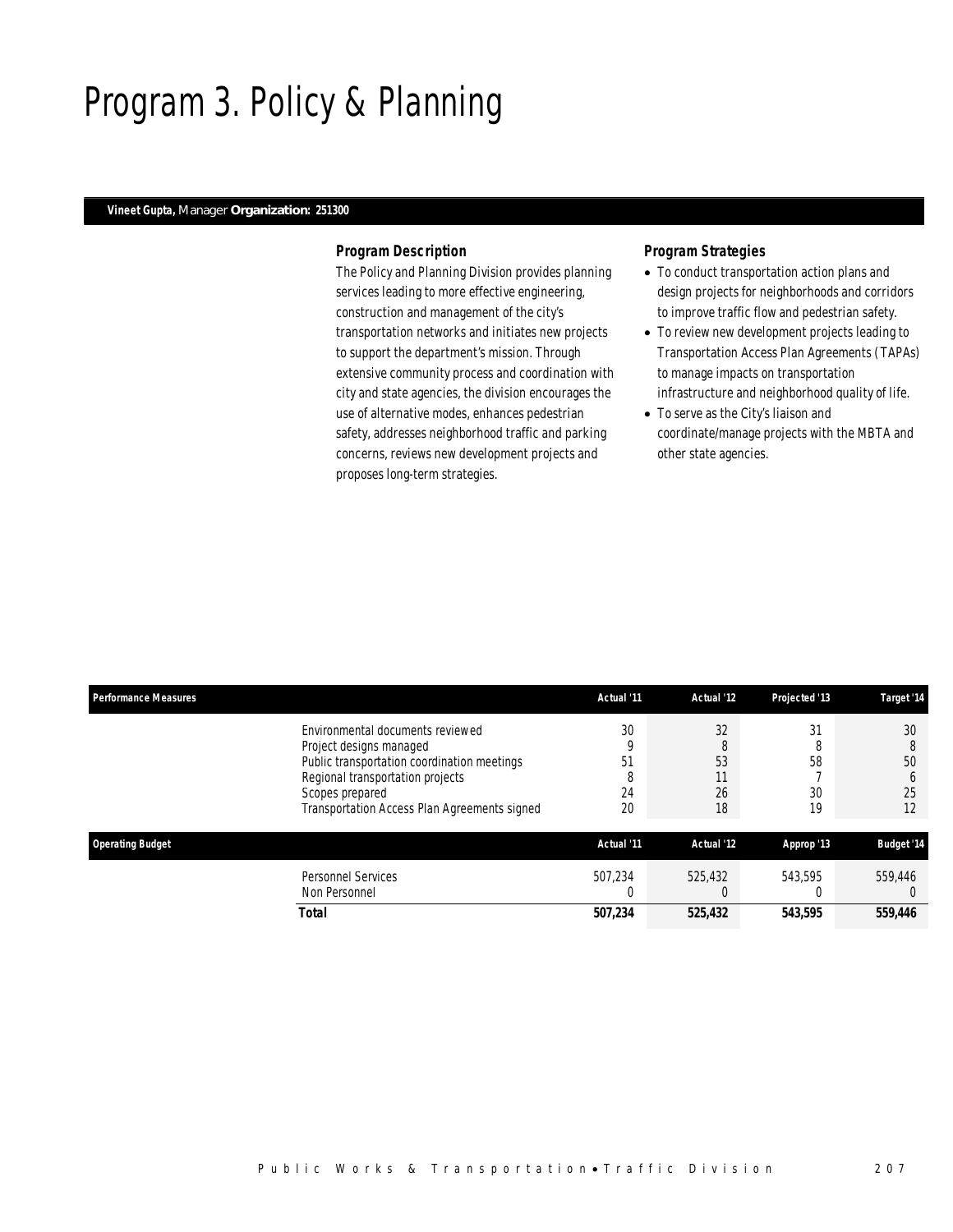# Program 4. Enforcement

### *Gregory Rooney, Manager Organization: 251400*

### *Program Description*

The Enforcement Program enhances public safety, improves traffic flow, and promotes parking opportunities and curbside access by encouraging compliance with the City's rules and regulations through issuance of citations and towing of illegally parked vehicles.

## *Program Strategies*

• To improve vehicle flow and public safety within the City by ensuring compliance with parking, meter, residential parking, and street cleaning regulations.

| <b>Performance Measures</b> |                                                                                            | Actual '11              | Actual '12              | Projected '13           | Target '14              |
|-----------------------------|--------------------------------------------------------------------------------------------|-------------------------|-------------------------|-------------------------|-------------------------|
|                             | CRM # of abandoned vehicle requests received<br>CRM % of abandoned vehicle requests        | 2.472<br>98             | 1.978<br>99             | 1.552<br>99             | 1.440<br>98             |
|                             | completed under SLA<br>CRM Average time to complete an abandoned<br>vehicle request (Days) | 11                      | 9                       | 12                      | 11                      |
|                             | Tickets issued by Enforcement Unit<br>Total abandoned vehicle tows                         | .342.610<br>654         | 1,353,210<br>536        | 1.232.298<br>420        | 1,400,000<br>430        |
|                             | Total tows                                                                                 | 12,854                  | 13,655                  | 11.841                  | 14,730                  |
| <b>Operating Budget</b>     |                                                                                            | Actual '11              | Actual '12              | Approp '13              | <b>Budget '14</b>       |
|                             | Personnel Services<br>Non Personnel                                                        | 10.576.657<br>2.047.945 | 10.567.994<br>1.631.995 | 11.762.182<br>1.273.981 | 11,729,512<br>1,494,427 |
|                             | <b>Total</b>                                                                               | 12,624,602              | 12,199,989              | 13,036,163              | 13,223,939              |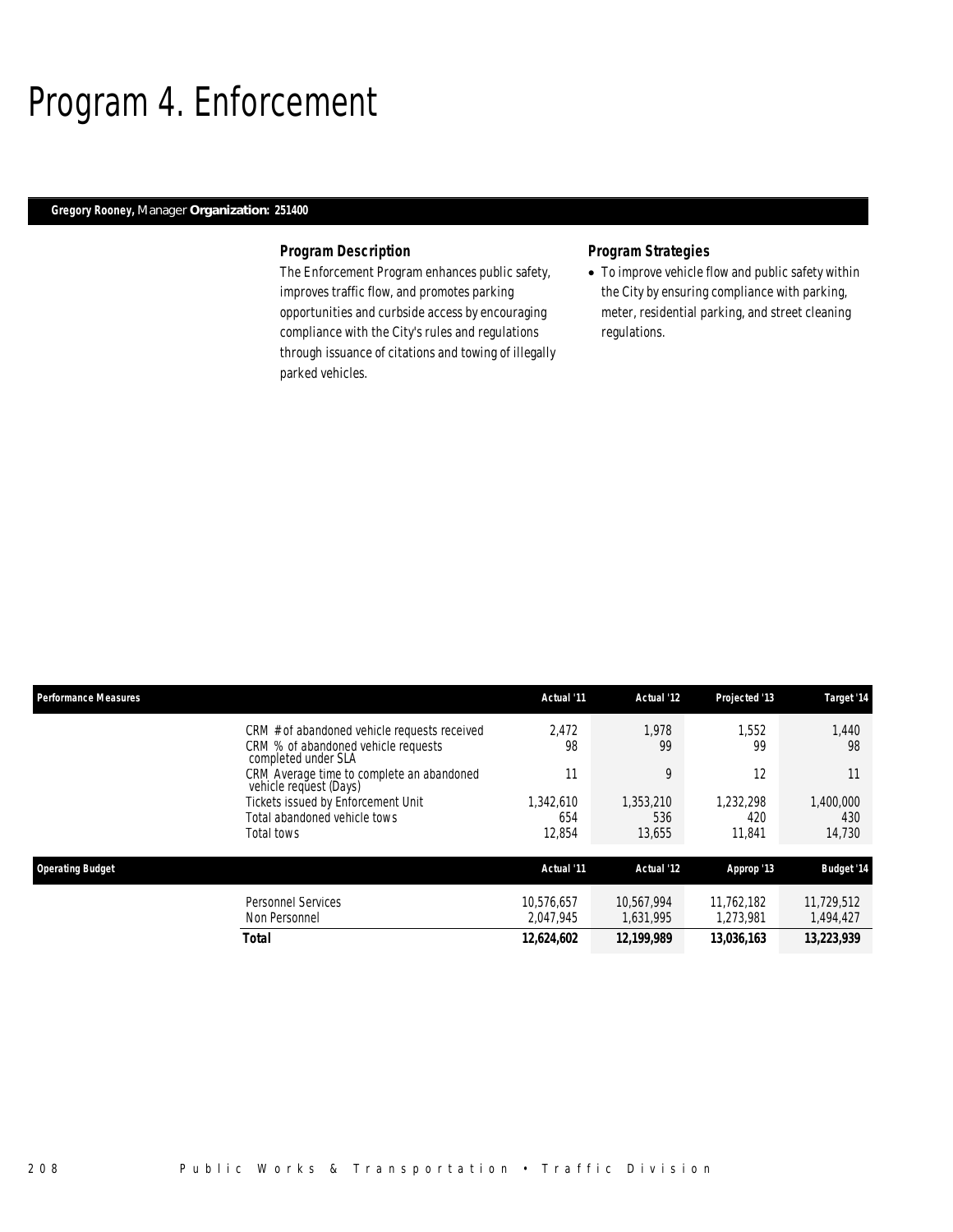## Program 5. Operations

## *Paul McColgan, Manager Organization: 251500*

### *Program Description*

The Operations Program promotes public safety through the maintenance of and regulatory signage on City roadways, and coordination of special events effecting traffic and parking in the City. Operations also supports economic development in the City by encouraging efficient use of short-term on-street parking through the maintenance of parking meters.

## *Program Strategies*

• To efficiently maintain traffic signs and parking meters throughout the city.

| <b>Performance Measures</b> |                                                                                           | Actual '11 | Actual '12 | Projected '13 | Target '14        |
|-----------------------------|-------------------------------------------------------------------------------------------|------------|------------|---------------|-------------------|
|                             | % of multi-space meters in operation                                                      | 98%        | 98%        | 99%           | 99%               |
|                             | % of single-space meters in operation                                                     | 97%        | 99%        | 99%           | 99%               |
|                             | CRM # of missing sign requests received                                                   | 587<br>79  | 635<br>124 | 679<br>99     | 800<br>100        |
|                             | CRM # of parking meter repair requests received<br>CRM # of sign repair requests received | 693        | 1,546      | 1,834         | 2,000             |
|                             | CRM % of missing sign requests completed<br>under SLA                                     | 55         | 62         | 62            | 65                |
|                             | CRM % of parking meter repair requests<br>completed under SLA                             | 93         | 100        | 83            | 95                |
|                             | CRM % of sign repair requests completed under<br><b>SLA</b>                               | 78         | 75         | 77            | 75                |
|                             | CRM Average time to complete a missing sign<br>request (Days)                             | 14         | 12         | 14            | 11                |
|                             | CRM Average time to complete a parking meter<br>repair request (Days)                     | 7          | 7          | 12            |                   |
|                             | CRM Average time to complete a sign repair<br>request (Days)                              | 13         | 12         | 11            | 10                |
|                             | Field Sheet work orders issued                                                            | 6,112      | 7,416      | 8,477         | 8,500             |
|                             | Signs installed                                                                           | 35,738     | 29,931     | 28,241        | 30,000            |
| <b>Operating Budget</b>     |                                                                                           | Actual '11 | Actual '12 | Approp '13    | <b>Budget '14</b> |
|                             | <b>Personnel Services</b>                                                                 | 2,510,444  | 2,496,954  | 2,667,096     | 2,705,508         |
|                             | Non Personnel                                                                             | 2,303,817  | 2,317,064  | 2,120,324     | 2,184,926         |
|                             | <b>Total</b>                                                                              | 4,814,261  | 4,814,018  | 4,787,420     | 4,890,434         |
|                             |                                                                                           |            |            |               |                   |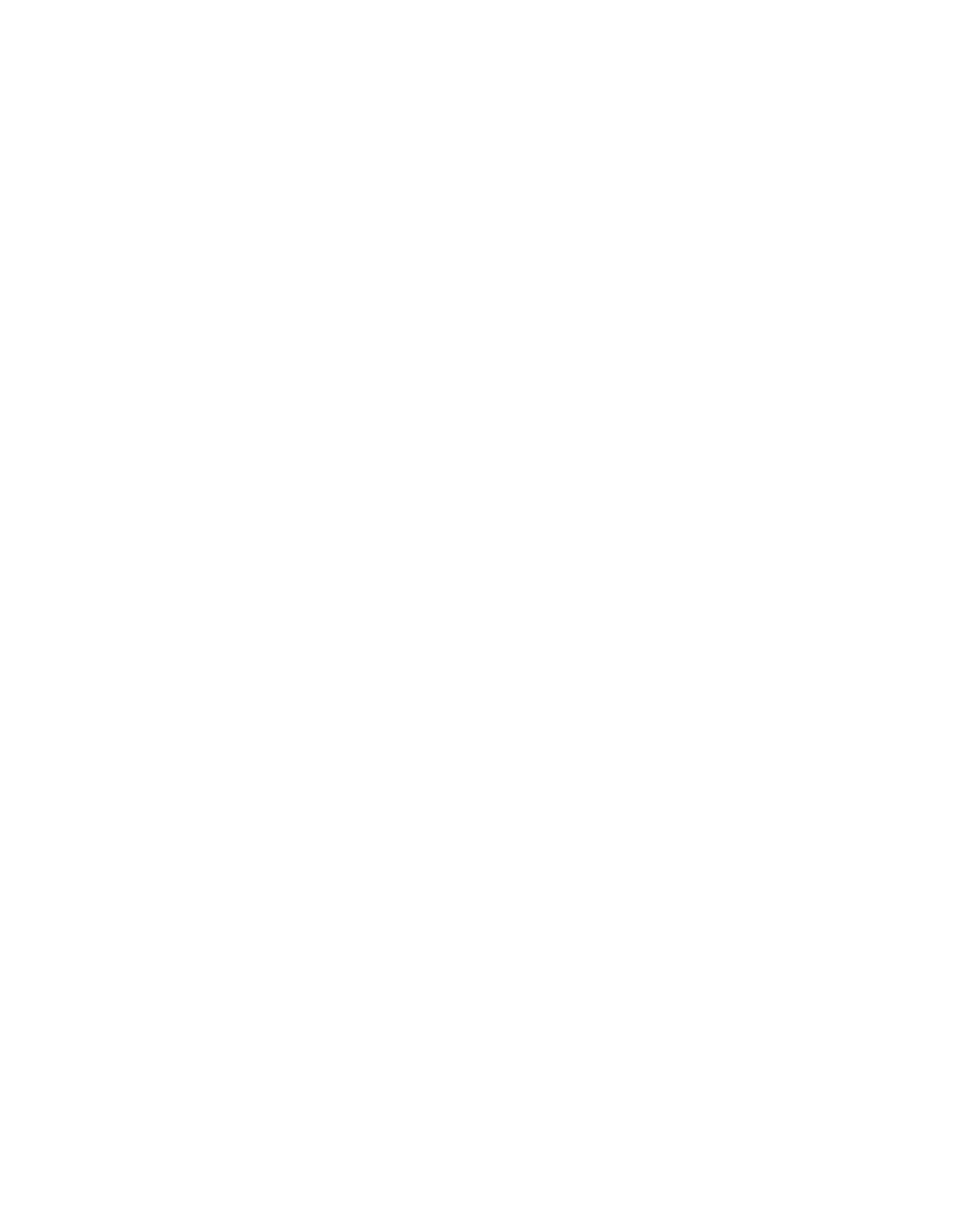# Parking Clerk Operating Budget

### *Gina Fiandaca, Assistant Parking Clerk Appropriation: 253*

## *Division Mission*

The Office of the Parking Clerk's primary mission is to respond effectively to public inquiries about parking tickets, resolve any disagreements through an adjudication process, and to deter illegal parking by successfully collecting parking violation fines. The Office is also responsible for adjudicating and collecting fines on abandoned vehicles and for administering resident parking permits.

### *FY14 Performance Strategies*

• To respond to customer inquiries in the most efficient and effective manner.

| <b>Operating Budget</b> | Program Name       | Total Actual '11 | Total Actual '12 | Total Approp '13 | <b>Total Budget '14</b> |
|-------------------------|--------------------|------------------|------------------|------------------|-------------------------|
|                         | Parking Clerk      | 7.913.948        | 8,076,937        | 8,537,975        | 8,574,764               |
|                         | <b>Total</b>       | 7,913,948        | 8,076,937        | 8,537,975        | 8,574,764               |
|                         |                    |                  |                  |                  |                         |
|                         |                    |                  |                  |                  |                         |
| <b>Operating Budget</b> |                    | Actual '11       | Actual '12       | Approp '13       | <b>Budget '14</b>       |
|                         | Personnel Services | 2.717.831        | 2.771.571        | 2.925.625        | 3,005,264               |
|                         | Non Personnel      | 5,196,117        | 5,305,366        | 5,612,350        | 5,569,500               |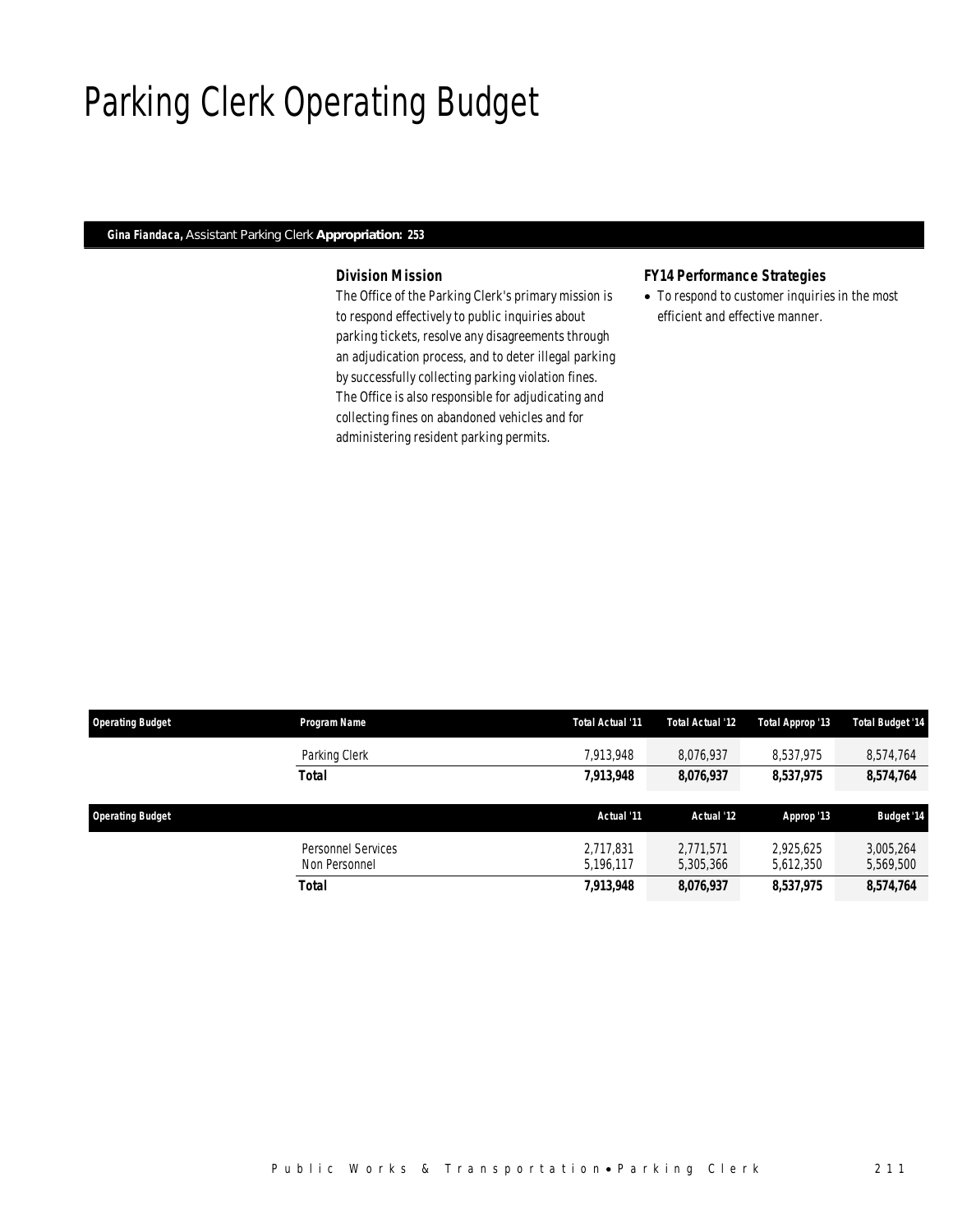# Parking Clerk Operating Budget



### *Description of Services*

The Office of the Parking Clerk oversees and operates a number of major components of the City's Parking Violation System (PVS). The PVS is a high volume, complex operation involving numerous computer-based systems that support all elements relating to parking tickets from design, procurement, and processing of tickets, through providing responses to public inquiries, adjudication, collection, and final disposition. Parking permits for neighborhood residents are issued by the Office of the Parking Clerk.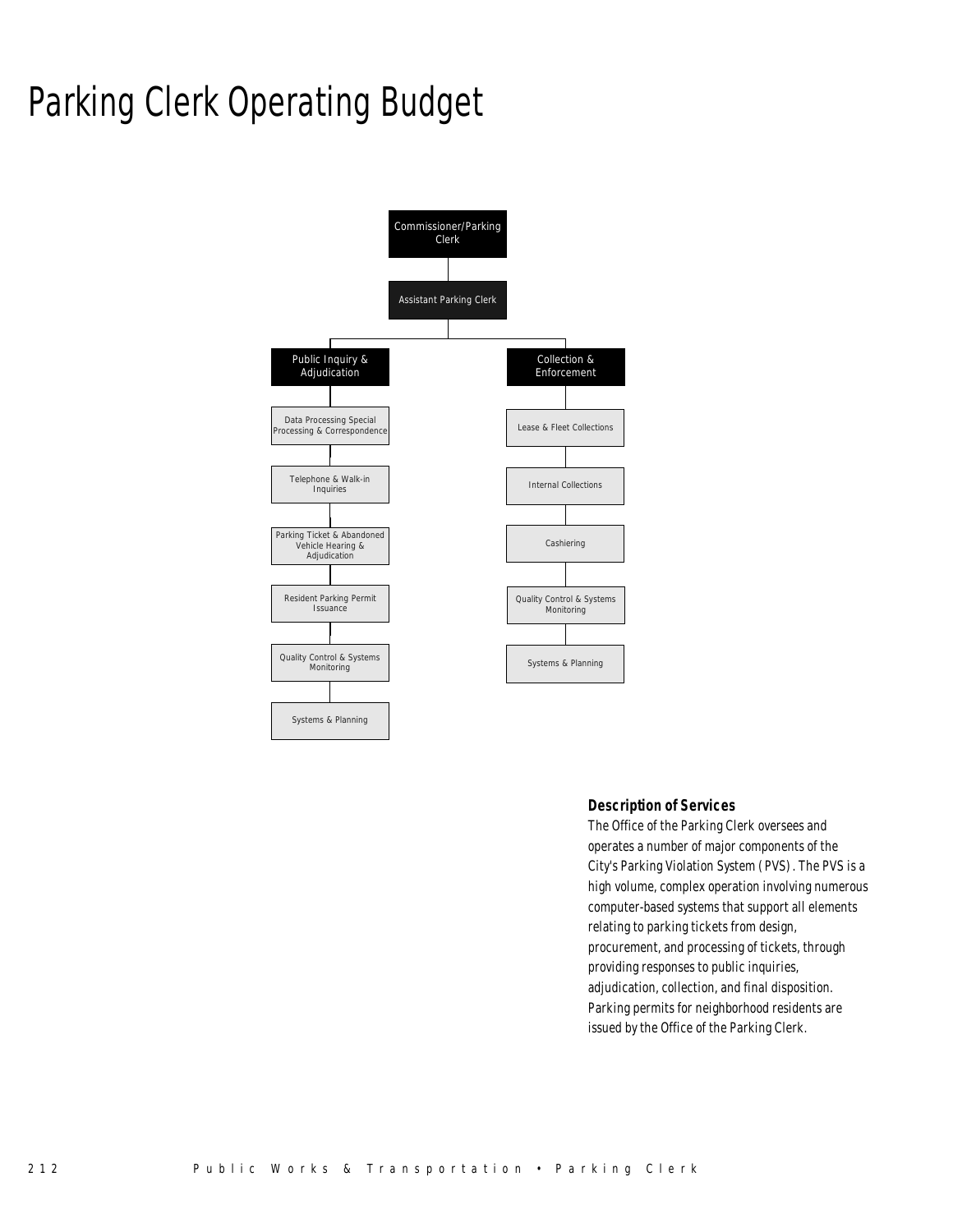# Division History

| <b>Personnel Services</b>       |                                                                                                                                                                                                                                                                                                      | FY11 Expenditure                                                                                                                  | FY12 Expenditure                                                                              | FY13 Appropriation                                                                                            | FY14 Adopted                                                                                                           | Inc/Dec 13 vs 14                                                                                                               |
|---------------------------------|------------------------------------------------------------------------------------------------------------------------------------------------------------------------------------------------------------------------------------------------------------------------------------------------------|-----------------------------------------------------------------------------------------------------------------------------------|-----------------------------------------------------------------------------------------------|---------------------------------------------------------------------------------------------------------------|------------------------------------------------------------------------------------------------------------------------|--------------------------------------------------------------------------------------------------------------------------------|
|                                 | 51000 Permanent Employees<br>51100 Emergency Employees<br>51200 Overtime<br>51600 Unemployment Compensation<br>51700 Workers' Compensation                                                                                                                                                           | 2,697,794<br>$\boldsymbol{0}$<br>12,447<br>7,590<br>$\overline{0}$                                                                | 2,751,202<br>$\overline{0}$<br>12,557<br>7,812<br>0                                           | 2,925,625<br>0<br>$\mathbf{0}$<br>0<br>0                                                                      | 2,993,264<br>$\mathbf{0}$<br>12,000<br>0<br>$\mathbf{0}$                                                               | 67,639<br>0<br>12,000<br>$\mathbf 0$<br>$\overline{0}$                                                                         |
|                                 | <b>Total Personnel Services</b>                                                                                                                                                                                                                                                                      | 2,717,831                                                                                                                         | 2,771,571                                                                                     | 2,925,625                                                                                                     | 3,005,264                                                                                                              | 79,639                                                                                                                         |
| <b>Contractual Services</b>     |                                                                                                                                                                                                                                                                                                      | FY11 Expenditure                                                                                                                  | FY12 Expenditure                                                                              | FY13 Appropriation                                                                                            | FY14 Adopted                                                                                                           | Inc/Dec 13 vs 14                                                                                                               |
|                                 | 52100 Communications<br>52200 Utilities<br>52400 Snow Removal<br>52500 Garbage/Waste Removal<br>52600 Repairs Buildings & Structures<br>52700 Repairs & Service of Equipment<br>52800 Transportation of Persons<br>52900 Contracted Services<br><b>Total Contractual Services</b>                    | 13,495<br>$\boldsymbol{0}$<br>$\overline{0}$<br>$\overline{0}$<br>$\mathbf{0}$<br>11,545<br>$\mathbf 0$<br>4,904,387<br>4,929,427 | 12,882<br>0<br>0<br>0<br>$\Omega$<br>11,581<br>$\mathbf 0$<br>5,012,618<br>5,037,081          | 41,100<br>$\boldsymbol{0}$<br>0<br>$\overline{0}$<br>0<br>6,000<br>$\mathbf 0$<br>5,288,950<br>5,336,050      | 20,000<br>$\mathbf{0}$<br>$\mathbf{0}$<br>$\mathbf{0}$<br>$\theta$<br>15,000<br>$\mathbf{0}$<br>5,255,500<br>5,290,500 | $-21,100$<br>$\overline{0}$<br>$\overline{0}$<br>$\mathbf{0}$<br>$\overline{0}$<br>9,000<br>$\theta$<br>$-33,450$<br>$-45,550$ |
| <b>Supplies &amp; Materials</b> |                                                                                                                                                                                                                                                                                                      | FY11 Expenditure                                                                                                                  | FY12 Expenditure                                                                              | FY13 Appropriation                                                                                            | FY14 Adopted                                                                                                           | Inc/Dec 13 vs 14                                                                                                               |
|                                 | 53000 Auto Energy Supplies<br>53200 Food Supplies<br>53400 Custodial Supplies<br>53500 Med, Dental, & Hosp Supply<br>53600 Office Supplies and Materials<br>53700 Clothing Allowance<br>53800 Educational Supplies & Mat<br>53900 Misc Supplies & Materials<br><b>Total Supplies &amp; Materials</b> | $\boldsymbol{0}$<br>$\boldsymbol{0}$<br>0<br>$\mathbf{0}$<br>258.850<br>$\mathbf 0$<br>$\boldsymbol{0}$<br>2,371<br>261,221       | 0<br>$\mathbf 0$<br>$\overline{0}$<br>0<br>243.902<br>0<br>$\overline{0}$<br>4,394<br>248,296 | $\boldsymbol{0}$<br>$\boldsymbol{0}$<br>0<br>$\mathbf{0}$<br>265.400<br>0<br>$\mathbf{0}$<br>6,500<br>271,900 | $\mathbf 0$<br>$\mathbf 0$<br>$\mathbf{0}$<br>$\mathbf{0}$<br>260,000<br>0<br>$\mathbf{0}$<br>4,000<br>264,000         | $\mathbf{0}$<br>$\mathbf{0}$<br>$\overline{0}$<br>$\Omega$<br>$-5,400$<br>$\theta$<br>$\overline{0}$<br>$-2,500$<br>$-7,900$   |
| <b>Current Chgs &amp; Oblig</b> |                                                                                                                                                                                                                                                                                                      | FY11 Expenditure                                                                                                                  | FY12 Expenditure                                                                              | FY13 Appropriation                                                                                            | FY14 Adopted                                                                                                           | Inc/Dec 13 vs 14                                                                                                               |
|                                 | 54300 Workers' Comp Medical<br>54400 Legal Liabilities<br>54500 Aid To Veterans<br>54600 Current Charges H&I<br>54700 Indemnification<br>54900 Other Current Charges<br>Total Current Chgs & Oblig                                                                                                   | $\boldsymbol{0}$<br>$\mathbf 0$<br>$\mathbf{0}$<br>$\overline{0}$<br>$\mathbf{0}$<br>2,462<br>2,462                               | $\mathbf 0$<br>0<br>$\overline{0}$<br>0<br>$\Omega$<br>2,123<br>2,123                         | $\boldsymbol{0}$<br>0<br>$\overline{0}$<br>$\overline{0}$<br>0<br>4,400<br>4,400                              | $\boldsymbol{0}$<br>$\mathbf{0}$<br>$\mathbf{0}$<br>$\mathbf{0}$<br>$\mathbf{0}$<br>3,500<br>3,500                     | $\mathbf{0}$<br>$\mathbf 0$<br>$\overline{0}$<br>$\mathbf{0}$<br>$\mathbf{0}$<br>$-900$<br>$-900$                              |
| Equipment                       |                                                                                                                                                                                                                                                                                                      | FY11 Expenditure                                                                                                                  | FY12 Expenditure                                                                              | FY13 Appropriation                                                                                            | FY14 Adopted                                                                                                           | Inc/Dec 13 vs 14                                                                                                               |
|                                 | 55000 Automotive Equipment<br>55400 Lease/Purchase<br>55600 Office Furniture & Equipment<br>55900 Misc Equipment<br><b>Total Equipment</b>                                                                                                                                                           | $\boldsymbol{0}$<br>1,497<br>1,510<br>$\overline{0}$<br>3,007                                                                     | 0<br>0<br>16,654<br>1,212<br>17,866                                                           | $\boldsymbol{0}$<br>$\mathbf 0$<br>$\boldsymbol{0}$<br>$\mathbf 0$<br>0                                       | $\mathbf 0$<br>$\mathbf 0$<br>10,000<br>1,500<br>11,500                                                                | $\mathbf 0$<br>$\mathbf 0$<br>10,000<br>1,500<br>11,500                                                                        |
| <b>Other</b>                    |                                                                                                                                                                                                                                                                                                      | FY11 Expenditure                                                                                                                  | FY12 Expenditure                                                                              | FY13 Appropriation                                                                                            | FY14 Adopted                                                                                                           | Inc/Dec 13 vs 14                                                                                                               |
|                                 | 56200 Special Appropriation<br>57200 Structures & Improvements<br>58000 Land & Non-Structure<br><b>Total Other</b>                                                                                                                                                                                   | $\boldsymbol{0}$<br>$\boldsymbol{0}$<br>$\boldsymbol{0}$<br>$\pmb{0}$                                                             | 0<br>0<br>0<br>0                                                                              | $\mathbf 0$<br>$\boldsymbol{0}$<br>$\mathbf 0$<br>0                                                           | $\boldsymbol{0}$<br>$\boldsymbol{0}$<br>$\mathbf 0$<br>$\bf{0}$                                                        | 0<br>$\mathbf 0$<br>$\mathbf 0$<br>0                                                                                           |
|                                 | <b>Grand Total</b>                                                                                                                                                                                                                                                                                   | 7,913,948                                                                                                                         | 8,076,937                                                                                     | 8,537,975                                                                                                     | 8,574,764                                                                                                              | 36,789                                                                                                                         |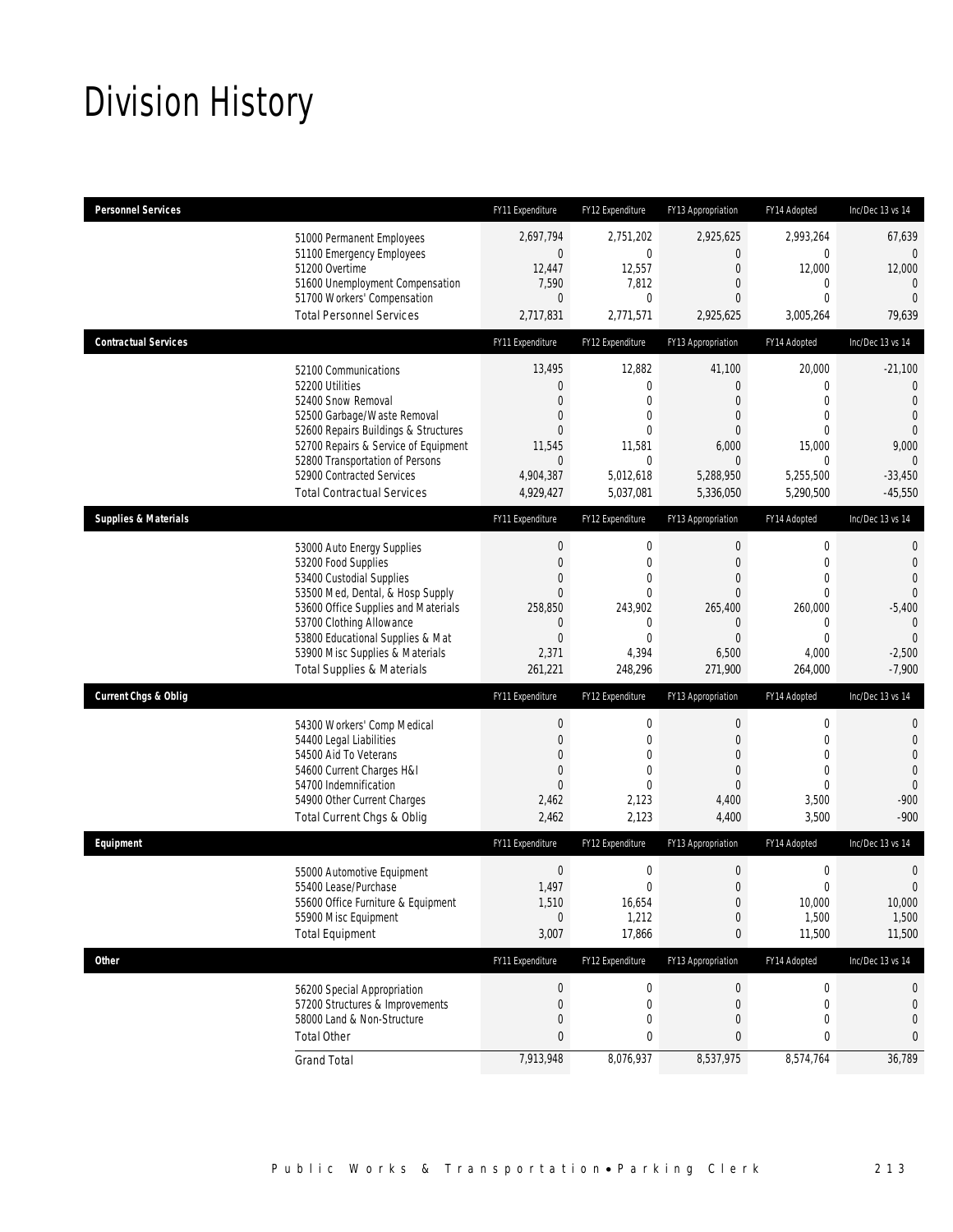# Division Personnel

| Title                       | Union<br>Code   | Grade | Position | FY14 Salary | Title                          | Union<br>Code   | Grade | Position | FY14 Salary |
|-----------------------------|-----------------|-------|----------|-------------|--------------------------------|-----------------|-------|----------|-------------|
|                             |                 |       |          |             |                                |                 |       |          |             |
| Asst Parking Clerk          | EXM             | 11    | 1.00     | 110,326     | Prin Admin Asst                | SE <sub>1</sub> | 09    | 2.00     | 195,068     |
| Chief Claims Investigator   | AFG             | 15A   | 11.00    | 655,670     | Prin Admin Asst Customer Svrtp | SE <sub>1</sub> | 10    | 1.00     | 105,508     |
| Chief Claims Investigator I | AFG             | 17A   | 3.00     | 190,395     | Prin Admin Asst (Plannin)      | SE <sub>1</sub> | 10    | 1.00     | 105,508     |
| Claims Investigator         | AFM             | 12    | 10.00    | 407,842     | Prin Data Proc Systems Analyst | SE <sub>1</sub> | 10    | 1.00     | 105,508     |
| Data Proc Coordinator       | SE <sub>1</sub> | 04    | 1.00     | 63,159      | Prin Research Analyst          | SE <sub>1</sub> | 06    | 1.00     | 75,615      |
| DP Sys Analyst              | SE <sub>1</sub> | 06    | 1.00     | 69,147      | Sr Claims Investigator         | AFG             | 13A   | 3.00     | 120,562     |
| <b>Head Cashier</b>         | AFM             | 15    | 1.00     | 57,315      | Sr Data Proc Sys Analyst       | SE <sub>1</sub> | 08    | 5.00     | 400,650     |
| Hearing Officer             | AFM             | 14    | 1.00     | 42,144      | Sr Data Proc System Analyst    | SE <sub>1</sub> | 09    | 1.00     | 97,534      |
|                             |                 |       |          |             | Teller                         | AFM             | 13    | 6.00     | 260,064     |
|                             |                 |       |          |             | <b>Total</b>                   |                 |       | 50       | 3,062,014   |
|                             |                 |       |          |             | <b>Adjustments</b>             |                 |       |          |             |
|                             |                 |       |          |             | <b>Differential Payments</b>   |                 |       |          | $\theta$    |
|                             |                 |       |          |             | Other                          |                 |       |          | 31,250      |
|                             |                 |       |          |             | Chargebacks                    |                 |       |          |             |

Salary Savings -100,000 *FY14 Total Request 2,993,264*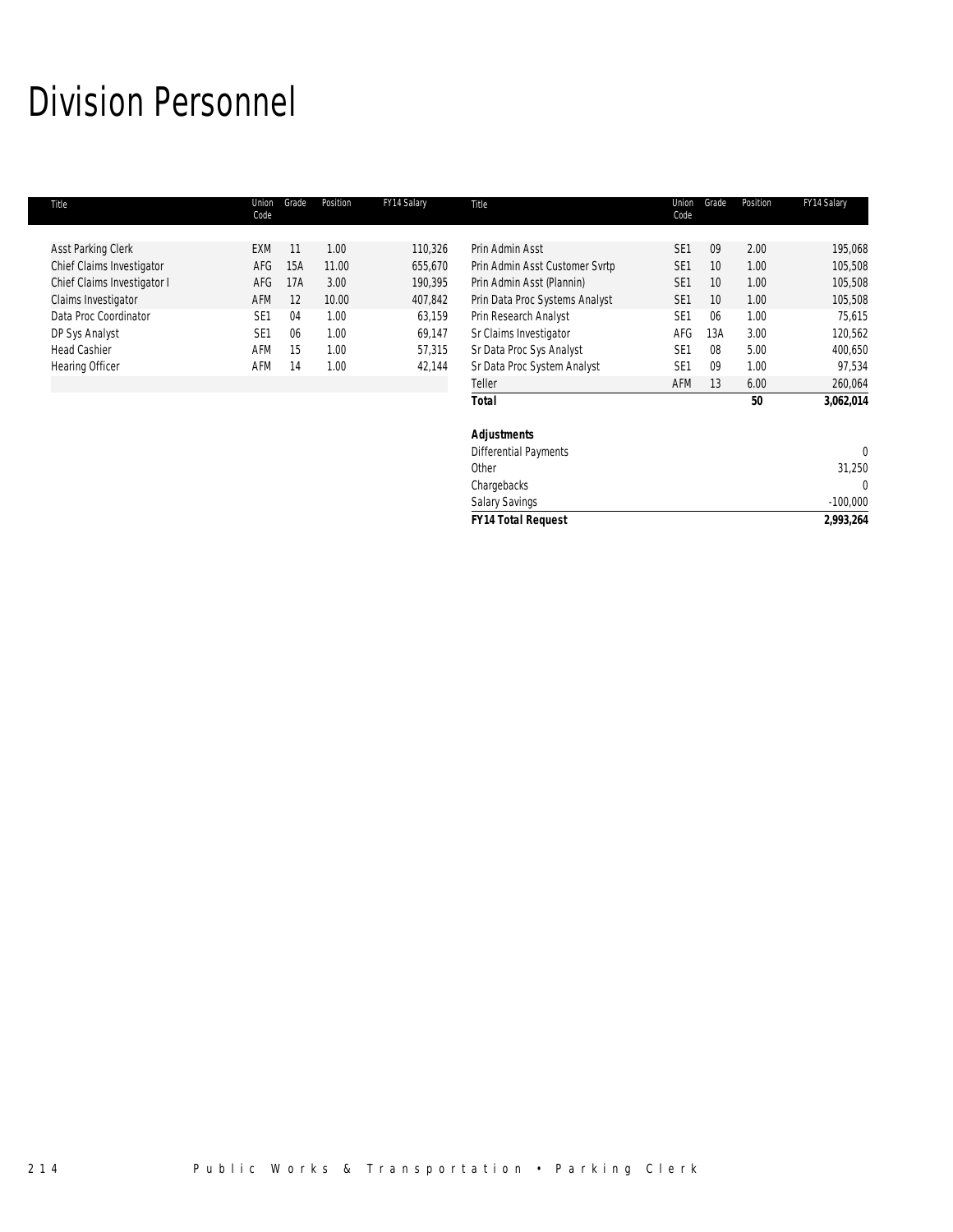# Program 1. Parking Clerk

## *Gina Fiandaca, Manager Organization: 253100*

### *Program Description*

The Office of the Parking Clerk is responsible for the oversight and management of the City's comprehensive Parking Violation and Parking Management Information Services System, the administration of the issuance program for Resident Parking Permits, and adjudication related to the issuance of parking citations and the abandoned vehicle program.

### *Program Strategies*

• To respond to customer inquiries in the most efficient and effective manner.

| <b>Performance Measures</b> |                                                                                                   | Actual '11                            | Actual '12                            | Projected '13                        | Target '14                           |
|-----------------------------|---------------------------------------------------------------------------------------------------|---------------------------------------|---------------------------------------|--------------------------------------|--------------------------------------|
|                             | % written inquiries addressed within 3 work<br>days                                               | 100%                                  | 100%                                  | 100%                                 | 100%                                 |
|                             | Residential parking permits issued<br>Telephone inquiries<br>Ticket hearings<br>Walk-in inquiries | 56,636<br>360.445<br>10.944<br>27,225 | 61.849<br>342.604<br>10.583<br>22,021 | 55.176<br>330.350<br>8.128<br>47,634 | 60,000<br>330,000<br>8,000<br>40,000 |
| <b>Operating Budget</b>     |                                                                                                   | Actual '11                            | Actual '12                            | Approp '13                           | <b>Budget '14</b>                    |
|                             | Personnel Services<br>Non Personnel                                                               | 2.717.831<br>5.196.117                | 2.771.571<br>5.305.366                | 2.925.625<br>5,612,350               | 3,005,264<br>5,569,500               |
|                             | <b>Total</b>                                                                                      | 7,913,948                             | 8,076,937                             | 8,537,975                            | 8,574,764                            |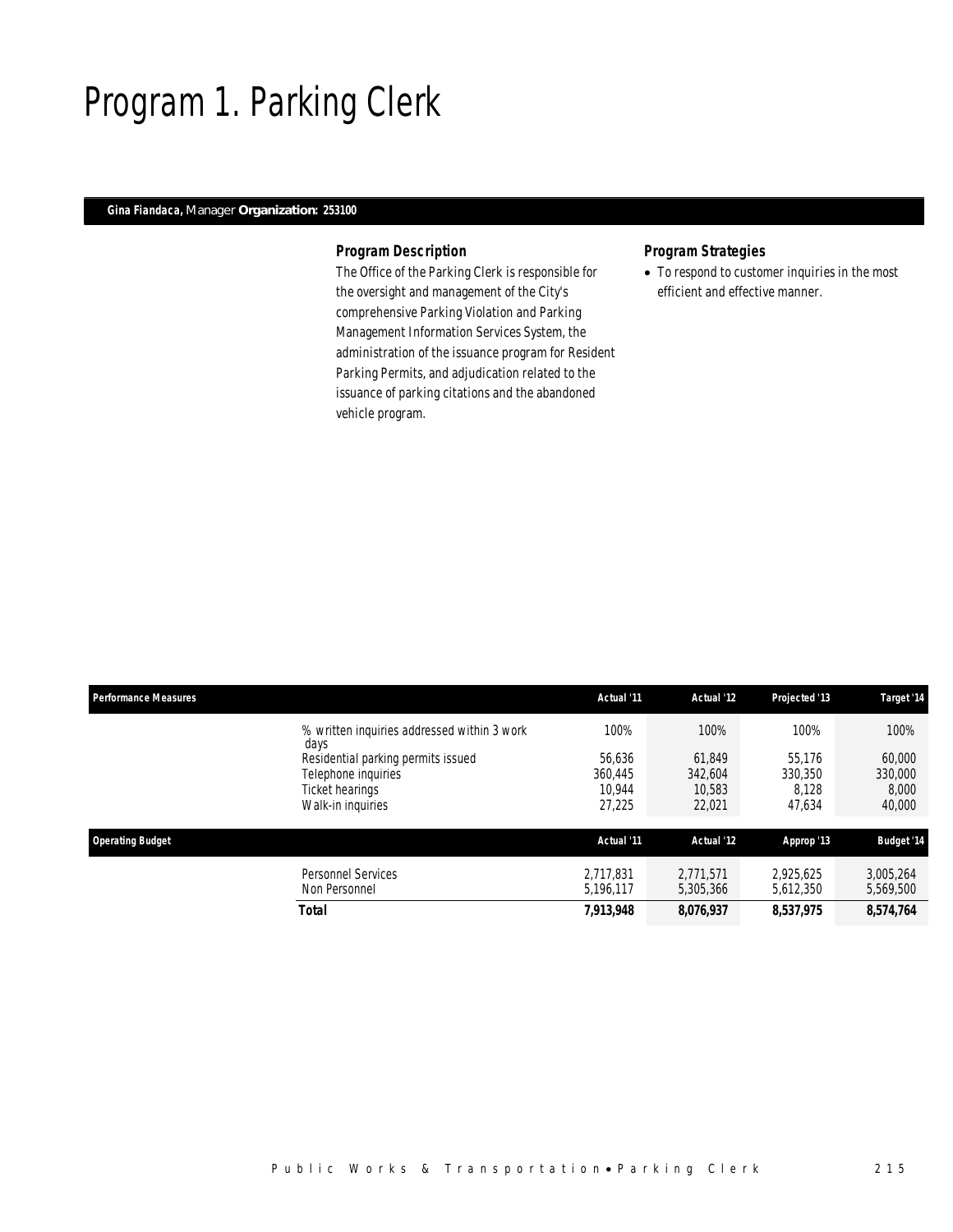# External Funds Projects

*ARRA Obesity Prevention* 

#### *Project Mission*

As part of a larger grant received by the BPHC, this ARRA grant will, for two years, support cycling classes for children, mobile bicycle repair shops at farmers markets, community bike days (Rock, Roll, and Ride), as well as refurbish old bicycles and donate them to the community.

*Boston Bike Share* 

#### *Project Mission*

Various funding sources will support the Boston Bike Share program, including grants from the Federal Transit Authority, sponsorship donations, funds from the Boston Public Health Commission's ARRA grant, and other state funding sources. The program will begin in FY12 and have 610 bicycles at publically accessible stations for member use.

#### *Central Artery/Third Harbor Tunnel*

#### *Project Mission*

The Central Artery/Third Harbor Tunnel (CA/THT) Project Team mission is to coordinate project-related activities performed by the City in conjunction with the Massachusetts Highway Department. The project team coordinates the provision of City services for the construction of the CA/THT including planning and engineering, regulatory permitting and inspections, emergency services, public safety, and other projects support. Final expenditures occurred through FY11.

*Connect Historic Boston* 

### *Project Mission*

Ì

The National Park Service will fund the creation of an intermodal design plan to connect visitors from regional transportation systems and existing bicycle and pedestrian paths to National Park sites and the Boston Harbor Islands. The funds will be spent over FY12 and FY13.

*Parking Facilities Fund* 

#### *Project Mission*

The City owns and operates several revenue producing parking lots. The resulting revenue from these lots goes into the fund to support their non-personnel operating expenses. This is an ongoing revolving account.

### *Traffic Management Center*

#### *Project Mission*

The Traffic Management Center grant will provide new financial resources to expand operational coverage in order to fully utilize existing technology and help monitor and improve the flow of traffic through the City. Funding has been provided for three years by the Federal Highway Administration and Massachusetts Executive Office of Transportation and Construction.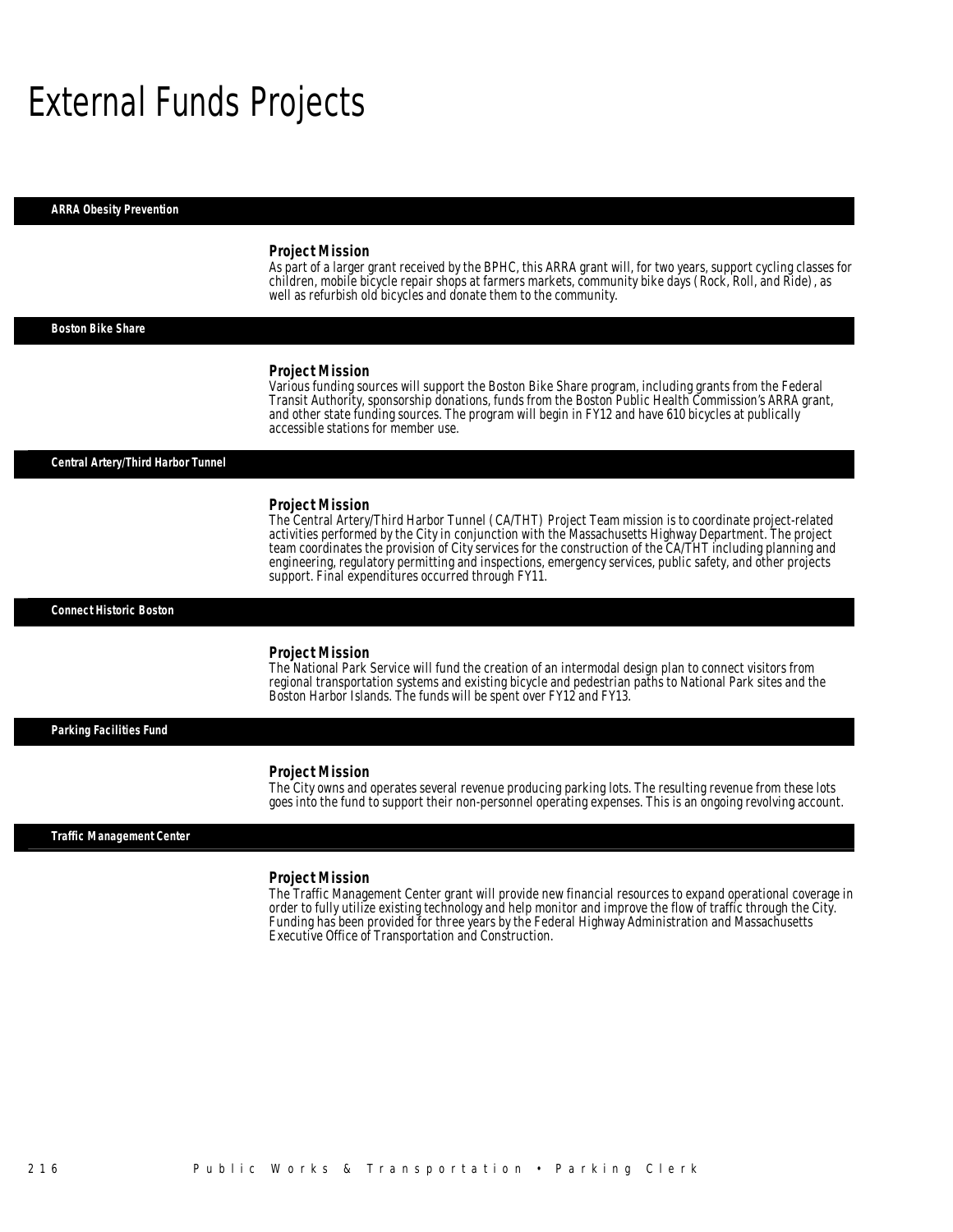## Transportation Department Capital Budget

### *Overview*

The priority of the FY14-FY18 Transportation Department's Capital plan will be the comprehensive modernization of traffic control equipment to move vehicular, pedestrian and bicycle traffic more safely and efficiently throughout the City. Neighborhood and strategic transportation studies will ensure a well-planned neighborhood and district investment program.

### *FY14 Major Initiatives*

- Traffic Signal Equipment upgrades at intersections across the City will continue. Upgraded intersections will connect to the Traffic Control Center, allowing direct remote traffic control management wherever feasible. Installation of traffic cameras, as well as other Intelligent Transportation System components, will be funded by the American Reinvestment and Recovery Act.
- The Mayor's Complete Streets team is now implementing a comprehensive set of guidelines for street design. The guidelines not only focus on traffic flow and major arterials, but also on pedestrian safety, parking, bicycle access and smart and green technology.
- Construction will begin on the first phase of the Dudley St project, with sidewalks around the Ferdinand Building. Subsequent phases will implement roadway improvements from Shawmut Ave to Harrison Ave.
- An additional 15-20 miles of bike lanes will be designed and constructed through the City, increasing total bike lane mileage to over 80 miles. Design on at least three cycletracks has begun.

| Capital Budget Expenditures | Total Actual '11 | Total Actual '12 |           | <b>Estimated '13 Total Projected '14</b> |
|-----------------------------|------------------|------------------|-----------|------------------------------------------|
| <b>Total Department</b>     | 3,628,995        | 3,674,164        | 5,006,332 | 10,502,302                               |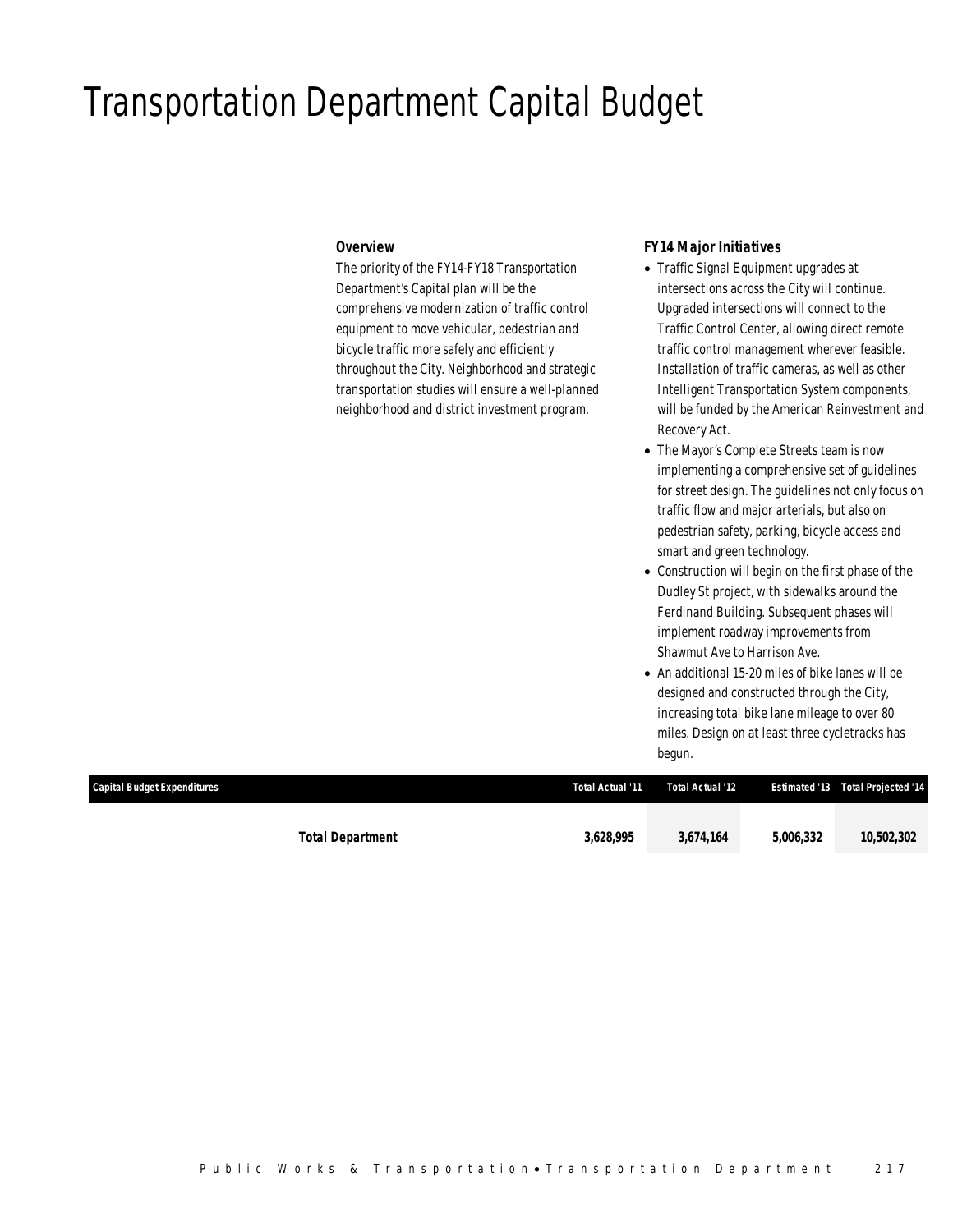#### *ACCESSIBLE PEDESTRIAN SIGNALS*

### *Project Mission*

Purchase and install APS devices for new construction, major reconstructions, and by request as outlined in the City's response to the federal mandate.

*Managing Department,* Transportation Department *Status,* Annual Program

*Location,* Citywide *Operating Impact,* No

| <b>Authorizations</b>                    |          |             |             |             |           |
|------------------------------------------|----------|-------------|-------------|-------------|-----------|
|                                          |          |             |             | Non Capital |           |
| Source                                   | Existing | <b>FY14</b> | Future      | Fund        | Total     |
| City Capital                             | 500,000  | 250,000     | 250,000     | 0           | 1,000,000 |
| Grants/Other                             | 0        |             |             | 0           | 0         |
| Total                                    | 500,000  | 250,000     | 250,000     | 0           | 1,000,000 |
| <b>Expenditures (Actual and Planned)</b> |          |             |             |             |           |
|                                          | Thru     |             |             |             |           |
| Source                                   | 6/30/12  | <b>FY13</b> | <b>FY14</b> | FY15-18     | Total     |
| City Capital                             | 0        | 250,000     | 250,000     | 500,000     | 1.000.000 |
| Grants/Other                             | 0        |             | 0           | O           | 0         |
| Total                                    | $\theta$ | 250,000     | 250,000     | 500,000     | 1.000.000 |

### *ARRA INTELLIGENT TRANSPORTATION*

#### *Project Mission*

Install new or upgrade existing traffic signals, controls, communications, detection and monitoring equipment, and systems at multiple bundled locations.

*Managing Department,* Transportation Department *Status,* In Construction*Location,* Citywide *Operating Impact,* No

| <b>Authorizations</b>                    |          |                  |             |             |           |
|------------------------------------------|----------|------------------|-------------|-------------|-----------|
|                                          |          |                  |             | Non Capital |           |
| Source                                   | Existing | FY <sub>14</sub> | Future      | Fund        | Total     |
| City Capital                             |          |                  | 0           | 0           | 0         |
| Grants/Other                             |          |                  | $\left($    | 5,000,000   | 5,000,000 |
| Total                                    | 0        | $\theta$         | 0           | 5,000,000   | 5,000,000 |
| <b>Expenditures (Actual and Planned)</b> |          |                  |             |             |           |
|                                          | Thru     |                  |             |             |           |
| Source                                   | 6/30/12  | <b>FY13</b>      | <b>FY14</b> | FY15-18     | Total     |
| City Capital                             |          |                  |             |             | 0         |
| Grants/Other                             |          |                  | $\left($    | 0           |           |
| Total                                    | 0        |                  | $\theta$    | 0           | $\Omega$  |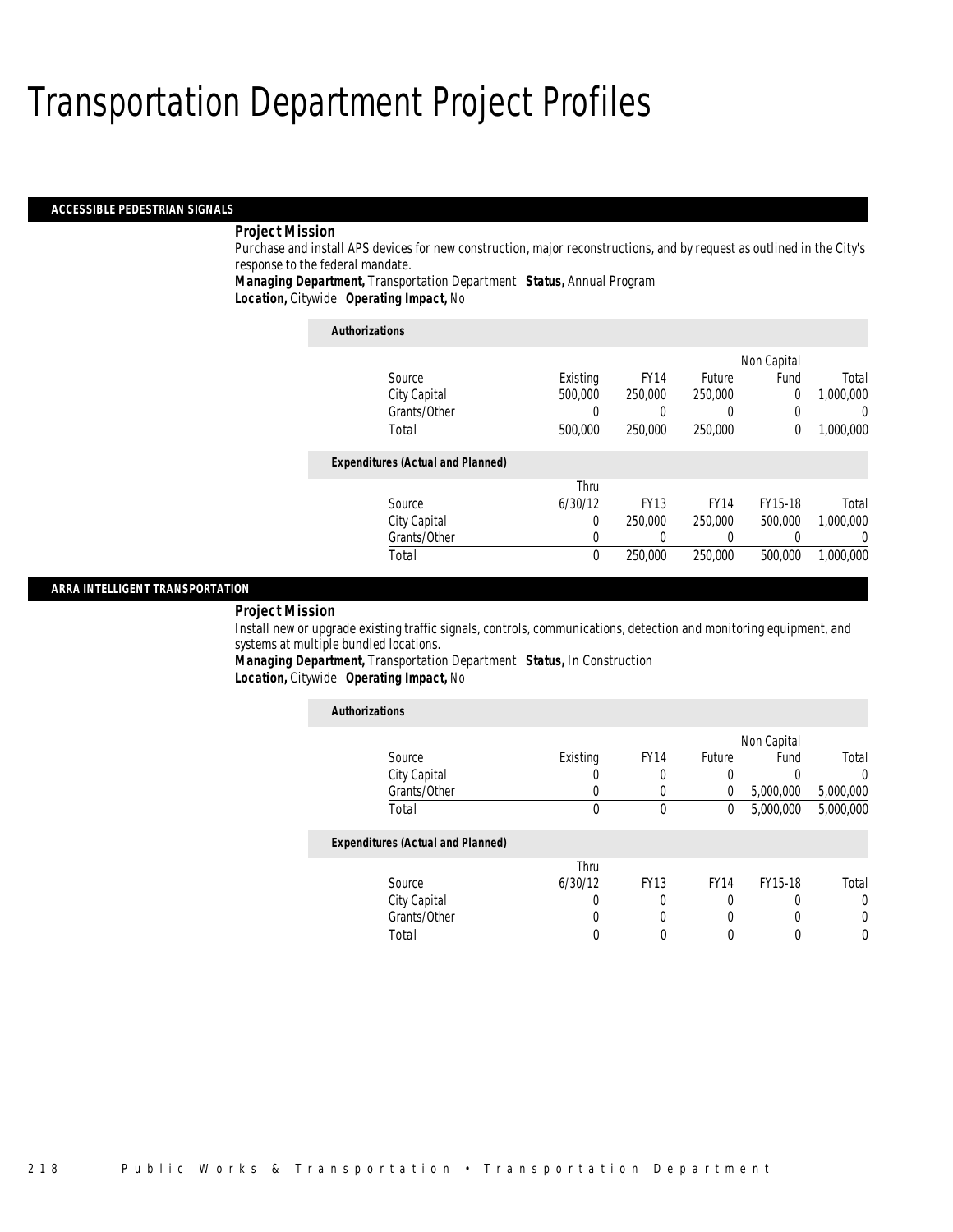### *BTD ENFORCEMENT FACILITY*

### *Project Mission*

 Renovations and security improvements to the parking meter collection room. *Managing Department,* Capital Construction *Status,* In Construction*Location,* South End *Operating Impact,* No

| <b>Authorizations</b>                    |          |             |             |             |          |
|------------------------------------------|----------|-------------|-------------|-------------|----------|
|                                          |          |             |             | Non Capital |          |
| Source                                   | Existing | <b>FY14</b> | Future      | Fund        | Total    |
| City Capital                             | 869,995  | 0           | 0           | $\Omega$    | 869,995  |
| Grants/Other                             | 0        | 0           | 0           | 0           | 0        |
| Total                                    | 869,995  | $\theta$    | $\theta$    | $\mathbf 0$ | 869,995  |
| <b>Expenditures (Actual and Planned)</b> |          |             |             |             |          |
|                                          | Thru     |             |             |             |          |
| Source                                   | 6/30/12  | <b>FY13</b> | <b>FY14</b> | FY15-18     | Total    |
| City Capital                             | 0        | 40.000      | 829,995     | $\Omega$    | 869,995  |
| Grants/Other                             | 0        | 0           | 0           | $\theta$    | $\theta$ |
| Total                                    | 0        | 40,000      | 829,995     | $\mathbf 0$ | 869,995  |

*CENTRAL SQUARE* 

#### *Project Mission*

 Urban redesign and improvements for Central Square including the intersections at Meridian and Saratoga Streets, and Porter and Bennington Streets.

*Managing Department,* Transportation Department *Status,* In Design*Location,* East Boston *Operating Impact,* No

| <b>Authorizations</b>                    |           |             |               |             |           |
|------------------------------------------|-----------|-------------|---------------|-------------|-----------|
|                                          |           |             |               | Non Capital |           |
| Source                                   | Existing  | <b>FY14</b> | <b>Future</b> | Fund        | Total     |
| City Capital                             | 5,437,000 | 563,000     | 0             | 0           | 6,000,000 |
| Grants/Other                             | 0         |             | 0             |             | 0         |
| Total                                    | 5,437,000 | 563,000     | $\mathbf 0$   | 0           | 6,000,000 |
| <b>Expenditures (Actual and Planned)</b> |           |             |               |             |           |
|                                          | Thru      |             |               |             |           |
| Source                                   | 6/30/12   | <b>FY13</b> | <b>FY14</b>   | FY15-18     | Total     |
| City Capital                             | 419.185   | 100,000     | 2.500.000     | 2.980.815   | 6.000.000 |
| Grants/Other                             | 0         |             | 0             | 0           | 0         |
| Total                                    | 419.185   | 100,000     | 2.500.000     | 2.980.815   | 6.000.000 |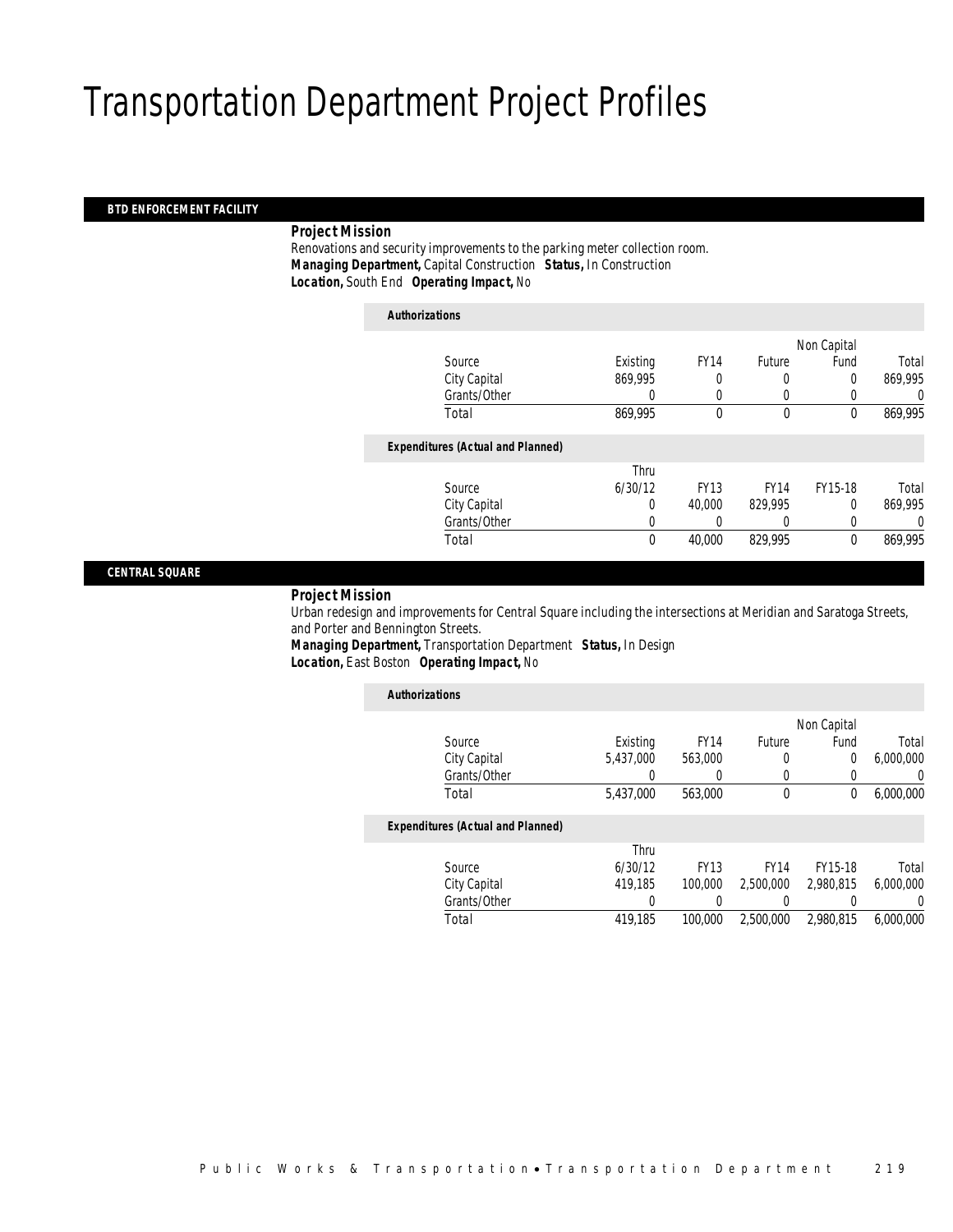#### *CENTRE STREET / SOUTH STREET*

### *Project Mission*

Redesign Centre Street and South Street in Jamaica Plain using a Complete Streets approach. *Managing Department,* Transportation Department *Status,* To Be Scheduled*Location,* Jamaica Plain *Operating Impact,* No

| <b>Authorizations</b>                    |          |             |             |             |         |
|------------------------------------------|----------|-------------|-------------|-------------|---------|
|                                          |          |             |             | Non Capital |         |
| Source                                   | Existing | <b>FY14</b> | Future      | Fund        | Total   |
| City Capital                             | 400,000  | 0           | 0           | 0           | 400,000 |
| Grants/Other                             | 0        | 0           | 0           | 0           | 0       |
| Total                                    | 400,000  | 0           | 0           | 0           | 400,000 |
| <b>Expenditures (Actual and Planned)</b> |          |             |             |             |         |
|                                          | Thru     |             |             |             |         |
| Source                                   | 6/30/12  | <b>FY13</b> | <b>FY14</b> | FY15-18     | Total   |
| City Capital                             | 0        | 0           | 200,000     | 200,000     | 400,000 |
| Grants/Other                             | 0        | 0           | 0           | 0           | 0       |
| Total                                    | 0        | 0           | 200,000     | 200,000     | 400,000 |

### *DUDLEY STREET*

#### *Project Mission*

Roadway improvements from Shawmut Avenue to Harrison Avenue including six key Dudley Square intersections. The scope of work includes geometric changes, new traffic signal equipment and timing, bike lanes, and streetscape improvements.

*Managing Department,* Transportation Department *Status,* To Be Scheduled*Location,* Roxbury *Operating Impact,* No

| <b>Authorizations</b>                    |           |             |             |             |           |
|------------------------------------------|-----------|-------------|-------------|-------------|-----------|
|                                          |           |             |             | Non Capital |           |
| Source                                   | Existing  | <b>FY14</b> | Future      | Fund        | Total     |
| City Capital                             | 2.200.000 | 500,000     | 6,300,000   | $\mathbf 0$ | 9,000,000 |
| Grants/Other                             | 0         |             |             | 0           | 0         |
| Total                                    | 2,200,000 | 500,000     | 6,300,000   | 0           | 9,000,000 |
| <b>Expenditures (Actual and Planned)</b> |           |             |             |             |           |
|                                          | Thru      |             |             |             |           |
| Source                                   | 6/30/12   | <b>FY13</b> | <b>FY14</b> | FY15-18     | Total     |
| City Capital                             | 0         | 300,000     | 900.000     | 7.800.000   | 9.000.000 |
| Grants/Other                             | 0         |             |             | 0           | 0         |
| Total                                    | 0         | 300,000     | 900,000     | 7.800.000   | 9.000.000 |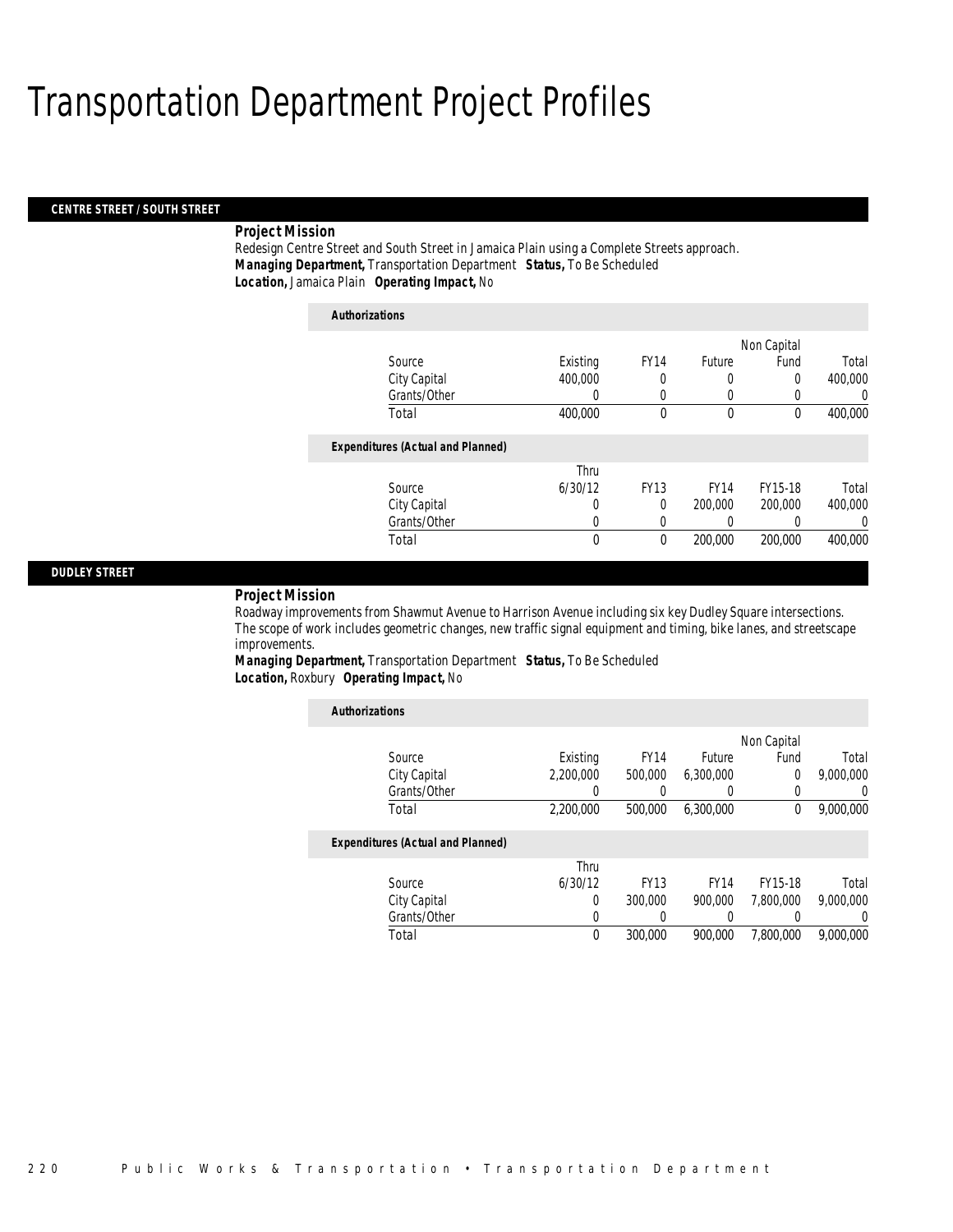#### *FENWAY LONGWOOD KENMORE IMPROVEMENTS*

### *Project Mission*

 Infrastructure improvements for Boylston Street and Audubon Circle. Develop a bicycle and pedestrian path connecting the Riverway with Fenway and Yawkey Stations.

*Managing Department,* Transportation Department *Status,* To Be Scheduled

*Location,* Fenway/Kenmore *Operating Impact,* No

| <b>Authorizations</b>                    |           |             |             |             |            |
|------------------------------------------|-----------|-------------|-------------|-------------|------------|
|                                          |           |             |             | Non Capital |            |
| Source                                   | Existing  | <b>FY14</b> | Future      | Fund        | Total      |
| City Capital                             | O         | 0           | 0           | 0           | 0          |
| Grants/Other                             | 7,000,000 | $\Omega$    | $\Omega$    | 5,500,000   | 12,500,000 |
| Total                                    | 7.000.000 | $\theta$    | 0           | 5,500,000   | 12,500,000 |
| <b>Expenditures (Actual and Planned)</b> |           |             |             |             |            |
|                                          | Thru      |             |             |             |            |
| Source                                   | 6/30/12   | <b>FY13</b> | <b>FY14</b> | FY15-18     | Total      |
| City Capital                             | 0         | 0           | 0           | 0           | 0          |
| Grants/Other                             | 633,663   | 4,000,000   | 0           | 2,366,337   | 7,000,000  |
| Total                                    | 633.663   | 4.000.000   | 0           | 2,366,337   | 7,000,000  |

### *INNOVATION DISTRICT MOBILITY ACTION PLAN*

#### *Project Mission*

 Design a network of bus/shuttle and bicycle points, car-share and bicycle share stations, electric vehicle charging stations, peak-time corridors, and information panels in the Innovation District. *Managing Department,* Transportation Department *Status,* To Be Scheduled

*Location,* South Boston *Operating Impact,* No

| <b>Authorizations</b>                    |          |             |             |             |         |
|------------------------------------------|----------|-------------|-------------|-------------|---------|
|                                          |          |             |             | Non Capital |         |
| Source                                   | Existing | <b>FY14</b> | Future      | Fund        | Total   |
| City Capital                             | 250,000  | 0           | 0           | $\Omega$    | 250,000 |
| Grants/Other                             | 0        | $\left($    | 0           | 0           | 0       |
| Total                                    | 250,000  | $\Omega$    | $\theta$    | 0           | 250,000 |
| <b>Expenditures (Actual and Planned)</b> |          |             |             |             |         |
|                                          | Thru     |             |             |             |         |
| Source                                   | 6/30/12  | <b>FY13</b> | <b>FY14</b> | FY15-18     | Total   |
| City Capital                             | 0        | $\Omega$    | 200,000     | 50,000      | 250,000 |
| Grants/Other                             | 0        | $\left($    | 0           |             | 0       |
| Total                                    | 0        | 0           | 200,000     | 50,000      | 250,000 |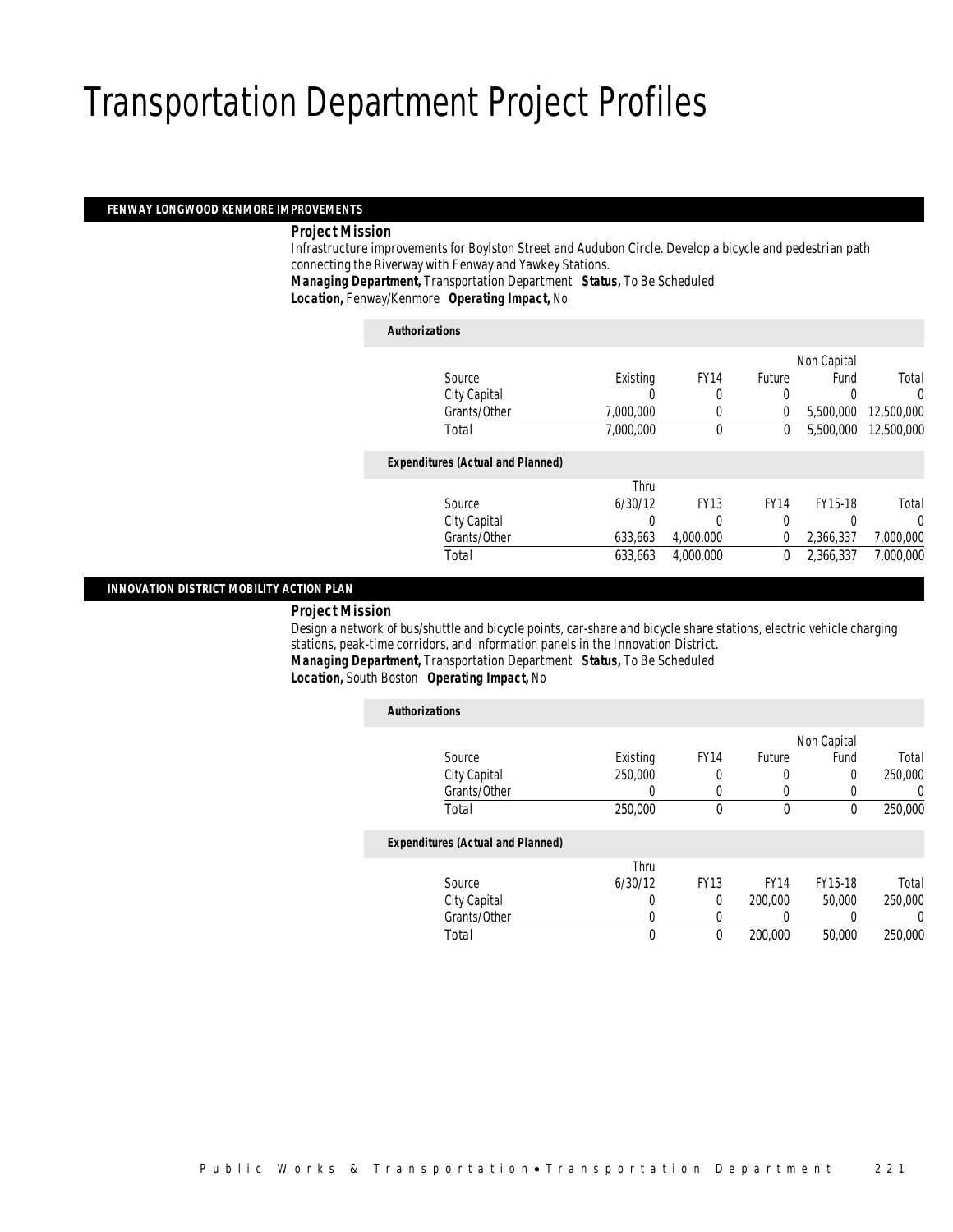#### *MELNEA CASS BOULEVARD*

### *Project Mission*

Reconstruct Melnea Cass Blvd. in conjunction with the South Bay Harbor Trail project. State and federal construction funding anticipated.

*Managing Department,* Transportation Department *Status,* In Design

*Location,* Roxbury *Operating Impact,* No

| <b>Authorizations</b>                    |          |             |             |             |           |
|------------------------------------------|----------|-------------|-------------|-------------|-----------|
|                                          |          |             |             | Non Capital |           |
| Source                                   | Existing | <b>FY14</b> | Future      | Fund        | Total     |
| City Capital                             | 600,000  | 0           | 0           | $\Omega$    | 600,000   |
| Grants/Other                             | 0        | 0           | 0           | 3,850,000   | 3,850,000 |
| Total                                    | 600,000  | $\theta$    | 0           | 3.850.000   | 4,450,000 |
| <b>Expenditures (Actual and Planned)</b> |          |             |             |             |           |
|                                          | Thru     |             |             |             |           |
| Source                                   | 6/30/12  | <b>FY13</b> | <b>FY14</b> | FY15-18     | Total     |
| City Capital                             | 240.943  | 250,000     | 100,000     | 9.057       | 600,000   |
| Grants/Other                             | 0        | 0           | 0           | 0           | 0         |
| Total                                    | 240.943  | 250,000     | 100,000     | 9.057       | 600,000   |

### *MOBILITY IMPROVEMENT CORRIDORS*

#### *Project Mission*

Improve traffic flow along selected congested corridors. *Managing Department,* Transportation Department *Status,* To Be Scheduled*Location,* Citywide *Operating Impact,* No

| <b>Authorizations</b>                    |          |             |             |             |                  |
|------------------------------------------|----------|-------------|-------------|-------------|------------------|
|                                          |          |             |             | Non Capital |                  |
| Source                                   | Existing | <b>FY14</b> | Future      | Fund        | Total            |
| City Capital                             | 150,000  | 0           | 0           | 0           | 150,000          |
| Grants/Other                             | O        | 0           | 0           | 0           | $\left( \right)$ |
| Total                                    | 150,000  | $\theta$    | 0           | 0           | 150,000          |
| <b>Expenditures (Actual and Planned)</b> |          |             |             |             |                  |
|                                          | Thru     |             |             |             |                  |
| Source                                   | 6/30/12  | <b>FY13</b> | <b>FY14</b> | FY15-18     | Total            |
| City Capital                             | 0        | $\Omega$    | 100,000     | 50,000      | 150,000          |
| Grants/Other                             | U        | 0           |             |             |                  |
| Total                                    | 0        | $\theta$    | 100,000     | 50,000      | 150,000          |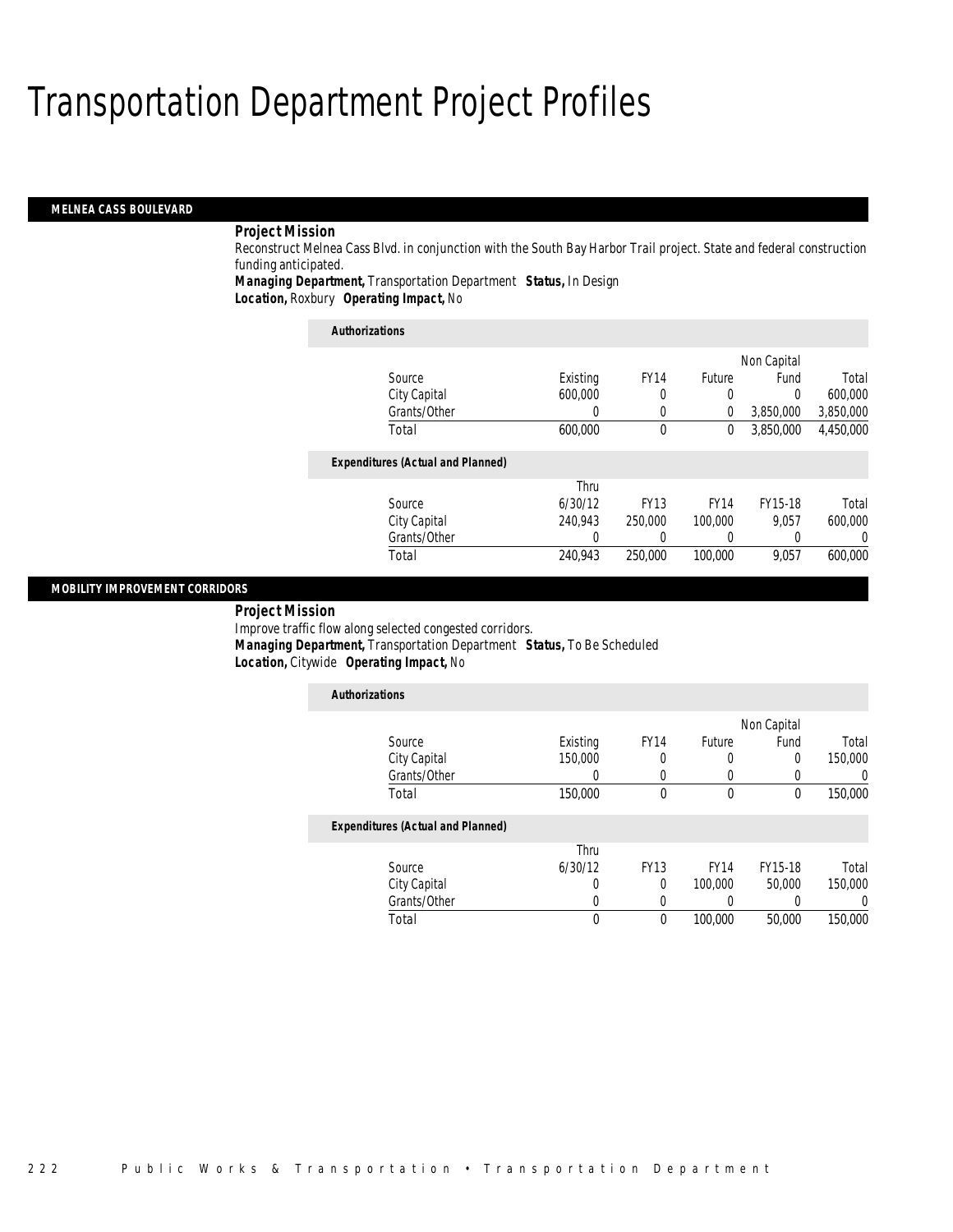## *MUNICIPAL PARKING LOTS*

### *Project Mission*

 Lighting, paving, re-striping, and other upgrades to municipal parking lots citywide. *Managing Department,* Transportation Department *Status,* In Construction*Location,* Citywide *Operating Impact,* Yes

| <b>Authorizations</b>                    |          |             |             |             |                  |
|------------------------------------------|----------|-------------|-------------|-------------|------------------|
|                                          |          |             |             | Non Capital |                  |
| Source                                   | Existing | <b>FY14</b> | Future      | Fund        | Total            |
| City Capital                             | 600,000  | 800,000     | 450,000     | $\theta$    | 1,850,000        |
| Grants/Other                             | 0        | 0           | 0           | $\Omega$    | 0                |
| Total                                    | 600,000  | 800,000     | 450,000     | 0           | 1,850,000        |
| <b>Expenditures (Actual and Planned)</b> |          |             |             |             |                  |
|                                          | Thru     |             |             |             |                  |
| Source                                   | 6/30/12  | <b>FY13</b> | <b>FY14</b> | FY15-18     | Total            |
| City Capital                             | 0        | 350,000     | 500,000     | 1.000.000   | 1.850.000        |
| Grants/Other                             | 0        | 0           |             |             | $\left( \right)$ |
| Total                                    | 0        | 350,000     | 500,000     | 1.000.000   | 1,850,000        |

### *SOUTH BAY HARBOR TRAIL*

### *Project Mission*

 Design and construct an important link in the City's Greenway, connecting trails from the Fenway, the Southwest Corridor, Charles River Park, Broadway Bridge, and the Central Artery parks. *Managing Department,* Transportation Department *Status,* In Design

### *Location,* South End *Operating Impact,* No

| <b>Authorizations</b>                    |          |             |               |             |           |
|------------------------------------------|----------|-------------|---------------|-------------|-----------|
|                                          |          |             |               | Non Capital |           |
| Source                                   | Existing | <b>FY14</b> | <b>Future</b> | Fund        | Total     |
| City Capital                             | 0        | 0           | 0             | 0           | 0         |
| Grants/Other                             | 480,000  | 0           | 3,370,000     | 0           | 3,850,000 |
| Total                                    | 480,000  | 0           | 3,370,000     | 0           | 3,850,000 |
| <b>Expenditures (Actual and Planned)</b> |          |             |               |             |           |
|                                          | Thru     |             |               |             |           |
| Source                                   | 6/30/12  | <b>FY13</b> | <b>FY14</b>   | FY15-18     | Total     |
| City Capital                             | 0        | 0           | 0             | 0           | $\Omega$  |
| Grants/Other                             | 358,741  | 0           | 0             | 3,491,259   | 3,850,000 |
| Total                                    | 358.741  | 0           | 0             | 3.491.259   | 3.850.000 |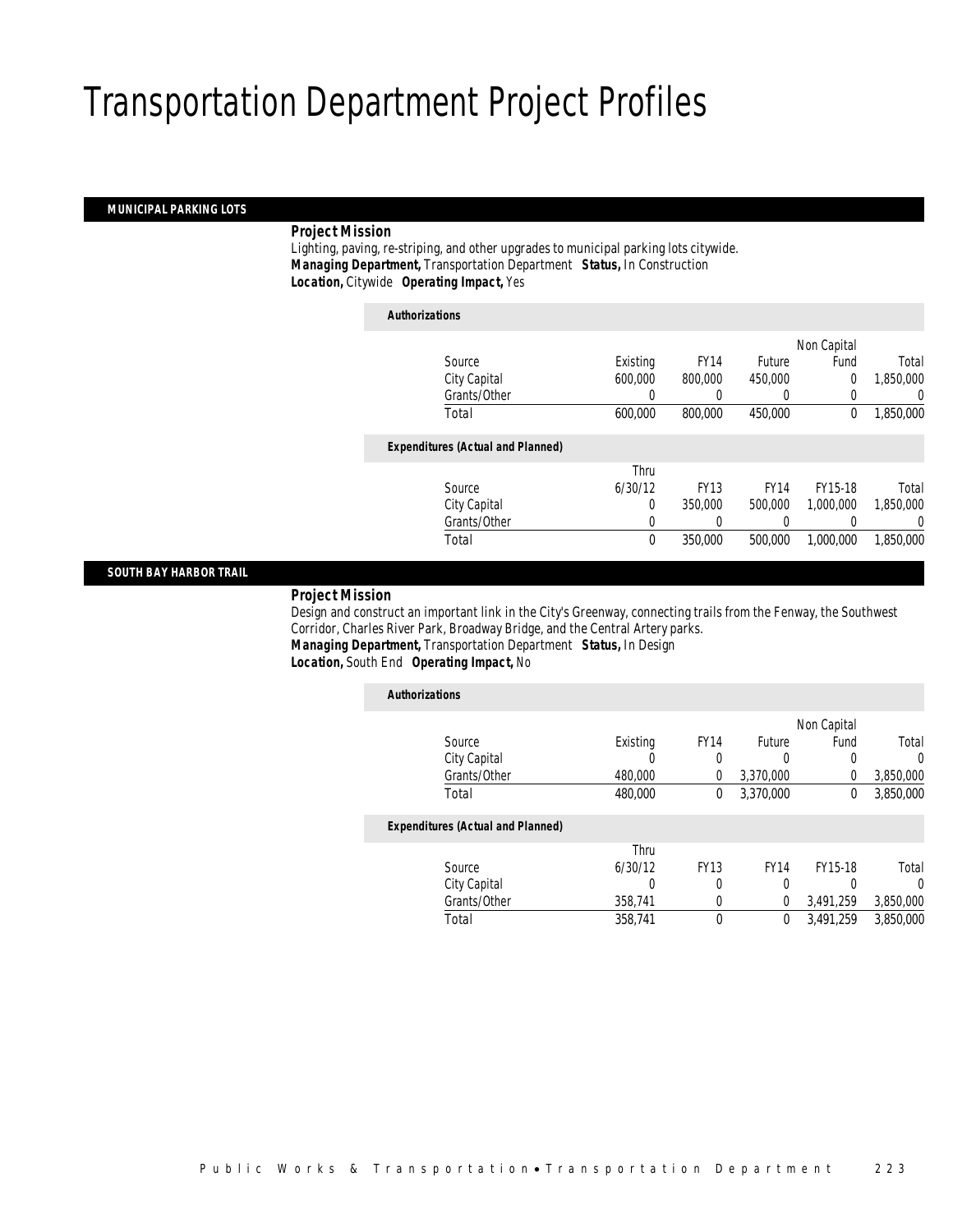#### *SOUTHAMPTON STREET MAINTENANCE YARD*

 *Project Mission* Repair roof.

*Managing Department,* Capital Construction *Status,* New Project*Location,* Roxbury *Operating Impact,* No

| <b>Authorizations</b>                    |          |             |             |             |         |
|------------------------------------------|----------|-------------|-------------|-------------|---------|
|                                          |          |             |             | Non Capital |         |
| Source                                   | Existing | <b>FY14</b> | Future      | Fund        | Total   |
| City Capital                             | 400,000  | 0           | 0           | $\Omega$    | 400,000 |
| Grants/Other                             | 0        | 0           | 0           | 0           | 0       |
| Total                                    | 400.000  | 0           | $\mathbf 0$ | 0           | 400,000 |
| <b>Expenditures (Actual and Planned)</b> |          |             |             |             |         |
|                                          | Thru     |             |             |             |         |
| Source                                   | 6/30/12  | <b>FY13</b> | <b>FY14</b> | FY15-18     | Total   |
| City Capital                             | 0        | 0           | 400,000     | $\Omega$    | 400,000 |
| Grants/Other                             | 0        | 0           | 0           | 0           | 0       |
| Total                                    | 0        | 0           | 400,000     | $\theta$    | 400,000 |

### *STRATEGIC BICYCLE NETWORK PROJECT*

*Project Mission* 

Maximize usage in existing high volume bike lanes via construction of bike lane extensions and connections with the Esplanade, the Jamaicaway, the Southwest Corridor, and the future South Bay Harbor Trail into downtown Boston destinations.

*Managing Department,* Transportation Department *Status,* In Design*Location,* Citywide *Operating Impact,* Yes

| <b>Authorizations</b>                    |           |             |             |                |           |
|------------------------------------------|-----------|-------------|-------------|----------------|-----------|
|                                          |           |             |             | Non Capital    |           |
| Source                                   | Existing  | <b>FY14</b> | Future      | Fund           | Total     |
| City Capital                             | 4.000.000 | 1,500,000   | 900.000     | $\overline{0}$ | 6,400,000 |
| Grants/Other                             |           |             |             | 0              | 0         |
| Total                                    | 4,000,000 | 1,500,000   | 900.000     | 0              | 6,400,000 |
| <b>Expenditures (Actual and Planned)</b> |           |             |             |                |           |
|                                          | Thru      |             |             |                |           |
| Source                                   | 6/30/12   | <b>FY13</b> | <b>FY14</b> | FY15-18        | Total     |
| City Capital                             | 2.268.660 | 1.300.000   | 900.000     | 1.931.340      | 6.400.000 |
| Grants/Other                             |           |             |             | 0              | 0         |
| Total                                    | 2.268.660 | 1,300,000   | 900.000     | 1.931.340      | 6.400.000 |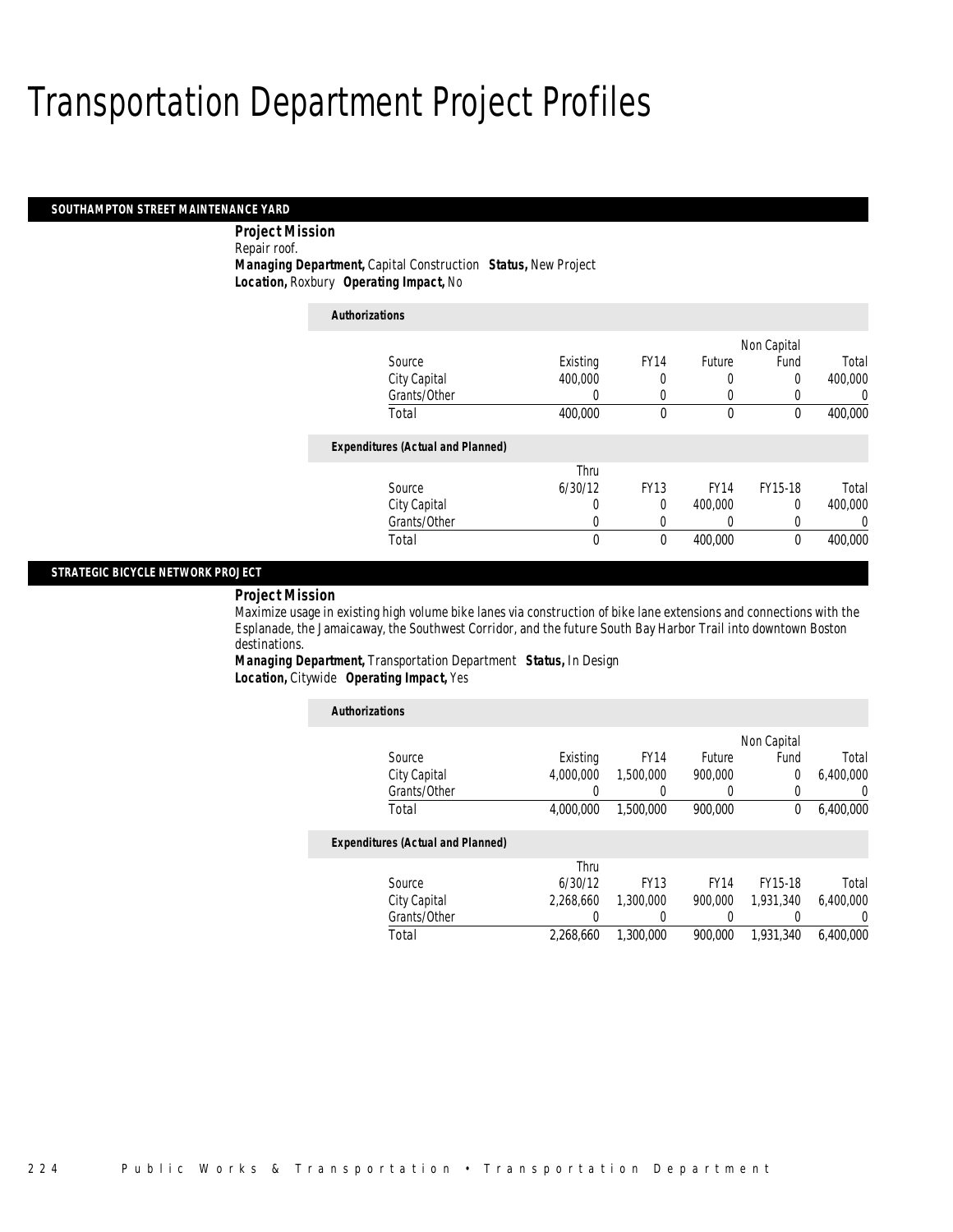#### *TRAFFIC SIGNAL CONSTRUCTION PROJECTS*

### *Project Mission*

 Install new or upgrade existing traffic signals and controls, and communications, detection and monitoring equipment and systems at multiple bundled locations.

*Managing Department,* Transportation Department *Status,* In Construction*Location,* Citywide *Operating Impact,* No

| <b>Authorizations</b>                    |           |             |                  |                |           |
|------------------------------------------|-----------|-------------|------------------|----------------|-----------|
|                                          |           |             |                  | Non Capital    |           |
| Source                                   | Existing  | <b>FY14</b> | <b>Future</b>    | Fund           | Total     |
| City Capital                             | 3,016,698 | 0           | 2.200.000        | $\overline{0}$ | 5,216,698 |
| Grants/Other                             | 0         | 0           | $\left( \right)$ | 0              | 0         |
| Total                                    | 3,016,698 | 0           | 2,200,000        | 0              | 5,216,698 |
| <b>Expenditures (Actual and Planned)</b> |           |             |                  |                |           |
|                                          | Thru      |             |                  |                |           |
| Source                                   | 6/30/12   | <b>FY13</b> | <b>FY14</b>      | FY15-18        | Total     |
| City Capital                             | 1,086,727 | 600,000     | 500,000          | 3,029,971      | 5,216,698 |
| Grants/Other                             | 0         |             | 0                |                | 0         |
| Total                                    | 1,086,727 | 600,000     | 500,000          | 3,029,971      | 5,216,698 |
|                                          |           |             |                  |                |           |

### *TRAFFIC SIGNAL CONTROL BOXES*

*Project Mission*

Purchase and install traffic signal control boxes.

 *Managing Department,* Transportation Department *Status,* Annual Program*Location,* Citywide *Operating Impact,* No

| <b>Authorizations</b>                    |           |             |             |             |                |
|------------------------------------------|-----------|-------------|-------------|-------------|----------------|
|                                          |           |             |             | Non Capital |                |
| Source                                   | Existing  | <b>FY14</b> | Future      | Fund        | Total          |
| City Capital                             | 1.703.000 | 450,000     | 449,850     | 0           | 2,602,850      |
| Grants/Other                             |           | 0           | 0           |             | $\overline{0}$ |
| Total                                    | 1,703,000 | 450,000     | 449,850     | 0           | 2,602,850      |
| <b>Expenditures (Actual and Planned)</b> |           |             |             |             |                |
|                                          | Thru      |             |             |             |                |
| Source                                   | 6/30/12   | <b>FY13</b> | <b>FY14</b> | FY15-18     | Total          |
| City Capital                             | 1,068,197 | 150,000     | 300,000     | 1.084.653   | 2,602,850      |
| Grants/Other                             | 0         | 0           | 0           |             | 0              |
| Total                                    | 1.068.197 | 150,000     | 300,000     | 1.084.653   | 2,602,850      |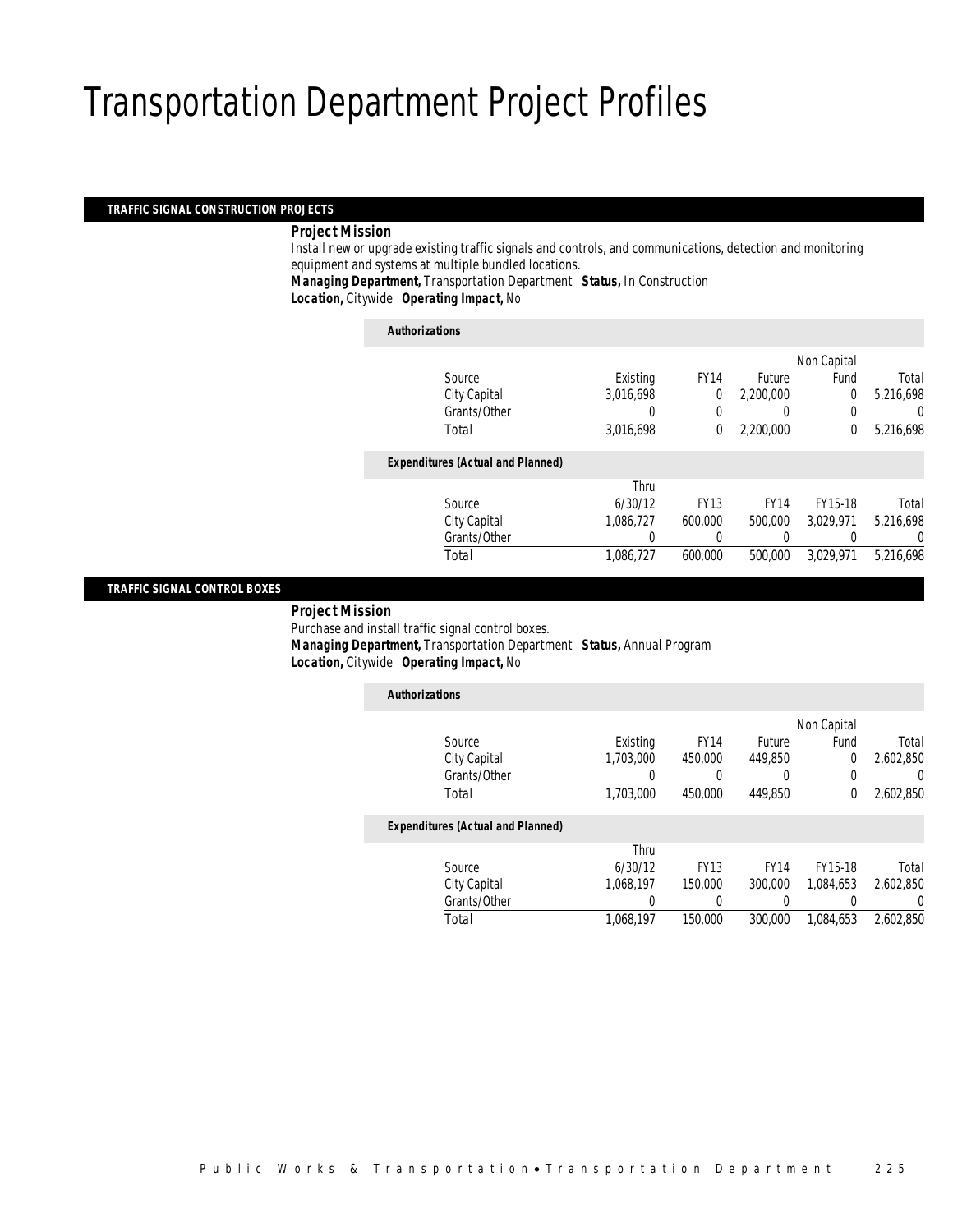#### *TRAFFIC SIGNAL CORRIDOR RE-TIMING PROGRAM*

### *Project Mission*

Retime traffic signal equipment along arterial corridors to improve traffic flow. *Managing Department,* Transportation Department *Status,* Annual Program*Location,* Citywide *Operating Impact,* No

| <b>Authorizations</b>                    |          |             |             |                |                |
|------------------------------------------|----------|-------------|-------------|----------------|----------------|
|                                          |          |             |             | Non Capital    |                |
| Source                                   | Existing | <b>FY14</b> | Future      | Fund           | Total          |
| City Capital                             | 750,000  | 500,000     | 0           | $\overline{0}$ | 1,250,000      |
| Grants/Other                             |          | 0           | 0           | 0              | 0              |
| Total                                    | 750,000  | 500,000     | 0           | 0              | 1,250,000      |
| <b>Expenditures (Actual and Planned)</b> |          |             |             |                |                |
|                                          | Thru     |             |             |                |                |
| Source                                   | 6/30/12  | <b>FY13</b> | <b>FY14</b> | FY15-18        | Total          |
| City Capital                             | 513.749  | 150,000     | 250,000     | 336.251        | 1.250.000      |
| Grants/Other                             |          |             |             |                | $\overline{0}$ |
| Total                                    | 513,749  | 150,000     | 250,000     | 336.251        | 1.250.000      |

### *TRAFFIC SIGNAL EQUIPMENT ON-CALL*

*Project Mission* 

Install new or upgrade existing traffic signals and controls, and communications, detection and monitoring equipment and systems based on in-house design plans.

*Managing Department,* Transportation Department *Status,* Annual Program

*Location,* Citywide *Operating Impact,* No

| <b>Authorizations</b>                    |            |                  |             |             |            |
|------------------------------------------|------------|------------------|-------------|-------------|------------|
|                                          |            |                  |             | Non Capital |            |
| Source                                   | Existing   | <b>FY14</b>      | Future      | Fund        | Total      |
| City Capital                             | 10.570.161 | 0                | 4.429.839   | 0           | 15,000,000 |
| Grants/Other                             | 0          | $\left( \right)$ |             | 0           | U          |
| Total                                    | 10.570.161 | 0                | 4,429,839   | 0           | 15,000,000 |
| <b>Expenditures (Actual and Planned)</b> |            |                  |             |             |            |
|                                          | Thru       |                  |             |             |            |
| Source                                   | 6/30/12    | <b>FY13</b>      | <b>FY14</b> | FY15-18     | Total      |
| City Capital                             | 6.273.981  | 1.500.000        | 1.500.000   | 5.726.019   | 15,000,000 |
| Grants/Other                             |            |                  |             |             | 0          |
| Total                                    | 6.273.981  | 1,500,000        | 1,500,000   | 5.726.019   | 15,000,000 |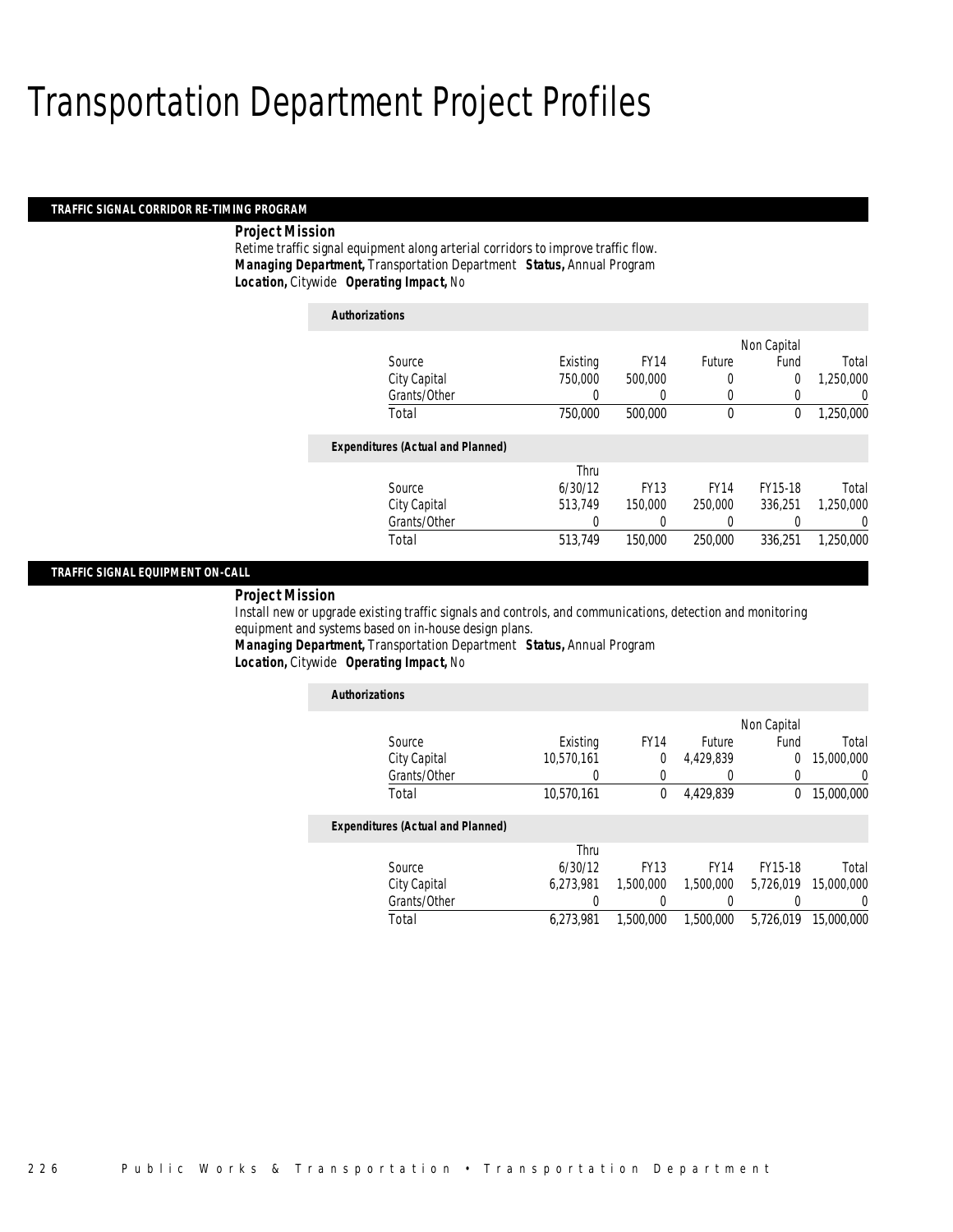### *TRAFFIC SIGNALS AT 17 LOCATIONS*

### *Project Mission*

 Upgrade traffic signal equipment at 17 locations. *Managing Department,* Transportation Department *Status,* In Design*Location,* Citywide *Operating Impact,* No

| <b>Authorizations</b>                    |          |             |               |             |         |
|------------------------------------------|----------|-------------|---------------|-------------|---------|
|                                          |          |             |               | Non Capital |         |
| Source                                   | Existing | <b>FY14</b> | <b>Future</b> | Fund        | Total   |
| City Capital                             | 299,839  |             | 0             | 0           | 299,839 |
| Grants/Other                             | 0        | 0           | 0             |             | 0       |
| Total                                    | 299,839  | 0           | $\mathbf 0$   | 0           | 299,839 |
| <b>Expenditures (Actual and Planned)</b> |          |             |               |             |         |
|                                          | Thru     |             |               |             |         |
| Source                                   | 6/30/12  | <b>FY13</b> | <b>FY14</b>   | FY15-18     | Total   |
| City Capital                             | 147,532  | 70,000      | 82,307        | 0           | 299,839 |
| Grants/Other                             | 0        |             |               | 0           | 0       |
| Total                                    | 147,532  | 70,000      | 82,307        | 0           | 299,839 |
|                                          |          |             |               |             |         |

### *TRAFFIC SIGNALS BATTERY BACKUP*

*Project Mission*

 Design, procurement, and installation of battery backup equipment for traffic signal boxes. *Managing Department,* Transportation Department *Status,* To Be Scheduled*Location,* Citywide *Operating Impact,* No

| <b>Authorizations</b>                    |          |             |             |             |           |
|------------------------------------------|----------|-------------|-------------|-------------|-----------|
|                                          |          |             |             | Non Capital |           |
| Source                                   | Existing | <b>FY14</b> | Future      | Fund        | Total     |
| City Capital                             | 440,000  | 200,000     | 360,000     | 0           | 1,000,000 |
| Grants/Other                             | 0        | 0           | 0           | 0           | 0         |
| Total                                    | 440.000  | 200,000     | 360,000     | 0           | 1,000,000 |
| <b>Expenditures (Actual and Planned)</b> |          |             |             |             |           |
|                                          | Thru     |             |             |             |           |
| Source                                   | 6/30/12  | <b>FY13</b> | <b>FY14</b> | FY15-18     | Total     |
| City Capital                             | $\Omega$ | 300,000     | 140,000     | 560,000     | 1.000.000 |
| Grants/Other                             | 0        | 0           | 0           |             | 0         |
| Total                                    | 0        | 300,000     | 140,000     | 560.000     | 1.000.000 |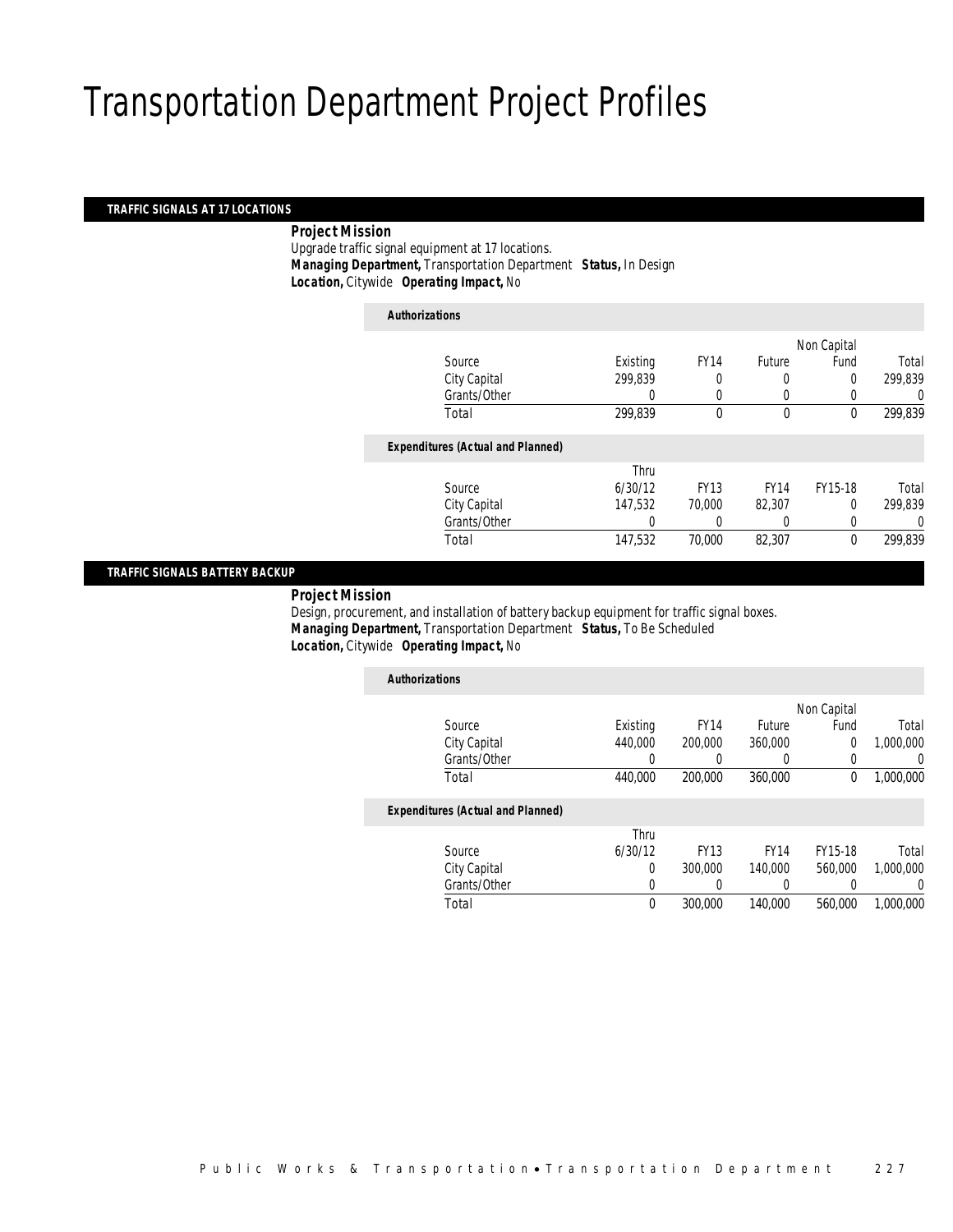*Authorizations*

#### *TRAFFIC SIGNALS DESIGN SERVICES*

### *Project Mission*

Design services for traffic signals throughout the City. *Managing Department,* Transportation Department *Status,* Annual Program*Location,* Citywide *Operating Impact,* No

| Authorizations                           |           |             |             |             |           |
|------------------------------------------|-----------|-------------|-------------|-------------|-----------|
|                                          |           |             |             | Non Capital |           |
| Source                                   | Existing  | <b>FY14</b> | Future      | Fund        | Total     |
| City Capital                             | 1.600.000 | 250,000     | 750,000     | 0           | 2,600,000 |
| Grants/Other                             | 0         | 0           | 0           | 0           | 0         |
| Total                                    | 1,600,000 | 250,000     | 750,000     | 0           | 2,600,000 |
| <b>Expenditures (Actual and Planned)</b> |           |             |             |             |           |
|                                          | Thru      |             |             |             |           |
| Source                                   | 6/30/12   | <b>FY13</b> | <b>FY14</b> | FY15-18     | Total     |
| City Capital                             | 512.634   | 376,000     | 500,000     | 1.211.366   | 2.600.000 |
| Grants/Other                             | 0         | 0           | 0           |             | $\Omega$  |
| Total                                    | 512,634   | 376,000     | 500,000     | 1,211,366   | 2,600,000 |

### *TRANSPORTATION PLANNING*

*Project Mission* 

Develop neighborhood or strategic transportation action plans including traffic flow, major arterials, pedestrian safety, parking, bicycle access and regional project plans.

*Managing Department,* Transportation Department *Status,* Annual Program*Location,* Citywide *Operating Impact,* No

| <b>Authorizations</b>                    |           |             |               |          |           |
|------------------------------------------|-----------|-------------|---------------|----------|-----------|
| Non Capital                              |           |             |               |          |           |
| Source                                   | Existing  | <b>FY14</b> | <b>Future</b> | Fund     | Total     |
| City Capital                             | 1.510.000 | $\Omega$    | 490.000       | $\theta$ | 2,000,000 |
| Grants/Other                             |           | 0           | 0             | 250,000  | 250,000   |
| Total                                    | 1,510,000 | $\theta$    | 490.000       | 250,000  | 2,250,000 |
| <b>Expenditures (Actual and Planned)</b> |           |             |               |          |           |
|                                          | Thru      |             |               |          |           |
| Source                                   | 6/30/12   | <b>FY13</b> | <b>FY14</b>   | FY15-18  | Total     |
| City Capital                             | 807,706   | 250,000     | 250,000       | 692.294  | 2,000,000 |
| Grants/Other                             | 0         |             |               |          | 0         |
| Total                                    | 807.706   | 250,000     | 250,000       | 692.294  | 2,000,000 |